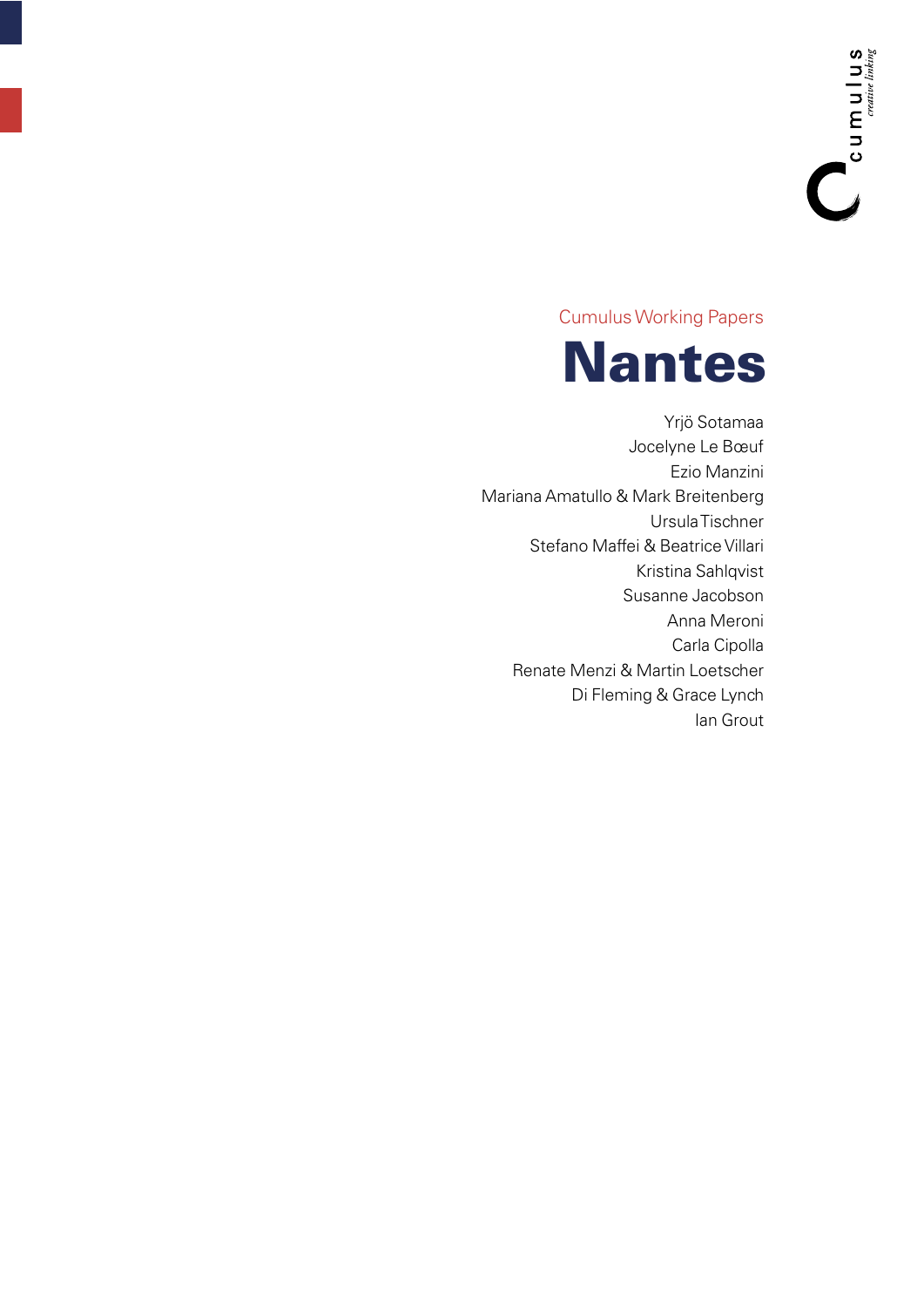**Cumulus Working Papers** 



# 16/06

Nantes Cumulus Working Papers **Publication Series G** University of Art and Design Helsinki 2006

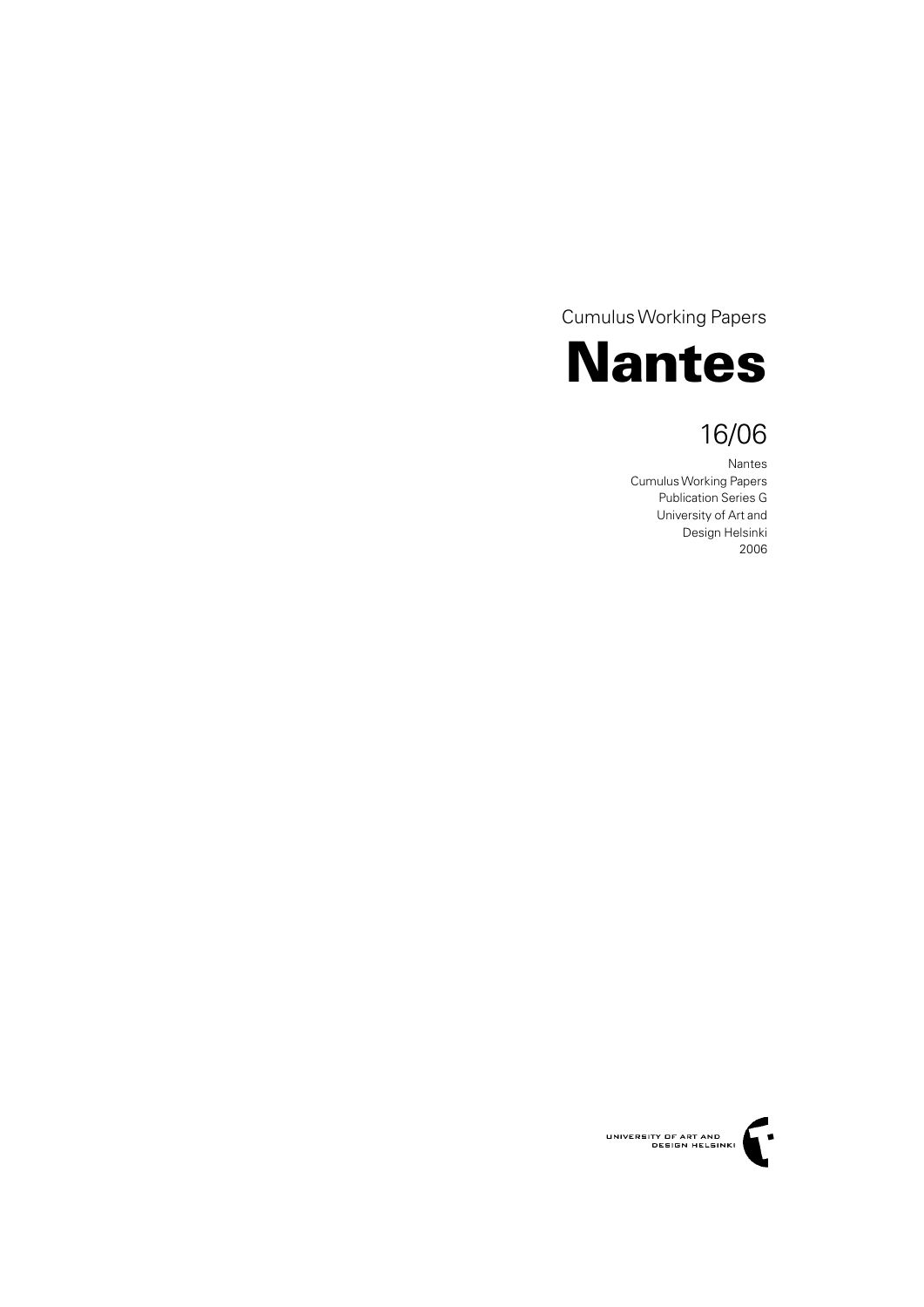EDITOR IN CHIEF Yriö Sotamaa Cumulus President

**EDITORS** Eija Salmi Lotta Anusionwu

LAY-OUT Tani Pulkka

**GRAPHIC DESIGN** Original Cumulus Working Paper concept is developed at the University of Art and Design Helsinki, Department of Product and Strategic Design, Autumn Term 1998 with Timo Jokivaara, University of Art and Design Helsinki, Miguel Oliva Sánchez, Escola Superior de Disseny Elisava, Barcelona and Krisztina Szinger, Hungarian University of Craft and Design, Budapest. The concept was redesigned 2006 by Jani Pulkka, University of Art and Design Helsinki.

FOR FURTHER INFORMATION ON CUMULUS NETWORK AND CUMULUS WORKING PAPERS University of Art and Design Helsinki Cumulus Secretariat Hämeentie 135 C FIN-00560 Helsinki Finland T +358 9 7563 0534 and +358 9 7563 0570  $F + 358975630595$ E cumulus@uiah.fi W http://www.cumulusassociation.org

Writer's Manual for Cumulus Working Papers available at Cumulus Secretariat.

 $\ensuremath{\mathbb{O}}$  Copyright University of Art and Design Helsinki and the authors

```
ISBN 951-558-214-8 (paperback)
ISBN 951-558-215-6 (PDF)
ISSN 1456-307X (paperback)
ISSN 1795-1879 (PDF)
```
**xxxxx** Helsinki 2006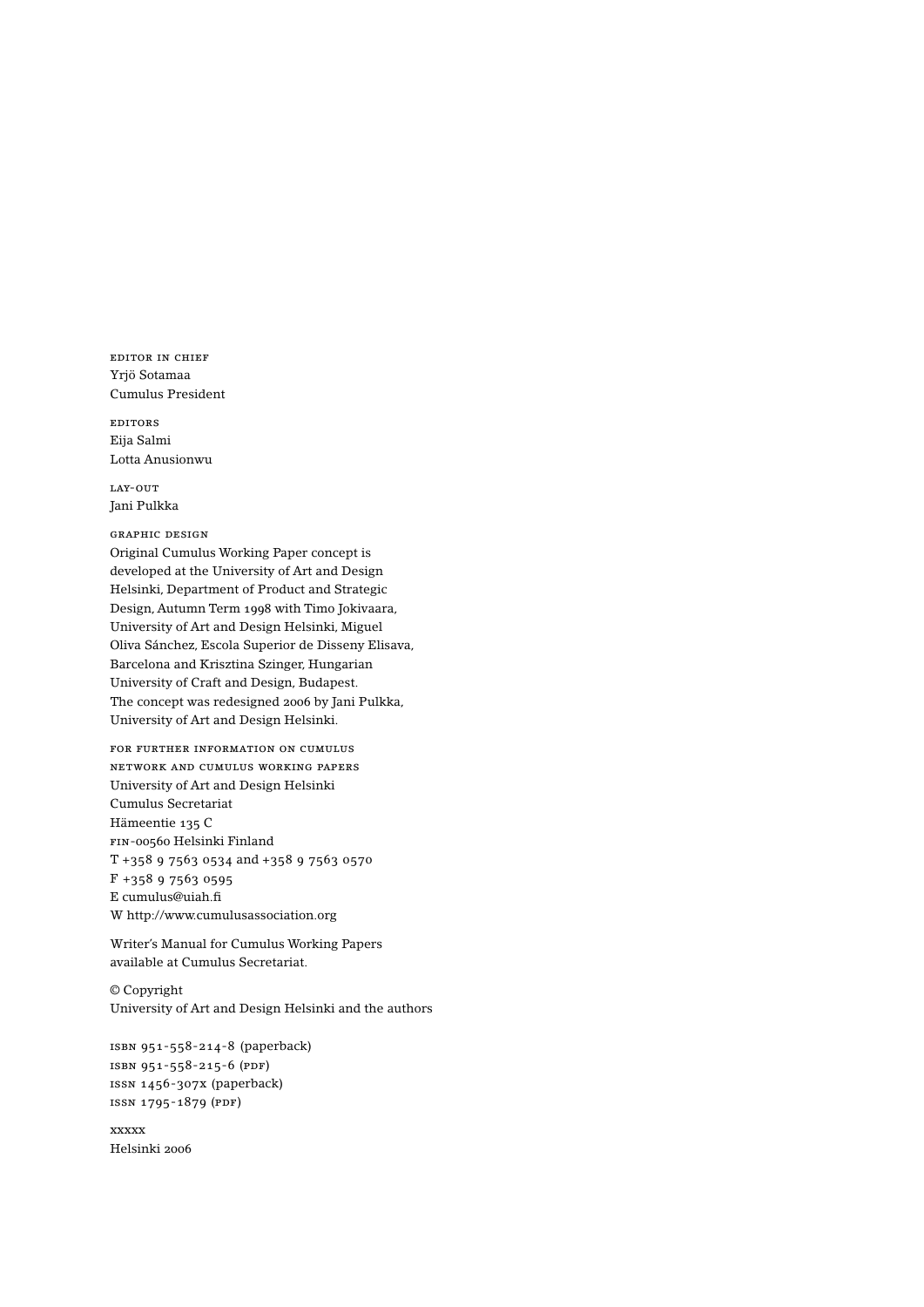# Contents

## **PREFACE** Yrjö Sotamaa

5 Ethics and the Global Responsibility

## FOREWORD Jocelyne Le Bœuf

7 Ethics: Design, Ethics and Humanity

## **Ezio Manzini**

9 Design, Ethics and Sustainability. Guidelines for a transition phase

# Mariana Amatullo & Mark Breitenberg

16 designmatters @ Art Center College of Design: Design Advocacy and Global Engagement

## **UrsulaTischner**

21 Sustainable and Humanitarian Design Education

#### Stefano Maffei & Beatrice Villari

29 Design for Local Development. Building a design approach for the territorial capital resources based on a situated perspective

# **Kristina Sahlgvist**

39 Design for All and Sustainable Development

#### **Susanne Jacobson**

42 Lifestyle Based Housing

#### **Anna Meroni**

50 Food De-intermediation. Strategic design for the creation of transparent food networks

### Carla Cipolla

59 Sustainable Freedoms, Dialogical Capabilities and Design

## **Renate Menzi & Martin Loetscher**

66 Redesign Teaching and Learning

# Di Fleming & Grace Lynch

70 Digital Eco-Sense: An Innovative Terrain

## lan Grout

78 More of Less - Ethics and its **Embodiment in Design**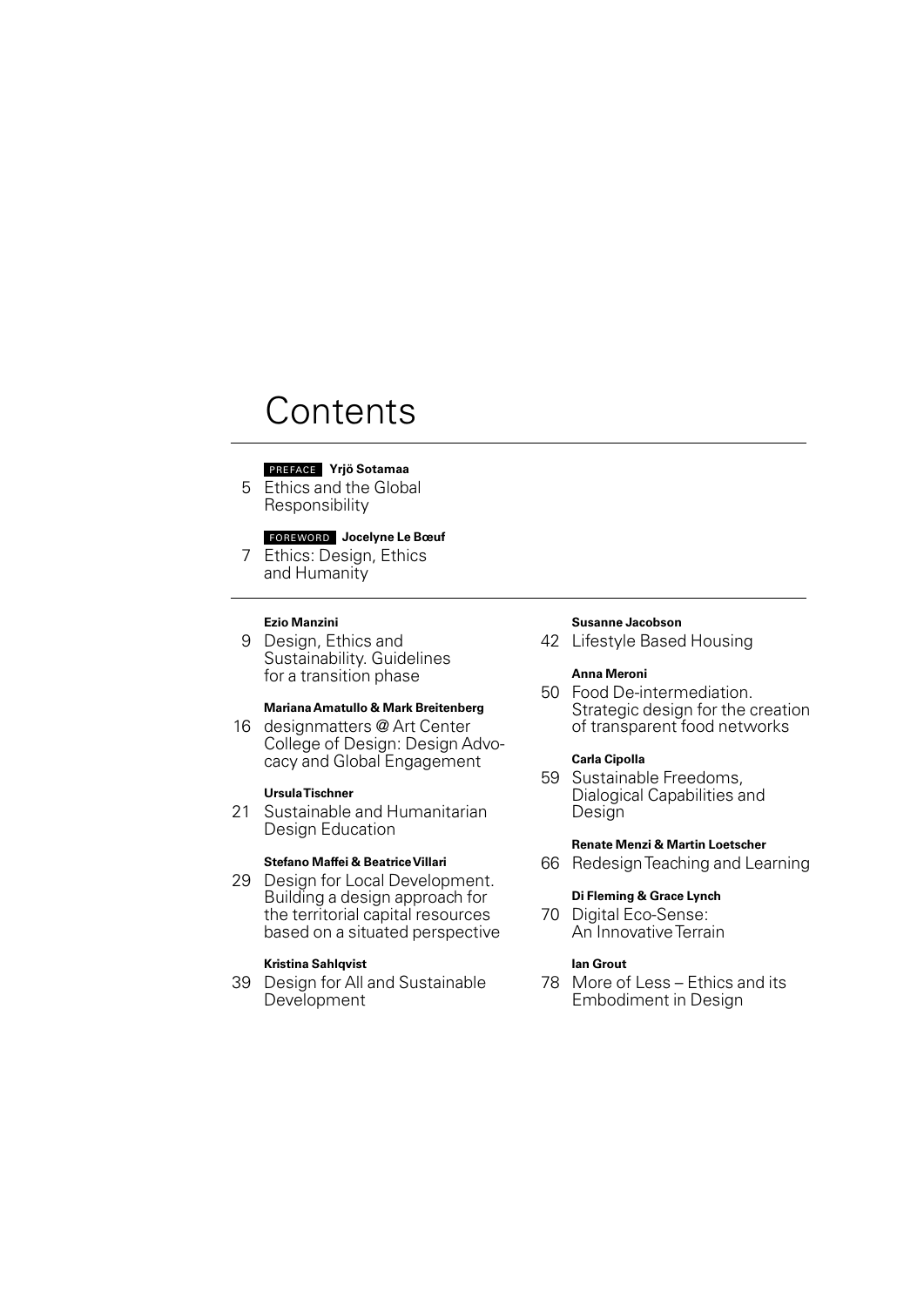# Yriö Sotamaa

# Ethics and the global responsibility

## Learning to serve humanity

Educating young people to serve humanity includes the objective and value of internationality, seeing things in a global context. Serving humanity, or ones own country, is not possible by limiting ones activities within a nation-state and its interests. It requires honouring the ethical and moral principles of shared international agreements, familiarity with different cultures and international interaction. The promotion of human rights, equality, freedom of expression and speech and protecting the diversity of cultures and life are an integral part of the mission of universities and their educational task. The challenges posed by these tasks increase as globalisation, communication, multiculturalism, science and economy progress. We are also aware that art and particularly design have become key drivers of the innovation driven economies and regions. This all will put new demands on education.

The special mission of universities is to promote the good of one's own country and humanity by fostering high-quality research and higher education based on it. The creation of the highest knowledge, expertise and innovation are the means that are given specifically to universities and sets them apart from other social institutions. In order to fulfil their mission, universities must also work so that the new knowledge and expertise that they produce promote welfare, culture, civilisation and the development of the surrounding society. Adhering to ethical principles is a prerequisite for the emergence of the desired effects.

# Democratizing innovation

The Cumulus Nantes Conference on DESIGN ETHICS AND HUMANISM Creates an excellent forum to discuss these highly important issues from different points of view. Professor Jocelyne Le Boef refers in the introductory words back to the Greek ethics notion, which was defined as "a way to conduct ones life well in order to reach happiness". This is very close the Japanese philosophy and the themes of the 2008 Cumulus conference in Kyoto. These questions remain, but globalization has brought large amount of new ethical questions on the agenda.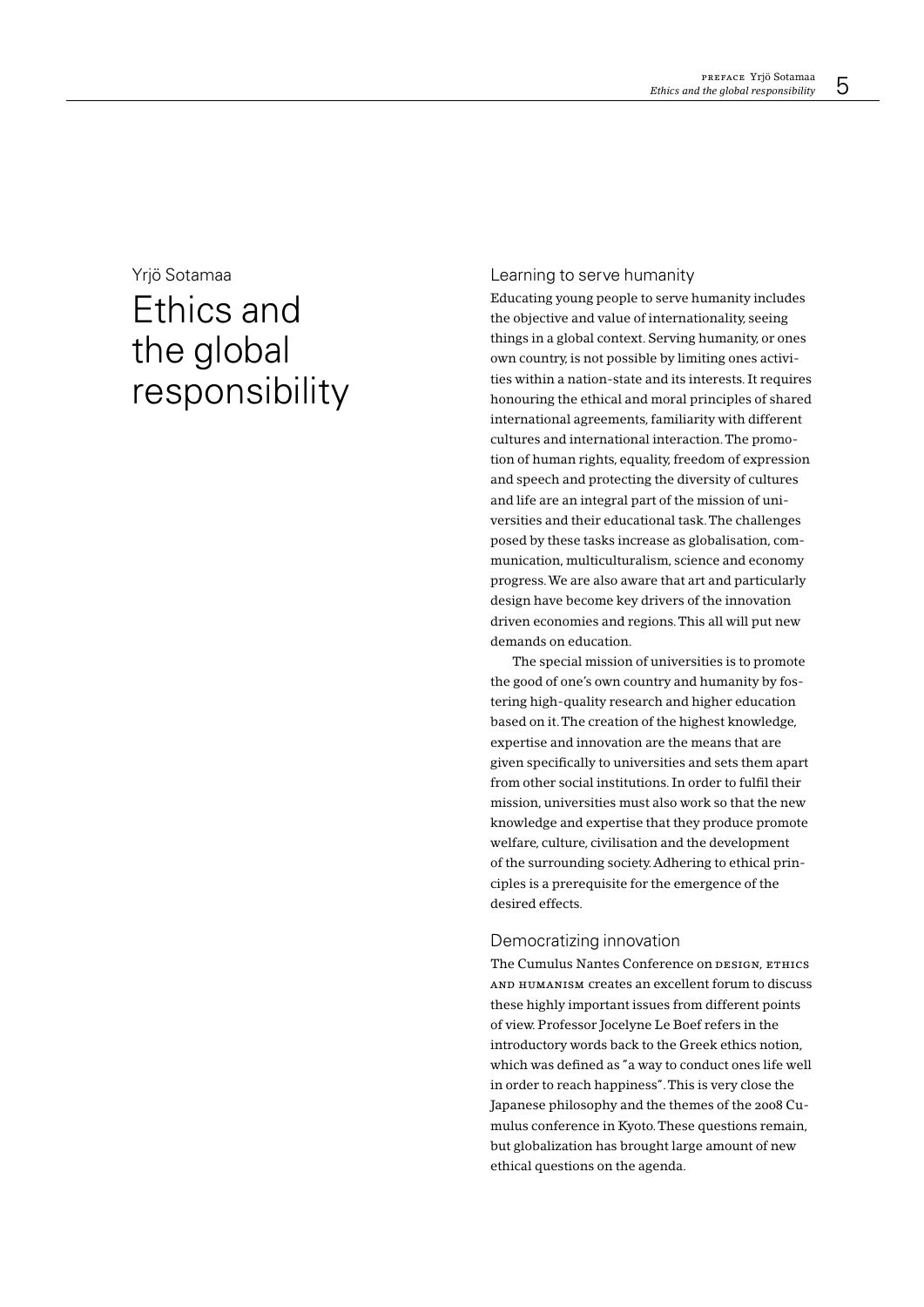I have had a privilege to work with a number of visionary people, Fuller, Papanek, Franck, who have all had a strong ethical mission. This is also reflecting to my work in Cumulus. Buckminster Fullers idea of us being passengers on "spaceship earth" and his futuristic work in the World Resources Inventory Centre in 1960's with John McHale highlighted the limits of our resources and need to use them in a sustainable way: use minimum a mount of resources for maximum efficiency. The world famous book of Victor J. Papanek "Design for the Real World" blew the minds of young designers in 1960's. He pointed out that designers should become more interested of the "real problems" of the world, the problems of developing countries, the poor, the elderly and the handicapped. This even more necessary today.

The Finnish world known designers and architects Alvar Aalto, Tapio Wirkkala and Kaj Franck were all humanists. Their work was based on the respect of nature and draw its inspirations from the best traditions and achievements of human culture. Their thinking had similarities to the Greek philosophy. The all wanted to create conditions for a happy life and create a better everyday life for everybody. This is, too, the business philosophy of Ingvar Kamprad, the founder of IKEA.

Design for all, or putting peoples needs first has become important mission of the European Union. It sees that it is both socially necessary and economically beneficial to build an accessible and barrier free society. It increases equality and expands market possibilities. This mission is shared by the Finnish technology giant NOKIA, which sees technology as an enabler of sustainable development. Technology can create access in even in the remotest areas to knowledge and possibilities of learning.

Making peoples needs and ideas the prime source of innovation, means also democratizing innovation as professor Erich von Hippel from MIT points out in his recent book (2005).

The Greek ideals of creating happiness are endangered at the moment through our present way o f living and the exploitation of nature, which Sir Anthony Giddens, worlds leading sociologist, sees as the greatest dangers for the future and sustainable development.

This conference provides an excellent forum to discuss what can we do as designers to help to solve the global problems and how can designers influence on the development through their professional skill. What are the skills and know-how we should provide to our students?

Respecting the global cultural diversity

By becoming global Cumulus can better help all its members to fulfil their task through sharing best practices and the best knowledge with each other. Sharing is not decreasing any ones own resources. on the contrary, every one gains something new and important. Knowledge grows through its use.

The vision of Cumulus is to become a true global Association and global expert in art and design education, innovation and research. The mission of Cumulus is to support global development by

- sharing the global knowledge
- respecting the global cultural diversity and
- sharing the global responsibility in building sustainable creative societies.

Yrjö Sotamaa Rector, Professor President of Cumulus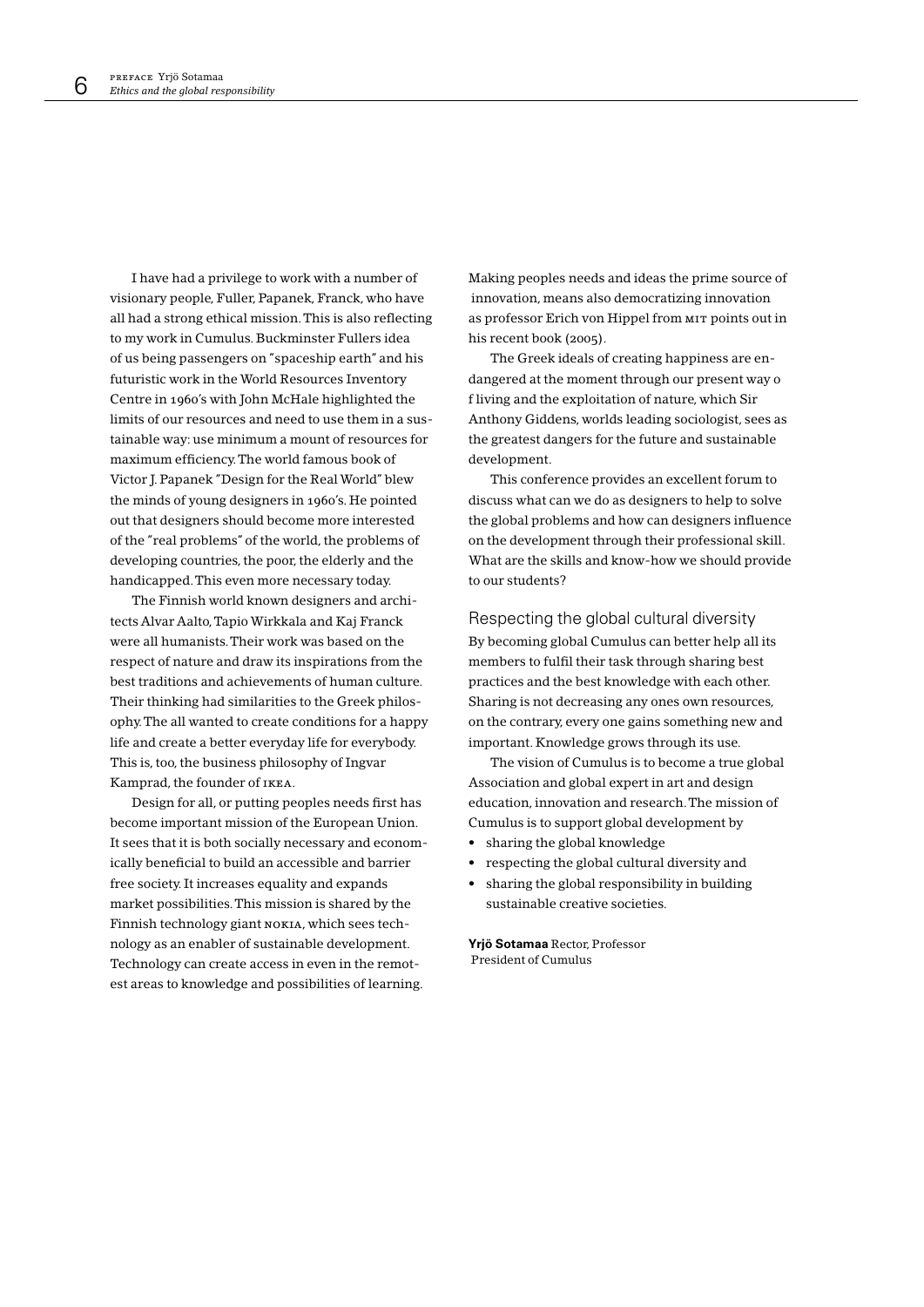# FOREWORD Jocelyne Le Bœuf Ethics: Design, ethics and humanism

Our introduction to "Design, Ethics and Humanism" does not pretend to address the multitude of questions evoked when dealing with such a vast topic. The red thread of this discourse consists in an attempt of highlighting a few of the key elements of a thought process on ethics, with regards to a profession responsible for building our every-day life environment. The designers at the beginning of the century coined the term of working on anything, ranging "from a small spoon to a city".

# What would ethics entail?

If one refers back to the Greek origin of the ethics notion, it was defined as "a way to conduct ones life well in order to reach happiness". The philosophical concepts that have been developed since have been rather diverse and include amongst others hedonistic, pragmatic and utilitarian ethics. All of these depend on ones definition of happiness and the idea one holds about human beings and the world. If one grants to ethics the dimension of a commitment to the "common good", it is highly possible that the different ways of reaching this would spark off long debates on the subject.

# What would design ethics and/or ethical design entail? How should this question be approached?

"The design process is the preparation and moulding of all actions while keeping in sight its anticipated and desired outcome", said the designer Victor Papanek<sup>1</sup>.

In what way can this "desired and foreseeable outcome" be the object of an ethics that embraces the different fields of application in design, induced by this extremely large definition?

Of what nature will be the link between an ethics defined "as a way to conduct ones life well in order to reach happiness" and the ethical commitment of the professionals?

To which value system do we refer to? Are individual or collective values addressed? In what way do technical objects participate in the elaboration of such a value system?

# What should industrial design ethics entail? During the modern period, different functionalist theories of industrial design, ranging from strictly utilitarian to more idealistic and spiritual versions, have legitimised design by advocating its social aspect. The dominant schools of thought were based on the notions of useful beauty and scientific rationality. Design was a humanistic stance versus a

One started to believe in the intrinsic goodness of design in the same way one had believed in the

society dominated by machines.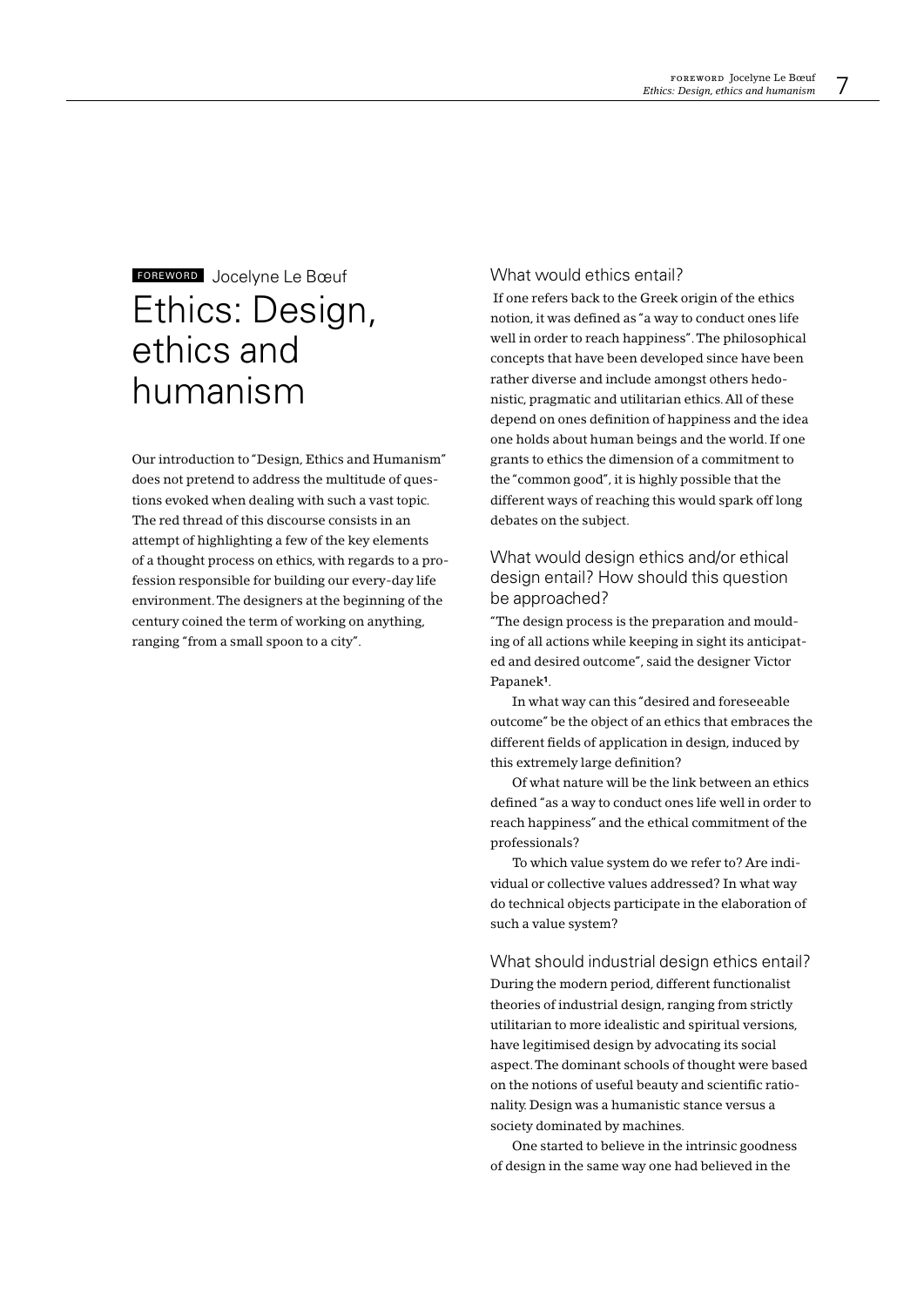intrinsic goodness of science before, an endeavour that was to be carried out in an objective, "detached manner". Bad design was therefore simply not viewed as being design at all! The imposture of "bad design" entailed a superficial styling of the product, that only had one aim, namely of seducing the client. The debate since the xix<sup>th</sup> and during one part of the xx<sup>th</sup> century was impregnated by the philosophical definition of beauty as inherited from the antique tradition. The debate shifted then from the concept of beauty linked to goodness to a quest for meaning based on other criteria from research in social sciences. The current discourse in the media often tries to persuade us that it is the design aspect that attributes significance to a product and in a certain way legitimizes it. (Forgetting that significance is a multilayered property depending on the layer observed and the point of view of the observer.) Most of the time this is all more about communication than design. It becomes a necessity to highlight the perceived value of an object in order to give it a chance on the market. According to the ethics of "good design", this is the exact point where unbearable deceit is taking place.

For several years now, design research has focused its attention on highly relevant new topics such as pollution, the congested cities, the aging of the population in the industrialised countries as well as the paradox of increasing the global economic growth rate, while at the same time preserving the remaining natural resources on this planet. The topics suggested for this conference highlight these concerns.

The ethical debates that characterize our modern era open up to other perspectives. Nonetheless, the illusionary aspect remains relevant. Isn't there somehow, amongst all the elaborate ethical questions a Promethean ruse<sup>2</sup> that uses design as a way of reassuring us and diverting our attention? In order to achieve what? Let's not ignore the economical dimension of the question. Design is of service to companies, which have to fight for their place in a competitive market. Can the market place become ethical thanks to design? Is there a fundamental contradiction between the economic interest on the one hand

and the pursuit of an ethics code in design on the other hand?

If one agrees on the ultimate outcome, which is to render this world more "habitable"<sup>3</sup> for all of us, the adventure of a design project does not necessitate the "Word" according to demiurges, but multidisciplinary teams striving towards the solving of the complex set of challenges resulting from this question.

We have decided to rapidly evoke the thought process on design within its historical "dust" before introducing topical questions. We deem important to apprehend the phenomenon of how the value system of our society has been constructed in the past in order to grasp the links between human aspirations and the technical system, with which mankind has transformed our nature and our world of artefacts.

One has to remain modest and ambitious when entering this kind of open dialogue, where the right answers are not necessarily within reach and might in any case only be provisionary. This frame of mind seems to be one of the most prolific of the human thought processes though and therefore humanism.

The conference "Design, Ethics and Humanism" was meant as a large inventory of existing research areas for the fructification of relevant questions: we hope that this goal was partly fulfilled, as documented in these proceedings.

#### Jocelyne Le Bœuf

Director of Studies, L'Ècole de Design Nantes Atlantique

 $\mathbf{1}$ Victor Papanek, Design for a real world (1970), translated in 1974, Mercure de France, Paris.

- $\overline{2}$ The revue « Informel » (University of Montreal, 1990) published conferences on « Ethics, Techniques and pro-fessional responsability in design », under the title « Prométhée éclairé ». Prometheus is a trangressive hero symbolizing the epic conquest of our technical civilisation and cunning intelligence. He is also a hero guilty dragging humanity into malediction
- $\overline{\mathbf{3}}$ See article by Ezio Manzini, « Prométhée au quotidien, Écologie de l'artificiel et responsabilité du designer », Informel, 1991.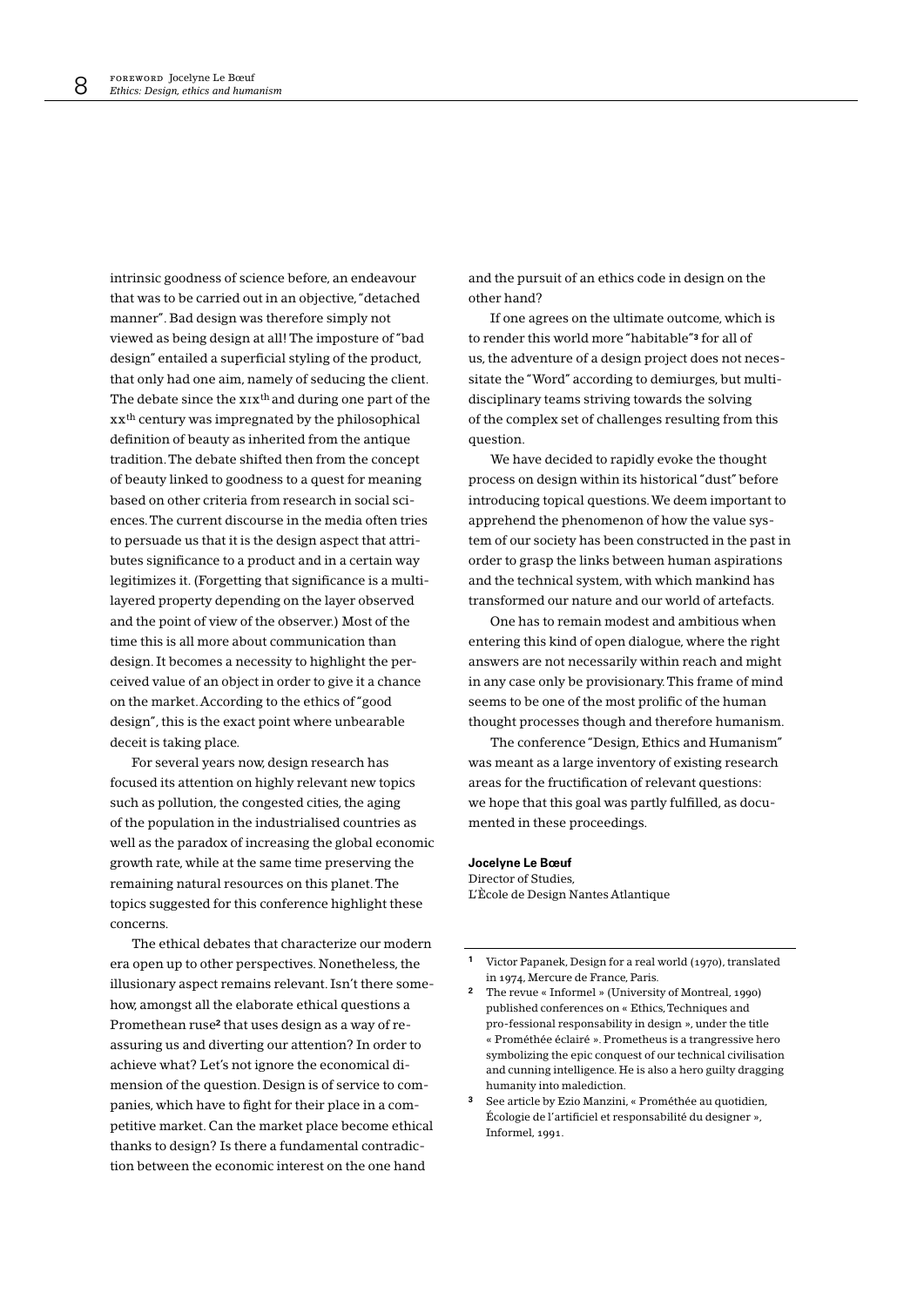# Fzio Manzini

# Design, ethics and sustainability

Guidelines for a transition phase

Act so that the effects of your action are compatible with the permanence of genuine human life

Hans Jonas

Expand the 'capabilities' of people to lead the kind of lives they value - and have reason to value

Amarthya Sen

"Design is a creative activity whose aim is to establish the multi-faceted qualities of objects, processes, services and their systems in whole life-cycles"<sup>1</sup> (ICSID 2005). A creative activity that is also the reflective one of choosing between different possibilities. The openness of the field of possibilities where designers are operating is one of the factors that characterises their actions. When there is no room for choice, because the solution is dictated by strong social conventions<sup>2</sup> and/or technological constraints, there is no design.

Given this degree of freedom, designers have to adopt some criteria for choice and on this basis choose what, in their view, is better to do. That is, given that ethics is defined as dealing with "what is good and bad, right and wrong"<sup>3</sup>, they have to make ethical choices

To discuss design and ethics, as I will do here, we have to consider what the criteria of choice are that, consciously or not, designers have been using until now.

But before considering designers' subjective ethical motivations, let's look at the objective consequences of their actions. In fact, if we assume the notion of "ethics of responsibility", as introduced by Max Weber and more recently reproposed and elaborated by Hans Jonas (Jonas 1979), what has to be considered as ethically relevant are not only the intentions behind a given action but also its implications and results<sup>4</sup>.

Assuming this point of view, when we look to the present conditions of our planet and the catastrophic nature of current major trends, we can ask ourselves what the responsibilities of design have been up to now. Unfortunately the answer is only too clear. In the last century, even when designers have been driven by the most positive intentions, consid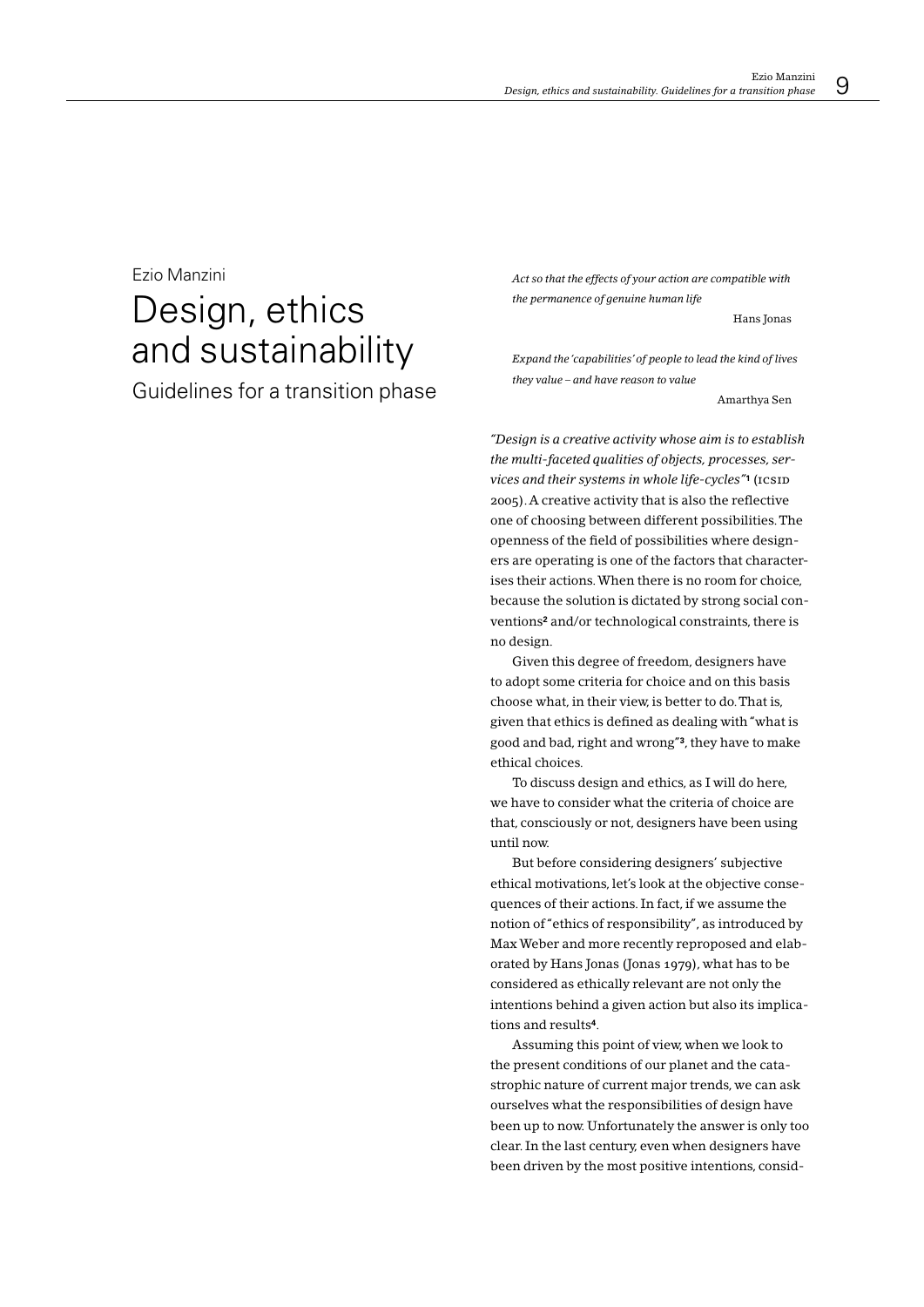ered as a whole, i.e. as the design community<sup>5</sup>, they have been active agents in oiling the wheels of a catastrophic machine or more precisely, active agents of an un-sustainable idea of well-being.

Consequently, the first step to take in our discussion is to better understand what went wrong and why, in spite of our good intentions, the idea of wellbeing that we contributed to promote and diffuse worldwide has had such catastrophic consequences.

### Unworkable promises

The idea of wellbeing is a social construct: it takes shape over time according to a variety of factors. As industrial society unfolded, the combined development of science and technology offered a growing number of people a hitherto unknown possibility: of having at their fingertips products that were the materialisation of complex devices, which carried out cheaply service functions that were previously accessible only to the privileged few (from having clothes washed in the laundry, to having music played by a chamber orchestra during dinner). In addition, by making such products available in rising quantities at falling prices, the application of increasingly efficient industrial systems democratised access. It also painted a picture of the future in terms of an indefinite growth and diffusion of well-being or, to be more specific, of the well-being that these products would be able to bring.

The original strength of this idea of wellbeing lay in this promise of *democratisation* of access to *products* which reduce fatigue, leave more free time and extend the opportunities for individual choice - in short, which increase individual freedom. And, for what interests us here, this promise has also been the main ethical guideline to what designers should do in order to to act "for the good and right", that is: increase individual freedom and democracy of consumption designing effective, accessible, beautiful products.

The crisis in this idea, which we can call *product*based wellbeing, starts when it clearly appears that this promise of individual freedom and democracy of consumption not only has not been kept, but it cannot be kept either now or in the future because product-based wellbeing, extended on a worldwide scale, is proving to be an intrinsically unsustainable idea. More precisely: it is an idea that creates unsustainable expectations for a small, densely populated, highly interconnected Planet in which we wish to respect certain elementary principles of fairness. In

fact, if all the inhabitants of the earth really sought this type of wellbeing in the same way (as is their sacrosanct right, since this is what others do and what is daily promised to them), there would be a huge catastrophe: an ecological one, if they succeeded and a social one if they didn't. Or, most probably, an explosive mixture of the two<sup>6</sup>.

At this point, let go back to the design and ethics issue. Conceiving and proposing products, services and lifestyles, designers play an important role and consequently have an equally important responsibility in generating social expectations in terms of wellbeing<sup>7</sup>. Given the evident un-sustainability of the ideas of wellbeing that have been dominant until now, and that design as a whole collaborated to consolidate and diffuse, it is clear that the first ethical move that designers have to make is to find a new and (hopefully) sustainable idea of well being.

### Sustainable wellbeing

Today we know that the transition towards a sustainable society will be a wide-ranging, long, and often contradictory social learning process. Its final results and the direction it will take are, by definition, unforeseeable. Nevertheless something is clear; in the near future, we will have to learn to live (and hopefully to live better, in the case of most of the inhabitants of this planet) consuming fewer environmental resources and improving the quality of our living contexts.

Confronted with the dominant idea of wellbeing (and with its strong link between wellbeing and consumption), the prospect of living well (or better) while consuming less clearly calls for a radical change in social expectations<sup>8</sup> (and a systemic discontinuity in the production system). This is not the place for an exhaustive discussion on how radical changes and systemic discontinuities take place. I will simply state that the groundwork for macrotransformations and for great systemic changes is laid by micro-transformations and by local systemic discontinuities<sup>9</sup>, i.e. through the kind of changes inwhich design can play an important role. Of course, for designers, to act in this way, to trigger and support these changes is not an obligation. It is a choice, the ethical choice of promoting a sustainable wellbeing that, formulated as a first guideline to design sustainable solutions (Charter Tischner, 2001; Manzini, Vezzoli 2002; Manzini, Jegou, 2003)<sup>10</sup>, could be proposed in this way:

 $\blacktriangleright$  Promote a sustainable wellbeing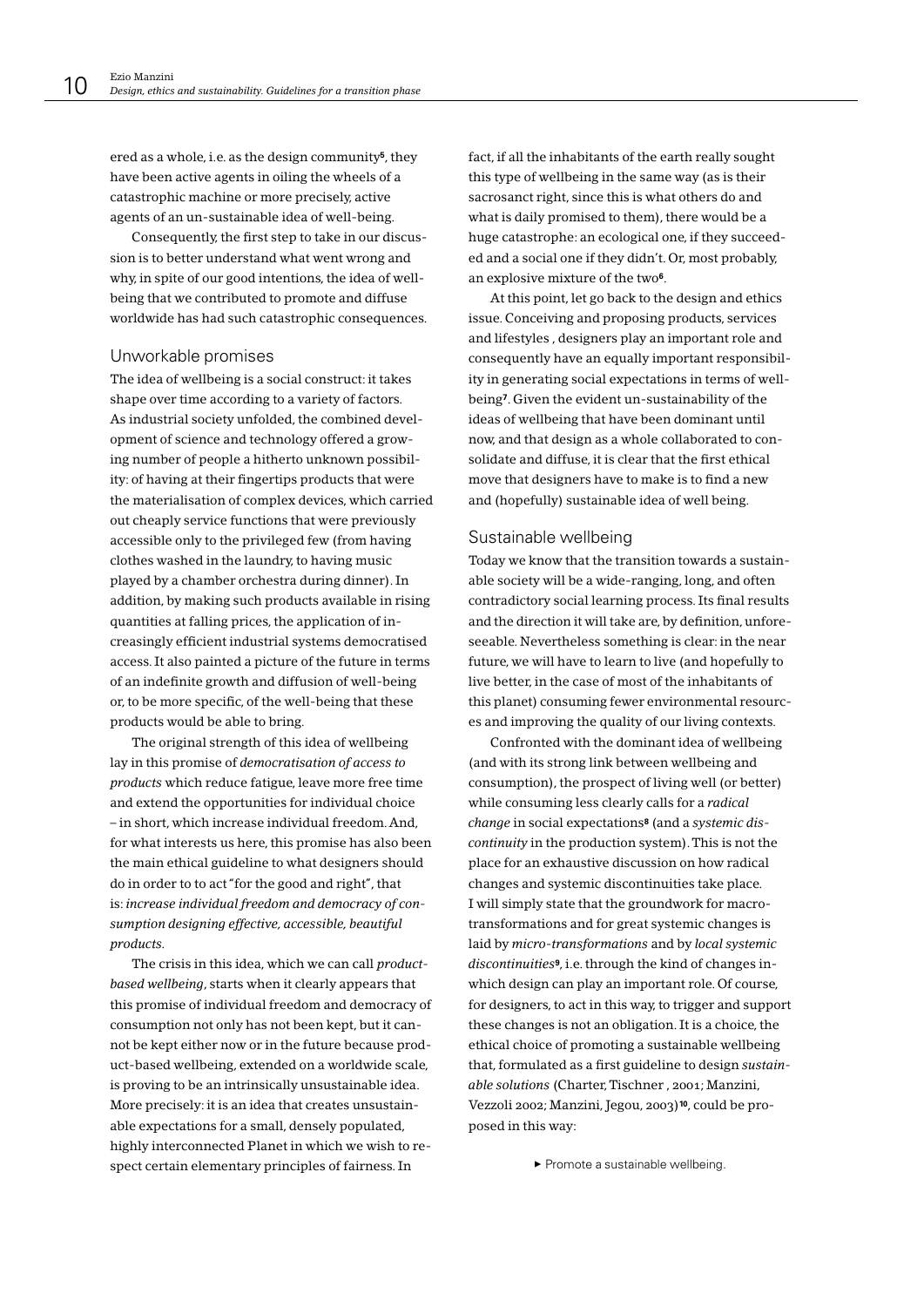To give this very general guideline a concrete possibility of implementation it has to translated into more operative ones. I cannot do so here. However, a some first indications can given introducing three main set of criteria for solution sustainability: consistency with the fundamental principles, low energy and material intensity and high regenerative potential.

- Consistency with the fundamental principles. This set of criteria refer to the application to the solution design of the ethical principles relating to people and society (such as justice within and between generations and international justice) and to their relationship with nature and the environment (conservation of biodiversity, zero hazardous wastes, etc.). It is also linked to more complex social and economic questions such as the issue of fair distribution of wealth and power and to that of individual and collective involvement. of *community* empowerment and, in short, of reinforcing democracy. (Sachs, 1983, 1999; 2002; Shiva, 1989, 1993; Sen, 1999; 2004)
- Low material-energy intensity: this is the most traditional set of criteria for sustainability, and it remains the fundamental one (Shmidt-Bleek, 1993; Fussler, James, 1996: Brezet, Hemel, 1997): whatever solution may be proposed, it must be highly eco-efficient (taking into account the overall life-cycle of the related artefacts).
- High regenerative potential: this is the set of criteria for sustainability that comes from the different but converging proposals by innovative thinkers on the concept of regenerative economy (Braungart, McDonough, 1998; Pauli, 1997; Sthael, 1999; Mont, 2002) : whatever solution may be proposed, it must act as a positive agent in the regeneration of context qualities.

Given these directional criteria, I think that it would be useful to discuss the implications of the first part of the proposed guideline, i.e. the assertion that designers should "promote wellbeing": in which way can designers "promote" wellbeing?

## Enabling solutions

We have just observed that the current mainstream idea of wellbeing arose with the enthusiastic discovery that artefacts could work for us like modern mechanised slaves. From here, and from the memory of frequent hardship in pre-mechanised daily life, came the idea of wellbeing as minimisation of personal involvement: the idea that when faced with a result to achieve, the best strategy was always the one which required the least physical effort, attention and time and consequently the least need for ability and skill.

This way of looking at wellbeing has progressively led to the conception and development of disabling solutions: systems of products and services that, seek to reduce user involvement and sequester formerly widespread knowledge and skills to integrate them into technical devices. In so doing they have ended up dramatically reducing the skills, abilities and know-how that traditionally enabled individuals and communities to deal with the most diverse aspects of daily life: to take care of the environment, of others and often themselves.

Now we know that this way of thinking and doing is unsustainable and that we must discuss how to change direction: to change ideas about the user's role and move from passive to active involvement; from the final user as part of the problem, to his/her possibility, capability and will to be part of the solution. In other words, what has to be imagined is a user who is also co-producer of the results he/she wants to achieve, able to do so because he/she has (some of) the necessary intellectual and practical resources and, above all, because he/she is best acquainted with the specific problems to be solved (Manzini, Jegou, 2003; Cottam, Leadbeater, 2005; Young Foundation 2006).

To take seriously all that means to conceive and develop systems able to consider and evaluate people's capabilities in terms of sensibility, competence and enterprise: systems that enable people to fulfil their potential, using their own skills and abilities in the best possible way to achieve their desired results.

This approach implies the introduction of two concepts that are, in my view, very important to design culture: the concept of *capability* <sup>11</sup>, for what regards the role of users, and the one of enabling solution<sup>12</sup>, for what regards the relationships between technological systems and achieved wellbeing. Through these concepts we introduce a second ethical guideline, that expands on and gives a deeper insight into the first:

> $\blacktriangleright$  Enable people to live as they like. and in a sustainable way.

As we said, this second guidelines is based on a new vision of the user's role. But the change needed is not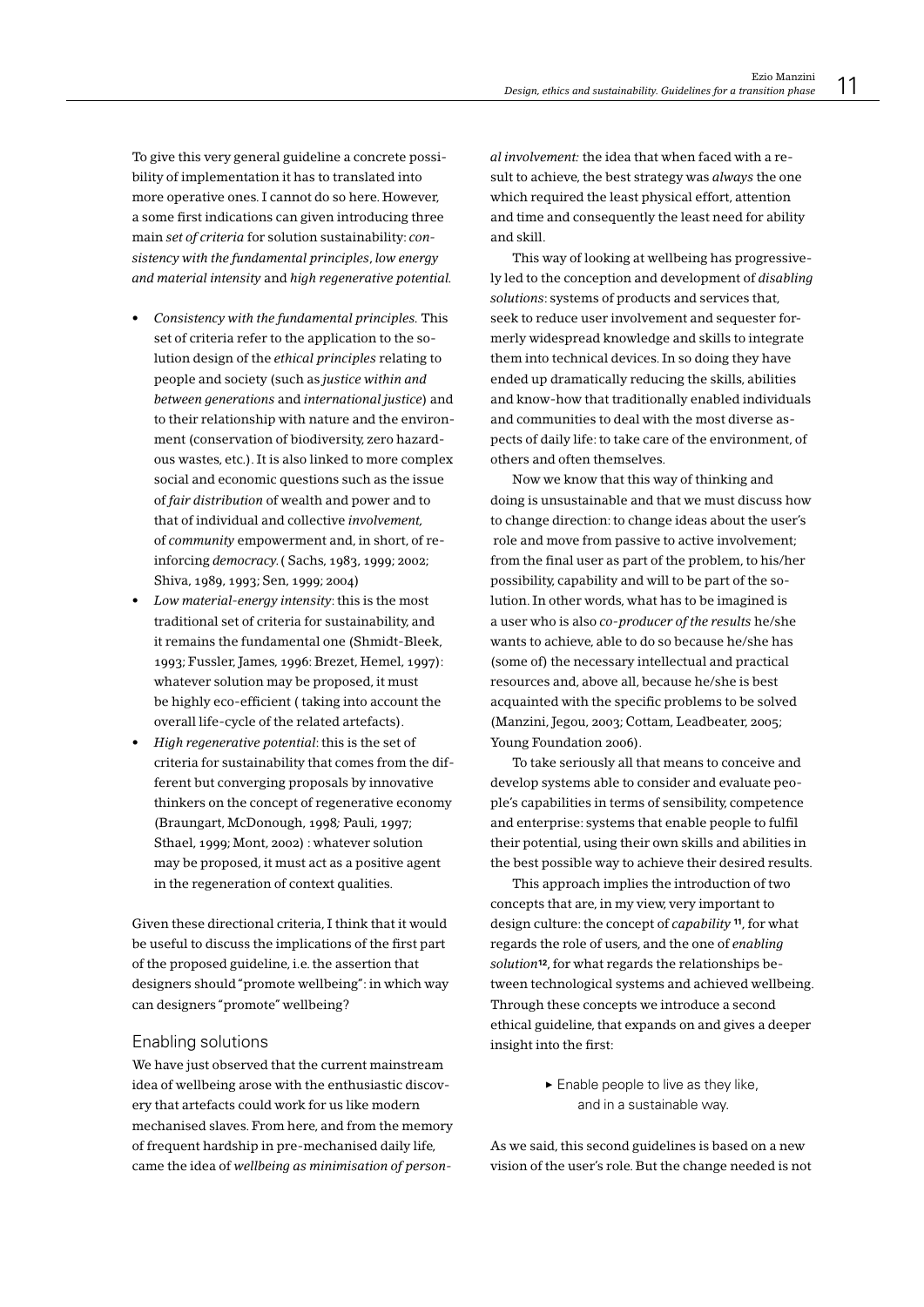only on the user's side. Moving from the idea of "designing to solve problems" to one of "designing to enable people to live as they like "while moving toward sustainability, implies also a change in the designer's role. In short: they should not (try to) impose their ideas of what they think should be done, but they should actively and positively participate in the social processes where these new and promising ideas are emerging. But are these promising ideas really emerging?

### Social innovation processes

Observing society as a whole and in all its contradictoriness, we can see that alongside numerous, unfortunately extremely worrying, tendencies signals are also emerging that indicate different and far more promising developments.

Looking at society carefully and selectively in this way, what we can see are people and communities who act outside the dominant thought and behaviour pattern and that, when faced with a result to achieve, organise themselves in such a way as to get what they want directly themselves. Groups of people who re-organise the way they live their home (as in the co-housing movement) and their neighbourhood (bringing it to life, creating the conditions for children to go to school on foot; fostering mobility on foot or by bike). Communities that set up new participatory social services for the elderly and for parents (the young and the elderly living together and micro-nurseries set up and managed by enterprising mothers) and that set up new food networks fostering producers of organic items, and the quality and typical characteristics of their products (as in the experience of Slow Food, solidarity purchasing and fair trade groups). The list could continue<sup>13</sup>.

What do these promising cases<sup>14</sup> tell us? They tell us that, already today, it is possible to do things differently and consider one's own work, one's own time and one's own system of social relationships in a different light. They tell us that the learning process towards environmental and social sustainability is beginning to build up a body of experience and knowledge. They tell us that there is an inversion of tendency from the disabling processes of the past (and sadly still dominant today): the cases we are talking about here are the result of the enterprise and ability of certain people - creative communities<sup>15</sup> - who have known how to think in a new way and put different forms of organisation into action.

Of course, these cases may be considered as minority and marginal. But this is a mistaken perception. On the contrary, they are the most promising aspects of great, on-going, social and cultural changes. In fact, they are based on, and motivated by, some profound supporting trends such as: demographic changes, the growing evidence of environmental limits, the on-going evolution towards a knowledgebased network society (Beck .1997: Giddens .1991. 2000; Castells, 1996; Pine, Gimore, 1999; Rifkin, 2000). In other words, the great changes that the on-going trends are generating are the ground on which a positively oriented process of social innovation (Young Foundation, 2006)<sup>16</sup> is emerging and will hopefully grow and generate the sustainable ways of living that we desperately need. However, we must add and underline that today, the possibility for this emerging social innovation process to grow and become a mainstream tendency is only potential, or better, it is an opportunity<sup>17</sup>. And that its realisation will depend on several interwoven factors. One of them is what designers will (be able to) do.

In this framework we can introduce a third ethical guideline, that gives a clearer indication of what the designer's role should be in the transition towards sustainability. It can be formulated in this way:

> Enhance social innovation, and steer it towards more sustainable ways of living

This guideline has an important implication not only for designers' practice, but also and even more, for the vision that they have of society and of themselves (in society). Moving in this direction, designers have to be able to collaborate with a variety of interlocutors, putting themselves forward as experts, i.e. as design specialists<sup>18</sup>, but interacting with them in a peerto-peer mode. More in general, they have to consider themselves part of a complex mesh of new designing communities: the emerging, interwoven networks of individual people, enterprises, non-profit organizations, local and global institutions that are using their creativity and entrepreneurship to take some concrete steps towards sustainability<sup>19</sup>.

#### **Fzio Manzini**

pis-Indaco, Politecnico di Milano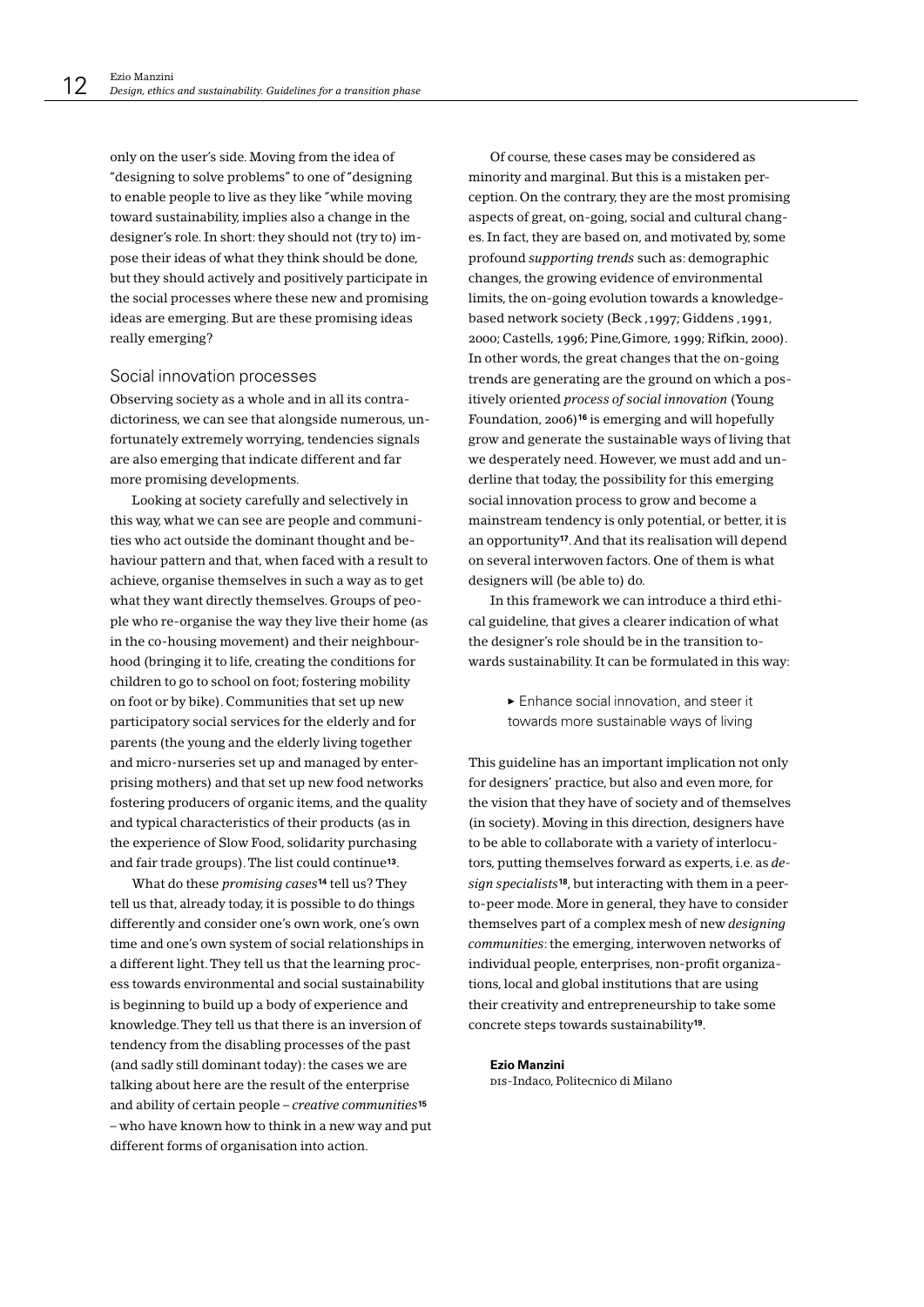## References

- This design definition (ICSID 2005) is official in that ICSID is the most authoritative international design organisation. It is also particularly relevant to current debate in that, unlike previous definitions, it includes within the scope of design not only products, but also processes and services. In addition, by advancing the idea that design considers products together with "their systems in whole life-cycles", it makes significant reference to issues raised by the environmental question. However, although advanced, the definition proposed by ICSID still reflects design history and its traditional, privileged relationship with the manufacturing industry of last century and, more generally, with a heavily product-orientated production culture and idea of well-being. Today, in my view, it would be more appropriate to move away from this productoriented definition to a more solution-oriented one. See for instance the concepts of product-service systems (Charter, Tischner, 2001: Manzini, Vezzoli 2002: Van Halen, Vezzoli... Wimmer, 2005)) and Transformation design, introduced by the Design Council with the RED Paper 02 (Bruns, Cottam, Vanstone, Winhall, 2006).
- 2 Socio-technical conventions are complex mixtures of implicit knowledge, customs and mores. They are a product of the slow co-evolution of technology and society (Hamburger, Thiebaut, 1983). The increasing speed of change generates discontinuity and break-down in conventional wisdom because what must be done, how and by whom, can no longer be taken for granted. It is when these conditions are reached that the demand for design emerges.
- The Encyclopaedia Britannica gives the following definition of ethics: "The discipline concerned with what is morally good and bad, right and wrong"
- Hans Jonas' studies are particularly important for us. In facts they are focused on social and ethical problems created by technology. Jonas insists that human survival depends on our efforts to care for our planet and its future. He formulated a new and distinctive supreme principle of morality. "Act so that the effects of your action are compatible with the permanence of genuine human life" (Jonas, 1979).
- Desian community: professional designers, design-related experts (such as: researchers, teachers, writers and cultural operators) and design-related organisations (such as: design agencies, research centres, schools, magazines, publishing companies, etc) considered as a whole. Sometimes simply referred to as "design".
- The planet would be unable to support the weight of 6-8 billion people approaching western standards of consumption. Today, 20% of the population is consuming 80% of available resources. If this situation changes and the other 80% succeed in approaching western standards of living, we face the prospect of an ecological disaster. On the contrary, if they do not succeed, the perspective is one of social disaster because a highly interconnected and globalised society can not long bear a situation where 20%, or less, of the population has access to the promised wellbeing, while the remaining 80% is forced to look on with no real chance of taking part. A further catastrophic prospect, halfway between the first two exists: a world in a state of both environmental and social crisis, where the number of "high impact" consumers increases at the same time as the number of those excluded. As we can all see, this third perspective today seems dramatically to be the most probable.
- $\overline{z}$ Of course designers have no means of imposing, for good or bad, their point of view on others. But they do have the

tools to operate on the quality of things, and their acceptability, and therefore on the attraction of the scenarios of wellbeing they help to generate.

- In more concrete terms: what is required of everybody is not only a little incremental improvement on what mainstream models of life propose. What is required is a drastic re-orientation of the idea of wellbeing. Ways of being and doing that are considered with indifference or even negativelyin the currently dominant model, should be seen as postive: we need to re-discover the pleasure of moving on foot, of eating local fruit, of feeling the cycle of the seasons, of caring for things and places, of chatting with neighbours. of taking an active part in the life of the neighbourhood, of gazing at the sunset, and so on.
- Local radical discontinuities: systemic changes with regard to a given context, in the sense that they challenge traditional ways of doing and introduce a new set of different (and intrinsically more sustainable) ones. Examples of interest here: organising advanced systems of sharing space and equipment in places where individual use normally prevails; recovering the quality of healthy biological foods in areas where it is considered normal to consume other types of produce; developing systems of participative services in localities where these services are usually provided to totally passive users, and so on.
- 10 In this paper, discussing about what to design, develop and deliver, instead of referring to products, services and communication we will use the concent of solution

Solution: systems of tangible and intangible elements (such as product, services and communication, but also: infrastructures, legal frameworks and modes of governance and policy making) that, thanks to a specific action strategy, permits to get a given result. A sustainable solution, of course, is a solution the result of which, and the strategy to get it, are coherent with the criteria of sustainability.

- 11 Capability: the possibility of a person to achieve a result using his/her own personal resources and the set of solutions he/she has access to. This concept of "capability is taken from Nussbaum's and Sen's theories. The most interesting aspect of this concept is that it leads us to talk about people's well-being moving our attention away "from goods to what goods enable human beings to achieve" (Nussbaum, Sen 1993).
- 12 Enabling solutions: systems of tangible and intangible elements (such as technologies, infrastructures, legal frameworks and modes of governance and policy making) that enable individuals or communities to use their skills and abilities to best advantage and, at the same time, make a proposed solution more effective, more accessible and therefore more likely to spread. The solution quality can be evaluated by considering its enablina potential, its production efficiency, and its reproducibility (Manzini, Collina, Evans, 2004) and finally, but most importantly, its quality of interaction (Cipolla, 2004)
- 13 These promising cases emerge from research carried out by the Faculty of Design and of the Department INDACO of the Politecnico di Milano, in collaboration with other European Universities and research centres, and with the UNEP (United Nations Environmental Programme). From this collaboration has emerged a catalogue of promising cases and the book: E. Manzini, F.Jegou, Sustainable Everyday. Scenarios of urban life. Edizioni Ambiente, Milano, 2003. For more cases like these, see for instance the web site http://www.sustainable-everyday.net/EMUDE/
- 14 Promising cases: examples of initiatives where, in different ways and for different motivations, some people have re-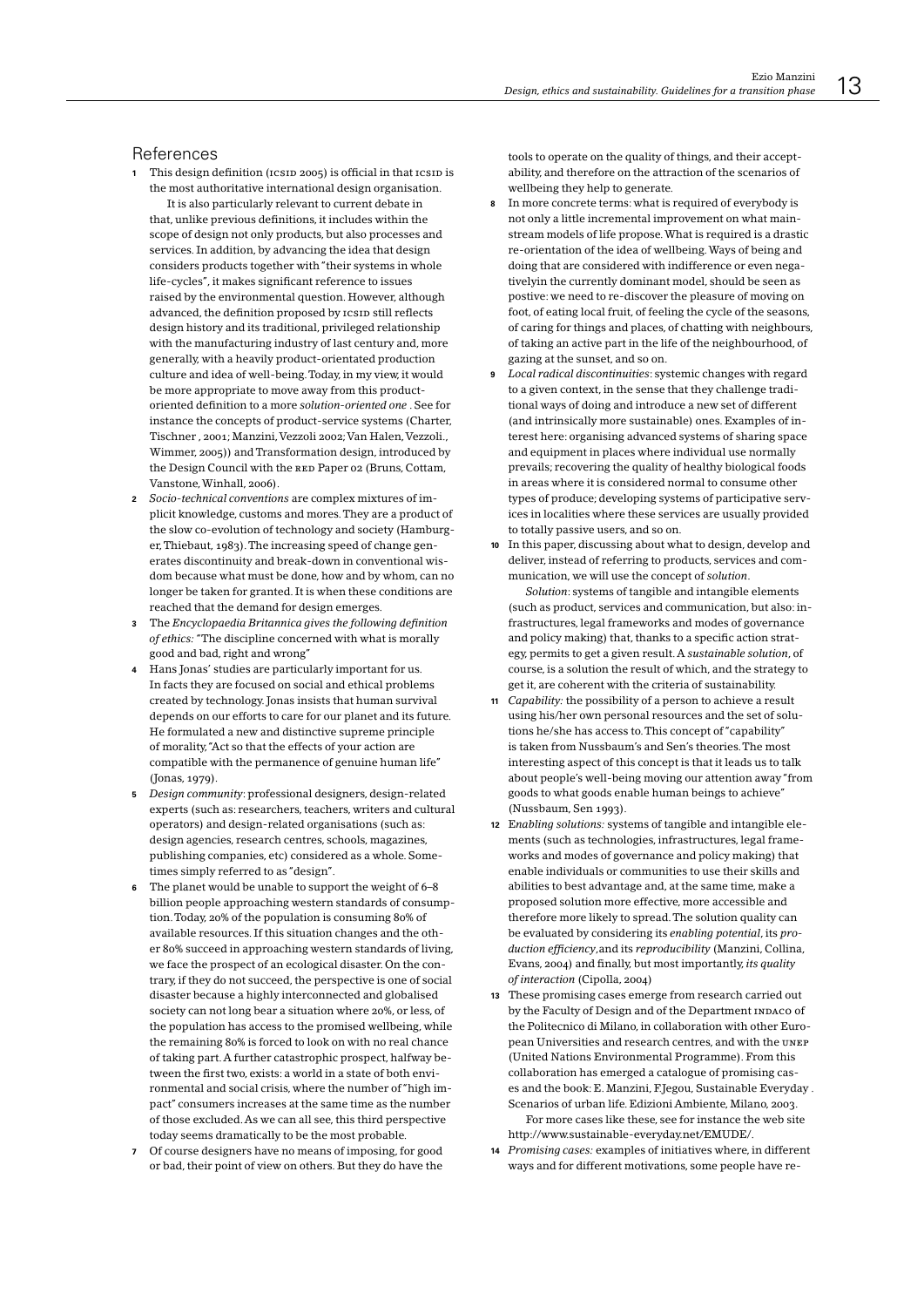oriented their behaviour and their expectations in a direction that appears to be coherent with the principles of sustainable development.

- 15 Creative community: groups of people who cooperatively invent, enhance and manage innovative solutions for new ways of living. This concept has been focalised in the framework of the EMUDE research, EMUDE was a Special Support Action promoted in the ambits of the 6th Framework Program (priority 3-NMP) of the European Commission. EMUDE WAS coordinated by INDACO, Politecnico di Milano and was developed by 10 research centres and universities and 8 European schools of design. EMUDE finished in April 2006, but the same line of research is now continuing in another, recently started, European research project called LOLA-Looking for likely alternatives and in another world wide programme, ccsL-Creative Communities Sustainable Lifestyles, promoted by the Sustainable Lifestyle Task Force, founded by the Swedish Government and endorsed by the United Nations Environmental Program.
- 16 According to the Young Foundation: "Social innovation refers to new ideas that work in meeting social goals" (Young Foundation, 2006). Another definition could be: "Social innovation refers to changes in the way individuals or communities act to obtain results (i.e. to solve a problem or to generate new opportunities). These innovations are driven by behavioural changes (more than by technology or market changes), which typically emerge from bottom-up processes (more than from top-down ones). If the way to achieve a result is totally new (or if it is the result that is totally new), we may refer to it as a radical social innovation (EMUDE, 2006).
- 17 As a matter of fact, the same trends are also generating different, and very dangerous cases of social innovation: from gated communities to new fundamentalism, just to mention two. This means that nobody today can say what will be the result of the confrontation and composition of these different directions. What will really happen and how, at the end, the whole system is going to evolve is as vet unwritten
- 18 Social actors endowed with specific design knowledge and specific design skills: the knowledge that enables them to understand the full, macro-picture of how things have changed (and are changing), and the micro one, of local context characteristics and on-going dynamics; the design skills that are required to promote and enhance co-design processes in the new contexts and facing the new challenges.

They are *design specialists* in that they use design tools to facilitate the convergence of different actors towards shared ideas and potential solutions; proposing solutions and/or scenarios; formulating effectively whatever emerges from the collective design group discussions; developing the ideas on which partner convergence has been verified.

19 The notion of designing communities emerged in the final consideration of the EMUDE research results (EMUDE 2006). The theatrical and practical background was also given by other important lines of research, such as the ones developed by Pierre Lévy, on collective Intelligence (Lévi, 1994), or by Hilary Cottam and Charles Leadbeater of open services in the framework of the wider phenomenon of the open source movement (Cottam, Leadbeater, 2004).

## Bibiliography

- Beck U. (1997). Was ist Globalisierung? Irrtumer des Globalisierung – Antworten auf Globalisierung (trad. it. 1999, Che cos'è la globalizzazione. Rischi e prospettive della società planetaria Roma: Carocci).
- Brezet, H.; Hemel, C. van, (1998) Ecodesign. A promising approach to sustainable production and consumption, UNEP, Paris.
- Braungart, M., McDonough, A.(1998) The Next Industrial Revolution. Atlantic Monthly. October 1998
- Bruns, C., Cottam, H., Vanstone, C., Winhall, J (2006), Transformation Design, RED Paper 02, Design Council, London

Castells M. (1996). The Rise of the Network Society. The Information Age: Economy, Society and Culture, vol. 1. Oxford: Blackwell (trad. it. 2002. La nascita della società  $in$  rete. Milano:  $EGEA$ ).

Charter M. and Tischner U., edited by (2001), Sustainable Solutions - Developing products and services for the future, Greenleaf publishing. UK. 2001.

- Cipolla, C. (2004), Tourist or Guest Designing Tourism Experiences or Hospitality Relations?, In Willis, Anne-Marie (Ed.), Design Philosophy Papers: Collection Two, Team D/E/S Publications, Ravensbourne, Australia.
- Cottam, H., Leadbeater, C., 2004. Health. Co-creating Services. Design Council - RED unit, London, UK.
- EMUDE, Emerging User Demands for Sustainable Solutions. 6<sup>th</sup> Framework Programme (priority 3-NMP), European Community, internal document, 2004
- Evans, P., (2002) Collective Capabilities, Culture, and Amartya Sen's Development as Freedom',
- In Studies in Comparative International Development 37.
- Fussler, C. and James, P. (1996) Driving Eco Innovation:
- A Breakthrough Discipline for Innovation and Sustainability, Pitman Publishing, London, UK.
- Giddens A. (1991). The Consequences of Modernity. Cambridge: Polity Press (trad. it. 1994. Le conseguenze della modernità. Bologna: Il Mulino).
- Giddens A. (2000). Runaway World. How Globalization is Reshaping Our Lives. Londra: Profile Books (trad. it. 2000. Il mondo che cambia. Come la globalizzazione ridisegna la nostra vita. Bologna: Il Mulino).

Hamburger, B., Thiebaut, A. (1983) Ornament, architecture at industrie, Pierre Mardaga, Brusseles-Liège

ICSID (2005) http://www.icsid.org

Jégou, F., Joore, P. (edited by), Food Delivery Solutions. Cases of solution oriented partnership, Cranfield University, UK, 2004

Lévy P. (1994). L'Intelligence Collective: pour une anthropologie du cyberspace. Parigi: La Découverte (trad. it. 1996. L'intelligenza collettiva. Per un'antropologia del cyberspazio. Milano: Feltrinelli).

Jonas, H., The Imperative of Responsibility: In Search of Ethics for the Technological Age (1979) ISBN 0226405974

- Manzini E., Vezzoli C. (2002) Product-service Systems and Sustainability. Opportunities for Sustainable Solutions, UNEP Publisher, Paris, 2002
- Manzini, E., Collina, L., Evans, E. (edited by) Solution oriented partnership, How to design industrialized, Cranfield University 2004
- Manzini, E., Jegou, F., Sustainable everyday. Scenarios of Urban Life, Edizioni Ambiente, Milano, 2003
- Manzini E., Vezzoli C. Product-service Systems and Sustainability. Opportunities for Sustainable Solutions, UNEP Publisher, Paris, 2002
- Mont, O. (2002) Functional thinking. The role of functional sales and product service systems for a functional based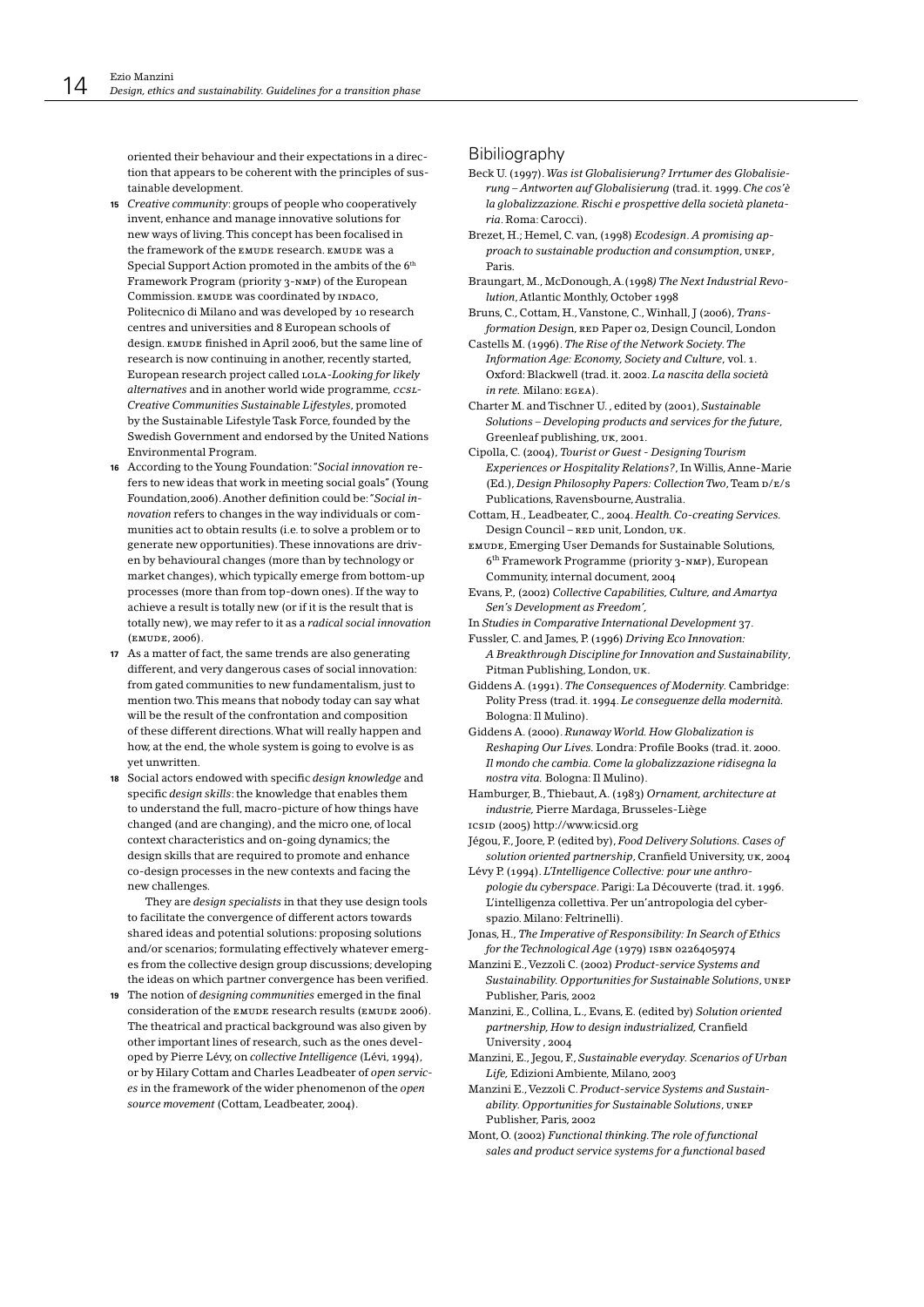society, research report for the Swedish EPA, IIIEE Lund University, Lund, 2002

Nussbaum, M., Sen, A. (1993) The Quality of Life, Oxford University Press, Oxford.

Pauli, G. (1997) Breakthroughs - What Business Can Offer Society (trad.it. Svolte eopcali, Baldini&Castoldi, Milano, 1997)

Pine, J.b., Gimore, J.B. (1999) The Experience Economy. Work is Theatre and Every Business a Stage, Harward Business School Press. Boston, Massachussetts

Rifkin, J. (2000) The Age of Access, Punam, New York Sachs W. (1993). Global Ecology. A New Arena for the Political Conflict. Londra: Zed Books.

Sachs W. (1999). Planet Dialectics. Explorations in Environment and Development. Londra-New York: Zed Books

Sachs W. (ed.) (2002). The Jo'burg-Memo. Fairness in a fragile world. Memorandum for the World Summit on Sustainable Development. Berlino: Heinrich Böll Foundation

Shiva V. (1989), Staving Alive: Women, Ecology and Development. Londra: Zed Books

Shiva V. (1993). Monocultures of the Mind: Perspectives on Biodiversity and Biotechnology. Londra: Zed Books

Sen, A. (1999) Development as Freedom, Italian edition: Lo sviluppo è libertà, Mondadori, MIlano

Sen, A. (2004), Why We Should Preserve the Spotted Owl. In London Review of Books, Vol. 26 No. 3 dated 5 February

Schmidt-Bleek, F. (1993) MIPS Re-visited, Fresenius Environmental Bulletin, vol.2, n°8. Birkhauser Werlag, Basel. August 1993

Stahel, W. (1999) From Products to Services or Selling Performance instead of Goods, Ecodesign '99: 1st International Symposium on Environmentally Conscious Design & Inverse Manufacture, IEEE Computer Society, Japan.

Van Halen C., Vezzoli C., Wimmer R. edited by, (2005) , Methodology for Product Service System. How to develop clean, clever and competitive strategies in companies, Van Gorcum, Assen. The Nederlands.

Young Foundation (2006), Social Silicon Valleys. A Manifesto for Social Innovation, 2006, http://www.discoversocialinnovation.org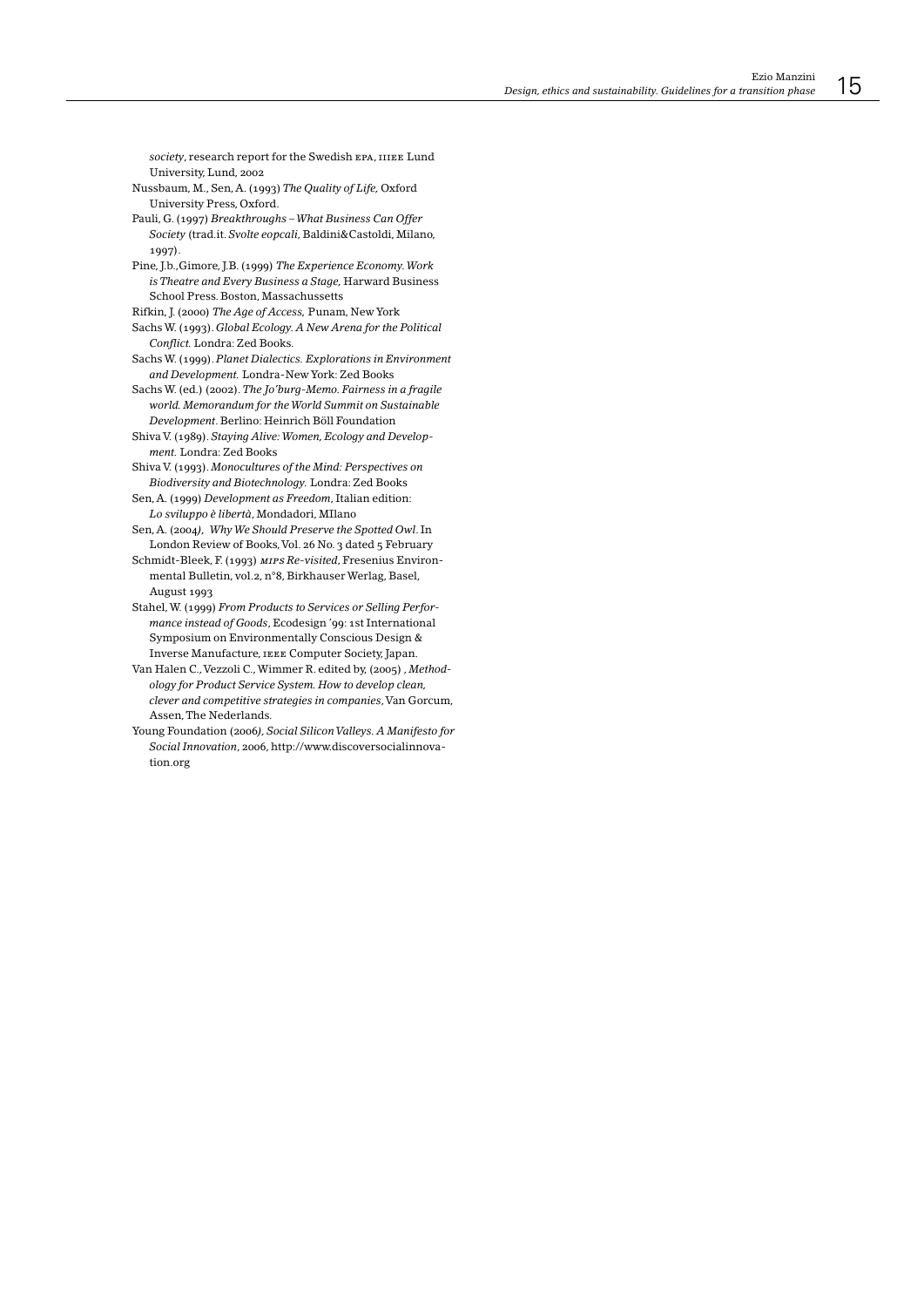Mariana Amatullo and Mark Breitenberg Designmatters at Art Center College of Design:

# Design advocacy and global engagement

# Abstract

The growing awareness that design must play an essential role in meeting a wide range of societal needs is epitomized within the core precepts of **Designmatters** at Art Center College of Design, a bold institutional initiative that weaves aesthetic value and business acumen with a broad social and humanitarian agenda for positive change. Since its launch in 2001, Designmatters has become a compelling case study for how an educational institution can connect academic practices to design-based explorations of real-world issues and in so doing, transform the ambitions and assumptions of the College's curriculum and the community at large. A series of strategic alliances with local and international nonprofit organizations, government agencies - and, in particular, a creative partnership with the United Nations - has yielded a remarkable portfolio of

**Designmatters** projects driven by ethics, empathy, and a commitment to improving our quality of life. At the same time, the initiative is also anchored in the pragmatic realities of today's marketplace, which, in recent vears, has begun to realize bottom line advantages in practicing social and environmental responsibility. With this critical shift toward ethical design gaining momentum, **Designmatters** demonstrates how educational design institutions have the unique opportunity to become vital laboratories for best practices and social engagement.

This paper focuses on the research strategies and methodologies inherent to the **Designmatters** model of educational engagement and presents a series of multi-disciplinary collaborative projects.

The conclusion points to the importance for designers to create a community of shared responsibility where we all can, and must, engage to advance living standards worldwide.

## Keywords

Design advocacy; social and global engagement; real-world projects; empathy; ethics; shared responsibility: community impact.

## Introduction

Art Center's brand in the marketplace of art and design education has been largely defined by its professionalism and high level of skill-based fabrication. Through a variety of "pre-professional" experiences such as corporate-sponsored projects, our curriculum drives students toward a finishing portfolio that ensures employment upon graduation. At the same time, the aesthetic quality of our students' work is very sophisticated, leading detractors to label us as little more than a "skin school" that turns out "surface junkies." Although this reputation is as much caricature as reality, it does explain the surprise we were often greeted with when Designmat**ters** at Art Center was first embraced by the college as a critically important initiative. At a design school where studios, scholarships and endowed chairs are funded and named by many of the world's largest corporations, what did it mean to promote designers' engagement with ethical and humanitarian issues and to advocate the social responsibility of design?

Now almost five years later, the quality and impact of Designmatters-sponsored work has largely dispelled initial doubts about Art Center's new direction. And we have also realized that our historical brand is not at odds with **Designmatters'** model of social engagement. Every year we see more and more companies embracing humanitarian and ethical issues, if not for the bottom line then at least to project a more conscientious image: the quality of life is now as marketable as the quantity of things. As we have seen in our awareness campaigns for the United Nations and many international NGO's, the aesthetics of design is just as important in the realm of political advocacy: the medium may not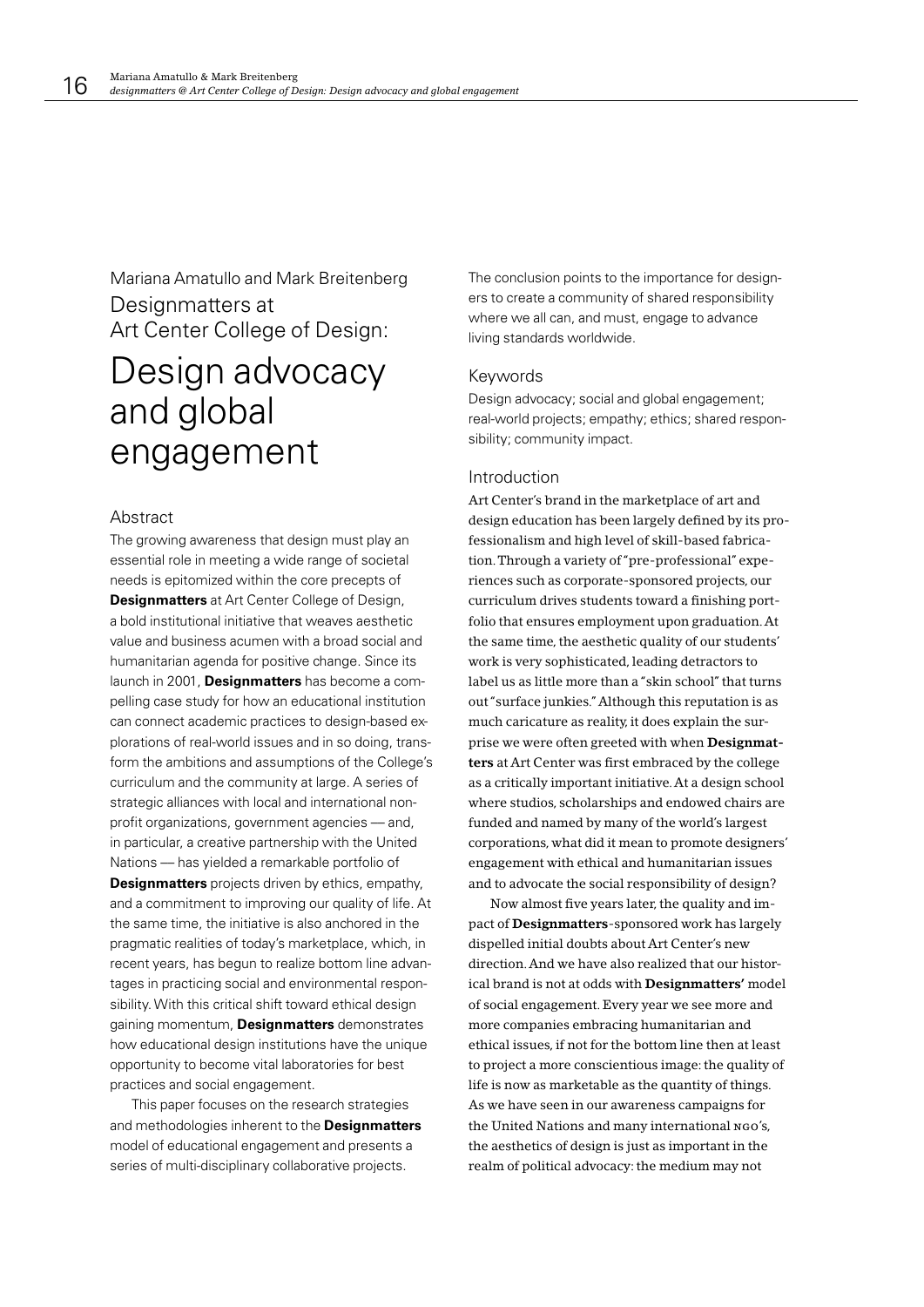be the message, but it certainly delivers it in a more powerful and persuasive way. We can now argue that Art Center has significantly enriched rather than changed its brand through Designmatters, which reflects significant new developments in the design professions as well as in the ways political advocacy will be practiced in the future. With this brief institutional history as background, we propose to focus on the distinct partnerships, research strategies, studio models and pedagogical practices that drive the Designmatters model of educational engagement.

# Design Innovation through Strategic Partnership

Since its launch in 2001 by the International Initiatives department at Art Center, Designmatters has established a significant track record in the strategic integration of real-world projects into the curriculum of the College. In every academic term at Art Center, students and faculty participate in interdisciplinary studios, elective courses, independent study, special projects and international internships that focus on the social responsibility of design and business practices. In particular, the outcomes and wide visibility of many of the **Designmatters'** projects to date derive from the strength of the educational partnerships that the initiative has brokered with local non-profits as well as with national and international agencies. These partnerships focus on four pillars of investigation: universal education and visual literacy, environmental aspects of sustainable development, reduction of violence, and medicine/ healthcare as they relate to all Art Center core design disciplines.

Among the key alliances forged by Designmatters, the creative partnership with the United Nations and its family of agencies has been the most productive. At the inception of the Designmatters program, we approached the United Nations with the conviction that design innovation is inseparable from social engagement and public service, and that designers have the unique ability to offer fresh perspectives and solutions to intractable problems for transformative community impact and public diplomacy. The intention was also to build an effective mechanism for international exposure and access to varied project opportunities and global challenges. In retrospect, the decision proved to be the right pedagogical choice and a highly effective tactic -Art Center remains the sole design institution in the us to hold non-governmental organization (NGO) status with the United Nations Department of Public Information. This affiliation represents a critical platform for our creative community to engage in a vast array of work that seeks to improve people's lives around the world.

We should also underscore another critical aspect of the collaborative framework: the ongoing work with the UN and other "unlike" design partners advances our "transdisciplinary" educational inquiry. allowing for the integration of fields of knowledge outside our expertise. This allows us to develop research-driven, multifaceted briefs on a wide range of topics, such as discrimination, violence, sustainability, health and visual literacy. The experience of working outside of designers' traditional areas has been profoundly transformative for our students and faculty. In order to meet the objectives of each project, students are required to do extensive research in issues involving areas such as global politics, public diplomacy and health, effectively creating a classroom without walls. In this process, the designer's toolbox is deeply enriched by the range of issues and problems that must be engaged and the empathy necessary to appreciate to the urgent quality-of-life issues that the projects often address. In this sense. as Art Center's Senior Vice-President of International Initiatives and co-founder of Designmatters, Erica Clark, points out "these unique partnerships have been crucial in furthering the primary goals of the initiative: to foster a new sense of global awareness and engagement throughout the College, and to bolster young designers' leadership in addressing the key issues of our time."<sup>1</sup> The mark of an educated designer today is clearly linked to the fluency that comes with international exposure and social engagement.

At the sixty-year mark of the founding of the United Nations, an agenda of reform to make the organization truly relevant to the circumstances of the 21st century has further championed the role of civil society and the private sector as vital players in the plight of human development. Today more than ever at the UN, there is a recognition of the major role public-private partnerships can play at the operation and policy levels as well as in addressing complex issues that no single government or sector can successfully resolve.<sup>2</sup> Secretary General Kofi Annan's broad vision for a revitalized United Nations asserts that it "must be reshaped in ways not previously imagined, and with a boldness and speed not previously shown." At the center of this vision is the global partnership for development represented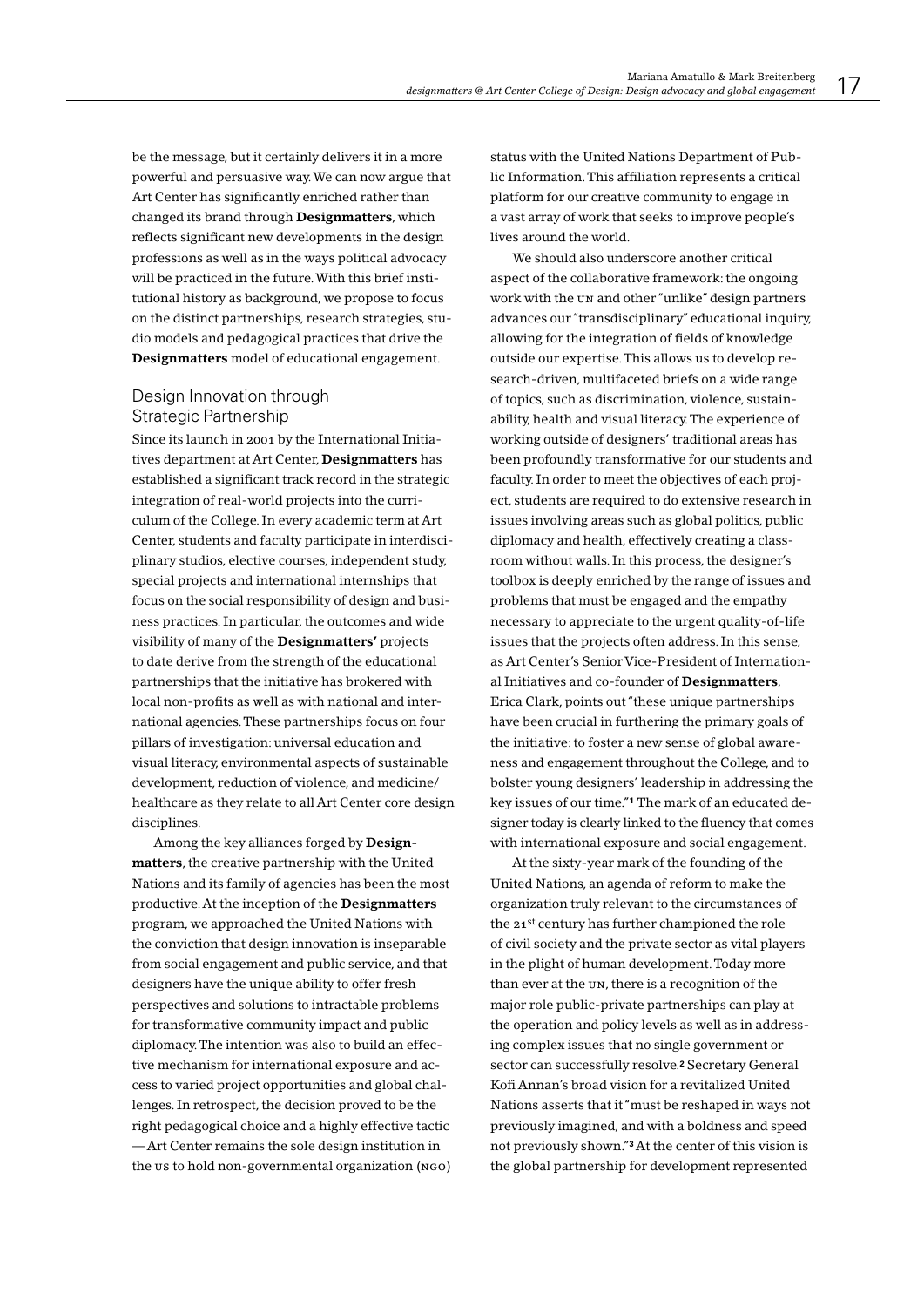by the implementation of the Millennium Development Goals, also known as the MDGS, or a blueprint for building a better world by 2015. These eight markers for development — cutting extreme poverty in half, putting all children into primary school, and stemming the spread of infectious diseases such as HIV/AIDS, among others - have become widely accepted benchmarks for progress that can be met if all involved "break with business as usual." and dramatically accelerate high-impact initiatives.<sup>4</sup> In order to achieve measurable outcomes, effective advocacy and potent visual campaigns are important to increase the global awareness of the MDGS. Designmatters' ongoing partnership with the us headquarters for the UN Millennium Campaign Project,<sup>5</sup> has taken the MDGS' framework as a launching point for engaging Film, Advertising, Photography and Imaging, and Graphic Design students to design and produce campaigns that have brought young designers' voices into the midst of the public dialogue and reached out to young people around the world. A terrific example is the cheerful, almost child-like design of the animated sixty-second public service announcement "What If?," which streamlines the complex issues of the MDGS into a message that resonates with great immediacy. In 2004, the Millennium Campaign Project fully embraced the spot and commissioned an accompanying newspaper print brochure that has been widely distributed across American college campuses to get youth involved in the MDGS. In the summer of 2005, the Photography and Imaging Department at Art Center took a different approach to mobilize public opinion and raise awareness: over the course of two consecutive terms, students explored Los Angeles as a case study for the MDGS, connecting the far-reaching goals for global development to everyday issues in their own backyard. The collaboration resulted in a series of photography projects for a select number of social-service community agencies as well for the local chapters of national non-profit agencies such as Planned Parenthood, which advocates for women's reproductive rights, and Headstart - an early-childhood education program devoted to under-privileged families. The partnering agencies are now utilizing these images for public awareness and fund-raising activities. The development of these photography documentary projects, bridging both local and international audiences, has represented a particularly dynamic undertaking within the portfolio of Designmatters projects. In addition to the opportunity for

civic partnership within arts education, the work was presented at an Art Center led workshop during the 58<sup>th</sup> DPI/NGO Annual Conference at the UN's Department of Public Information (through Designmatters, and on a recurring basis since 2002, Art Center also contributes the branding and design for all printed materials and the interactive website of the conference). The documentary photography exemplifies the influence and impact local images can have on important international initiatives. On multiple levels the photography project also illustrates the "connectivity" of the **Designmatters** initiative overall, both as an internal connector within Art Centera vibrant "horizontal" that builds from the strengths of our traditional "vertical" disciplines - and as a synergetic mechanism through which the College creates dynamic cross-institutional collaborations.

# A Design Curriculum for Relevance and Empathy

The principal traits of Designmatters at its core also reflect the essence of design education at Art Center today: a commitment to research; high aesthetic standards; internationalism; the cross-pollination of disciplines, which includes bringing complementary expertise to bear on design-related practices; and pragmatism, the idea that projects must yield highly applicable deliverables that can be widely disseminated.

As was pointed out previously, Designmatters' projects by definition require the combined engagement of different design disciplines within the Art Center curriculum because the problems they identify are multifaceted and demand complex solutions. From a pedagogical standpoint, the projects we undertake call for an in-depth intellectual inquiry that is guided by the design-tailored Liberal Arts and Sciences curriculum at Art Center, which provides the foundational competence indispensable for the designers to begin addressing issues of humanism and ethics that arise in the studio as part of the focused research of the briefs presented. Additionally, most projects include experts from other schools and organizations who bring deep training and experience to the research phase. For example, a commission from the Pan American Health Organization for a campaign to counter-act trends of alcohol consumption among youth enlisted the expertise of a team of visiting scholars from the UCLA-Integrated Substance Abuse Programs; while a Film-led project addressing issues of domestic violence in the Americas for the United Nations Fund for Women brought the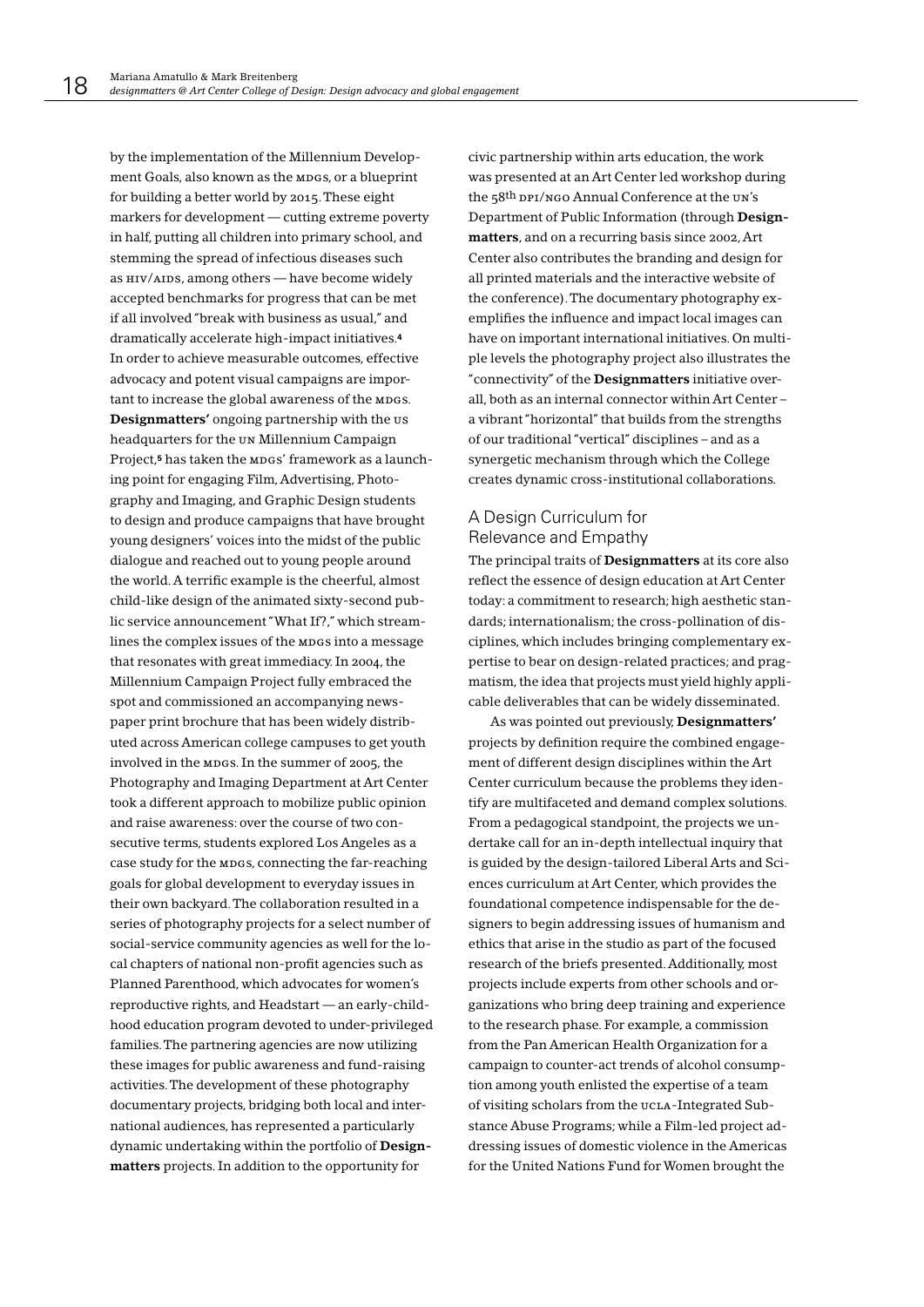expertise of Dr. Amy Shimshon-Santo from the ucLA School of World Arts and Cultures.

In fact the issue of violence is one that we continuously address through a diverse number of partnerships and the engagement of many disciplines at the College. In particular, violence against women exemplifies a topic of tremendous complexity, one that can often be tied to cultural practices within the family structure and ideologies that tolerate discrimination. To date, Designmatters has facilitated a number of public education campaigns for agencies such as the United Nations Fund for Women (UNIFEM), the United Nations Population Fund (UNFPA), the Pan American Health Organization (рано), and the International Office of Migration (IOM) to combat cycles that can perpetuate violence and impair the fundamental human rights of women. A widely disseminated outcome of one of the collaborations was the public service announcement, "Open," developed by an interdisciplinary team of Advertising and Film students in response to the challenge posed by UNFPA to commemorate visually the "Beijing at 10 Review" of 2005, which examined our global commitment to put gender equality at the top of the peace and development agendas.<sup>6</sup>

The cycle of violence and its repercussions is also the subject of an upcoming two-term project led by Designmatters in collaboration with the Photography and Imaging and Film Departments, the Nicaraguan-based NGO Center for Violence Prevention (CEPREV), and UNICEF. It is worth articulating briefly the methodology by which we are structuring this project, which will produce audio-visual materials and printed work as part of a global campaign that aims to educate communities in Latin America and the us about the inter-related links between gender discrimination, child abuse, and the systemic roots of violence in society. This multi-layered partnership structure is typical of the **Designmatters** model of educational engagement. It provides Art Center with the opportunity to develop an educational project with a "client-NGO" (CEPREV) that will be the recipient of the campaign developed as part of the educational process. The NGO will also be actively engaged during the research and conceptual stages of the project as a fundamental resource of expertise in the studio. As in all Designmatters' projects, careful attention is given to the constraints of the real-world demands of the briefs; thus, representatives from the partner-organization are invited at key junctures of the project to brief the students

and provide first-hand expertise about the challenges to be addressed. The UN agency, UNICEF in this case, will also endorse and facilitate wide dissemination of the finished campaign through its international networks. Finally, in the research and preliminary concept phase of the project, the Liberal Arts and Sciences Department at Art Center will engage outside expertise, in addition to the Photography and Imaging and Film faculty to support the project. Social scientists and experts in conflict resolution will be on call to work with the studio faculty and students. For the production phase of the campaign, an innovative study abroad module is being planned in Nicaragua, which will allow a select team of students to work locally to document the work of CEPREV for the campaign. This module will follow a full term of research and design exploration with experts at Art Center. In articulating why the project represents a unique educational opportunity for our students, Dennis Keeley, Chair of the Photography and Imaging Department, identifies three chief factors: the ability to study first-hand the strategies that CEPREV utilizes in building their innovative program for nonviolent resolutions to conflict; to learn about plans of action for the support of families in crisis, and to participate in the implementation of campaigns that establish and promote community awareness and action.<sup>7</sup> In projecting the trajectory of growth his students will experience, Keeley does not refer to gains in core design competence - these are a given - but rather, he points to the "intangibles," life-lessons in empathy, creative leadership and humanistic values that we consider at the root of the enrichment to our curriculum the Designmatters initiative provides.

# Ethics at Work: Design Leadership and Leadership by Design

At a time when the responsible design agenda is growing, there is an increasingly wider recognition for the idea that designers are uniquely equipped to drive innovation and undertake social challenges as "alchemists of the future," a phrase coined by Art Center President Richard Koshalek.<sup>8</sup> As a leading design institution in the  $21<sup>st</sup>$  century, we see our educational mandate at Art Center inexorably linked to the responsibility of charting new territory for our graduates to be design leaders and to lead by design.<sup>9</sup>

The breadth and scope of the projects facilitated and endorsed by Designmatters' often provide us with opportunities to push our students towards exercising roles of "citizen designers," and to contem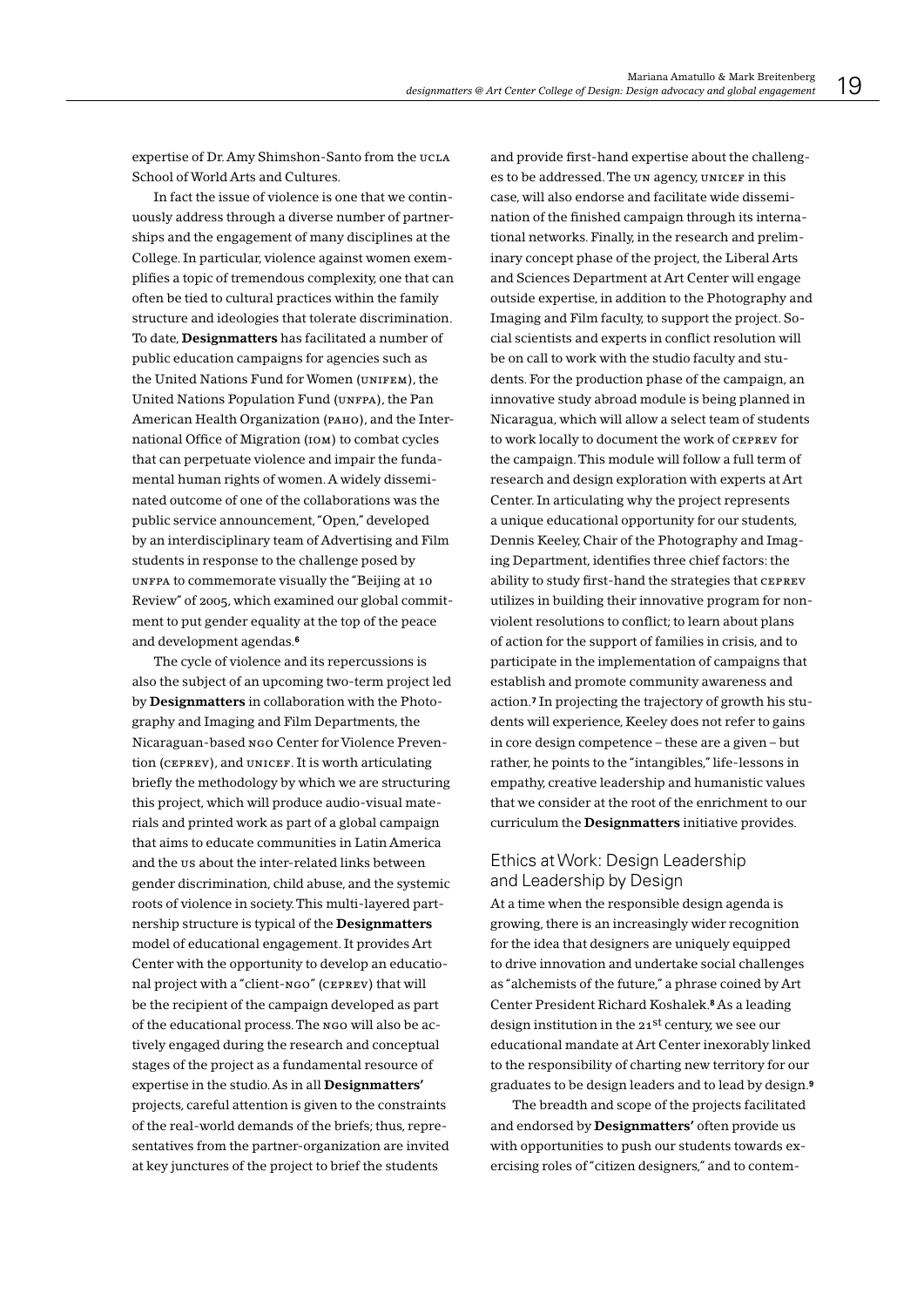plate their options as true agents of change for the future. They have included projects as an independent study project by a Film, Transportation and Product design team of students responding to the devastation in the wake of Hurricane Katrina; a graphic designer discovering a new found-talent in social activism through the design of UN posters; or a digital media designer dedicated to social marketing and public diplomacy, encouraged by a student experience in attending the annual gathering of NGOS at the UN. All of these examples of design citizenship inspired by the **Designmatters** initiative have opened up new personal and professional horizons for our students.

The following is a testimonial about this form of engaged citizenship that can be introduced through the exploration and cross-disciplinary inquiry advocated by the Designmatters model. It is a statement that resonates more deeply for us as it comes from Dr. Bowen Chung, a non-designer, a social scientist from the University of California, Los Angeles, who participated in the final review of a series of public education health campaigns commissioned by the Los Angeles County Mental Health Commission and the Department of Mental Health to deter stigma associated with mental illness. The project was aimed at young children - pre-school through second grade - where research shows prejudice is yet not ingrained. A team of Advertising students from the Agency at Art Center, the College's advertising thinktank took on the challenge in the fall of 2006. The results were described as follows: "the interdisciplinary approach that is being taken (designers, community representatives, public agency, scientists) - can go a long way to making the types of information we provide to the economically and ethnically diverse populations of Los Angeles - meaningful, understandable, and useful. If done well, health education and public health campaign materials can be effective at improving the quality and length of people's lives, especially if it points towards evidence based approaches to improving health, well-being, and resiliency."10

## Conclusion

In October of 2005, MacKay Wolff, a writer, long-time humanitarian, and former UNICEF program designer, delivered a poignant lecture on the occasion of the Designmatters' multimedia exhibition "ACTION: Art Center and the United Nations,"<sup>11</sup> by underscoring a seemingly improbable synergy between the mandate

of the College and the venerable world organization: "the un is founded on the primacy of communication and of self-expression in the belief that communication leads inexorably to a higher good. Art Center is dedicated to that same ideal, even if its manifestations are somewhat different. It would not be an exaggeration to say that communication is the raison d'être of these two universes."12

Wolff's declaration brings full circle the underlying philosophy behind Art Center's embrace of Designmatters where designers are inspired to take on a broader range and responsibility for what happens in the larger world. If we are to imagine a better tomorrow, such an agenda simply makes common sense.

#### Mariana Amatullo **Mark Breitenberg**

Art Center College of Design, USA

#### **Notes**

- 1 Erica Clark, in unpublished White Paper, International Initiatives, Art Center College of Design, January 2006.
- United Nations Secretary Kofi Annan articulates some  $\overline{2}$ of the key proposals for reform in the report "In Larger Freedom: Towards Development, Security, Human Rights for All," March 2005. For the full report see: http://www. un.org/largerfreedom.
- Kofi Annan cited in Ibid.  $\overline{\mathbf{3}}$
- See: http://www.un.org/millenniumgoals
- 5 See: http://www.unmillenniumproject.org
- For further information, see http://www.unfpa.org and  $6^{\circ}$ The World Reaffirms Cairo: Official Outcomes of the ICPD at Ten Review, UNFPA, 2005.
- 7 Dennis Keeley, in unpublished project proposal to authors, Art Center College of Design, March 2006.
- 8 Richard Koshalek, in unpublished State of the College address, June 2005. For a recent overview of trends in Responsible Design Ethics and Business, see "Responsible Design: An Ethics-Focused Vision of Boundaries and Design Management," Design Management Review, Summer 2005
- The term "leadership by design" is one often used by Richard N. Swett, one of the few ambassador-architects in the history of the u.s. For his comprehensive account of architecture's broad contributions to society see his Leadership by Design: Creating an Architecture of Trust, FAIA, 2005
- 10 Dr. Bowen Chung, M.D., M.S.H.S., UCLA Health Services Research Center in correspondence with authors, March  $2006$
- 11 For further information, see exhibition catalogue: ACTION: Art Center and the United Nations, Art Center College of Design, Pasadena, Fall 2005; and http://www.artcenter.edu/ designmatters/ACTION
- 12 MacKay Wolff, 2005 Toyota Lecture Series, Art Center College of Design. Cited in "Q&A: Humanitarian Design, Victor Margolin," DOT Magazine, Issue 13, p.6, January 2006, Art Center College of Design.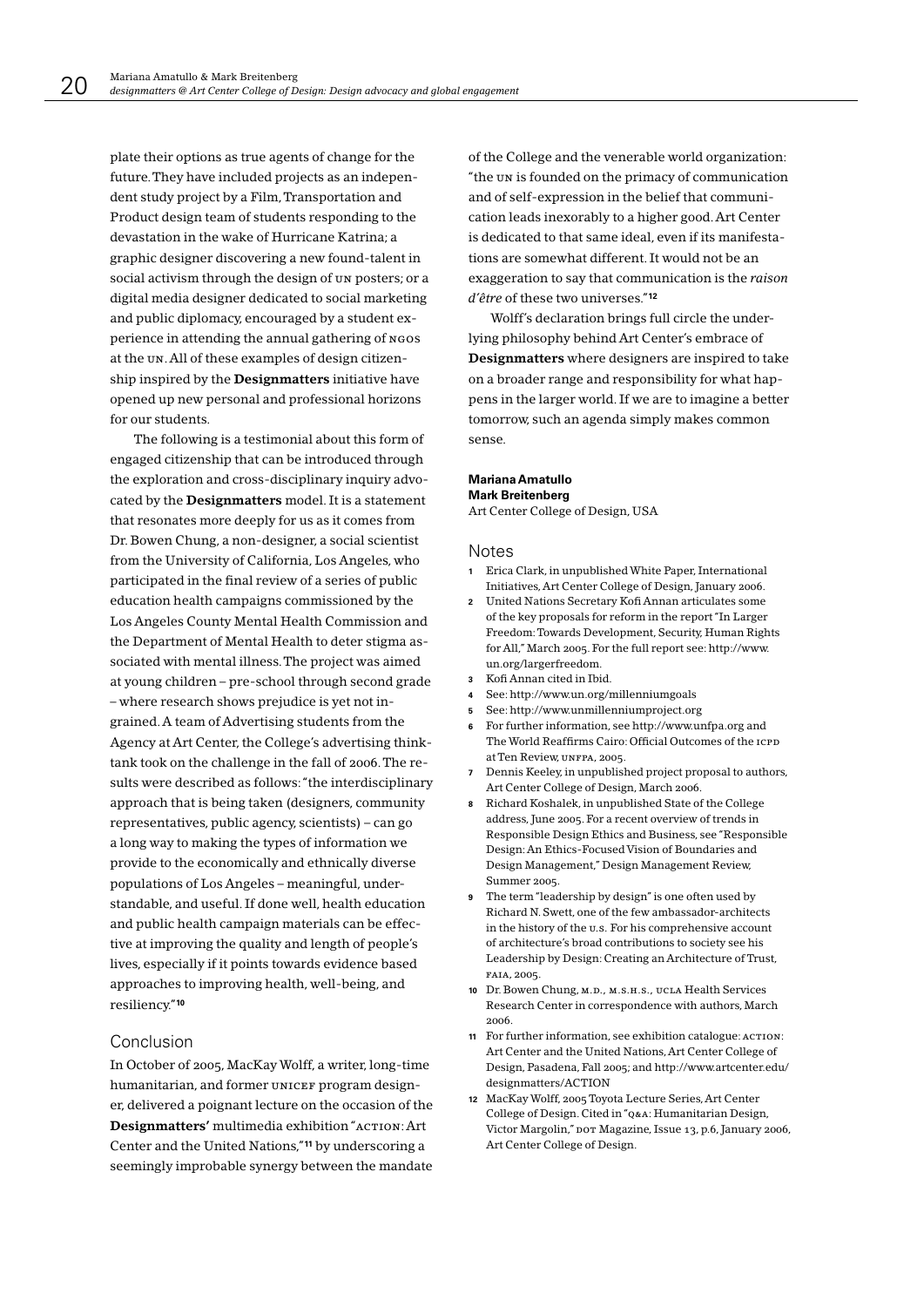# UrsulaTischner

# Sustainable and humanitarian design education

## Abstract

In September 2002 the Design Academy Eindhoven started a Lectorate on Sustainable Design and the Master Program Man & Humanity.

Activities in the framework of Sustainable Design Education at the Design Academy are for instance:

- Green Lady lectures: General Sustainability Lectures
- Sustainable Design Consultation
- Ecodesign Course for students of the first year
- Sustainable Design Assignments for the eight departments of the Design Academy
- Humanitarian Design Projects in so called **Developing Countries**

• Ecodesign Workweek/ Sustainable Design Week This paper summarizes, how these two Sustainable Design Programs are organised and discuss, why so little is done in Sustainable Design Education generally, and how this can be improved. Some special considerations will be given to the situation of so called developing and emerging countries.

The paper is based on Sustainable Design Teaching experience of the author in several different countries and educational institutions and introduces possible content of Sustainable Design teaching programs, tools, examples of student projects as well as drivers and obstacles for setting up such programs.

## Keywords

Sustainable Design, Humanitarian Design, Educational Programs, Drivers, Obstacles, Methodology and Tools

1 – Introduction: Sustainable Development In 1992 at the World Summit in Rio de Janeiro over 170 countries of the world signed the paradigm of "Sustainable Development". By signing the so called "Rio Declaration" they agreed to develop in a sustainable way, which means to strive for the best possible combination of environmental, socio-cultural and economic goals in their development. The so called triple bottom line of people (socio-cultural), planet (environmental) and profit (economic) has to be aimed at and met by the creation of products, services, infrastructures, institutions/organisations, i.e. changes of the society as a whole.

Every member of the society has to take part in this development: consumers and producers, government and media etc. Especially designers who create solutions, visions of a possible future, communication/advertisement, exhibitions and education could play an important role in this development. However, today it still seems that a lot of design professionals are completely ignorant when it comes to the challenge of Sustainable Development and Sustainable Design. Especially when the social dimension of Sustainable Development is in the focus of design, we refer to design activities as "Social or Humanitarian Design". When focussing design on the environmental dimension of Sustainable Development, this is often referred to as "Eco-Design", "Green Design" or "Design for Environment (DfE)" (cf. Tischner et al 2000). The economic dimension traditionally is taken care of by most of the "normal" design activities anyway.

Today there is still a huge lack of Sustainable Design issues in existing educational programs for designers and there are only few educational programs focussing on Sustainable Design.

This is why the Design Academy Eindhoven in the year 2002 started two educational programs related to Sustainable Design and Humanitarian Design. The following chapters summarize the experiences of these programs and discuss obstacles and drivers, problems and benefits as well as methods and tools of Sustainable and Humanitarian Design Education.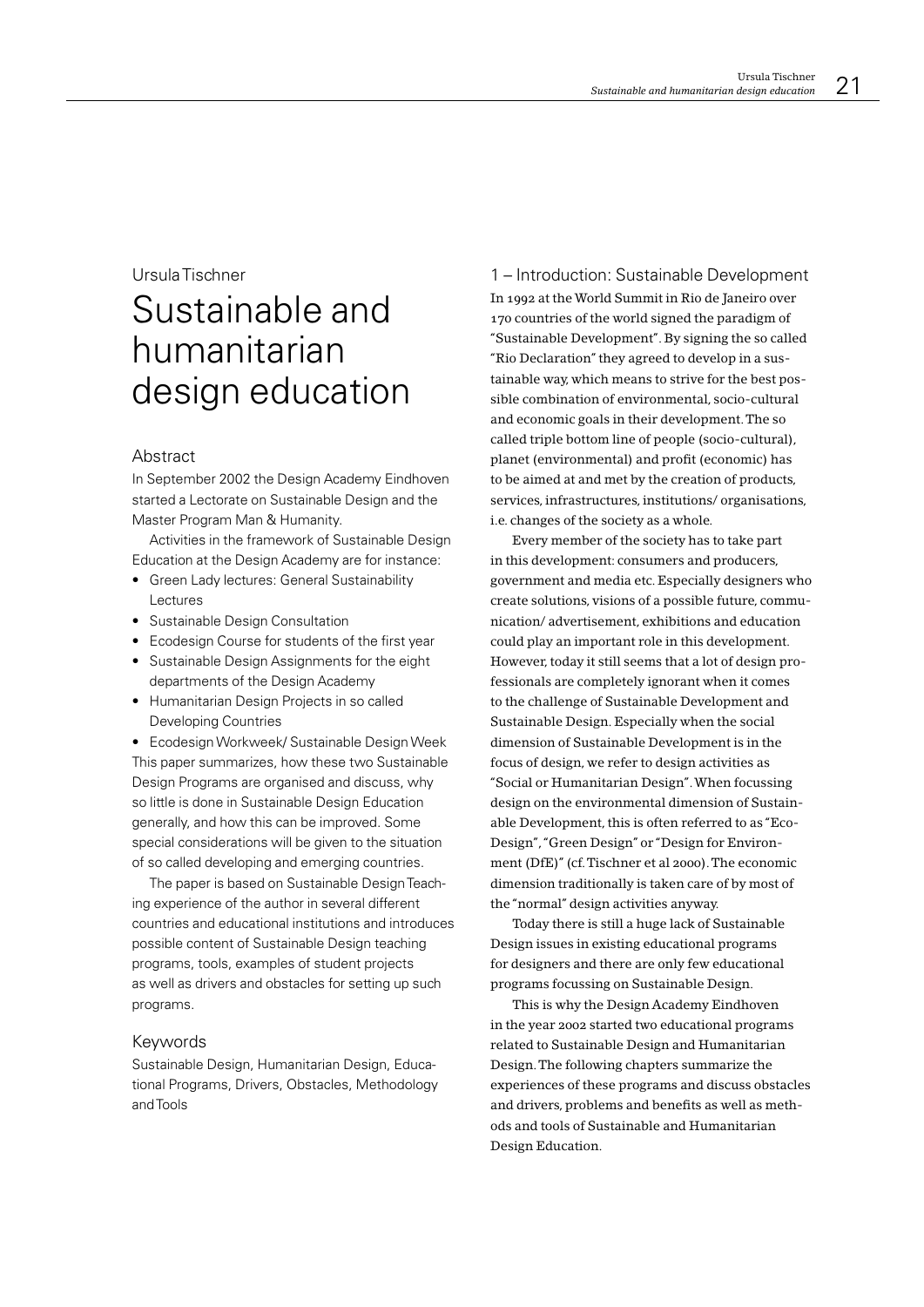# 2-Why Sustainable and Humanitarian Design?

The goal of Sustainable Development was formulated in 1987 because of a lot of social and environmental problems related to globalisation and the development of the world's economy became more and more challenging (United Nations Division for Sustainable Development, 2001). E.g. there is still a big imbalance between the so called industrialised and developing countries, 20% of the world's population, i.e. the people in industrialised countries are responsible for 80% of the consumption of natural resources worldwide. The other 80% of the world's inhabitants, i.e. people in so called developing countries only consume 20% of natural resources. This is why we have to decouple improvement of living standards and economic growth from material and energy consumption especially in industrialised countries, so that developing countries get more leeway for their development without compromising the earth's carrying capacity.

So how much more efficiency do we need? How much more material and energy consumption, co<sub>2</sub> emissions and pollution can we ask the planet to carry?

Here scientists are still discussing. Somewhere in between the Factor 4 (Ernst Ulrich von Weizsäcker), Factor 10 (Friedrich Schmidt Bleek), and Factor 20 (The Dutch STD Program) lies the necessary improvement in resource efficiency within the next 50 years.

There seems to be a mistake in our economic system: Nowadays the consumer needs are the scarce resource in our industrialised economies. Companies only fight for market shares and crowding out

each other. Thus numerous goods, that actually no one needs, are designed and produced for saturated markets, and pushed into the point of sale with huge marketing budgets. Finally a lot of these new products are disposed of directly from the shop into the waste bin, without even being bought and used once. This is not only environmentally but also economically highly inefficient. Unfortunately a lot of Designers nowadays are part of this mechanism. From a sustainability point of view this practice is highly problematic.

And even if we manage to design and implement eco-efficient solutions, very often this is not sufficient to reduce the overall consumption of resources because there might be so called rebound effects. i.e. the consumers use the very efficient products in an inefficient way, or use more of them because usage is cheaper etc., e.g. using a highly fuel efficient small car as the third car in the household for shopping trips. Another problem is the overcompensation of the improved efficiency by the growth of the relevant industry sector.

## 2.1 Designers as facilitators between production and consumption

Thus the role of design in a global society, that faces more and more socio-economic and environmental problems, must be different from what designers used to do in the last 100 years:

To really move towards more Sustainable Solutions and Sustainable Design, we need to focus not only on the side of efficiency of production and products, but also on the side of sufficiency of consumption.

Figure 1: People, Planet, Profit Dimension of Sustainable Development

#### Profit Economy · stable economic development · growth of welfare • employment · effordable goods · balance between countries

Sustainable Development

#### **Planet** People Ecology

• respecting the carrying capacity of nature · sustainable use of renewables · minimal use of non renewables • closed loop economy

**Social-ethical aspects** Equal distribution of opportunities · between people, men and women • between poorer and richer countries

• between the generations

Figure 2: If everybody wanted to live like people in industrialised countries we would need four planets

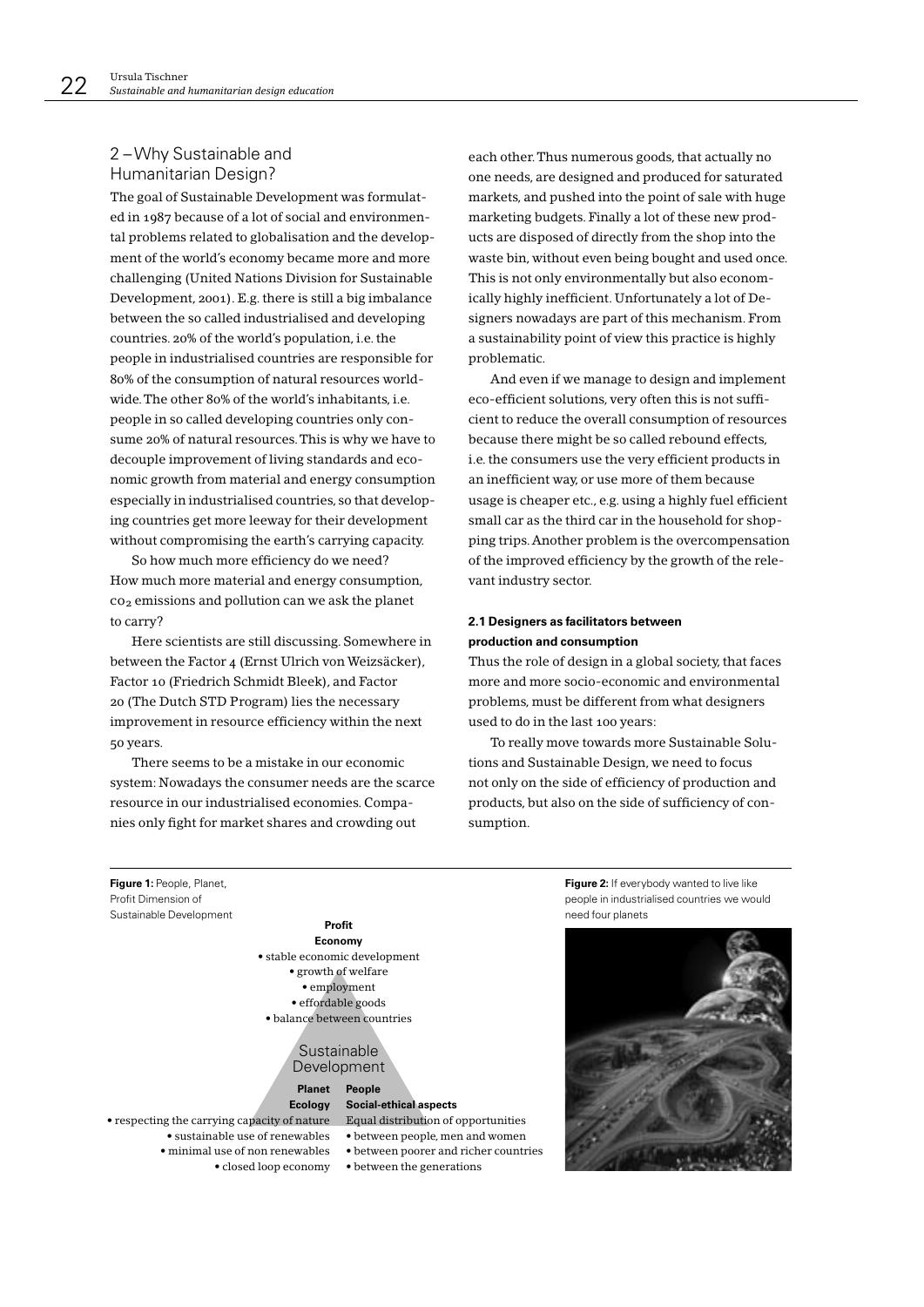Design must facilitate between production and consumption in a way that leads to real problem solving and radical changes towards more Sustainability of production and consumption systems. Designers must create new systems of (co-) production and (co-) design that fulfil needs and solve real problems with the maximum benefits for consumers, producers and the natural environment alike.

Today without any sustainability considerations a lot of (western) companies start conquering the mass markets of so called developing countries such as India and China because of the billions of potential customers of the future. Despite of the fact that so called developing or emerging countries cannot simply adopt the industrialised country's life styles without catastrophic consequences for the natural and social environment this kind of "globalisation" or "new colonialism" takes place and national governments hardly can control the developments.

Thus intelligent and sustainable solutions are needed urgently that fulfil the needs of the people especially the world's poor, that create equal opportunities for sociocultural and economic development especially in less-industrialised countries, and that enable people to live under an acceptable quality of life standard without compromising the carrying capacity of our planet.

New concepts such as Product Service Systems - PSS (cf. www.suspronet.org, www.mepss.nl) were created as attempts to take both, offer and demand, producer and consumer/customer in the focus of design and aim at creating optimised and new systems that are much more efficient and sustainable than the current ones.

The fundamental idea of PSS concepts is to start with the need, the problem and search for the most efficient and attractive combination of products and services, so that the complete production-consumption system related to the specific problem is improved, rebound effects are avoided, and more valuable and individual solutions for the customers can be offered

These PSS concepts ask for participative design and planning processes that integrate companies and customers/consumers as well as other stakeholders, like upstream and downstream suppliers and end of life actors, retail, government and media etc. in the search for and implementation of sustainable solutions.

The PSS concept is also highly interesting from a design point of view, because as production leaves the industrialised countries towards low labour cost countries, designing the system-user interaction in local Product-Service-Systems can be a very challenging and rewarding activity for designers in industrialised countries.

Thus real radical, innovative, more effective solutions can be created that are able to reach the Factor X efficiency improvements. One company alone hardly can create these kinds of radical solutions (cf. Tukker/Tischner (Eds.), 2006 in prep.).

# 3-Sustainable Design: Approach and Methodologies So what is it that Designers and other creative pro-

fessions can contribute to Sustainable Development?

Instead of continuously trying to improve and re-style products for saturated markets and the societies of abundance, more and more designers start tackling the real problems and searching for feasible ways to contribute to real solutions. There are design projects for "the Base Of the Pyramid" (BOP) that aim at creating more quality of life and economic opportunities especially in so called developing countries. There are educational programs on Humanitarian and Sustainable Design (cf. www. designacademy.nl, Master Man&Humanity). There are a lot of creative initiatives directed at groups in society that suffer under man made or natural disasters, there are more and more designer networks that aim at creating eco-efficient and sustainable solutions and experience exchange (cf. www.o2.org, www.ecodesign.at).

However, this quest for design becoming part of the solution instead of creating (global) environmental and social problems is far away from being a mass movement, and a lot of activities are still relatively idealistic and lack a bit of professionalism. Still some tools and methodologies are missing, among which are especially the following:

- Evaluation tools and methods to include the socio-cultural dimension of Sustainability in design activities and go beyond Eco-design and Eco-efficiency
- Tools and methods to leapfrog to drastically improved more sustainable innovation and go bevond incremental improvements
- Tools and methods to do sustainability oriented market research
- Tools and methods to involve customers/consumers and other stakeholders more direct in the de-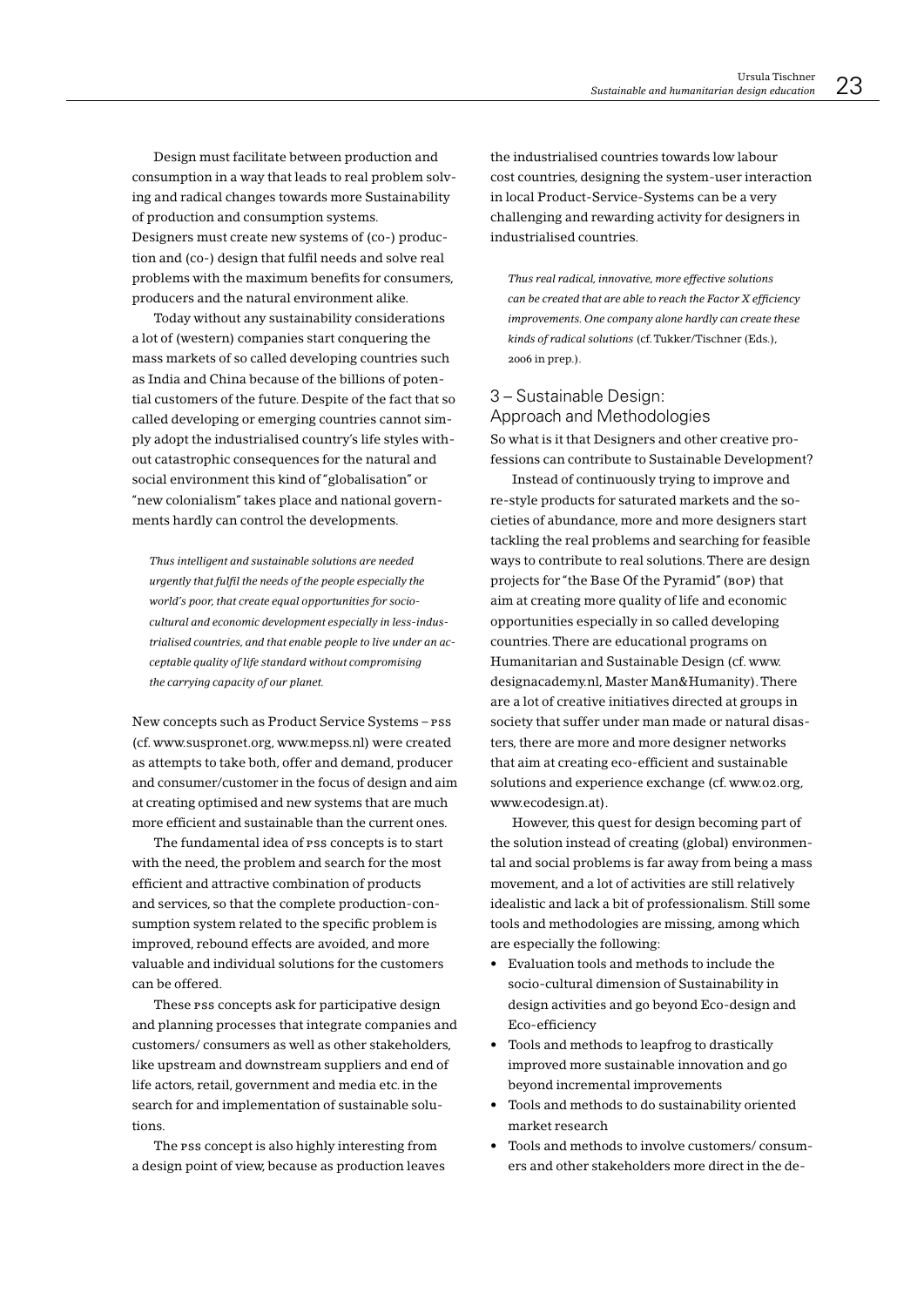sign activities, i.e. participatory design processes

• Tools and methods to create innovations throughout the complete value chain, i.e. upstream towards the suppliers and downstream to end-oflife actors

The sustainable design research community works to close these gaps and fill in the blanks. One example for such a research project is a German project on sustainable system innovations "The Sustainable Office" (see www.econcept.org and www.nachhaltigesbuero.de) carried out by econcept, Agency for Sustainable Design and Institute for Ecological Economic Research (1öw) together with around 30 companies and stakeholders in the field of office work.

Experiences from these kind of sustainable solution oriented research projects suggest that for designers to work in a professional way and contribute to the Sustainability of production and consumption systems, it is necessary to get an overview about the social, environmental and economic Sustainability of current systems first. For this, tools are still relatively new and missing.

Then multi- and interdisciplinary teams/groups of stakeholders have to come up with creative visions and solutions, how these systems can be changed towards more Sustainability. Participatory planning processes and co-design processes need to be organised starting with the consumer/customer needs and aiming at maximum social, environmental as well as economic Sustainability. At the end the results can even be completely new business models and radical system innovations that would never occur, if only one company alone tried to develop new solutions.

In the Sustainable Office<sup>1</sup> project these kinds of methods and tools were applied, and results show that the role of designers in these processes is much more in the facilitation of creativity and group dynamic democratic processes, and much less the eqocentric desian auru that knows how the world should look like.

# 4 – Sustainable Design and Humanitarian Design Education

To enable designers and other creative professionals to take the lead in the creation of sustainable solutions, in September 2002 the Design Academy Eindhoven started a Lectorate on Sustainable Design and the Master Program Man & Humanity/ Sustainable Style. It was no coincidence that the starting date was the first "anniversary" of the shocking September 11

attacks in the USA in 2001 as these terrorist attacks showed how big the socio-economic and political as well as cultural challenges and how urgent the problems are in a globalised world.

The Sustainable Design Lectorate was implemented as a cross cutting function in the Design Academy Eindhoven with the mission to integrate Sustainability Issues and Sustainable Design Methods and Tools in all departments of the Design Academy (see sustainability.designacademy.nl).

The Master Program "Man and Humanity/ Sustainable Style" was implemented as a 2-years international postgraduate program and cross-cultural course in humanitarian and sustainable design. A strong aim of the program is to anticipate change and respond to the world's need for a new generation of compassionate designers with global awareness, local engagement and personal integrity.

# 5 – Elements of Sustainable and Humanitarian Design Education

#### 5.1 The Sustainable Design Lectorate

The following elements were designed and implemented to integrate as much as possible Sustainability Thinking in the educational programs of Design Academy Eindhoven (see www.designacademy.nl) and attract teachers and students to the subject.

#### A REGULAR GREEN LADY LECTURES:

GENERAL SUSTAINABILITY LECTURES The Design Academy is placed in the "White" Lady", the former PHILIPS light factory and therefore a regular series of public lectures is named "White Lady Lectures". In the Sustainable Design Program that tradition was expanded to a regular Sustainable Design related lecture called "Green Lady Lecture". It takes place every first Wednesday evening per month and is open for all students, teachers and external guests. Beside of internal speakers it includes lectures of external experts on Sustainable Design, such as Prof. Ezio Manzini from Politecnico Milano or Prof. Chris Ryan from University Melbourne.

- **B** SUSTAINABLE DESIGN CONSULTATION Every Wednesday over lunchtime there is a consultation hour by a sustainable design expert for individuals or small groups of students who are interested to know more, discuss problems, get feedback etc. on Sustainable Design.
- C ECO-RE-DESIGN PROJECT FOR STUDENTS OF THE FIRST YEAR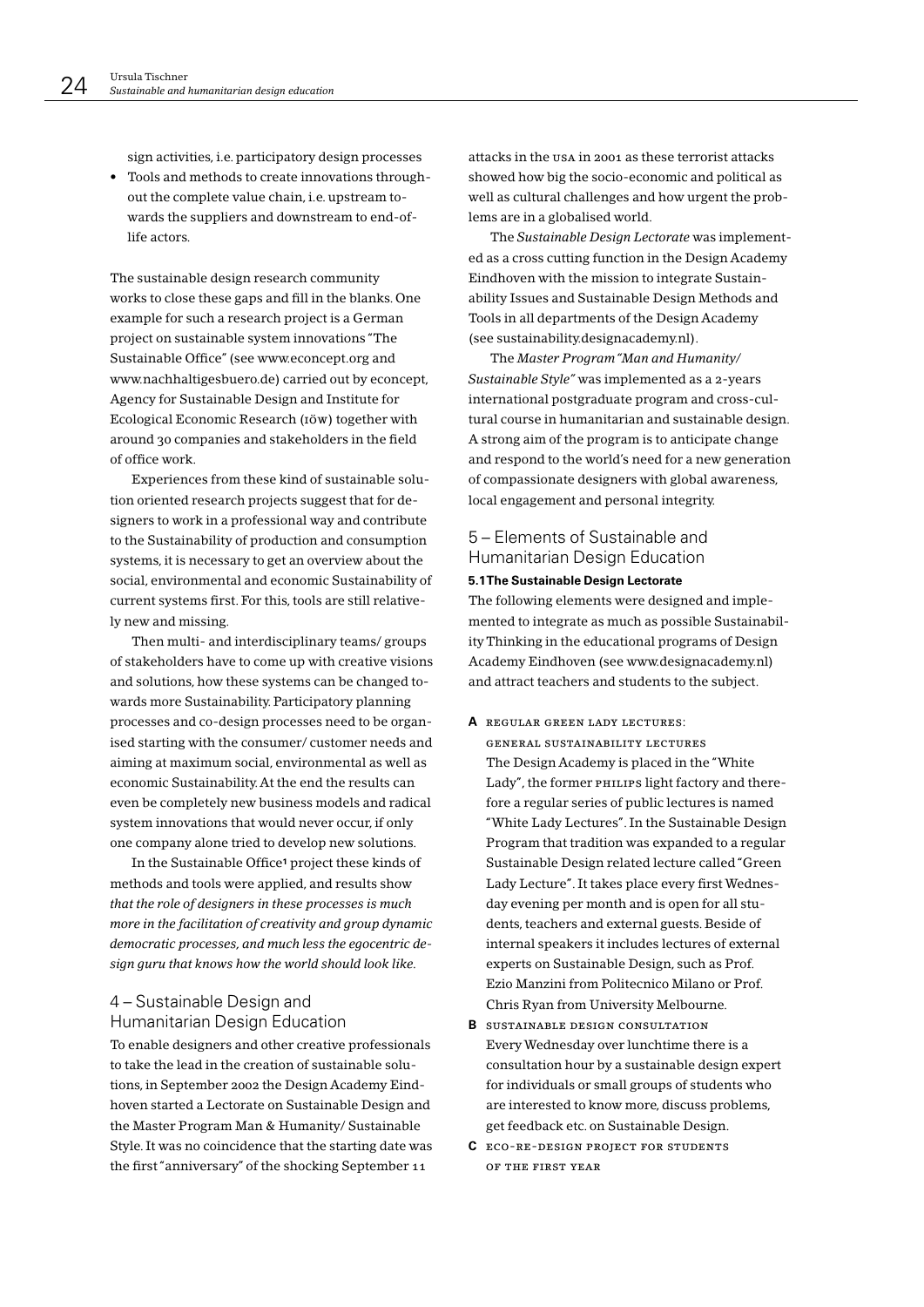New students joining the Design Academy gain their first experiences in Eco-Design during a nine weeks course. There they analyse an existing product in terms of functionality, materials and environmental aspects, identify environmental weaknesses and develop ideas for an Eco-Redesign of the product that better fulfils the needs of the users and is more environment-friendly at the same time. This is part of the general teaching program of the Design Academy called Kompas Program.

D INPUT IN THE BACHELOR DEPARTMENTS OF THE DESIGN ACADEMY

After the first year the Design Academy students choose one out of eight departments, such as Man&Activity, Man&Communication, Man& Mobility etc. (see www.designacademy.nl). In the Sustainable Design Program the sustainability expert co-operates with these departments formulating assignments together, where Sustainability can be integrated. The students working on these specific assignments get an introduction on Sustainable Design, receive background material and Eco-Design tools that they can use to complete the assignment. The sustainability expert sees the students at least at the beginning of the assignment, for an intermediate presentation and at the final evaluation. Furthermore they can consult the expert every Wednesday on an individual basis in the consultation hour.

- E SUSTAINABLE DESIGN WEEK (SDW) (FORMER ECODESIGN WORKWEEK) The Design Academy in co-operation with the Technical University of Eindhoven ran the first "Ecodesign Workweek" in April 2003. This event included a Kick-Off conference "Designing the future" and 12 student Workshops on Sustainable Design running over 3 days. It was such a success that the organisers decided to run this on a yearly basis. Now it was renamed into Sustainable Design Week and successfully completed in 2004 and 2005. In 2006 it will be dedicated to the subject Sustainable Households and run in co-operation with the British company Dyson.
- F EXTENDING THE KNOWLEDGE POOL/ WEBSITE Beside of these teaching activities a considerable part of the Lectorate activities was to set up a Sustainability Knowledge Base for the Design Academy. That includes books and magazines, one LCA software tool, a physical material library and a digital material database including information

on the Sustainability of the materials (in cooperation with TU Eindhoven), an expert network (internal, external and international) of experts active in the field of Sustainable Design. A new website has been created sustainability. *designacademy.nl* where students and other interested parties find a lot of information and knowledge, can download presentations and tools, and are informed about events etc. related to Sustainable Design generally and the Lectorate at the Design Academy specifically. An own booklet about Sustainable Design was produced and published, which can be purchased for five Euros via the Design Academy reception (info@designacademy.nl).

- **G** CO-OPERATION WITH EXTERNAL PARTNERS Beside of the expert network that is set up to be continued over a longer period of time with a stable and growing group of experts, there are cooperations with companies and other organisations in specific projects organised by the Lectorate, e.g. with NOVEM, the City of Eindhoven, companies like Unilever, Philips or other academic institutions like the IAC Wageningen.
- H THE SUSTAINABLE DESIGN AWARD -IN PARTNERSHIP WITH DYSON This award for Design Academy students asking especially for Sustainable and Eco-design projects was created and announced to the public and media the first time in October 2005 during the graduation show of the Design Academy. An independent jury selected one first prize (5000 Euros) and 5 honourable mentions. The award will be continued on a yearly basis.
- SUSTAINABLE DESIGN TEACHING П WORKSHOPS FOR TEACHERS To implement more knowledge and tools for Sustainable Design teaching among the teachers and mentors at the Design Academy a small series of workshops was designed by the Lectorate and an invitation to all Design Academy teachers has been sent out in 2005. The workshops are planned to take place during 2006.
- J THE MASTER PROGRAM MAN AND HUMANITY The Master program Man and Humanity/Sustainable Style has the closest connection to the Sustainable Design Program. The sustainability expert is interim head of the master program and as such involved in conception of the content and evaluation of the Master Program and teaches Sustainable and Eco-Design in the master course as well as basic knowledge on Sustainable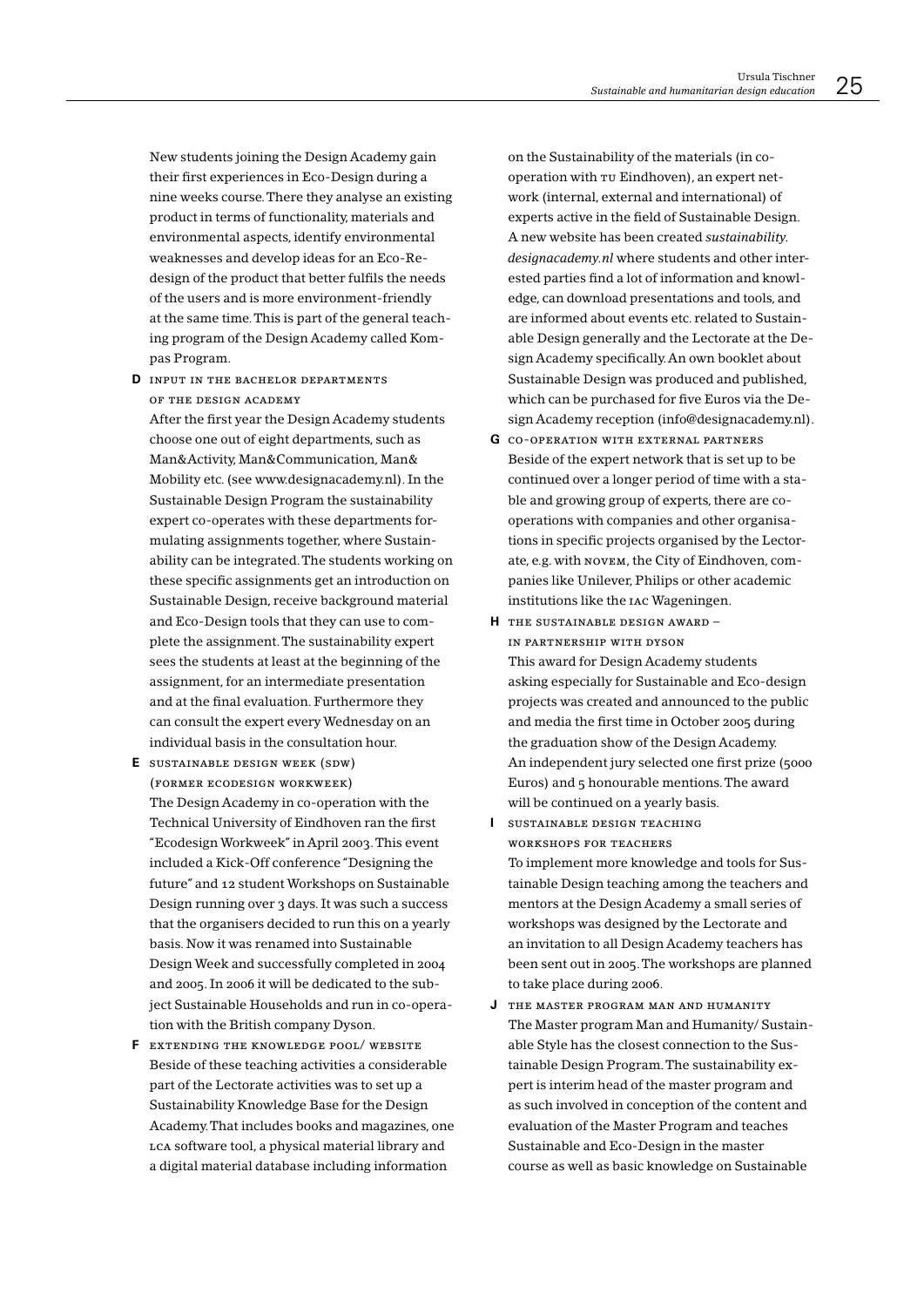Development in all its three dimensions: People = Socio-cultural, Planet = Environmental, Profit = Economic. These lectures are also open for the other 2 master programs of the Design Academy (FunLab and IM).

#### 5.2 The Master Man and Humanity

Man and Humanity  $(M+H)$  is a two-year postgraduate course in humanitarian and sustainable design at the Design Academy Eindhoven. While the Design Academy is known for its innovative conceptual industrial design, the Man and Humanity course is a mixture of idealism and pragmatism.

With the vision that, given a choice, people would choose a lifestyle that is healthy and life enhancing. for themselves, their families and the Earth, Man and Humanity is conscious of individual health as well as the future Sustainability of the Earth's resources. M+H strives to deliver designers that propose designed alternatives to traditional products and services by offering natural, eco-friendly and healthy versions.

Designers, as creative solution seekers, can actively influence labour conditions, resource and energy consumption, emissions, production techniques and systems, by developing innovative products and services. The Man and Humanity designer can contribute through raising awareness for humanitarian and sustainable causes to create a safe, just, diverse and healthy world.

By empowering people and creating sustainable solutions, design can play an active role in improving the way we live, interact and communicate with the natural world and people. This course celebrates the opportunities of humanitarian goals and sustainability for creativity rather than view them as restriction. Design as a tool to create environmental, sociocultural and economic value - equally.

Serving as motivators and facilitators, mentors and visiting lecturers are practicing professionals from different fields: scientists, storytellers, sustainable designers, humanitarian experts, communication designers, anthropologists, moviemakers and marketing managers. The program is arranged according to project and group needs.

Man and Humanity projects are based on original ideas, in which students can explore research directions and develop concepts and solutions in various fields of design. Projects deal with the realworld problems of Humanity and Sustainability that take place in personal, local and global contexts. Personal compassion and commitment is a first requirement. All projects encourage students to involve the three dimensions of Sustainability and the personal, local and global perspective. Part of the two-year program is a humanitarian project that pairs students with people and communities in the developing world. The second year is dedicated to the individual master thesis.

The students are diverse in nationality background and discipline. They are spirited designers who use their imagination to create change for a future world. Committed to humanitarian and sustainability issues, they are deeply interested in society and its functioning, culture, politics and the environment.

The Man and Humanity Program is also the leading force in the Design Academy's "House of Humanity" program: a platform for humanitarian and sustainable design, especially in so called developing countries, which connects companies, institutions, professionals, organisations and students who are interested in making a change for a better future.

## 6 – Description of the findings

#### 6.1 The sustainable Design Lectorate

It was a very challenging job to integrate Sustainability as a cross cutting issue in the regular program of a creative design educational institution. While most of the students are very open and interested in the subject and its connection to the creative professions, a lot of designers and design teachers perceive Sustainability as a scaringly complex issue that they rather not touch because it seems to hinder their creativity and to make their job even more difficult.

Background of this might be that most of the teachers are part time teachers with their own creative businesses and feel that they are not in the position to ask critical questions about their clients, their work, the economic system and the society as a whole.

Thus it became clear that it needs formal integration into the structure of the educational institution as well as openness and commitment by management and educational staff for the issues of Sustainable Design to make it happen. Further incentives, such as public recognition e.g. by projects with interesting external partners and well known companies, or the announcement of the sustainable design award in partnership with Dyson helped to make the subject Sustainable Design more attractive.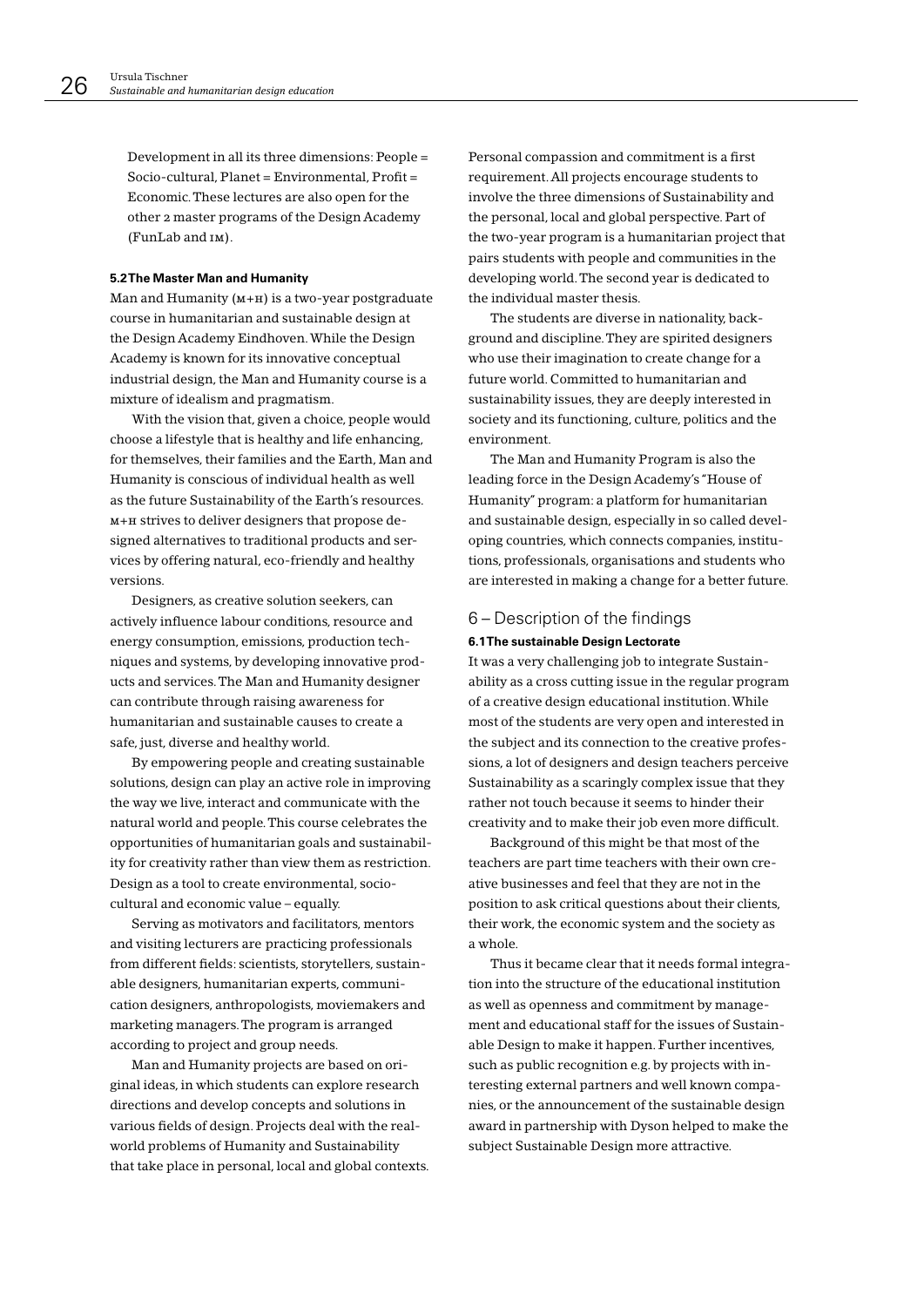#### 6.2 The master program Man and Humanity

International students coming to the Design Academy Eindhoven to dive into the subject of Sustainable and Humanitarian Design are passionate, enthusiastic and ambitious, however most of them are not the artistic product designers with their passion in the aesthetic design field. They are much more interested in researching issues, asking critical questions, becoming critical thinkers and getting more involved in strategic decisions, rather than dealing with shaping aesthetic details of physical objects. Thus the aesthetic outcome of some of the Sustainable Design student projects might not follow the high expectations of an art and design oriented academy. However, the concepts and thinking behind, the elaboration of the production/consumption systems and the depth and usefulness of these projects to society might be much higher than a lot of otherwise aesthetically pleasing but rather superficial design projects.

If a student enters the Man and Humanity master course without enough knowledge in the field of product, service and/ or communication design, 2 years are too little time to improve the design skills as well as teaching Sustainable and Humanitarian Design at the same time.

This should be reflected in the careful choice of students to enter the program.

Beside of these teething problems the Man and Humanity master course of the Design Academy Eindhoven is highly successful. This is visible in the growing number of applicants and students each year and the positions that the graduates achieve after finishing the program: a lot of the students coming from developing, or emerging countries, e.g. Mexico, or countries in difficult political situations, such as Israel, go back to their states and develop Sustainable and Humanitarian Design courses, educational programs and projects there. This creates a very effective snowball effect.

Table 1: Some examples for sustainable and humanitarian student projects at Design Academy Eindhoven



shopcycle by Lennart Vissers



Futureproof by Gert-Jan van Breugel



Refugee Radio by Mareike Gast



Icenod by Damian Valles



Fairer Faucet by Josh Krahn



Windylight by Adital Ela



No Waste Furnishing by Tamar Meshulam



PS by Lotte van Lattum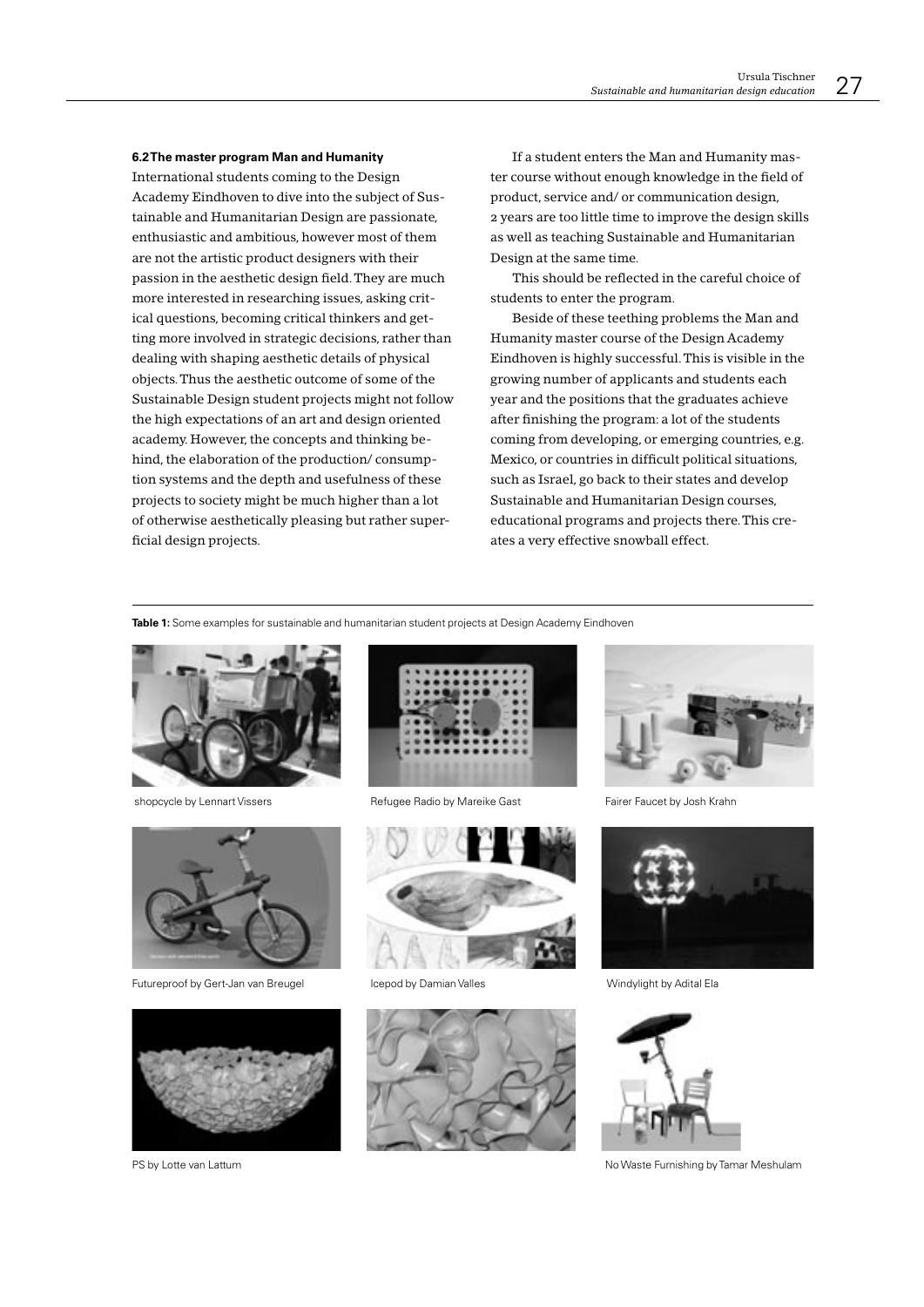# 7 – Final conclusion and possible follow-ups

Sustainable and Humanitarian Design are challenging disciplines that are not (yet) mainstream – neither in the professional nor in the educational world. But it is urgently needed that more and more designers and other creative professions such as architects and artists deal with the issue in a professional way. That means we do not want to go back to Stone Age or the hippie movement, but create solutions that are Win-Win-Solutions for the economy as well as the natural and social environment.

Designers have to understand that Sustainable and Humanitarian Design are not killing or hindering their creativity but, carried out in the right way, they can be motor for innovation and enhancing the development of inspiring and forward looking creative solutions.

It is clear that the starting point of Sustainable Design is a lot of questioning and critical thinking but the benefit is that more radical and futureoriented solutions will be created than with conventional styling or incremental improvement design.

The position of designers changes in Sustainable and Humanitarian Design: Sustainable Designers are involved much earlier in much more strategic decisions with their clients, sometimes even do not work for companies, but for other stakeholders, e.g. NGOS or government, and do not create the one right solution but facilitate a participatory creative process involving other actors in the solution creation.

For these new types of design professionals we need much more educational programs all over the world. Then there is a huge chance that Designers finally become part of solutions and deny being part of the environmental and social problems.

#### **HeulaTischner**

econcept Agency for Sustainable Design Cologne and Design Academy Eindhoven

#### References

1 The Sustainable Office research project ran from 2002 to 2005. A final report of the project was published in July 2005 (Konrad, Tischner, Hora, Scheer and Verkuijl, 2005). The project was funded by the German Federal Ministry of Education and Research (вмвг).

## Bibliography

- Bierter, W. (2002). System-Design, radikale Produkt- und Prozessinnovationen In Altner G. Mettler-von Meibom B., Simonis, U.E., Weizäcker, E.U. von (Eds.), Jahrbuch Ökologie 2002 (pp. 171-187). München, Germany.
- Clark, P. & Staunton, N. (1989). Innovation in technology and organization. London, New York.
- Clayton, A., Spinari, G. & Williams, R. (1999). Policies for cleaner technology. A new agenda for government and industry. London
- Freeman, C. & Perez, C. (1988): Structural crisis of adjustment, business cycles and investment behaviour. In Dosi, G., Freeman, C., Nelson, R., Silverberg, G. & Soete, L. (Eds.), Technical change and economic theory (pp. 38-66). London, New York
- Kemp, R. (2000). Incremental steps and their limits. Integrated product policy and innovation. In Ökologisches Wirtschaften (Vol. 6, pp 24-25).

Konrad W., Tischner U., Hora, M., Scheer D. & Verkuijl, M. (2005). Endbericht, das nachhaltige Büro, Praxis und Analyse systemischer Innovationsprozesse. Heidelberg/Köln, Germany: 1öw, econcept.

- Maßelter, S. & Tischner, U. (2000). Sustainable Systems Innovation, final report, Köln, Germany: econcept for BMBF.
- Tischner et al. (2000). How to do Ecodesign? A Guide for environmentally and economically sound Design, Birkhäuser, Basel (former form Verlag Frankfurt

Tukker, Tischner (Eds.) (2006 in prep.). New Business for Old Europe. Product-Service Development as a means to enhance competitiveness and eco-efficiency. Sheffield

United Nations Division for Sustainable Development (2001). Indicators of sustainable development: guidelines and methodologies. New York.

- Vergragt, P.J. (1999). Leap-frogging to sustainable households. In proceedings of 8<sup>th</sup> Greening of Industry Conference. Delft, The Netherlands.
- Weaver, P., Jansen, L., Grootveld, G. van, Spiegel, E. van, Vergragt, P. (2000). Sustainable technology development. Sheffield. UK.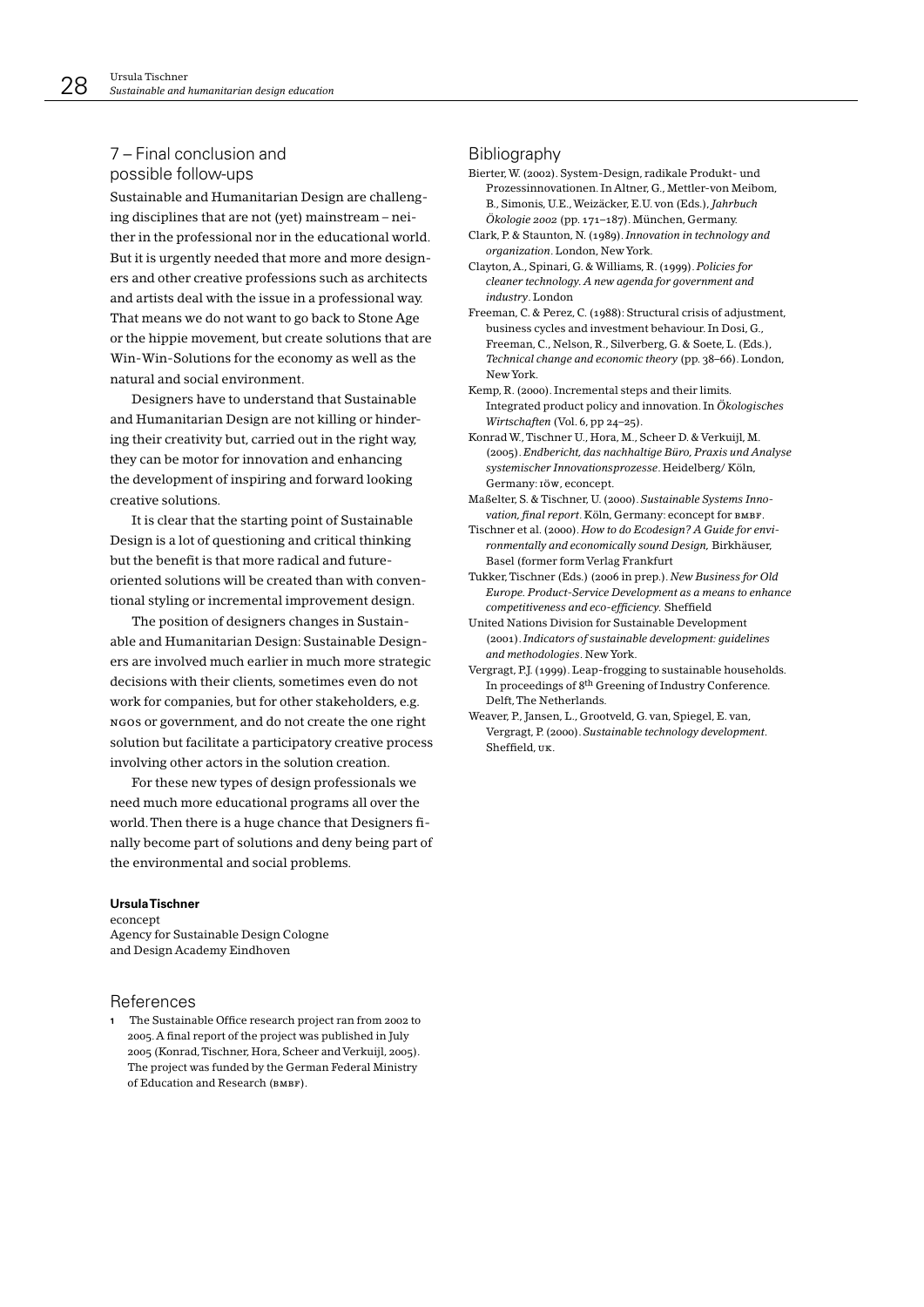# Stefano Maffei and Beatrice Villari

# Design for local development

Building a design approach for the territorial capital resources based on a situated perspective

## Abstract

This paper describes a design approach applied to the local development field based on a situated perspective of design actions (Lave e Wenger; Suchman; Seely Brown e Duguid). Considering that territories are competing each other using their own resources (cultural, economical, social resources ...), the capital of local resources is a key element for the territorial development in an economical, social and environmental viewpoint. In this scenario, the design is considered as a strategic lever to enable local design processes connecting competencies, know-how and creative resource in order to build new means of creating value for communities.

The aim of this paper is to describe a specific design approach that highlights the relationship between design activities field and local development projects considering:

- 1. the territorial capital as the design focus;
- 2. the participative nature of the design process at local level characterized by a design community model;
- 3. the use of visualization techniques in every phase of the design process.

The approach will be described via case studies of researches carried by SDI Agency of Politecnico di Milano in the few past years. The case studies describe three integrated level of design activities related to the competences and tool used as possible field of design activities for territorial scale projects.

### Key words

Strategic design approach, local development, action-research, communities of practice, learning model

## Introduction.

This paper is related to a well known research area that focuses on the relationship between design and local context. At Politecnico di Milano a specific research area has been developed identifying the main characteristics of the Italian relationship between design and social-economical system since roughly ten years. The main results were the creation of an Italian "resource design map" aimed at linking the design and local productions in terms of actors, design resources and productive qualities (Maffei, Simonelli 2001).

The territorial resources become a key factor considered as a link between know-how, local resources, specific competencies that represent different forms of design activities. These elements emerged not only in that productive sectors that characterized the so called "Made in Italy" but also in those sectors that are related to the local/regional food, to the cultural and natural resources, to the agriculture productions as well as those activities related to the tourism areas.

In this scenario, territories can be considered as a medium to share experience, information, productive know-how (Rullani, 2004) and also to reinforce local networks among people, institutions, enterprises, organizations namely to improve the social capital (1). In this area, design can be consider a strategic actor to promote, stimulate and build new possible visions for the development of a specific local area, considering the economical, social, environmental aspects starting from the activities and experiences of people.

The aim of this paper is to describe a specific design approach for local development projects. The structure of the paper divides the main subjects into three parts:

- the first part describes the concepts of *territorial* capital:
- the second part describes the theoretical approach based on situated perspective of design activities;
- the third part describes the relationship between theory and practice using some real example that can be read as *action research*, developed in some real contexts.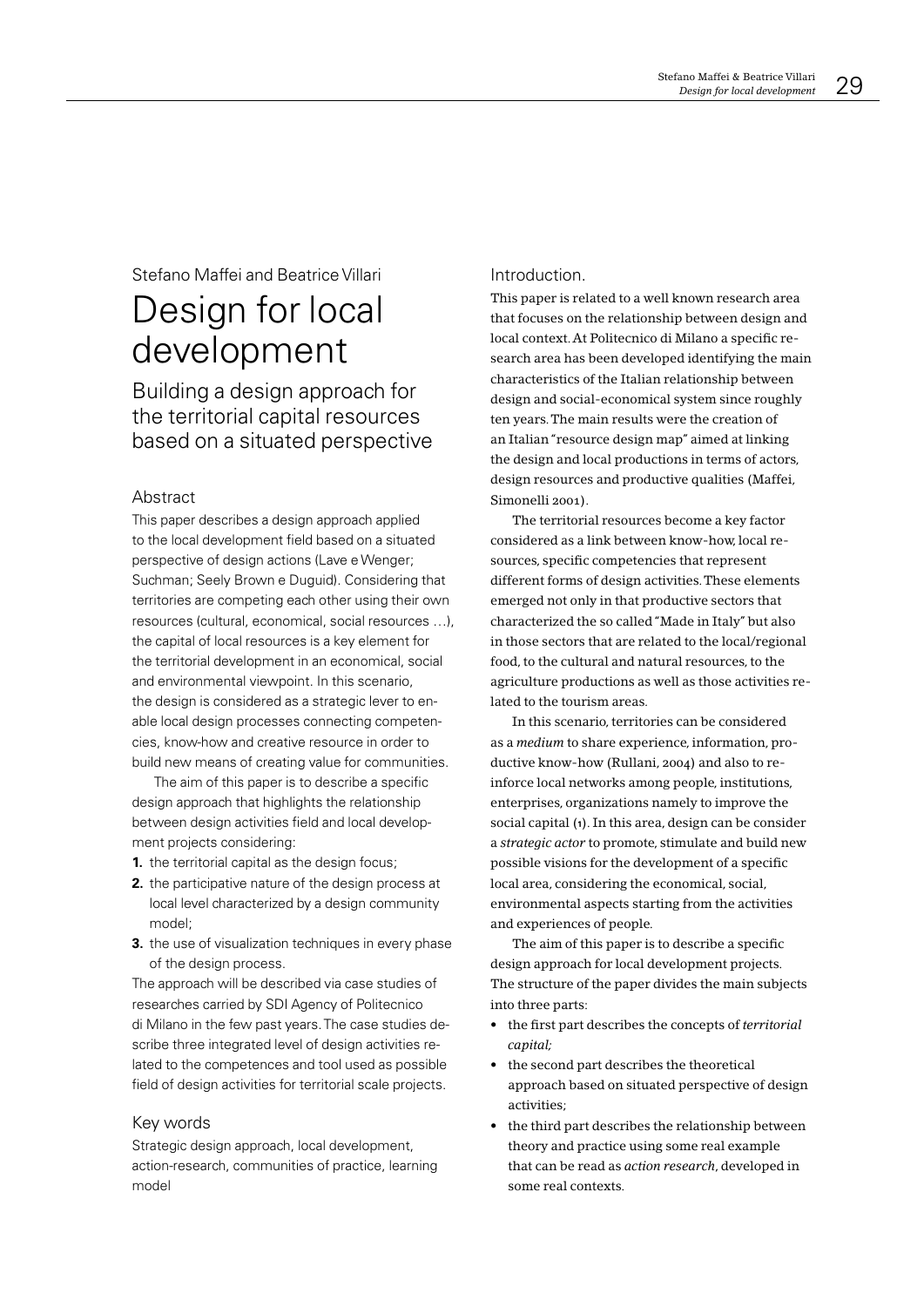## 1. Local development as the investigation area of design activities.

The guidelines about local development suggested by European Community can be synthesized in some points; they are fine described in a report of a meeting held in Bruxelles in 2000. In the document (Decoster, 2000), the main paradigms about local development describe it as a:

- continuous and negotiated process connected with different socioeconomic contexts;
- challenge that derives form a negotiation process followed by different parties representing many interests and conflicts:
- result of long term strategies that comprehend not only technical or productive aspects but also economical and social factors;
- process that involves not only the institutions, but people, communities, groups of interest, social parts, just to mention a few.

Related to these concepts, we refer to our considerations to the following definition of local development:

"Local development is a collective process of territorial innovation referred to a durable time perspective. It is related to a pertinent territory, it organizes the public and private actors in net, the civil society and the inhabitants, and shapes them to a common design culture whose purpose is the economic, social, environmental, cultural well-being of the collectivity focusing on the human being" (Decoster,  $2000:10$ 

The local development framework outlined above is then characterized by:

- the collaborative and participative nature of the actions at local level starting from strategic resources that characterized a specific and not so large target area;
- learning mechanisms referred to both individual and collective dimensions:
- a complex system in which social, economics, productive, environmental factors are strictly related each other:
- different paths and trajectories that need to be defined following different and on going created strategic routes depending on local contexts:
- importance of local knowledge represented by local patrimony, know-how, traditions, capacity of sharing this knowledge by networks of people and places (2).

## 2. Design for local development: a situated perspective of action.

Referring to a possible definition of design at territorial scale we have to re-state the classic definition of design: it is closely connected to the idea of giving shape to something. Referring to the local scale, we have to think that the difference is that this some*thing* is not only attributed to projecting material artefacts, but it also includes in a wider sense, giving shape to intuitions, thoughts, cultures, learning and knowledge which are in the territory and characterise it.

The aim of the translation of resources values and contents into design projects is therefore to make visible the territorial peculiarity through a process of materialization of products, services, strategies.

To this extent, the project can be considered as an activity whose aim is to define physical artefacts. as well as an action finalized to the creation of artefacts whose nature is immaterial, of a communicative and organizational nature like for example the project of services, as well as the definition of operative and conceptual tools supporting planning, relational and contractual processes.

The design acting within the territory needs to refer to this set of resources (economic, human, social, physical, socio-cultural, environmental) dealing with their peculiar nature and specific limits: this can be carried out through a first definition describing the dynamic concept of *territorial capital* (3).

We can therefore define the design action at territorial scale as an activity whose aim is to promote systemic processes of innovation (social, economic, technological) starting from the peculiarity of the local resources (the territorial and social assets. which stand on that area) through the use of different specialty levels (the reference is to the strategic design, communication design, artefact design) and with a different action focus (social, economic, cultural etc )

The territorial capital, is then considered as an organized resources system in which the learning dynamics are the basis of the territorial design action (4).

The design action needs the adjustment of targeted processes of exchange and knowledge: it is only through the planning creation and certification of what we define as *design community* (5) that it is possible, for local contexts, to identify strategic targets, use processes and instruments typical of the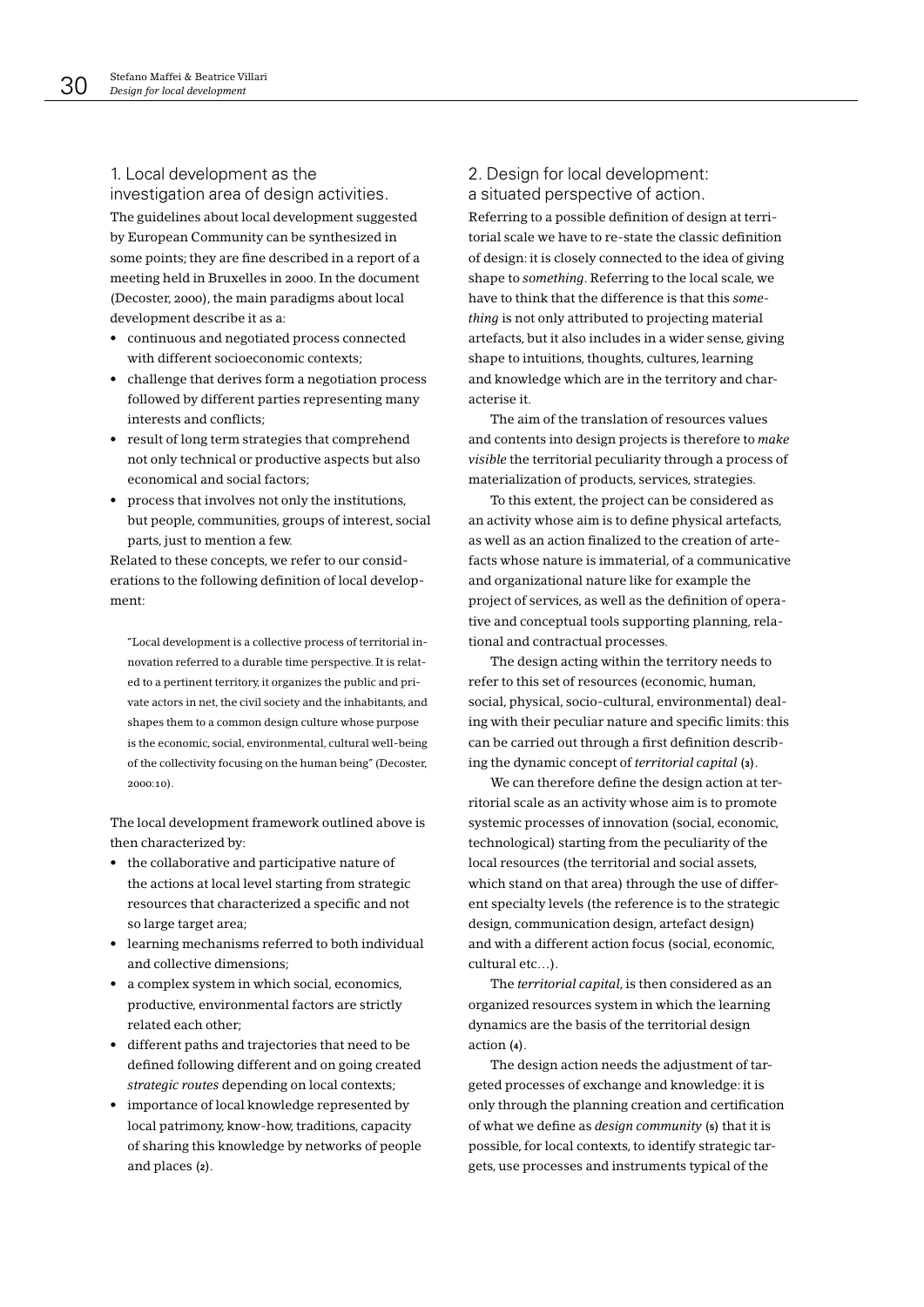design, implement and materialize the design solutions. We can say that the design activity in this field is characterised by a *participative condition*  $(6)$ : that is by the need for the existence of a *community* connected with the project itself (which could be defined as a design-based community of practice (7) which needs different levels enabling the project, starting from those concerning abilities and languages (therefore to communicate and act within the planning project) up to the more specific operational tools.

## 3. The condition for design action at local level

Defining the territorial capital as the main focus of design activities need to build a background to describe the peculiar design conditions related to local development process. These factors are described with an interpretative model to understand deeply the nature of design at local scale.

The conditions that influence the design action are noted as:

1. situativity condition (design action dependence on the specific context).

The local context is considered as a mix of tangible and intangible resources that continuously change because of their connections with the local values, social and cultural environmental. The design activities need to create a strong relationship with the local context to develop a concrete project, so they often follow a bottom up approach involving the active participation in a context made by social relationship and physical interactions.

The situativity condition imposes a result of design activities as a continuous adaptation to the circumstances in which they happen. The activities can not be described totally ex ante, as a preestablished plan, but it needs to understand the consequences of mutations and unforeseeably;

2. the path dependency condition (the dependency of design action from the design process history).

The path dependency concept is related to the perspective that consider the innovation (also for local context) can not be separated from the previous development process, namely it depends on material and immaterial conditions that determine the evolving of a territory: the present conditions are the results of the past and the future ones. The project at local level develops itself through decisional and operational steps that are not always the same. They are different from the element of the classical design activities: they are related with local actors and networks; moreover they depend on the different competencies involved and on the nature of the projects areas;

3. the multi-actor condition (the collective dimension of the design action).

As we said before, the design activity at local scale is strictly related to the various actors (institutions, enterprises, universities, local communities, local associations...) that have different roles during the design process. The goals achievement depends on a community that has different kind of shape during the time project. The design action needs to be developed crossing different communities of actors, acting on different levels, sharing goals and praxis. In this way different competences can converse between each other to adopt coherent and common guidelines, a comparison between different disciplinary cultures is necessary in order to reach common agreements, adopting similar approaches and shared tools;





Fig. 02 Visualization of the conditions for design at local level

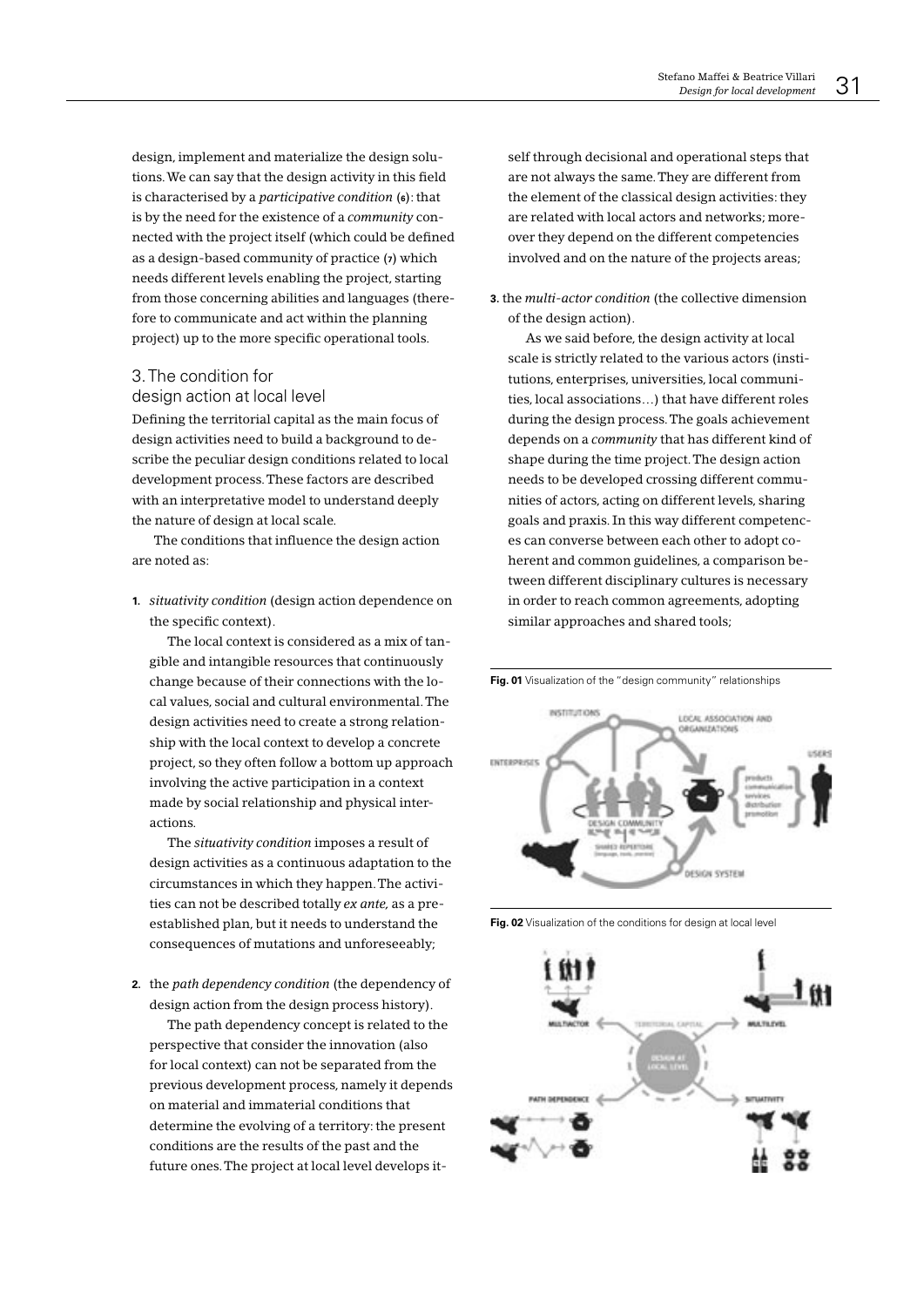4. the multi-level condition (different scales of design activities).

The perspective, from which the multilevel condition depends, is considering the design action at local level not only as a punctual action. Namely, the design is integrated with different project scale: starting from people activities, small urban areas, dynamics of cities, region areas and the connections with the global scale. Then the design action is related to the human activities level and the organizational, the productive, the relational, the physic ones. The design activities have to be considered as a cross element between these different levels in which managerial, strategic, operative dimension are integrated with all the process phases including the control and monitoring.

These four conditions represent a filter to star building an approach adapted to define the competences and the activities areas for the design at local level, moreover it is a way adopted to reduce the complexity of the analysis object.

# 4. From theory to practice: action research case studies.

The theoretical concepts were verified on the field, through the experience activated by ME. Design research (8). The designer's role within the project for the local development represents the theme of the ME. Design research carried out by the spi Agency (9) of the Design Faculty of the Politecnico di Milano. The approach of the ME. Design research is that of the action-research (10) on the territory. The theoretical premises (11) have been verified on the field, through the activation of some design workshops in some Italian territorial contexts of different nature (rural sites, tourist sites, urban environments etc..) Seven workshops were carried out throughout the whole national territory (12). The themes of the workshops activities regarded the design of tourist services, the exploitation of the local productions, the valorisation of the environmental, historical, cultural heritage.

In the following paragraphs three case studies will be described to highlight the theoretical point of  $v$ iew

4.1 CASE 1. WORKSHOP DESIGN '03 \_ MORCONE. The identity of local community: building the relationship through a local consortium.

The DesignWorkshop is a project development in a rural context of South Italy characterised by a less of collaboration between small villages. The DesignWorkshop is an annual event structured as a weekly design laboratory during which young designers develop ideas to promote and to valorise the local resources. The DesignWorkshop created, year after year, the conditions to connect different local municipalities into a common vision, promoting forms of networking and community building through collaboration between institutions, universities and local producers.

The goals of the DesignWorkshop are to build and structuring a local resources system able to promote and organize concrete activities to promote local development.

The design activities enabled a communication process between different local realities that difficulty act together.

The themes of the DesignWorkshop change every year: development of local productive system of ceramics handcraft, development of local food system, and development of strategies to promote the local cultural heritage system. The results of workshop activities are always presented to the main local actors. The solutions are not definitive to develop in short time, but they represent design scenarios focused on communicating the potentialities of the territorial resources system to the local communities to promote also an empowerment process of them. The DesignWorkshop activities are always communicate during the whole process using documents and seminars involving the difference stakeholder.

In this case the designer had a facilitator role for communication activities in the first phase of the process being an element able to create a common vision. Moreover, the design activities facilitated the learning mechanism about the local strengthens and the possible way to exploit them. Generally, the main result was the building of relationship necessary to promote common development project among the small local municipalities. The difficulties to connect different local communities to promote a shared territorial vision, in this case, is also related to the difficulty of maintaining the links active that depends on moreover from resource availability (economical, time, human resources, physical resources ...) and the obtaining a wider consensus.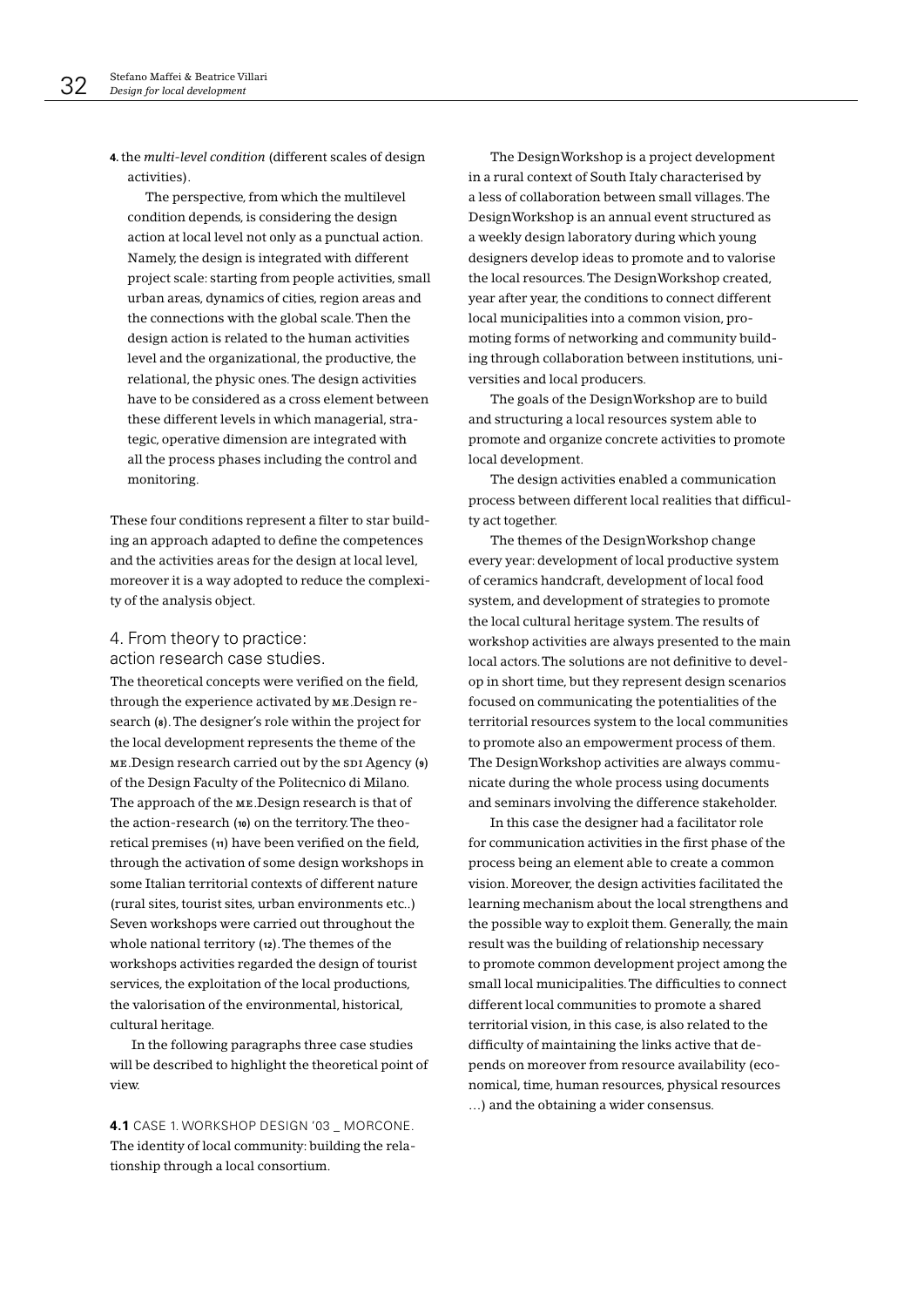Fig. 03 Visualization of the Workshon Design Morcone process



#### 4.1.1 THE DESIGNWORKSHOP PROCESS.

The DesignWorkshop process can be summarized in four steps. The first one is related to the networking between researchers and local communities to share the different knowledge and to acquire the information about local resources individuating strengthens and weakness of the system. This phase is characterised also by trust ties that have to be created among the stakeholders.

The starting activities brought to define a shared "brief" regarding the identity and the service offers structure of a local consortium. It can be synthesized in some questions:

- $\blacktriangleright$  How create value for local context starting from the communities collaboration?
- $\blacktriangleright$  How to visualize and communicate development opportunities to a wider community?

The next step was characterised by a on the field research during which the researchers build a territorial capital resource map. Elaborated the research results, the workshop was organized. Designer, researches and local people participated to the design activities. The project areas were outlined to propose design scenarios describing possible solutions for the consortium identity through an integrated system of artefacts. The structure of the services and the modalities of their supply on the territory were hypothesised also in relationship to the local tourism activities. The projects suggest a design strategy aiming at integrating the whole of the territorial capital's resources, so that the local actors can be involved in the change process.

#### 4.2 CASE 2.RIFLETTERE MANTOVA.

Design approach to communicate the Mantua identity.

Riflettere Mantova started form a relationship between Agenzia spi and Mantua council to structuring a project that potentially could highlight the main elements of the city identity recognized both by the institutions and citizens. The following analysis of these elements will be the base to build guidelines for a corporate identity manual for Mantua city.

The main characteristic of the design activity was the structure of a specific approach to individualize the identity factors of Mantua using an ethnographic approach and some video reportages and video interviews.

The aim of the project was to create and visualize a local strategy to connect the different local actors sharing common identity and values. A structured desk research was organized to support the video elements; it was about in particular the communication elements using to describe the Mantua city on guides, reviews and newspaper. The result of desk research and video research are summarized into 22 big posters. The posters will be showed in a travelling exhibition to be set up in some places of the city.

Riflettere Mantova is an activity aimed at creating a design strategy to reinforce the links between local community actors using a specific approach and creating specific tool related both to the research and projects phases.

The design results were not defined solutions but a structured an approach useful to enable the different actors to give a contribute on the basis of their own competences and roles.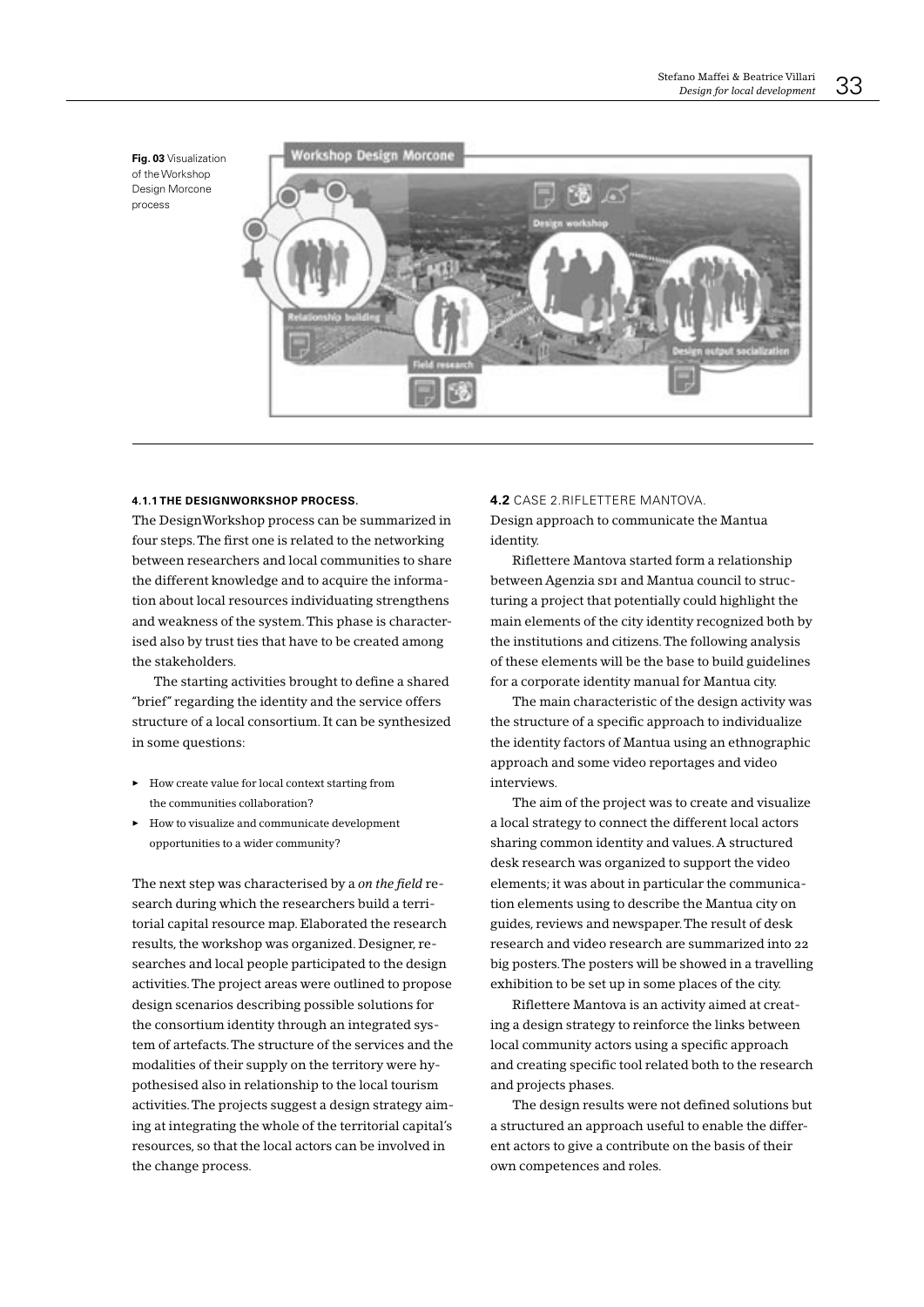The designer used tools and design methods (desk research and reportage), and contributed to the starting conditions necessaries for the knowledge exchange between Administration and citizens. The involved actors participated to a learning process with regard to their own potentialities, their culture, the modalities by which is possible to structure the communication and design processes.

#### 4.3 CASE 3. CALABRIA DESIGN.

Design and textile handcraft products.

CaLABriaDesign is an experience that focused on exploiting several textiles productions of a handcrafts network (associated under the ATENA brand) in Calabria, a South Italian region.

The project was based on a precise requirement: to strengthen the identity of the society through a design proposal to redefine a part of the handicraft productions and also to awaken the local artisans to a strategic design approach aimed to create value for the textiles productions and the local context.

The CaLABriaDesign process can be summarize in some steps:

- 1 Building the relationship between researchers of spi Agency and the local enterprises;
- 2 Analysis of the local productive context and local resources and successive rework of the data;
- 3 Design workshop organizing based on strategic design approach;
- 4 Communication and visualization of the projects ideas to all the actors involved in the process:
- 5 First prototype of the selected ideas.

The CaLABriaDesign activities involved researchers, designers, local entrepreneurs and textile experts. It was necessary identifying new products and services for Atena brand also to promote the network activities able to exploiting different resources of territorial capital. The goals of the CaLABriaDesign aimed to propose a new collection for Atena brand characterized by a formal coherence and a recognizable brand identity related to the values, local knowledge and local traditions. Moreover, the strategies defined aimed to characterize the already existing products of collection ATENA in order to improve the communicative qualities connected with the distributive strategies for local and external markets.

CaLABriaDesign had a double result: it permitted to define new products for Atena network starting from a strategic design perspective and also it facilitated a knowledge sharing process between the different stakeholders and designers. These factors permitted to increase the artisans' awareness about their own productive potentialities.

Another result was the interest level of local communities that participated to the workshop activities even if most of them were not related to the Atena production.

## 5. The integrated levels of design at territorial scale

In the previous parts, a general framework of design action was presented describing the main characteristics related to what design can do at local scale and who is the subject of design activities. This part will focus on how design acts, namely the modality by which the design is connected to the territories. Three projects levels will be described, they emerged from a desk research regarding the LEADER European programme and the action researches presented.

The designer's action refers to three design level characterised by an organizational nature: relation-



Fig. 04 Communication artifacts used to represent Mantua city identity Fig. 05 CaLABria Design: concepts visualization

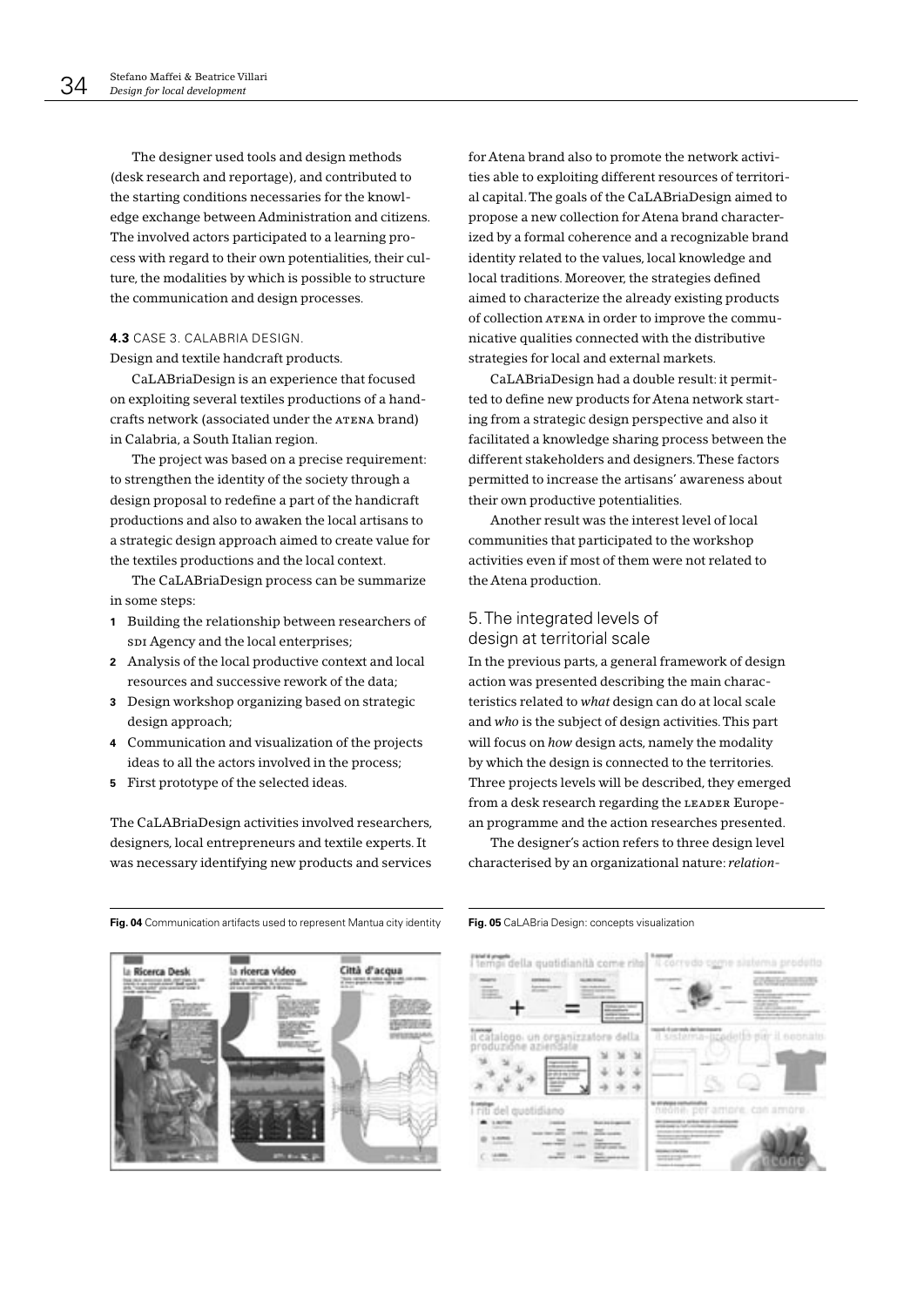ship level (related to the resource network system), design strategies level (related to the future visions and guidelines of the projects), artefacts level (related to the material artefacts).

1 Relationship level (System set up)

In the starting phases of the process, the building of network of actors and competencies are the main activity to promote subsequently the project development, its structure and resources system. In this part, the *design community* is created. So, recognizing, characterising, proposing and connecting the available territorial resources can represent an important factor to promote networks and connections aimed at constructing the weft of the relationships and qualifying and enabling the local community in order to generate common development visions for the local system which it refers.

The system set up level can be characterised by spontaneous processes of organizing connecting also to structured and formal way of relationship. Beside the intangible elements as the social capital increment and the strengthening of the relationships towards the inside and the outside of a local area, it is possible to identify some concrete elements that describe, also in a symbolic way, this process. For example, the communication elements are the *medium* to identify and build the community identity, increasing the sense of belongings and mutual understandability of the community members and to differentiate the element of local community from the external ones. To do it, the *design community* needs to be identified in relation with a common goal (the domain) and to reinforce the links between its members

(sense of community) and sharing languages and tools (practice) (Wenger, 2002)

2 Design strategies level (Strategic project definition) Another level to analyse the design action at local scale is related to the elements shared by the design community useful to orienting the choices and future projects. The strategic choices depend on an in-depth analysis of territorial context to structuring concrete project starting from specific local knowledge.

The strategic project is developed thank to a knowledge system and a monitoring activity carried out by local actors. The project strategy can be considered in term of capacity to adapt the choices to the circumstances and situations that characterised the local context through adaptable project schemes. The capacity of using forms of intangible capital of the design community is, from a design perspective, a central theme to promote a local strategy tuning with the local peculiarities and people needs.

The strategic level is related to the results of activities and decision making processes that give shape to an organizational knowledge situated in the community member relationship and distributed between them and local area, namely a knowledge in action of which the learning activities (both of the single person and community) organize and regulate the processes (Fabbri, 2003)

At this level, the design reinforces actor relationship and resource organization involving also different competences inside the network. The result in this case has an organizational and a strategic nature that can be developed through the purpose of a specific approach, new project tools and specific artefacts to support the process activities.



Fig. 06 Visualization of the levels of design at territorial scale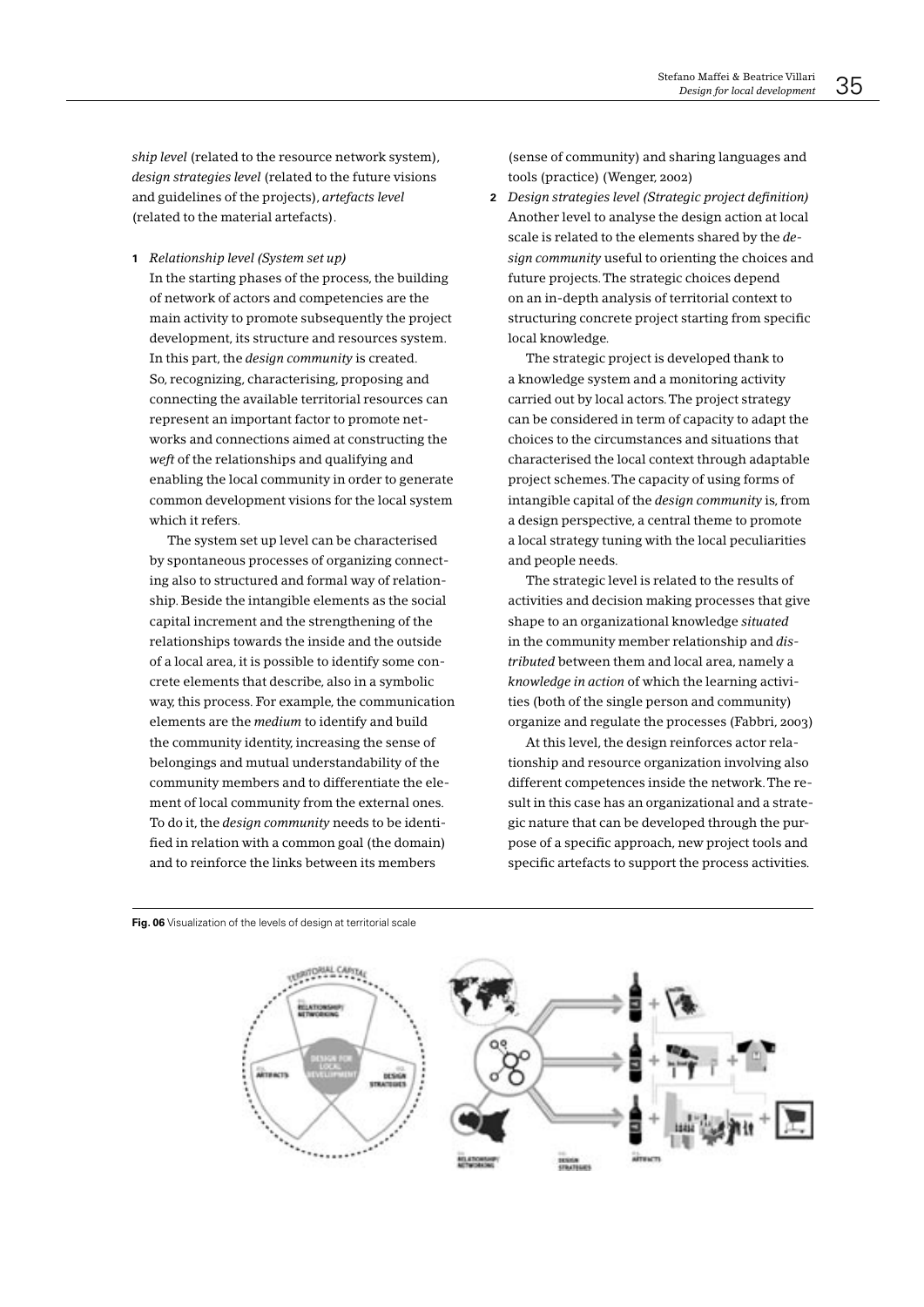3 Artefacts level (Product-system definition) Connected with the two activities level we can consider another level regarding the concretising of strategies into concrete solutions. The different products will be the tangible elements of the strategies previous structured. It is difficult consider the results in terms of single artefacts, but as systems of artefacts aimed at promote the development paths for the local context.

The designer's action regards then the definition of the design specific solutions, the setting up of services on the territory, artefacts and communication systems. In this field the designer acts as a specific resource within the designing community and he related with other expertise involved (economic, managerial, legislative, etc...).

The levels presented can not be considered separated to each other and they have to be read as different expressions of a unique process.

The relationship between the different levels can be considered in a sequential way, considering them as single activities of a wider process, but at the same time, they are complementary levels or parallel activities that are developed during the design process. Their boundaries are not so traceable, the single activities can not be completely separate, in fact the relational, the strategic and the operational components coexist in the whole design process.

### Conclusions

The theoretical models and case studies permit to build a structured framework in which the design action at local scale can be positioned.

The territorial capital as design focus is a concept that has to be more analysed also related to different projects scales. The conditions described are a first step to build some boundaries of the design at local scale field. The multi-actor condition describes the nature of the design process as a negotiated process. socially constructed, characterised by a participative nature. It implies a continuous redefinition of objectives and results and also of the professional role of the designer inside the so called *design community*. The multilevel condition is associated to the different nature of projects scales: from the individual one to the global one, in a interdependent way. The project value at local level is a result of the different ones gained in relation with the different scales. The situativity condition express the importance of the strong link between designer action and context in

which it is developed, or to which it refers. The available resources varies from places to places. The design practice have to be adapted to every different case so they can be considered in term of situated doing.

The path dependency concept highlights the aspects related to an evolving process concept that shows up how a local community can break or continues the relations with the past conditions and their projection to the future.

The collective nature of the design at local level is considered as the result of a *design community* that joins heterogeneous competences but sharing a common identity, goals, praxis, languages. The model is related to the social model of community of practice (Wenger, 1991; Wenger, McDermott, Snyder, 2002; Snyder, Wenger, 2004) because it permits to focus on individual capacity to:

- act in a collective way building links between different communities (co-design);
- build a common framework through which the communities members communicate and share information and experiences (design visions and strategies);
- enable the dialogue between community members imaging new ways to face in a creative way common problems, structuring the conditions to introduce common benefits (innovation attitude);
- use a collaborative approach to facilitate the information flow of information and ideas among the communities:
- facilitate a learning process using reflexive practices verifying and elaborating the design practices:
- favourite the creation of new knowledge and its diffusion inside and outside the community (innovation diffusion models).

The design activities levels (system set up, strategic project definition and product system definition) are considered as possible fields in which the design can have different roles. From the action researches emerges the necessity to analyse the design process in all phases, in which the managerial, organizational, relational, practical elements can be consider as on going results of the project.

The objectives related to the different levels are strictly related with the design competences: from the product and services project to the boundaries objects (Wenger, 1998) that support the design process and the *design community* activities.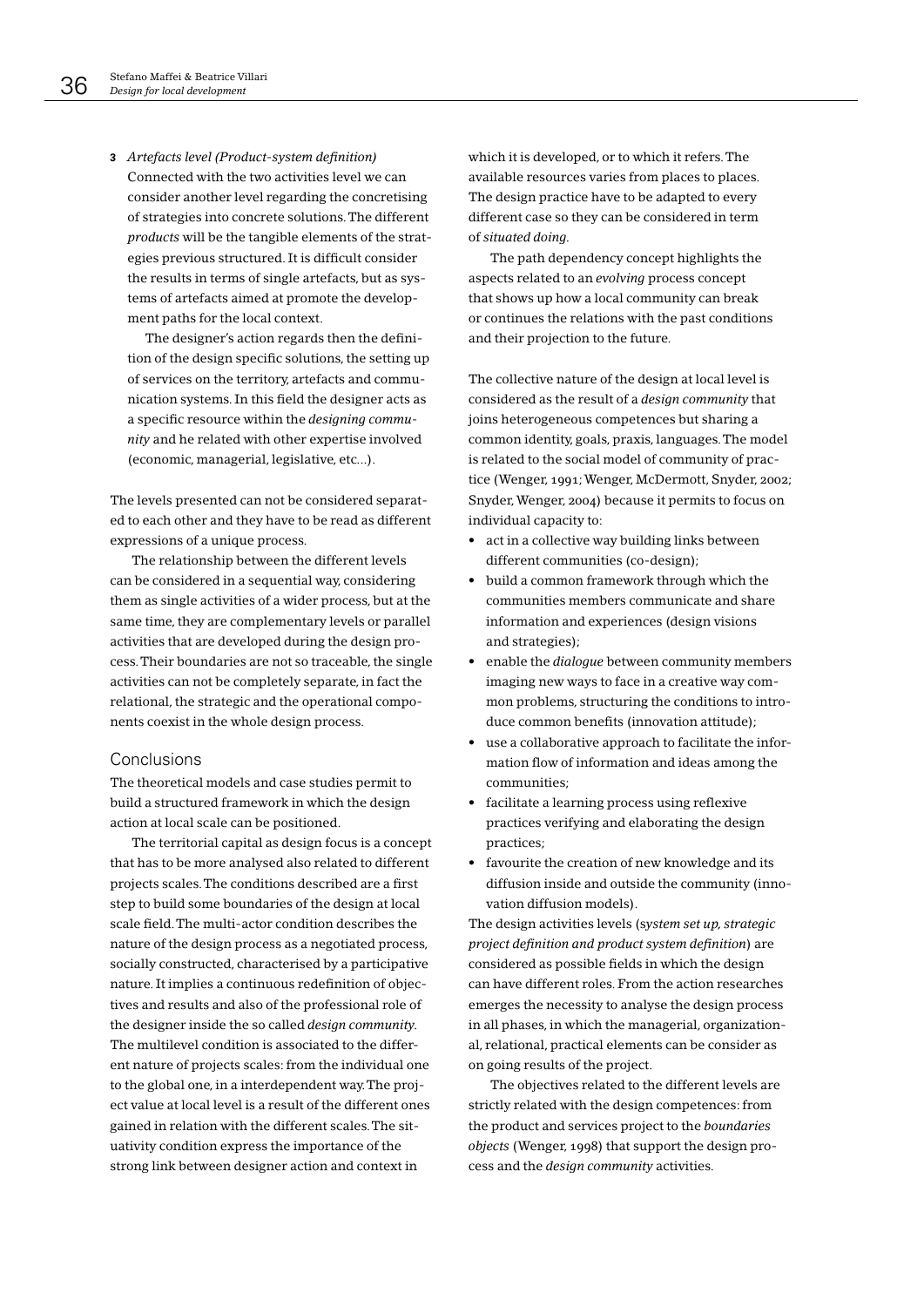The proposed approach describes the design activities also in term of potentialities to:

- activate participation mechanism among different actors acting on design languages. It implies the using of participative tools and the adoption of bottom up design approaches facilitating also a practical knowledge sharing;
- increase the capacity of observing contexts, analysing and give also visual feedback about territorial capital resources and its complexity;
- communicate the qualities of territorial capital and its changing and links;
- increase the capacity to promote at local level collaborative design processes.

The activities presented in this paper carried out other activities involving design in local development projects. In particular, since two years a didactic module is organized inside the Strategic Design Master (MDS) at Politecnico di Milano and SDI Agency is consultant for specific project collaborating with different municipalities (14).

Stefano Maffei Associate Professor, PhD via Durando 38/A Milano 20158 Milano Fax +39 02 2399 5943 stefano.maffei@polimi.it

#### **Beatrice Villari PhD**

via Durando 38/A Milano 20158 Milano beatrice.villari@polimi.it Fax +39 02 2399 5943

### **Fnd Notes**

- 1 The concept of social asset refers to the value of those aspects of the personal and collective knowledge referred to the peculiar configurations of the social structure, which individuals use as resources to carry out their own interests. Among Italian authors, a meaningful contribution is Bagnasco, Piselli, Pizzorno and Trigilia's (Bagnasco, Piselli, Pizzorno e Trigilia, 2001
- 2 These concepts can be related to the learning regions model. A definition of *learning region* is given by Oecd:"... The concept of the 'learning region' has come into being in recent times in response to the issue of economic and social innovation. (...) This concept implies that certain societies are able to innovate because they have the capacity for collective learning about how to develop new knowledge and in particular practical 'know-how' type of knowledge. The term 'learning region' implies that this collective learning for innovation takes place better in small, more contained social units - such as regions, locali-

ties or cities - where people have the opportunities to live and interact and cooperate with each other in an immediate way. In the 'learning region' the term 'learning' has a much broader meaning in that it refers to the collective and collaborative learning by all of the different actors in a region – learning from each other and learning with each other - in planning and implementing social and economic innovations..." (Stavrou S., 2003:1)

- $\overline{\mathbf{a}}$ "...The "territorial capital" is the aggregate of the elements (material and immaterial) at the service of the territory, which can be either strength points or real bonds according to the aspects considered. (...) The concept of "territorial capital" is not a static idea, but a dynamic one. It corresponds to the analytical description of the idea of territory belonging to who is looking for a range of action. (...) The territorial capital involves all the elements constitutive of the richness of the territory (activities, landscape, resources, know-how, etc.), not to the aim of drawing up a book inventory, but in order to look for and locate features to be enhanced..." (Osservatorio Europeo Leader, 2000)
- See also (Rullani, 2002), (Rullani, 2004) and (Rullani, 2004b)
- Referring to the Wenger model (Wenger, 1998) by design community we mean the group of subjects who, by acting on the territory, share a common domain of interest (the realization of the project), activities and goals, as well as a collection of practices (languages, tools, experiences...).
- The participative condition does not necessarily entail a participatory dimension; participating does not concern the process of decisional democratisation, but it refers to the individuals' ability of being together and sharing practices, languages, tools, goals.
- 7 To expand on the concept of practice community refer to Wenger's work (Wenger, 1998) and Brown and Duguid (Brown e Duguid, 1991)
- 8 ME. Design. Design strategies, tools and procedures gimed at increasing the value and promote the resources of the Mediterranean area between local and alobal is a MIUR (Ministry of the scientific and technological university research) funded research carried out in 2002-2003. It involved a group of over 90 researcher from 7 Italian **Universities**
- spilSistema Design Italia (Design System Italy) is a network of Agencies dealing with research, innovation and promotion within the design field (www.sistemadesignitalia.it).
- 10 The action-research is seen as a tool for solving real problems, found by the people within their professional field, the community they belong to, and their daily lives (Stringer 1996).
- 11 The assumption ME. Design suggests considers the territorial capital's components as overlapping plans: according to the ME. Design approach "the closer the plans get to each other, the more there can be integration and development. At the opposite, if they swerve, the propulsion towards the innovation and development gets lost" (Zurlo, 2002)
- 12 Seven workshops have been carried throughout the whole national territory: Valdambra (AR), Sanremo (IM), Mantua, Morcone (BN), Ustica (PA), Reggio Calabria, Naples.
- 13 It is also related to the reification process described by Wenger (Wenger, 1998)
- 14 In this period, spi Agency is consultant for PIR Reti di Sviluppo Locale for Parco dei Nebrodi (Sicily) and for Raiano municipality (Abruzzo).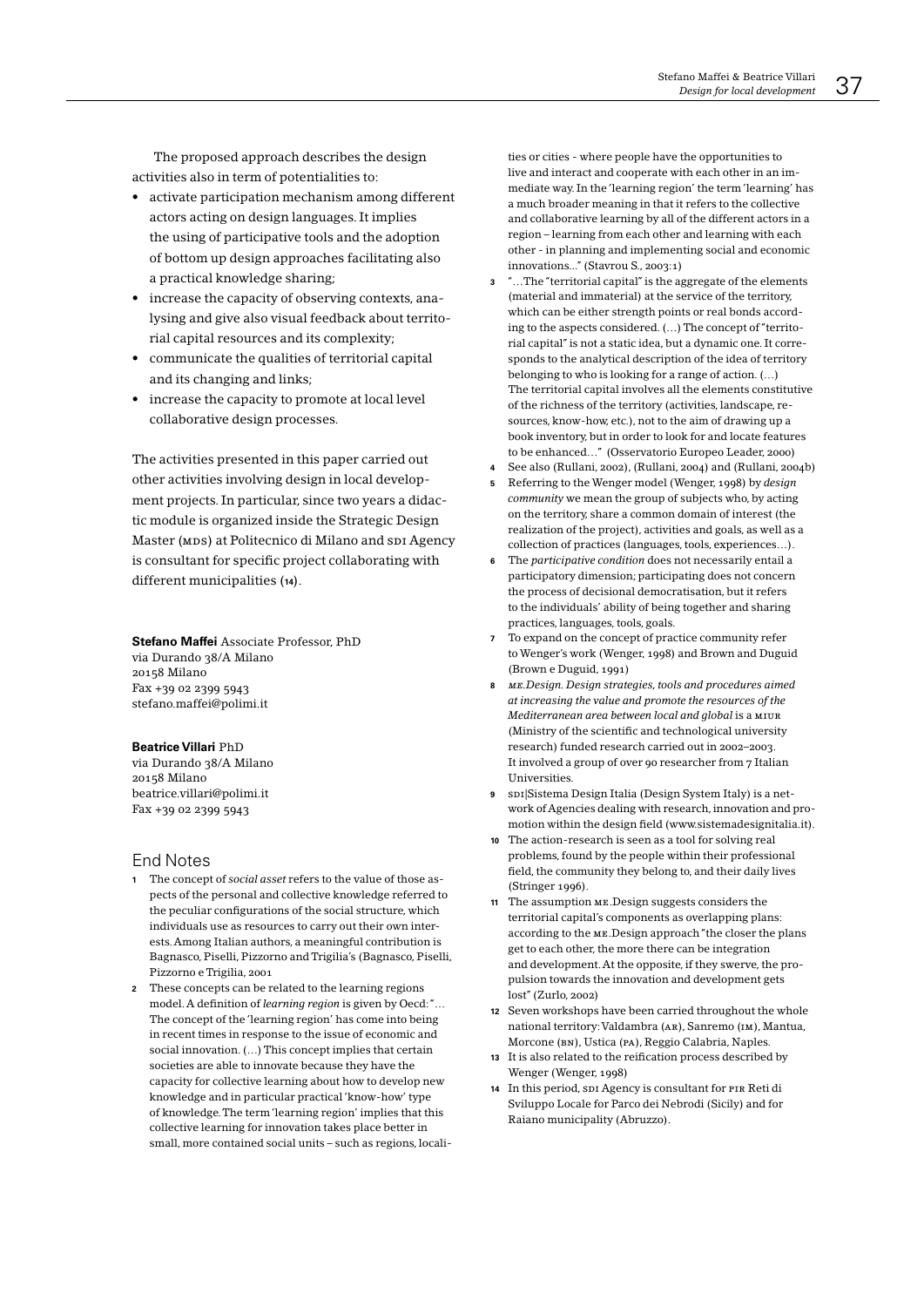### References

- Bagnasco A., Piselli F., Pizzorno A., Trigilia C., (2001), Il capitale sociale Il Mulino Bologna
- Bonomi A., & De Rita G., (1998), Manifesto per lo sviluppo locale. Dall'azione di comunità ai patti territoriali, Bollati Boringhieri Torino
- Brown, J. S., & Duguid, P., (2000), The Social Life of Information, Boston, MA: Harvard Business School Press.
- Brown, J. S., & Duguid, P., (2002), Le comunità di pratica, in Sviluppo e Organizzazione, n°190, marzo/aprile 2002
- Bruni A., (2003), Lo studio etnografico delle organizzazioni, Carocci, Roma

Caldarini, C., & Decoster D.P., (2000) Organizzazione di un seminario transnazionale sullo sviluppo locale. Rapporto finale, Université Libre de Bruxelles - I.G.E.A.T - Unité de Développement Territorial et Local

- Caroli M., (2001). *Il Morketino territoriale*. Angeli. Milano.
- Conner M. L., & Clawson J. G., (2004) Creating a learning culture. Strategy, Technology and practice, Cambridge University Press, Cambridge
- Fabbri TM., (2003), L'apprendimento organizzativo. Teoria e progettazione, Carocci, Roma
- Lave J., & Wenger E., (1991), Situated Learning: Legitimate Peripheral Participation, Cambridge: Cambridge University Press
- Maffei S., & Simonelli G., (2002), I territori del design Made in Italy e sistemi produttivi locali, Ed. Il Sole 24 Ore, Milano.
- Maffei, S., & Villari, B., (2004), Comunità di progetto e territorio: un approccio per il design, in Fagnoni R., Gambaro P., Vannicola C., Medesign\_forme del Mediterraneo, catalogo della mostra, Firenze, Alinea Editrice
- Osservatorio LEADER, (1997), Innovazione e sviluppo rurale, collana: I dossier dell'Osservatorio, n°2
- Rullani E., (2004), La fabbrica dell'immateriale. Produrre valore con la conoscenza. Carocci Editore
- Snyder W. M., & Wenger E., (2004), Our world as a learning system: a community of practice approach, in Conner M. L., Clawson J. G., Creating a learning culture. Strategy, Technology and practice, Cambridge University Press, Cambridge
- Stavrou S., Building learning regions An innovative concept for active employment policy. European Forum for Local Development and Employment\_Rhodes, 16 .- 17.5.2003, on line: www.hp2oo3ledforum.org/eng/context/stavrou.doc.
- Suchman, L., (1987), Plans and situated actions. The problem of human-machine communication, Cambridge University, Cambridge
- Wenger E., McDermott R., Snyder W., (2002), Cultivating communities of practice. A Guide to Managina Knowledge. Cambridge, USA: Harvard Business School Press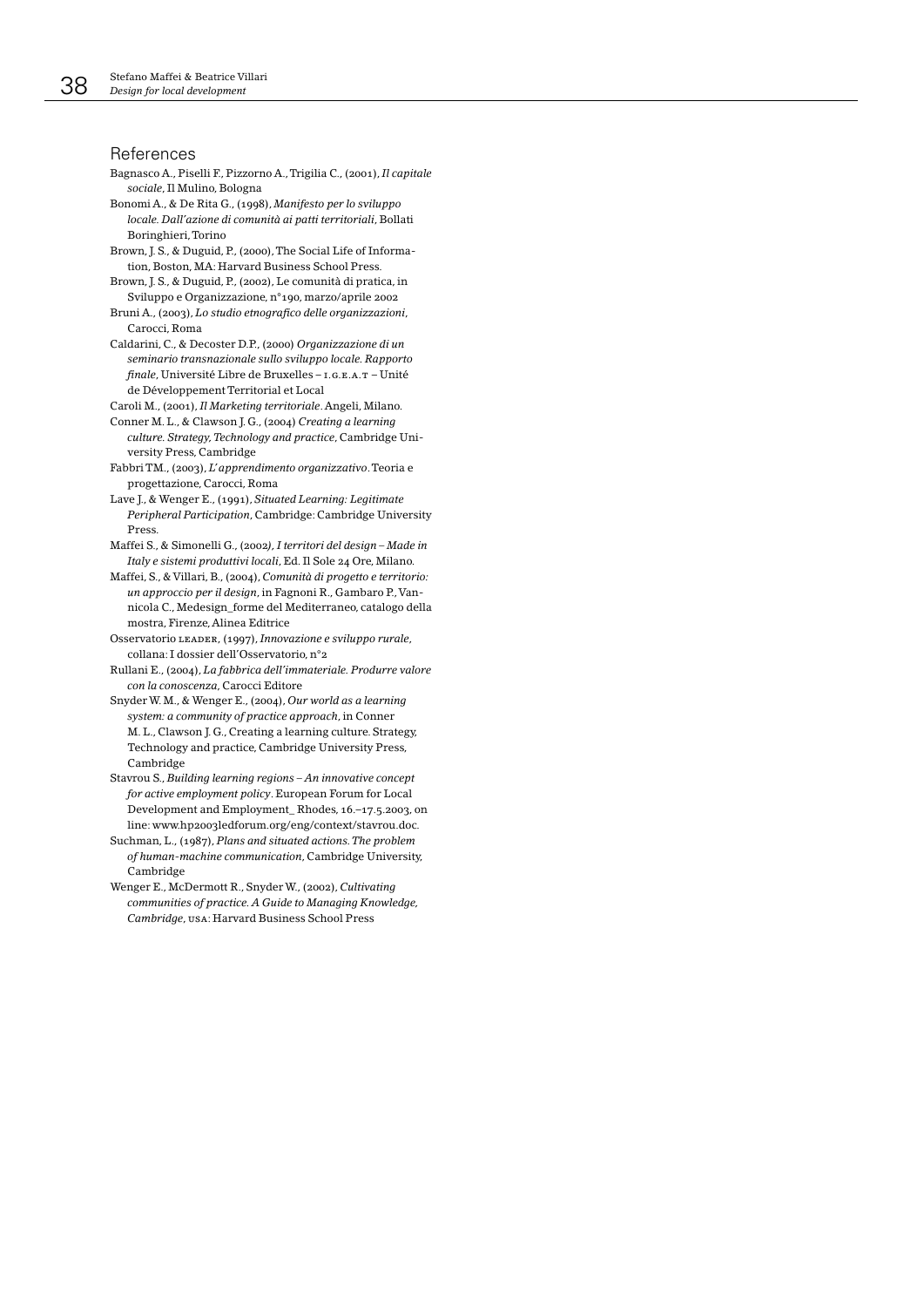### Kristina Sahlgvist

# Design for all and sustainable development

"Designers, architects and manufactors - it's time to progress one step further. Now that function, ergonimics and at least some environmental considerations have been incorperated into the design process. It's time for more in-depth approach and more improvement. Can Design for All – highly politically correct term – be the next, natural way to go?"

This question the journalist Susanne Helgeson asks in the first number of the year (2006/1) in the говм Design Magazine - Sweden's greatest design magazine.

"Design for All is now on the political agenda in Europe as well as in Japan and the us and the concept should be the most multicultural and politically correct of all. More and more people are now working on Design for All, but it is not visible and it can therefore be hard to understand the meaning of the concept. The Swedish government has decided that the term's meaning will pemeate all public sector projets in architecture and design. The official statement says that: Design for All can be regarded as a guiding principle, which means that during all planning and design of products, buildings, environments, and IT services, consideration will be paid to accessibility and usability for all individuals as far as this is possible" (Susanne Helgeson, Form).

At the Design Advanced programme at HDK, I have a theme where Design for All and Sustainable Development is presented with seminars, workshops, lectures and tutoringtime. Later on I will give you some examples of projects and methods from this theme, both local and global ones.

There are 320 students enrolled at HDK, which is located in the heart of Gothenburg. HDK is a part of the Gothenburg University and the Faculty of Fine and Applied Arts that consists of six different Art Schools: Music, Opera, Film, Photography, Fine Arts, Design and Crafts. Cooperation between the various schools is being strongly encouraged and this provides opportunities for cross-disciplinary research not only within, but also outside the Faculty. This makes  $HDX's$  education unique in the Scandinavian countries.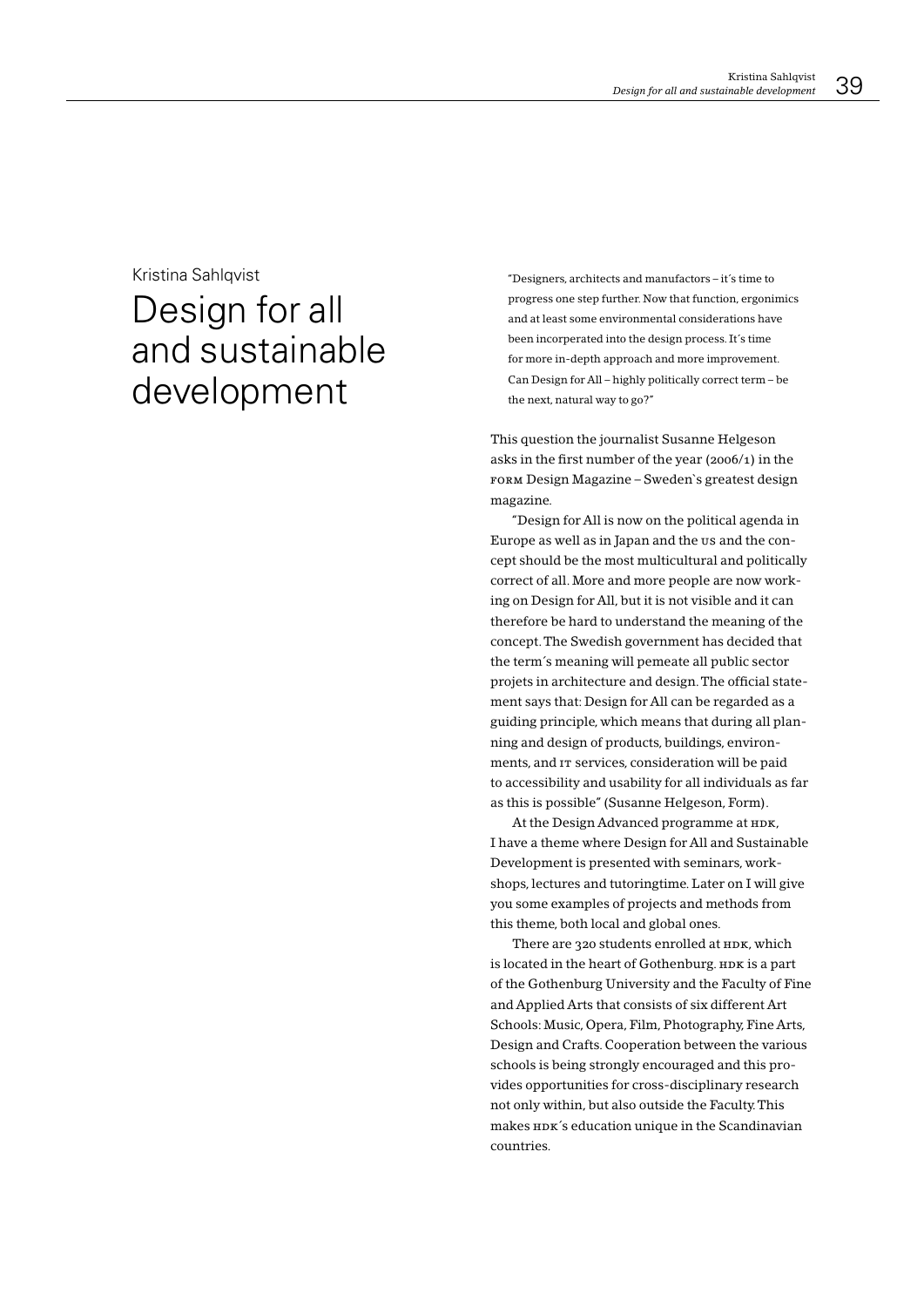We have a three-year Bachelor's and a twoyear Master Programme and HDK offer a design programme that consist of spatial design, product design and visual communication. Our master programme does not maintain the traditional divisions between various disciplines, but views design from a process perspective. The programme is aimed at students who have achieved a level of maturity suited to a free form of study and who can work both individually and in groups.

At HDK we are presently discussing the question of responsibility, and the question of the ethics behind what a student designs. If we take a look at the world around us, we are constantly being bombarded with reports about the greenhouse effect and natural catastrophes. In less than 50 years, conditions on earth have changed so much, that we can no longer deny the fact, that those of us who live in the western world, must change our way of living and our lifestyle. The Swedish Government has put forward a plan of action for Sustainable Development and Design for All, in order to make our society accessible and open for everyone to participate in - a plan that should be realised before 2010. The concept 'Design for All' is a part of this plan of action, which means that all buildings, products, information and communication should be accessible to everyone as far as this is possible.

In order to face this changing world we must therefore create possibilities of development for a new generation of designers. They will have to meet the challenge of a more humane production, a different market and a sustainable development of society. During their studies we should present them with a wide pallet of meaningful knowledge and equip them with all the necessary requirements to develop an independent, responsible, critical way of thinking in order for them to grow as designers.

I will describe some design projects from our Design Advanced programme that have both methods and applied design.

### **HDK**

This is what the building looks like that HDK has been located in since the beginning of the 20<sup>th</sup> century. It is not accessible and does not communicate well with the city's inhabitants. Few people know what HDK is and where it is located, even fewer people know how to get into the building. Though it is a cultural-historical building, it could be rebuilt to meet up with today's needs and requirements. A

master student shows in his degree work in what way HDK, could be made physically accessible, have better communication with the public and give them clearer information. His suggestion is part of a project in the West part of Sweden called: "Design with Care".

### Design with care

Design with Care is a project but also a methodology, whereby sustainable development is integrated into the design process in three dimensions, consisting of an ecological, a social and an economic dimension. Västra Götaland in the West of Sweden, is known for being best at sustainable development in the whole of Sweden. 'Design with Care' is Sweden's largest design project with the aim of developing environments, projects and methodologies in sustainable development with the concept Design for All. This project has won the "Design Year Price in 2005" as one of 1.690 projects during the Design Year. HDK and "Design with Care" have together developed a course where we use the methodology and this course has been given several times at HDK. The future plan is to offer it to different design schools in the entire region.

### Masterlab

If Design with Care is a methodology, then Master-Lab is defined as applied design. It is a laboratory for experiments and the marketing of products, environments and visual communication with a focus on everyday life and Design for All. Masterlab is a collaborative project between  $HDR$  and the Ågrenska Foundation, which is a centre for disabled children and youth, situated outside Gothenburg. The Ågrenska Virtual Academy is part of an international network and is in the process of building up a virtual research academy sponsored by Microsoft. This year MasterLab has presented a new studio at the school - a meeting point for students and tutors from Ågrenska and HDK. The focus of MasterLab, is the human being, where the needs and experiences of the human senses are our point of departure. The project can encompass making buildings and streets accessible to all, or making information and communication clear and easily understandable. It can be a question of developing body borne techniques or techniques that are integrated into the objects or a building, or it can also be a question of developing the importance of art, light or sound for our health. At the end of this lecture we will watch a short film, a workshop with some students working together in a kitchen at Ågrenska.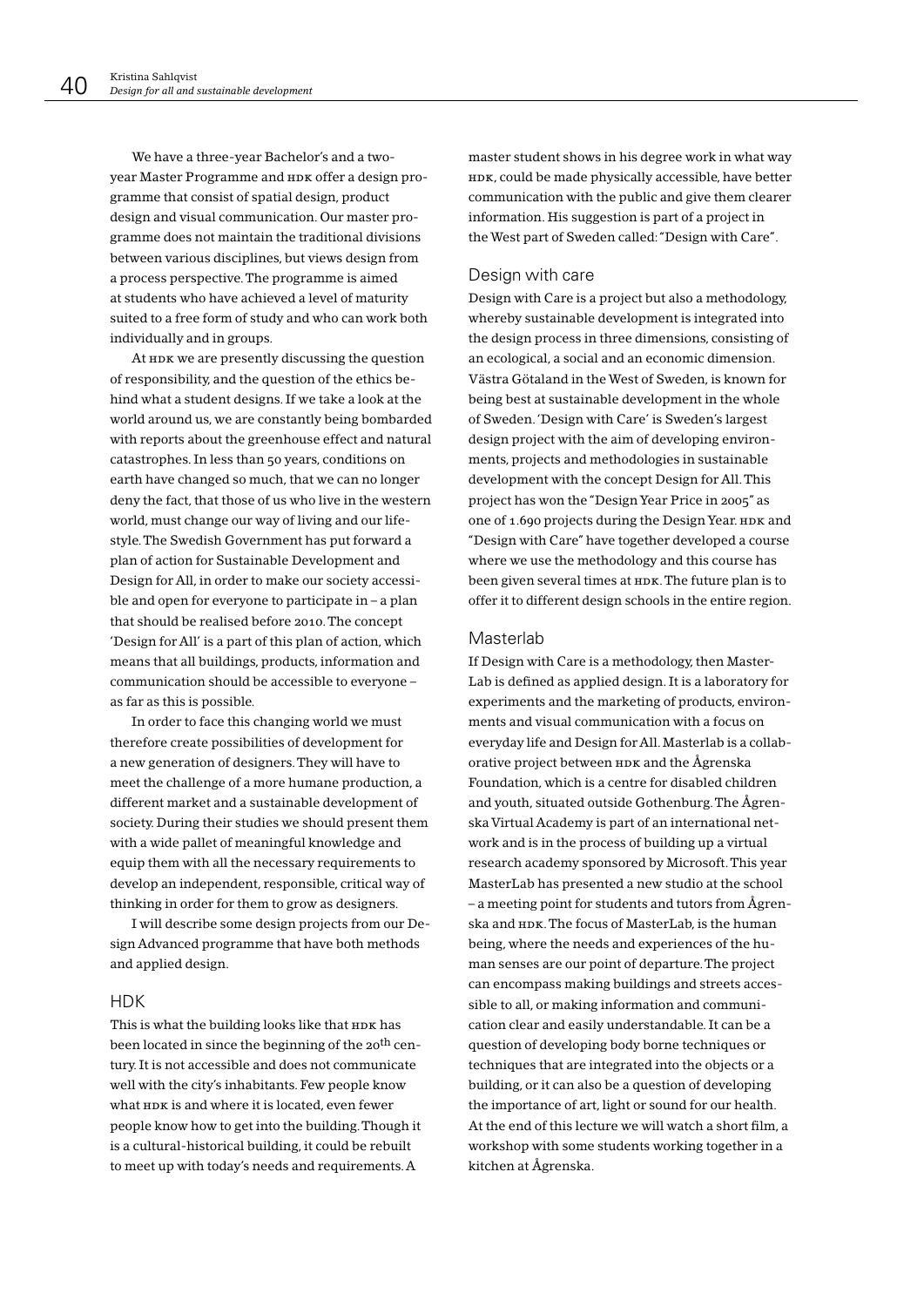### Design Ban Pong Hi

This year HDK has established international contacts in a collaborative project with Kids Ark, with the working title Design Ban Pong Hi. It is a village in the north of Thailand near Burma and Laos and this particular region have great social, cultural and economic problems. Kid's Ark is a sister ни -organisation to Noak's Ark and the organisation the Red Cross in Stockholm. They have together built a school, a kindergarten and a handicraft workshop with the help of development assistance. HDK has been invited to take part in this unique project, where design is used as a social tool for long-term and sustainable development.

The project has two aims:

To develop the inhabitants' unique knowledge of traditional handicrafts, and together with Swedish designers and students draw up and renew Thai handicraft idioms and working methods in textiles. wood and bambu. We have a lot to learn from each other and we can support the young women and children where many of them have been infected with HIV. We are able to share, from fellow-being to fellow-being, our knowledge of social behaviour in order to assist them and create the conditions essential for them to be able to make a living and be selfsupporting. Besides HDK, the collaborators in this group are Swedish and Thai designers and the University of Chang Mai in the north of Thailand with the Faculty of Arts, Economy and Humanity, the Swedish Ambassy in Bangkok, Swedish Trade and Swedish Companies.

### Workshop

Finally I will show a four minutes long film from HDK MasterLab and the collaboration with the Ågrenska Foundation, situated outside Göteborg on a very beautiful small island. This film is about seven students, four of them are design students from HDK and three of them are college students from Göteborg and Ågrenska, one of them is a girl with a complicated serious multihandicap.

After having watched this film, we are sure that by meeting persons with specific needs, being introduced to situations in their everyday life, and maybe even try parts of their reality, we all can benefit. This is a fact, regardless of our profession. It will give us a greater understanding, and above all, new and invaluably important knowledge in our building of an accessible society.

What strikes me is the fact that behind each specific problem, searching for its special solution, there often lies general issues and general methods - so in the specific we can often find the general.

**Kristina Sahlovist Visiting professor** 

Spatial Design and Sustainable Development, School of Design and Crafts Göteborg University, Sweden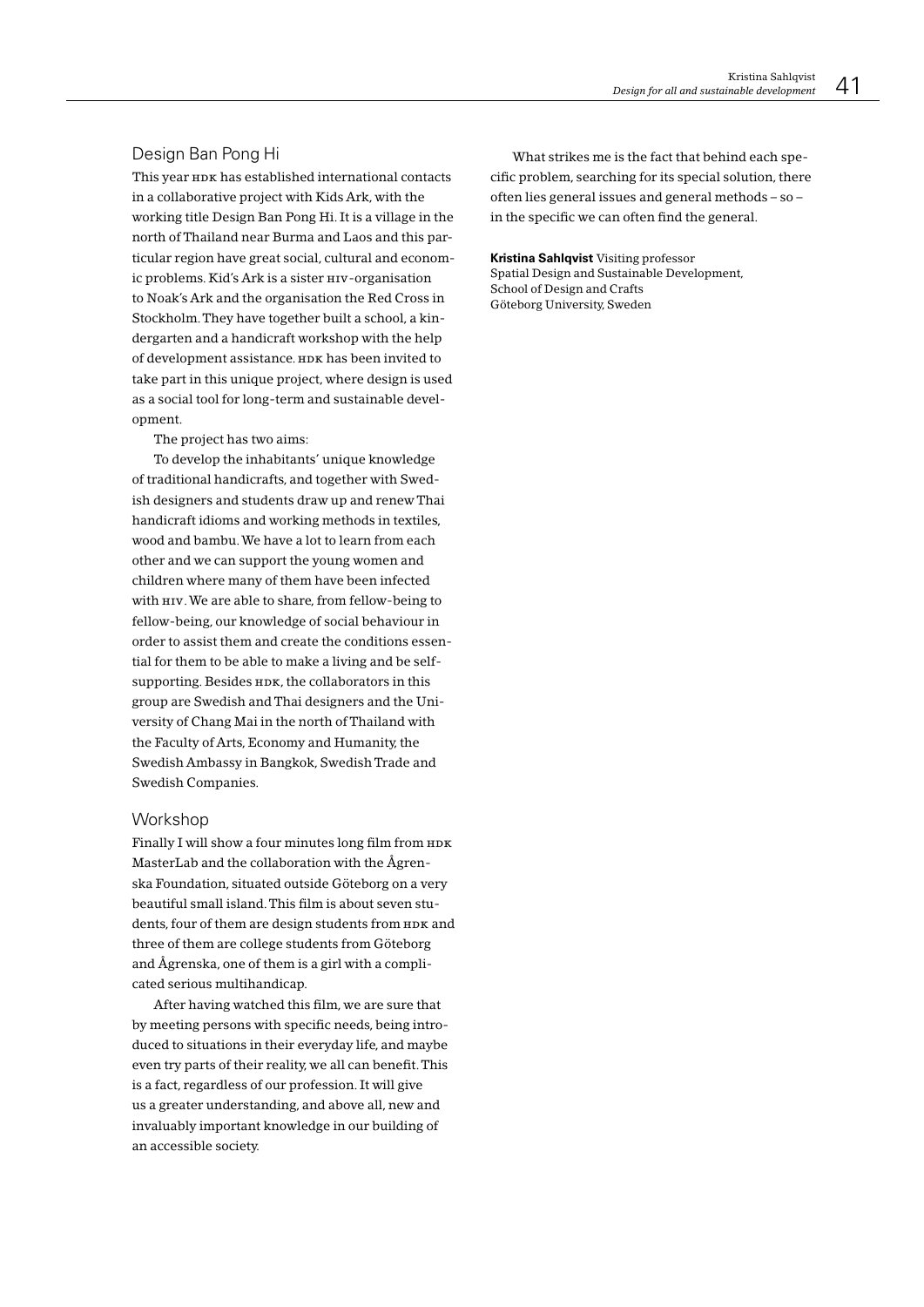# Susanne Jacobson Lifestyle based housing

### **Abstract**

This paper describes what kind of other than measurable physical elements could be taken into account when designing and implementing future senior housing. A research probed lifestyles and subjective well being of senior citizens. The aim was to find out generic lifestyle based requirements through individual ones. Since the starting point was individual requirements, the chosen methodology was a self documentary user study. The material of the user study was analyzed in a multidisciplinary workshop, resulting a lifestyle matrix, design drivers and scenarios. The findings indicate that lifestyle based elements weigh in housing and behind individual needs and wishes lie more generic ones. These lifestyle based generic requirements should be taken into account when designing and implementing future senior housing. This paper presents the background, methodology, findings and conclusions of the research.

### Keywords

Senior Citizen, Housing, Lifestyle, Design for All, User-centeredness

When planning barrier-free and attainable housing, measurable physical elements are often emphasized more than for example the social, psychological or emotional ones. At least in Finland there are comprehensive architectural guidelines concerning the minimum measurable requirements of barrier-free housing<sup>1</sup>, but hardly any related to other factors such as lifestyle.

Still elements other than measurable ones contribute to a holistic user experience. The physical framework forms an apartment, but in order to becoming a home it requires other elements. This is especially meaningful in Design for All designed environments, which should be not only usable, but also attractive to as many users as possible.

This paper describes the key results of a research that aimed at finding out lifestyle based elements that could be utilized in future senior housing. At first the background, issues and key concepts are presented, afterward the methodology and context of the research. Finally the findings and conclusions are unfolded thoroughly.

### Background and Issues

In Finland, as in Europe in general, aging of the population structure is topical. In Finland there will be more than 1 200 000 people over 65 years old in year 2020 [1]. This means that in 2020 every fourth Finn is over 65 years old. This has implications especially for housing. In Finland the current stock of housing is not barrier-free and attainable enough apart from the newest and renovated apartments and houses. In spite of the lack of barrier-freeness most of the older people prefer living at home even if they go short of their quality of life. The need for renovation and fundamental improvement of the housing stock is evident.

Design for All can be seen as an enabler of adaptable housing that is suitable for different users. Design for All (DfA) means socially responsible design. It aims at products that are easy to use, environments that are barrier-free and services that are attainable and functional. [2] Roughly DfA strives for same objectives as Inclusive Design and Universal Design.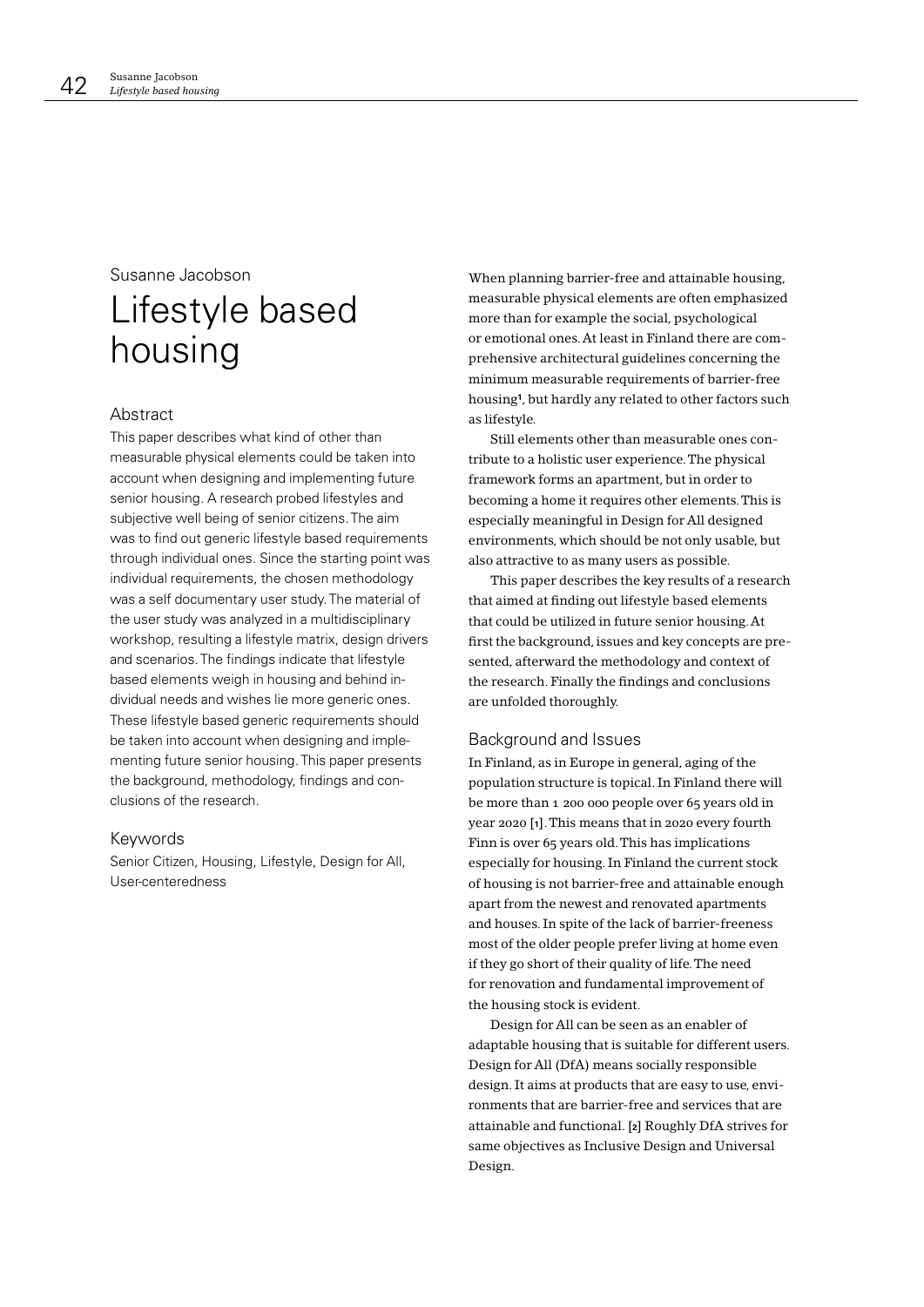At the moment DfA is mainly comprised of elements only related to the physical functionality of environment. Still the holistic user experience includes also other, for example aesthetic and emotional, aspects. Through taking into account the holistic user experience, individual lifestyles can be promoted and expressed in housing.

There are several definitions of user experience. Patrick W. Jordan presents four pleasures related to user experience. Physio pleasure refers to senses and physique, psycho pleasure to the mind, socio pleasure to interaction with others and ideo pleasure to user's values. [3] User experience is influenced by the persona, experiences and lifestyle of a user in a certain socio-cultural context [4].

According to one definition lifestyle means repetitive functions in one's life. These functions are for example work, housing, free time and family life. Lifestyle is a sum of its parts and can be seen as an entity in contrast to single, separate actions. [5]

Lifestyle Based Senior Living, a two-year research project, was carried out by the Future Home Institute<sup>2</sup> in the University of Art and Design Helsinki during 2004-2005. The research was part of the national Future Senior Living project mainly funded by the Finnish Funding Agency for Technology and Innovation (Tekes).

The aim of the research was to find out lifestyle based elements, other than measurable and functional ones, related to individual subjective wellbeing. These elements are often attached to social, psychological and emotional qualities and complement a holistic user experience.

### Methodology

Information on users is essential when designers need to understand and foresee user experience in certain situations. Therefore it is important to find out the elements of user experience. [6] User-centered research methods are generative, qualitative and aim at defining the meanings behind actions. Simplistically put it is more important to know why than what.

User-centered research methods emphasize individual experiences. The objective of the methods is to make designers think from the users' point of view [7]. The chosen method for the user study of this research was Luotain<sup>3</sup> (probe). Luotain is based on the Cultural Probes of William W. Gaver [8].

User-centered research methods are visual and tactile and as such provide designers with inspiration in addition to data. They are also interpretive. Therefore designers are able to realize how users understand themselves. Playful and fun methods encourage users to imagine and dream. [9]

Due to the nature of the method statistically relevant information is neither possible nor necessary to aspire. Therefore less than ten people can generate enough information, if they are studied profoundly. The foundational meanings behind individual actions can be rather general, therefore even a small target group can produce significant material.

### Context of the Research

A state-of-the-art analysis was done in the beginning of the research. Former literature and researches related to lifestyles and housing preferences of older people were gone through. On the basis of that a starting level for user study could be set. The user study was realized as a self documentary Luotain package, user interviews and a multidisciplinary workshop.

The target group of the user study was retired seniors aged 65 ( $+/-$  3 years). It was important that they were recently retired so that the change caused by retirement was still topical. The other criteria were that the seniors stood for different kinds of lifestyles. Their living place, housing type, marital status and family structure, education level and lifestyle differed. Altogether eight seniors volunteered and were chosen to the user study, but after all six continued all the way.

Luotain consisted of a diary for seven days, coloured cards with questions and a disposable camera. The diary probed the concrete daily routines of the seniors: what they had done, with whom and where and if they had not been able to do something, what was the preventive reason for that. The cards had questions related to values and attitudes: "What are you good at?", "What do you hope for?", "What



The Luotain package.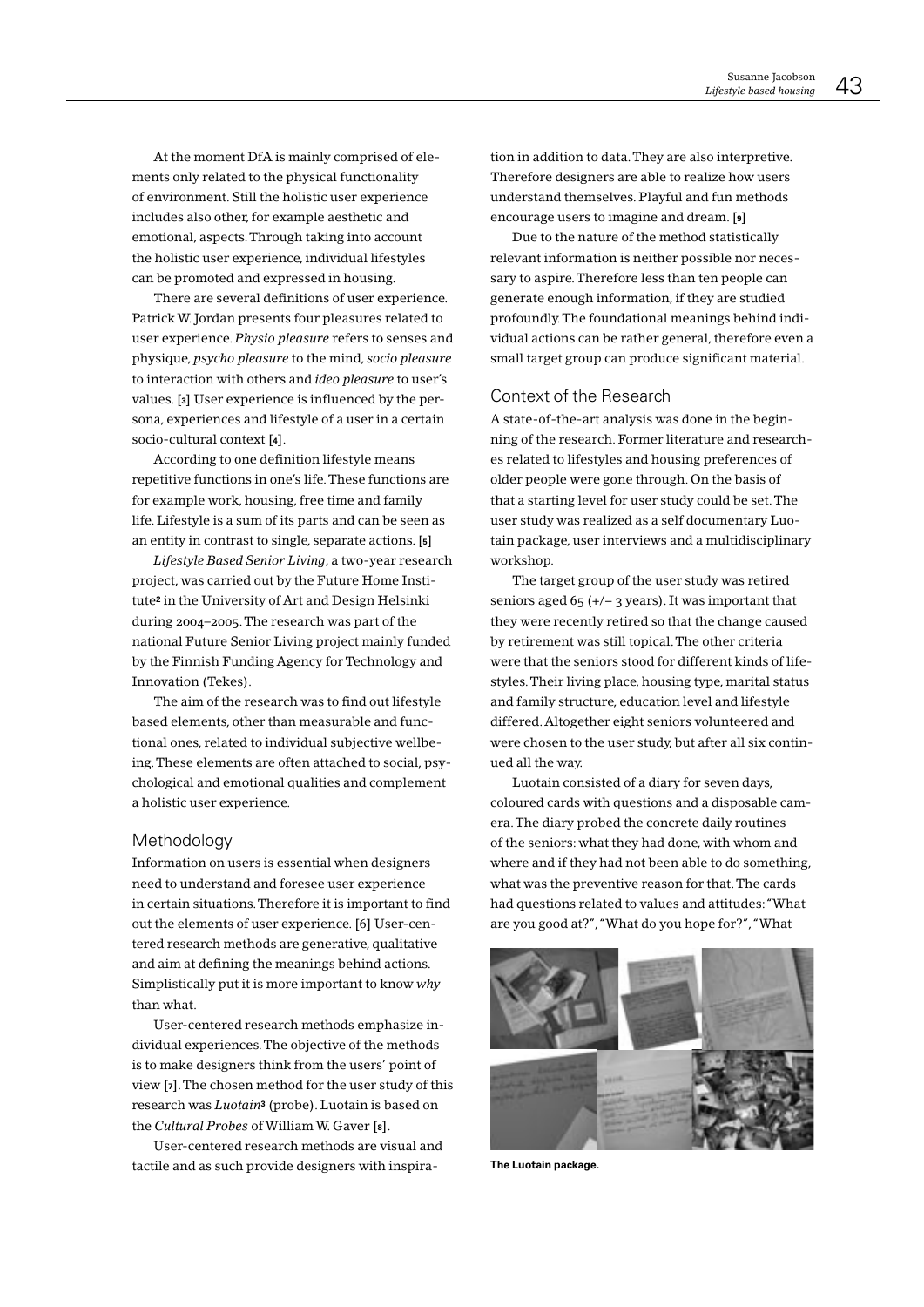

A multidisciplinary workshop was arranged in order to analyze the Luotain packages

do you fear?", "What is your motto or guiding principle in life?" et cetera. The seniors were asked to photograph the meaningful and important things in their home and its immediate surroundings with disposable cameras. After returning the package the seniors were interviewed individually and thoroughly in order to complement the material and prevent false interpretations by the researcher.

On the basis of the user study profiles of the seniors were presented as user scenarios. The material and scenarios were analyzed and evaluated in a multidisciplinary workshop resulting generic themes. The themes related for example to nature, social interaction, transportation and freelance work.

After the further analysis of the generic themes a matrix containing lifestyle related needs, Lifestyle Matrix, was created. The matrix presents common denominators of needs and individual solutions to those needs. The common denominators act as design drivers which can be seen as generic guidelines when planning future senior housing that takes into account a more comprehensive subjective wellbeing. Some of the design drivers became concrete as scenarios.

### Description of the Findings

Based on the analysis of the user study four generic themes were found: individuality, community, time and surroundings. These themes describe the requirements related to individual lifestyle based needs in housing. Each of them divides into two sub-themes. The purpose of the themes and subthemes is to complement the measurable functional requirements in housing.

### INDIVIDUALITY - INDIVIDUALLY:

BREAKING FREE AND AN OWN HOBBY PLACE Even though individuality refers to being alone it does not mean loneliness, but the need for being independent and autonomous. Individuality strengthens the feelings of one's own control over life, ability to influence one's own life and to make own decisions.

Breaking free can be seen as an instrument for taking time for oneself, quieting down and withdrawing from the surrounding world. An own hobby place fulfills the need for creating something by hand. In such a place one can engage in important and meaningful hobbies, concentrate on them and express her-/himself. This is important especially after retirement when one's content of life radically changes. Work and career have often been important to one's self-fulfillment and retirement can feel as a loss.

### COMMUNITY - TOGETHER:

HELPING OTHERS AND SOCIAL INTERACTION Helping others and social interaction diminish feelings of uselessness and redundancy. These feelings may appear when one retires and her/his content of life as well as social relationships change.

Helping can be anything from babysitting grandchildren to acting as a freelance consultant within a community. The main point is that one feels needed and useful.

Social relationships are significant for anyone, but especially for older people. Social relationships can differ from traditional ones as new family forms are created. Social relationships are also built in new ways, for instance through internet.

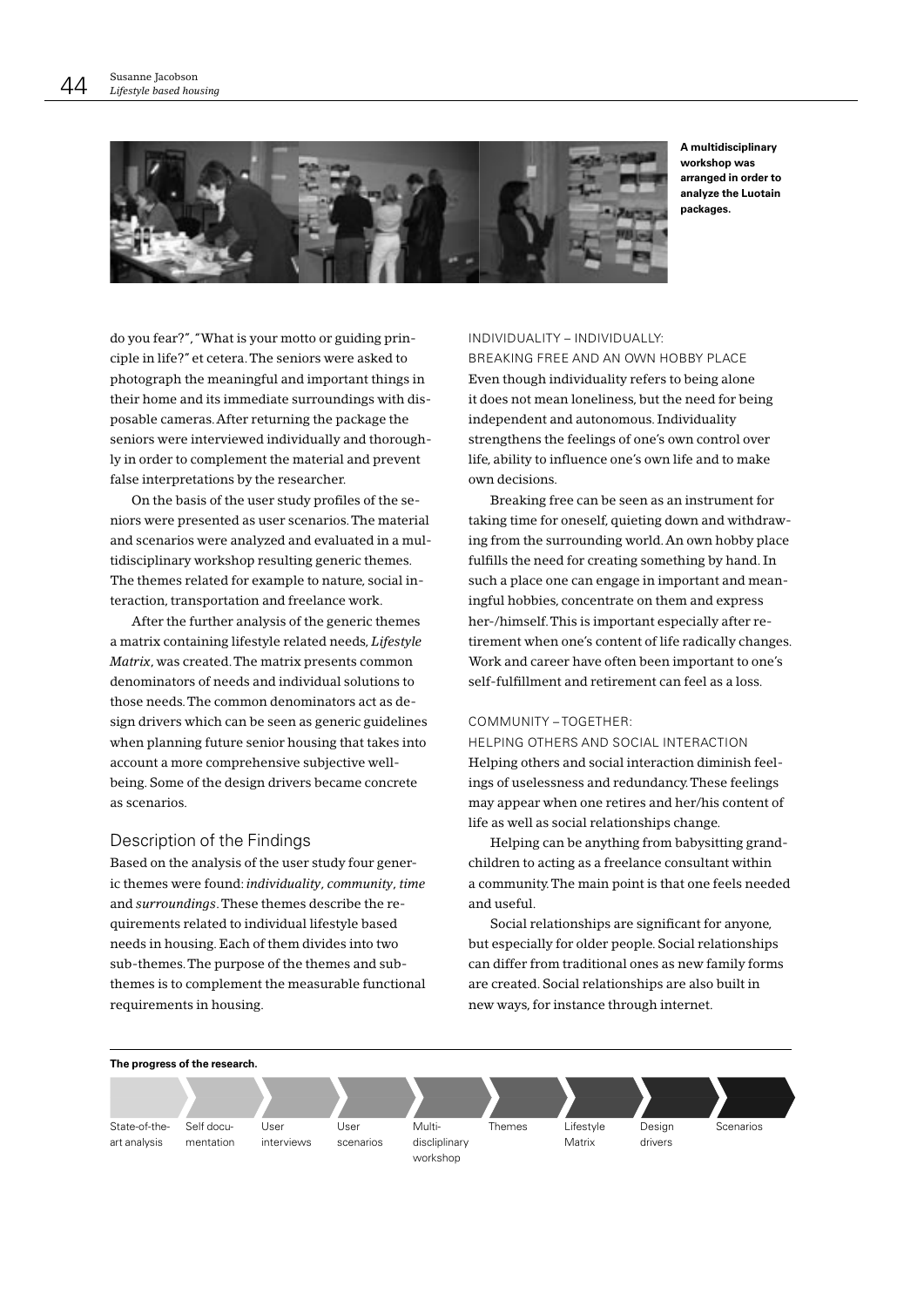Older people's peer groups have importance for sharing the daily life and also helping each other. "A senior tutor" or "mentor" can help for instance in handling the change generated by retirement. But in addition to this social interaction between generations is also important. This prevents segregation when in a certain place live and interact only certain kinds of people. On the other hand living with same kinds of people might be a conscious choice, but that is a matter of specific chosen lifestyle. In addition to advantageous social influences, intergenerational relationships also help passing the tacit knowledge.

TIME: ROUTINES AND LIVING IN PRESENTTIME Routines, individual daily rhythms and living in present time relate to time. Routines refer to continual activities carried out in- and outside one's home. People

have individual routines that take place in different times of a day. The possibility to follow these increases feelings of safety, independence,

autonomy and one's own control over life.

Living in present time means seizing the moment. Seniors do not want to think of the possible setbacks in future and prepare themselves for the worst. This means that for example in housing adaptability that allows changes according to one's changing abilities is more important than aid equipment that are installed to be on the safe side.

SURROUNDINGS: TERRITORIES AND RELONGING

Surroundings refers to individual territories, belonging to something and being part of the surrounding environment. Different meeting places become meaningful and a daily or weekly routine. Sometimes older people may have "excuses" to stop in certain places just in order to meet other people. This kind of places can be for example familiar walking routes, coffee shops or even neighborhood of health centers. One may feel embarrassed due to loneliness and making "excuse stops" in order to "accidentally" meet people.

A territory is individual and can be everything from very small to large extending to overseas. Essential is that one feels to have control over one's own life, to be able to make own decisions and to belong to a larger community.

### Lifestyle Matrix

Lifestyle Matrix presents the generic needs and requirements of individuality, community, time and surroundings derived from the user study. The matrix groups the individual solutions of the seniors taken part in the user study into the generic needs mentioned above.

The purpose of the matrix was to help gathering and analyzing the material from the user study. On the basis of the matrix common denominators could be outlined. Behind the individual solutions lie more generic needs. It is important to realize the need that leads to a certain solution. When generic needs are identified individual solutions can be customized

### Design Drivers

Design drivers are more specific definitions of the goals of concept design. They define what is to be solved and what kind of knowledge and talents are required. [10] Design drivers act as indicators of generic needs and can be seen as requirements set by users.

In this research design drivers were formed on the basis of the Lifestyle Matrix. They suggest how physical, social and psychological environment could fulfill the lifestyle based user requirements of the matrix. The physical, social and psychological aspects were chosen due to the fact that a human being is a social-psychophysical entity. Also the different subprojects of the national research project studied the subject from these perspectives.

Design drivers are guidelines that allow versatile solutions depending on the case they are applied to. Every house, flat or block of flats should aim at fulfilling the individual requirements set by their residents. Design drivers suggest solutions to measure up to those requirements. They do not offer ready-made solutions, but outline the factors that should be acknowledged in order to allow as much individual variation as possible. In the end the resident her-/himself should decide what is the best solution for her/his need

### Scenarios About Possible **Future Lifestyle Based Solutions**

Scenarios concretize the information derived from the target group, its environment, its products or their use. They describe the interaction between a user and a product. In practice a scenario can be a story about a single event. [11] The following scenarios suggest how certain requirements presented in the Lifestyle Matrix and outlined in the design drivers could be fulfilled in the near future. The scenarios are only introduced here. The complete scenarios are presented in the final report of the research.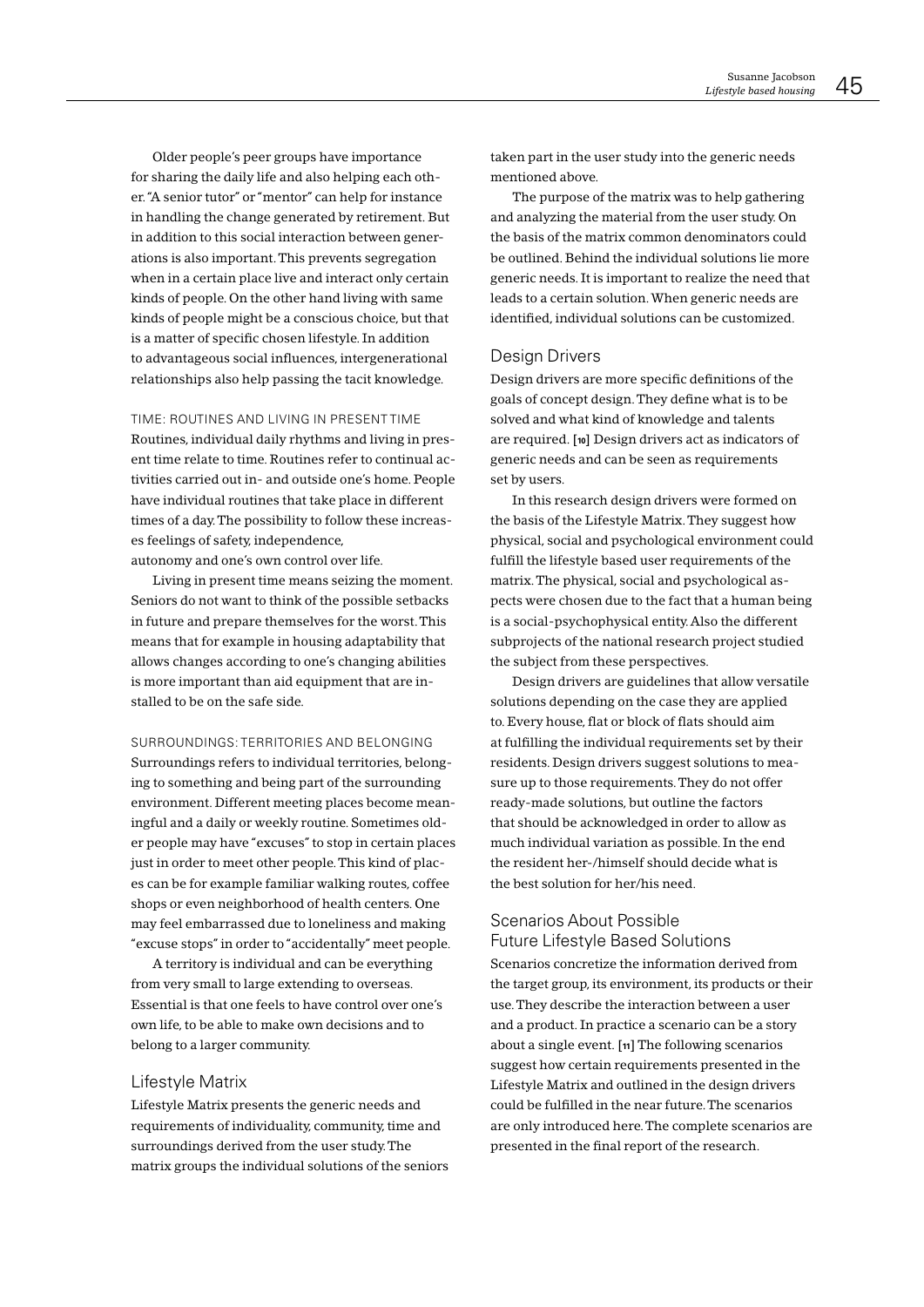|                              | Eeva                                                      | Anne                                                                          | Jukka                                                         | Liisa                                                                                                     | <b>Saija</b>                                                                  | Kai                                                      |
|------------------------------|-----------------------------------------------------------|-------------------------------------------------------------------------------|---------------------------------------------------------------|-----------------------------------------------------------------------------------------------------------|-------------------------------------------------------------------------------|----------------------------------------------------------|
| <b>Breaking free</b>         | Garden and nature.<br>Spending time in<br>her own garden. | Gardening, rowing<br>in a lake, taking a<br>sauna in a summer<br>place.       | Spending summers<br>in his own island.<br>Travelling.         | Living in an own<br>household despite<br>being married.<br>(Husband lives<br>in his own house<br>nearby.) | Several hobbies.                                                              | Reular walks alone.<br>An intensive long-<br>time hobby. |
| Own<br>hobby place           | Own garden.                                               | Summer place by<br>the lake.                                                  | A summer cottage<br>in his own island.                        | Own garden.                                                                                               | Renovation<br>of her summer<br>cottage.                                       | An antique<br>automobile.                                |
| <b>Helping</b>               | Relatives and close<br>friends who need<br>help.          | Working as a free-<br>lance consultant.<br>Interest in societal<br>matters.   | Belonging to chari-<br>ty organizations.                      | Voluntary<br>work related to<br>special hobbies.                                                          | Returning to work-<br>ing life when<br>asked. Organiza-<br>tional activities. | <b>Helping family</b><br>members.                        |
| <b>Social</b><br>interaction | Family and<br>relatives.                                  | Very wide circle of<br>acquaintances due<br>to freelance work<br>and hobbies. | Wide circle of ac-<br>quaintances due to<br>work and hobbies. | New acquain-<br>tances through<br>internet. Pets.                                                         | A lot of different<br>hobbies and mem-<br>berships.                           |                                                          |

Part of the Lifestyle Matrix where individual solutions to the generic needs are grouped

|                                                                                | <b>Physical environment</b>                                                                                                                                                                                                                                                                      | Social environment                                                                                                                                                                 | <b>Psychological environment</b>                                                                                                                                                |  |  |
|--------------------------------------------------------------------------------|--------------------------------------------------------------------------------------------------------------------------------------------------------------------------------------------------------------------------------------------------------------------------------------------------|------------------------------------------------------------------------------------------------------------------------------------------------------------------------------------|---------------------------------------------------------------------------------------------------------------------------------------------------------------------------------|--|--|
| <b>Breaking free</b>                                                           | Space or environment in- or outside<br>that enables fast, fluent, barrier-free,<br>accessible and safe transfer. Space or<br>environment that supports the possibility<br>to relax and exclude the surrounding<br>environment.                                                                   | Possibility to withdraw into oneself<br>from surrounding social contacts<br>or to create optional social contacts<br>according to one's own wishes.                                | Possibility to be alone, calm and quiet<br>down. Possibility to exclude physical<br>and social surroundings. Possibility<br>to create pleasant social contacts if<br>preferred. |  |  |
| Own<br>hobby place                                                             | A heated own space in- or outside that<br>allows one to occupy oneself with hobbies.<br>The space supports different hobbies<br>and is adaptable according to its purpose.<br>The space excludes other physical<br>environment and can be reserved for<br>private purposes.                      | Possibility to be alone and to exclude<br>the social environment.                                                                                                                  | Possibility to be alone and to exclude<br>social surroundings. Possibility to<br>concentrate on personal matters.                                                               |  |  |
| <b>Helping</b><br>others                                                       | A space suitable for working or hobbies<br>that can be reserved beforehand and<br>that allows versatile ICT connections for<br>several persons. Also a virtual meeting<br>place in the Internet where different<br>notice boards related to work and e.g., peer<br>groups can share information. | Possibility to social contacts and<br>interactions.                                                                                                                                | Possibility to channel one's know-how<br>and fulfill the needs of appreciation and<br>necessity.                                                                                |  |  |
| <b>Social</b><br>interaction                                                   | Collective, all-year, barrier-free, accessible<br>and safe spaces and environments both in<br>the block and its immediate surroundings.<br>Kitchen, bathroom (or sauna, swimming<br>pool etc.) and rest room near.                                                                               | Possibility to easily interact with others<br>in collective spaces and environments.<br>Possibility to spend longer times<br>(kitchen and rest room near).                         | Possibility to interact socially and<br>prevent loneliness. Possibility to belong.                                                                                              |  |  |
| <b>Routines</b>                                                                | Barrier-free, accessible and safe being<br>and moving around the clock and season.<br>Multi-sensorily guided routes and rest<br>areas.                                                                                                                                                           | Possibility to maintain one's individual<br>day-rhythm.                                                                                                                            | Possibility to feel independence,<br>autonomy and control over one's life.                                                                                                      |  |  |
| Living in<br>present time                                                      | No permanent solutions. Possibility<br>to modificate apartments according to<br>changing needs and wishes and also<br>restore.                                                                                                                                                                   | Life-cycle living. Possibility to satisfy<br>the needs and wishes of different<br>generations and lifestyles. Based<br>on adaptability, no permanent or<br>exclusionary solutions. | Minimizing the reminder of one's<br>disabilities or growing disability in<br>future.                                                                                            |  |  |
| <b>Belonging</b>                                                               | Barrier-free, accessible and safe space or<br>environment for freelance, part-time or<br>voluntary work. Possibility to a versatile<br>information transfer.                                                                                                                                     | Possibility to return to working life<br>and interaction with professionals.<br>Possibility to participate and affect in<br>society.                                               | Possibility to feel ability to affect and<br>being needed. Relieving the changes<br>caused by retirement.                                                                       |  |  |
| <b>Territories</b>                                                             | Versatile immediate surroundings that<br>enable building different individual<br>routes and meeting places. Places that are<br>'socially acceptable' to stop (no need to<br>feel embarrassed due to loneliness).                                                                                 | Possibility to accidentally run into<br>others without feeling pointed out or<br>embarrassed due to loneliness.                                                                    | Possibility to solve problems caused by<br>loneliness without feeling embarrassed.                                                                                              |  |  |
| Individual-<br>Surroundings<br>Community -<br>Time<br>individually<br>together |                                                                                                                                                                                                                                                                                                  |                                                                                                                                                                                    |                                                                                                                                                                                 |  |  |

The design drivers that suggest, how physical, psychological and social environment could fulfill the user requirements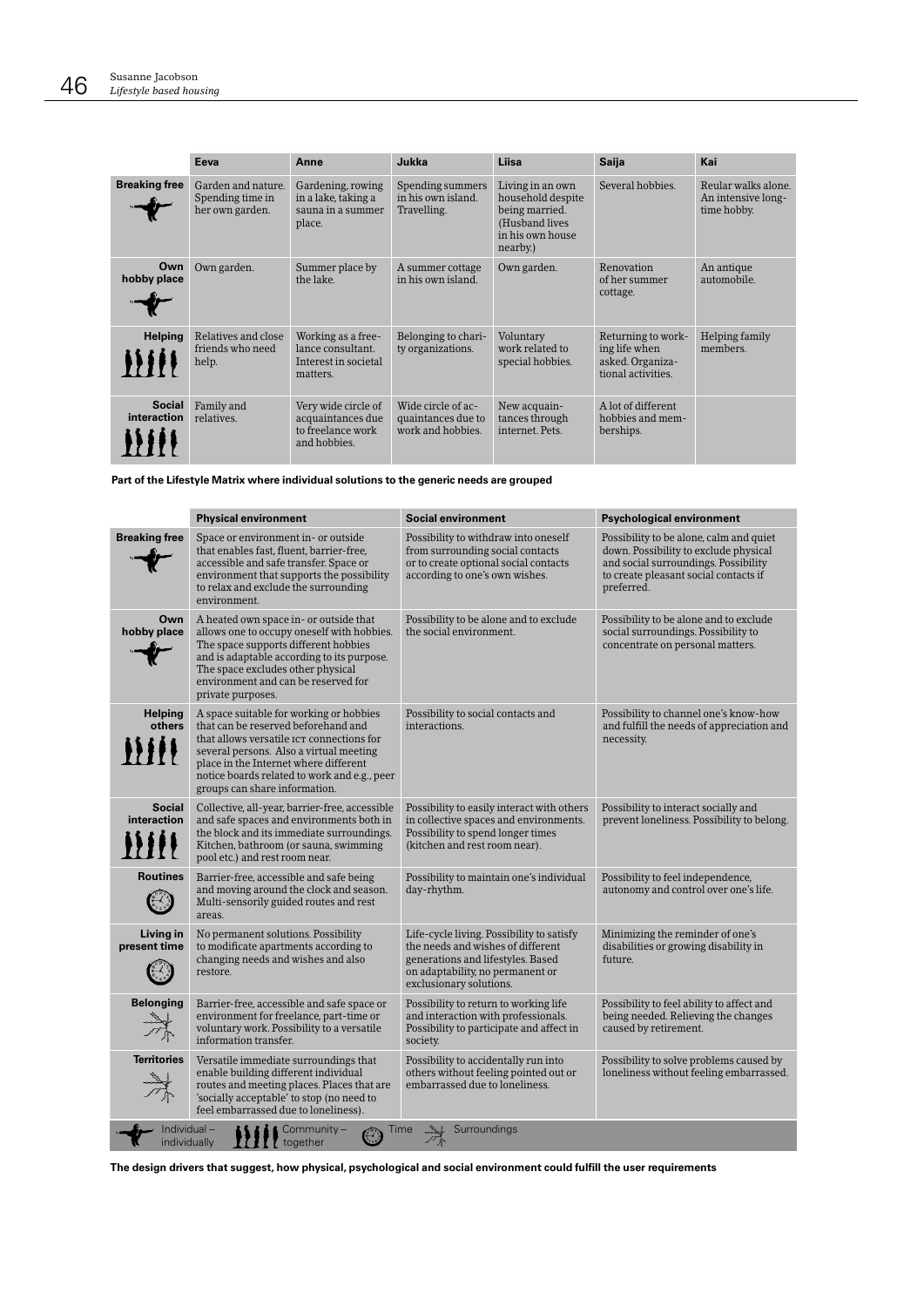#### **SENIOR BANK**

Senior Bank is a scenario about a shared physical place that enables freelance work and hobbies. In addition to that. there is a virtual database that serves as a channel informing about the services offered in the Senior Bank.

The scenario presents Peter, a 68year-old pensioner, who wants to continue working and offers mechanic's services. He preserves his tools and works in a tool shed that is built in the shared backyard of the block of flats. The people of the same block can book his time in order to do some repairing.

Senior Bank can affect the changes caused by retirement. Those changes may induce feelings of usefulness, boredom and loneliness. By channeling pensioners professional skills Senior Bank also helps passing on tacit knowledge. Loss of tacit knowledge is a particular problem in societies that age rapidly.

### **TERRITORY EXPRESS**

Territory Express is a scenario about a bus tailored to the needs of citizens of a small rural town. In addition to transport, it offers different services like legal counseling, health care, library and internet tailored to the needs of the people in rural areas

The scenario introduces Sanna and Aleksi, a retired couple, who spends half a year in a large, urban city and the rest of the year in the countryside. They are active users of the Territory Express.

Due to Territory Express people of rural areas can reach services, meet other people and widen their personal territories.

#### VIRTUAL TRAVELLING

Virtual Travelling is a scenario about a retired man, Aaro, who wants to continue his active lifestyle despite his disabilities.

An essential part of Aaro's lifestyle has been travelling. Due to his illness Aaro has not been able to travel the way he used to for a long time. Fortunately his

#### Peter

- · 68 years old
- Retired
- $\bullet$  Single
- Lives in an activeblock of flats in the middle-sized city
- $\bullet$  Wants to maintain and teach his professional skills



Peter walking towards the common tool shed in the backyard.

#### Aaro

- · 67 years old
- Retired due to
- illness
- Single
- City apartment · Lifestyle: travelling



Aaro has an adiustable chair, head mounted display and data gloves suitable for virtual travelling.

### Sanna and Aleksi

- Retired early
- Married





Sanna and Aleksi impatiently waiting for the Territory Express to start

friend knew about virtual travelling and introduced it to Aaro. Nowadays Aaro has the appropriate equipment for virtual travelling, which enable a barrier-free and attainable way of travelling. He meets his travelling companion, an Australian friend. in a chat room.

New technology, like virtual travelling, can enable to maintain lifestyles. This is important when one has to face limitations that disabilities may cause. Securing the familiar lifestyle and customs help adapt to changes.

### Conclusions

The purpose of this research was to find out lifestyle based factors related to individuals' subjective wellbeing. The requirements should be generic, but based on individual needs. The user study probed the individual needs and wishes that formed the basis for more generic ones presented in the Lifestyle Matrix. Design drivers suggest what kind of lifestyle based requirements should be fulfilled when designing and implementing future dwellings or renovating older ones for senior citizens.

### RATHER LIFESTYLE THAN AGE

Nowadays it is if not impossible at least inappropriate to segment people according to their age. Adulthood can be seen in a way as ageless. Lifestyles unite people more than age. However there are certain occasions related to individual benefits and responsibilities in a society that are defined by a specific age (driving license, retirement age et cetera).

At least in western world, people are living longer healthier due to innovations in medicine and technology. Also pensioners' financial resources may improve due to different kinds of personal retirement arrangements. These together with extra free time due to retirement will enable people to maintain the chosen lifestyle and to express themselves. This has effects on senior citizens' hobbies, consumption and other elements related to lifestyle. Certain age does not require certain lifestyle and vice versa.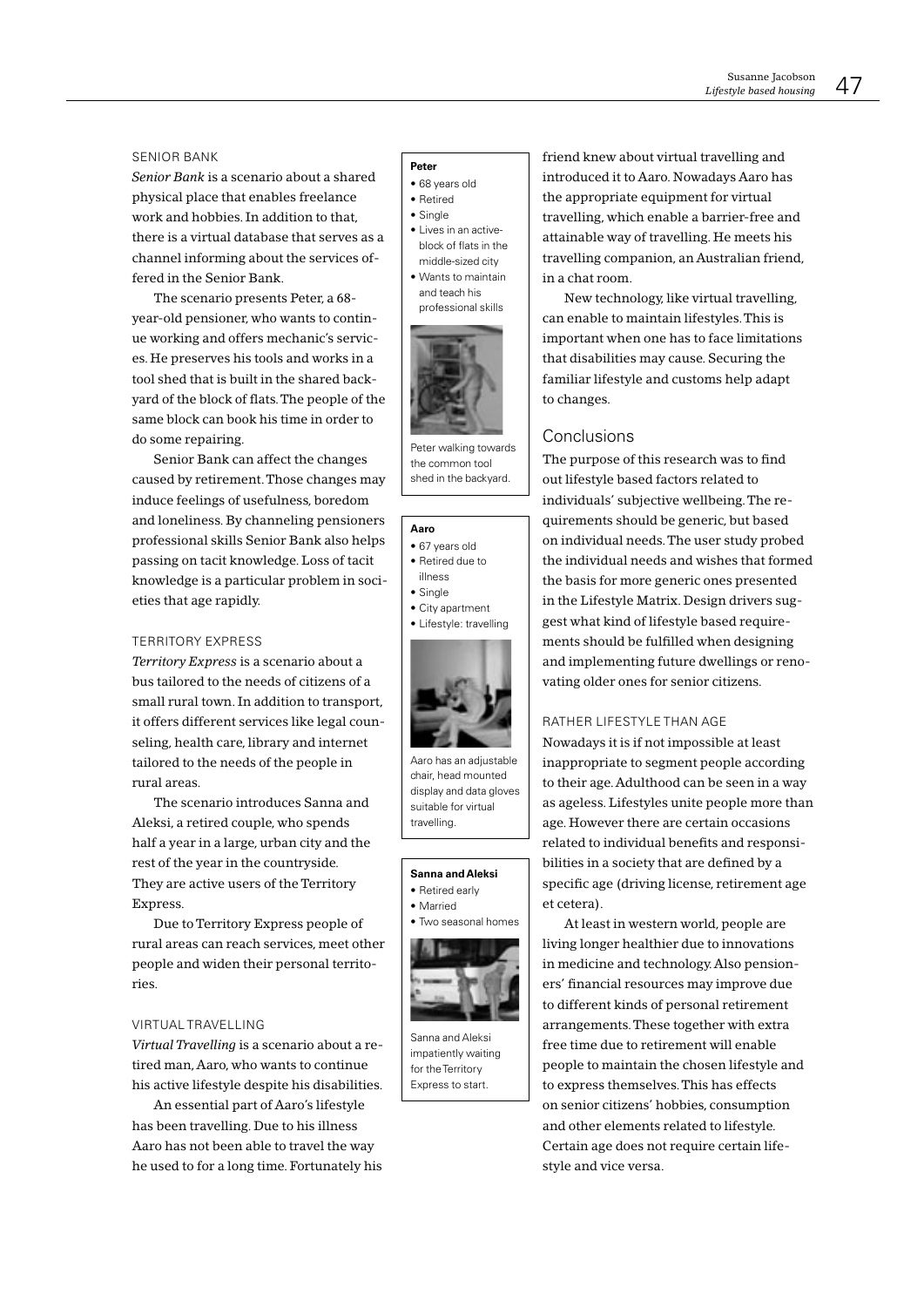#### **TWO TURNING POINTS**

Even though adulthood can be seen as ageless, two turning points can be detected. These turning points affect one's life thoroughly. The first one is retirement. The most concrete implication is the increase of free time. Along retirement one has about forty extra free hours in a week. But retirement has also other significant influences. An important part of one's life, a professional career, vanishes. This has implications to one's self-fulfillment but also to social life. A considerable part of the day of working people is spent at work and with workmates so the change due to retirement is remarkable. Also financial resources are affected depending on one's personal arrangements (for instance retirement savings and early retirement).

In spite of retirement or perhaps due to it, one probably wants to maintain her/his lifestyle. Certain elements of lifestyle may even strengthen as one has more time. Some people may become "extreme seniors" who want to start new bold hobbies or projects for which they have not had time before.

The second turning point becomes actual, when one's capacities (physical or mental) start to diminish. This challenges the environment and its adaptability. Barrier-freeness and attainability become a necessity. Therefore when planning and implementing environmental solutions, one's capacities should be taken into account for instance through Design for All. Adaptability of apartments and living environments is meaningful due to another reason, too. People do not want to prepare themselves for their weakening capacities. It is important that spaces are adaptable if and when special solutions are needed so that the surrounding environment supports one's lifestyle despite weakening capacities.

#### THE MEANING OF IMAGE:

### AN APARTMENT FOR SPECIAL NEEDS OR AN ESPECIALLY GOOD APARTMENT?

People generally do not want to be reminded of their disabilities even though most of us have at least minor temporary disabilities in some phases of life. This is especially topical when aging in some point causes different kinds of physical or psychological disabilities.

Therefore marketing has to be sensitive when the target group has disabilities. It is a different thing to market an apartment for special needs or an apartment that is especially good. A spacious bathroom and kitchen are barrier-free and attainable, but there are also other advantages that could be emphasized.

The meaning of image is central in Design for All. DfA is often incorrectly related to designing only to disabled people or even designing aiding equipment. This does not contribute to attracting a wide range of users, which however is one of the objectives of DfA. Therefore other elements than barrier-freeness should be emphasized, too.

The markets need to acknowledge that seniors are as demanding and conscious customers as everyone else. They have life experience and they know what they want.

### INTERACTION BETWEEN THE

**GENERATIONS AND PEER GROUPS** In social surroundings Design for All is significant. Generally most people do not want to isolate themselves unless it is a chosen lifestyle and certainly not be pointed out due to disabilities.

It is important that different generations interact with one another. This enables an interesting, positively challenging and inspiring interaction with different kinds of people. Especially meaningful this is for older people and children. Intergenerational relationships also strengthen the exchange of tacit knowledge, whether professional or linked to experience of life.

Even if intergenerational relationships are important, the advantages brought by similar people should not be undervalued. Living environments should be designed and implemented so that they attract various people in different situations in life, but also support emergence of peer groups. It is important to realize that lifestyle can be far more uniting factor than age.

#### THE IMPORTANCE OF USER-CENTEREDNESS

People are interested in influencing their environment. This means more than just selecting the most pleasing wallpapers or tiles. It is important to engage people already in the planning of the environment. The meaning of user-centeredness is emphasized in every phase of the process.

User-centeredness already at the beginning of the process is often economic in the long run. There are fewer changes in the end, if people have had the chance to affect the planning of their housing and environment. Because the lifecycle of an apartment or a house is longer than the lifecycle of a person adaptability is important and of common sense.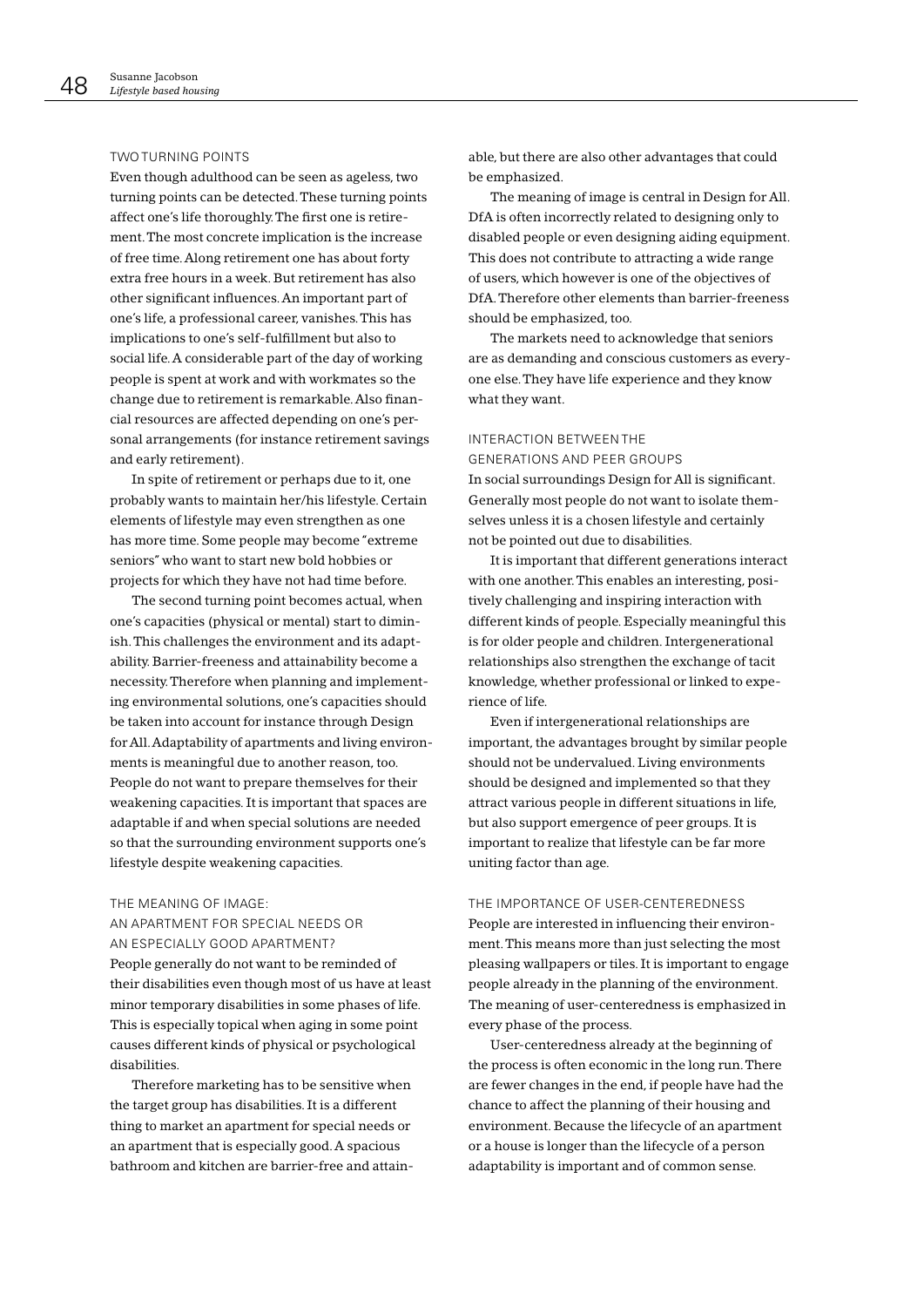WHAT MAKES AN APARTMENT HOME? What makes a home? What are the elements that could make for example a sheltered home for older people feel like home? By recognizing individual needs and wishes it is possible to affect how people adopt their apartment and environment. Behind individual needs and wishes often lie generic ones. Therefore also generic requirements that have individual solutions can be stated

On the basis of this research factors related to individuality, community, time and surroundings cover the needs of different individuals. These appear as needs for

- 1. breaking free
- 2. own hobby place
- 3. helping others
- 4. social interaction
- 5. routines
- 6. living in present time
- 7. belonging
- 8. territories

How do the above needs relate to future housing for senior citizens? Individual and her/his needs and wishes are the core of user-centered design. In an ideal situation everyone can contribute to her/his own environment in every phase of the process, from the beginning of the planning to moving in. However in reality this still is challenging due to several reasons

When the generic requirements of the people are known, environments can be designed so that the outcome is adaptable in a way that allows individual variations within the limits of generic needs.

Susanne Jacobson M.A. (Industrial Designer) Project Researcher **University of Art and Design Helsinki Future Home Institute** Hämeentie 135 c FI-00560 Helsinki, Finland Fax +359 (0) 9 756 30 433 susanne.jacobson@uiah.fi

#### References

- [1] Tilastokeskuksen väestöennuste 2000-2040. The progress of population structure by Statistics Finland. http:// statfin.stat.fi cited March 28, 2006
- [2] The Finnish Design for All network, http://www.stakes.fi/ dfa-suomi cited April 3, 2006
- [3] Jordan, Patrick W. (2000). Design Pleasurable Products: An Introduction to the New Human Factors. Taylor & Francis, London, 13-14
- [4] Keinonen, Turkka (Ed.) & Jääskö, Vesa (Ed.) (2004). Tuotekonseptointi. Teknologiateollisuuden julkaisuja nro 12/2003. Teknologiateollisuus ry. F.G. Lönnberg, Helsinki, 86
- [5] Roos, J-P (1990). Suomalaisen elämäntavan muutokset. In Riihinen Olavi (Ed.). Suomi 2017. Gummerus Jyväskylä, 477
- [6] See Keinonen (Ed.) & Jääskö (Ed.), 84
- [7] Huotari, Petteri, Laitakari-Svärd, Ira, Laakko, Johanna & Koskinen, Ilpo (2003). Käyttäjäkeskeinen tuotesuunnittelu. Käyttäjätiedon keruu, mallittaminen ja arviointi. Taideteollisen korkeakoulun julkaisu B74. Gummerus Kirjapaino Ov.
- [8] Gaver, Bill (William W.), Dunne, Tony & Pacenti, Elena (1999). Cultural Probes. Interactions, Volume 6 Issue 1 January + February 1999.
- [9] Koskinen, Ilpo, Battarbee, Katja & Mattelmäki Tuuli (2003). Empathic Design. User Experience in Product Design. Edita Publishing Ltd IT Press. Edita Prima Ltd, Finland.
- [10] See Keinonen (Ed.) & Jääskö (Ed.), 53
- [11] See Huotari et al., 61
- 1 Asunnon arviointimenetelmä ARVI. Directions by the Housing Fund of Finland (ARA) for barrier-free and attainable housing in Finland.
- 2 Future Home Institute is a project funded research institute in the University of Art and Design Helsinki. The aim is to find out strategic synergy advantages in the interface of research and business. The focus of the research projects is user experience in housing, working, services and leisure. www.uiah.fi/futurehome
- Luotain Design for user experience. Two and half year  $\mathbf{a}$ research project in the University of Art and Design Helsinki aimed at developing methodological tools to support user-centered pre-design and concept design in the context of industrial product design. The project was part of the DESIGN 2005 program of the Finnish Funding Agency for Technology and Innovation (Tekes), http://smart.uiah. fi/luotain cited Feb 21, 2006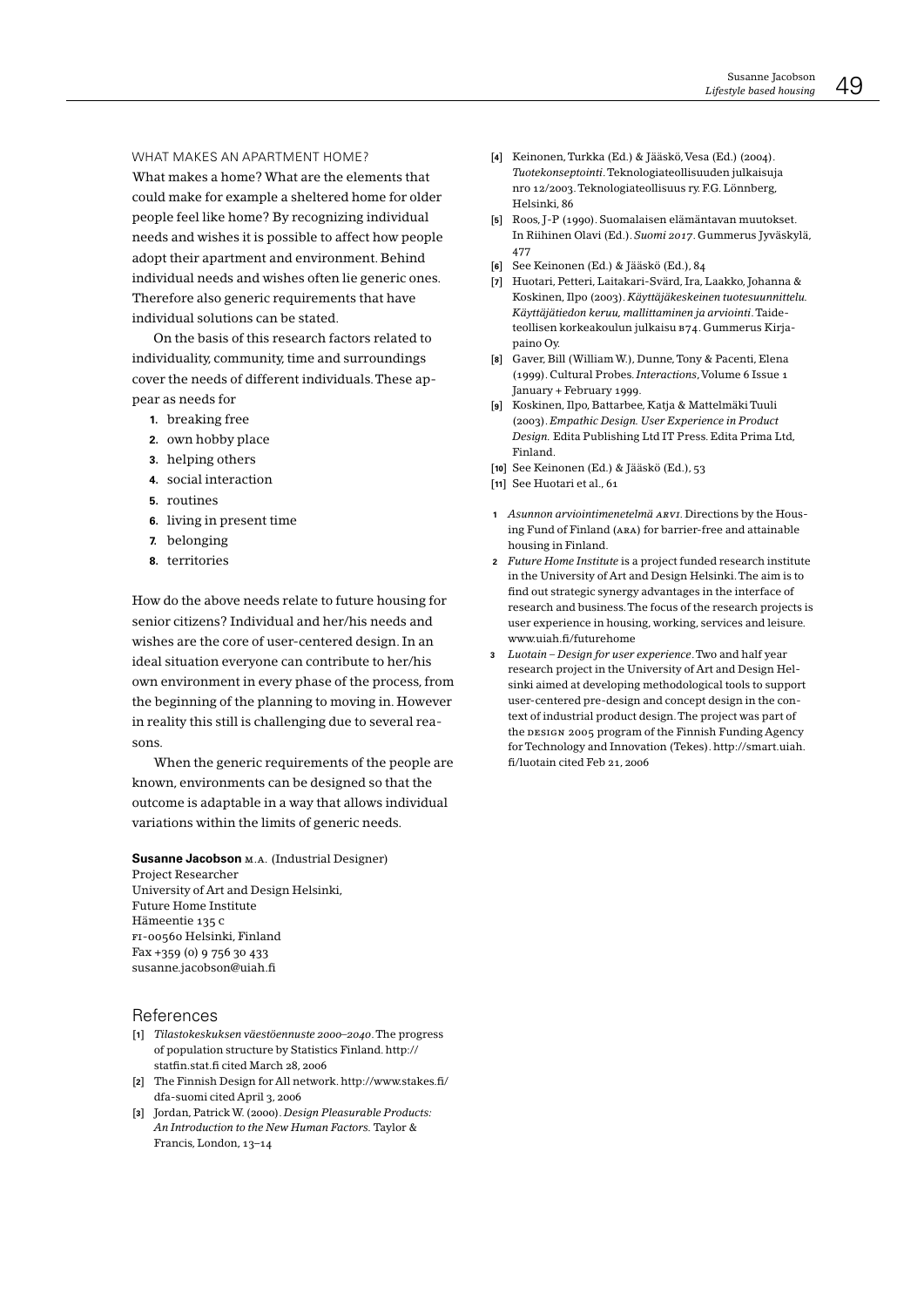### Anna Meroni

## Food de-intermediation Strategic design for the creation of transparent food networks

Modern food intermediation is increasingly unable to cope with the demand for services from its constituent actors, particularly in the case of small scale, quality, local production. It is the protagonists at the beginning and end of the current chain that suffer: the producer and the consumer. On one side, local producers are no longer able to access the market and on the other side, consumers have a reduced possibility of understanding, judgement and choice. This situation is the expression of a serious difficulty suffered by a large number of local food producers who run the risk of disappearing, with huge damage to cultural heritage and quality local economies. Industrial design, which is increasingly involved in the food sector, can intervene in this situation, supporting new models of innovation that shorten the chain between producers and consumers. Service design, particularly, has the proper skills to start rethinking food intermediation in order to create the conditions for a new quality local based food-chain, in which actors can fully find answer to their needs in terms of effectiveness of the service and quality of the exchange of the goods.

### Key words

Service design, Strategic Design, Food Chain, Food intermediation, Local produce chain.

### 1. The workplace

This essay focuses on the problems involved in the valorisation and commercial intermediation of small scale, highly localised, quality, agro-food production, carried out by traditional methods that give the food particular organoleptic and socio-cultural qualities. These are products that stand out for their:

- distinct local character and, frequently, traditional roots:
- production models based on family firms, where the work is mainly carried out by the owner, his or her family and the people they live with;
- production by meticulous processes, respecting the territorial system and paying careful attention to the organoleptic qualities of the results, carried out in limited areas with diversified, seasonal farming.

They are, for the most part, fruit of the labour of single nuclear or extended families, who cannot compete on the market with the rules of mass distribution, but represent the soul and heritage of a local culture.

Mainly with reference to this produce, the modern food intermediation, i.e. the chain that brings food from producer to consumer, is increasingly unable to cope with the demand for services from its constituent actors, particularly in the case of small scale, quality, local production. It is the protagonists at the beginning and end of the current chain that suffer: the producer and the consumer. On one side, local producers are no longer able to access the market and on the other side, consumers pay a lot but have a reduced possibility of understanding, judgement and choice

In addition, because of the modest quantities, seasonal nature and the fact that they do not form part of the aesthetic/organoleptic standards of mass production, small productions tend to be excluded from the assortments of organised distribution.

So, modern food intermediation demonstrates with increasing clarity the inadequacy of a series of factors, both on an international and a local level:

 $\bullet$  the pattern of excessive costs that raises the end price, but pays producers inadequately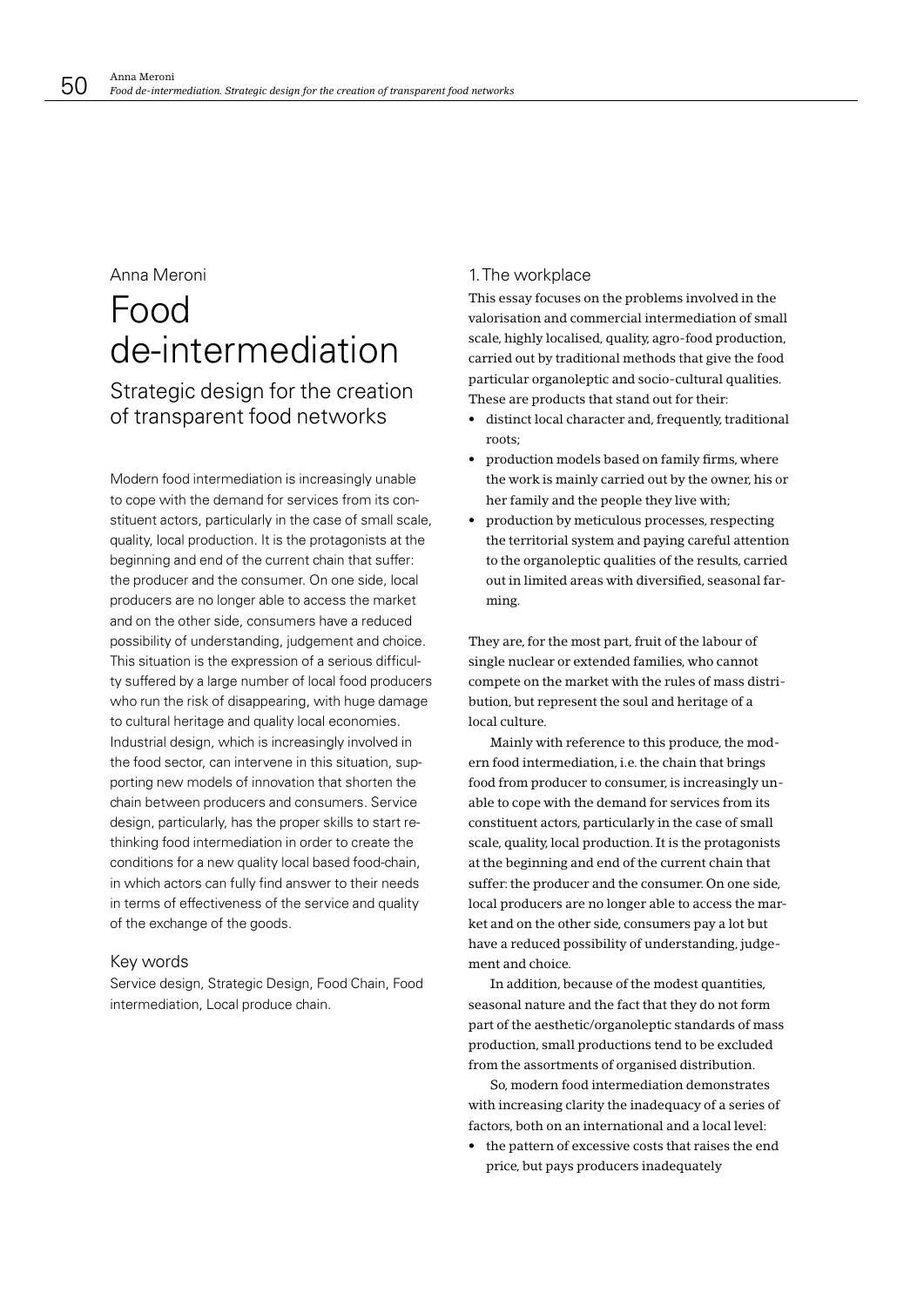- over-standardisation of products, which drastically reduces variety, above all to the detriment of small scale production and small producers;
- growing dissatisfaction among consumers who do not have transparent access to information about the source of the product:
- logistics conceived for large quantities of produce and long distances;
- indiscriminate disassociation from season and region that leads to a lack of food awareness and unsustainable environmental costs.

At the same time, it is possible to find in society an increase in sensibility towards environmental issues, health and fair retribution for work; in a word. towards aspects of sustainability, with special attention to the food sector, or rather, to how, where and by whom, food is produced and how it gets to us. This means talking about transparency and ethics.

### 2. Demand for innovation and research aims

If we look at local quality production rather than at large-scale mass production, the concepts of intermediation, transparency and ethics intertwine, generating a *problematical knot*. Consequently, they also generate a demand for design innovation, launched from several directions:

- the European Commission points to the issue of "Reversed food chain" as a research priority for the coming years. In other words, a rethinking of the food production chain from the end-consumer's point of view. This entails reflection on such issues as: traceability, transparency, new forms of sales and purchasing and demand for knowledge. It also promotes diversity based on quality ("Dai campi alla tavola" 2005), trying to safeguard traditional food and food typical of specific zones, through legislation and attempting to encourage awareness and competence in consumers through informative action:
- organisations such as Slow Food. Organic Agricultural associations, fair trade associations, and certain large distribution chains, act by promoting services that shorten agro-food chains, to the advantage of both producers and consumers.
- Consumers look for and find alternative solutions, demonstrating a marked "entrepreneurial" and creative capacity. Solutions that spring from the impulse of single individuals or small enterprising groups who organise themselves in order to buy quality food at fair conditions.

This demand for innovation requires multidisciplinary responses that integrate technical-scientific and socio-humanistic skills: a rethinking of the local production chains based on platforms of service and infrastructure able to support more sustainable intermediation models that are advantageous both to producer and consumer.

We believe that design, in particular strategic service design. can contribute positively to formulating these responses. To verify this we have started a series of convergent research activities, all characterised by a significant initial phase of research and analysis of case studies (innovative solutions and best practices), which has been, or will be, followed by a design proposal phase.

This essay seeks briefly to present the results of this case study and the design orientation that can be outlined so far, with the purpose of facilitating the creation of transparent food networks, i.e. systems that<sup>-</sup>

- support small producers and small scale, regional and quality food production through various strategies;
- safeguard biodiversity and the heritage of local food lore and expertise
- safeguard both producer and consumer, rendering them more transparent to each other and fostering relations of trust
- establish a fairer system of costs, prices and earnings;
- help consumers assess the value of what they buy and purchase more economically

3. Work hypothesis: the network model The research activities are driven by the hypothesis that, in a situation of growing globalisation of offer, demand and distribution, it is necessary to start networking (between producers, between consumers and between the two), i.e. to set up networks to safeguard small-scale producers and offer greater advantages to the actors involved in the small-scale food chain.

Such a model is evidently not exclusive, indeed it is complementary to, and can be integrated with, some of the more conventional ways of organising distribution. This hypothesis is based on:

• the observation of phenomena and ventures already in progress on contemporary society: innovative relationships between producers, consumers and between actors in the chain.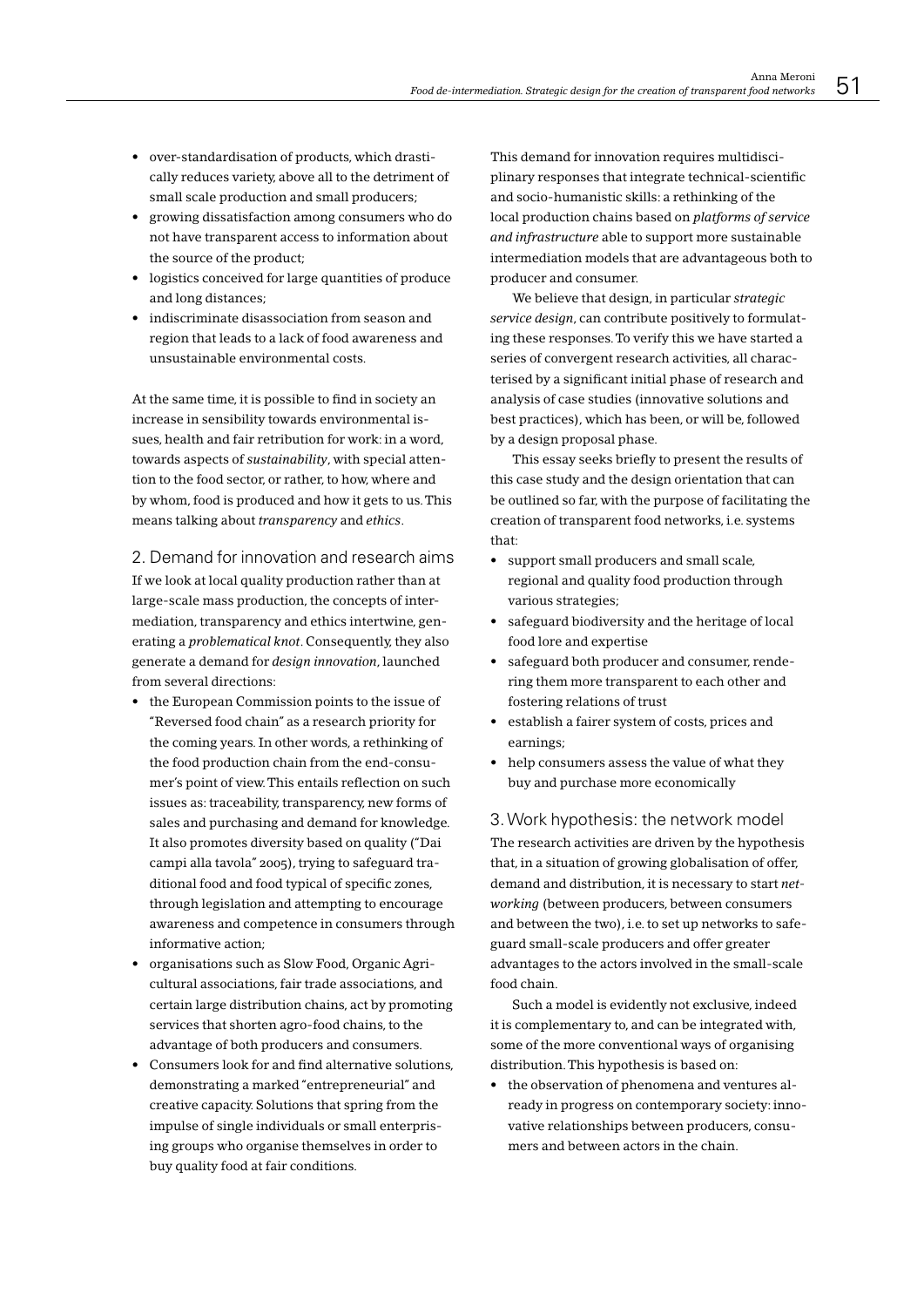• the corpus of studies dealing with Distributed Economies (see the activity of "DeLabs", on beneath "The International Institute for Industrial Environmental Economics" of the Lund University): an economic model that fosters diversity and the small scale (wherever this makes sense for the type of product and production system), and the distribution of knowledge and action capacity as factors in sustainable development. The concept calls for networking, i.e. the building of an interregional network of small scale complementary production units, in order to achieve effective economy of scale. This is a vision of a production and consumption model that, while looking to optimise systems as in an industrial perspective, enhances the value of production diversification from area to area (Manzini, 2005). For example, if we consider the potential currently offered by the most widely used information and communication technology, it is immediately evident that even small-scale producers can not only easily interact together, but can also make their presence felt on the local and global market, interacting with consumers, in an open, active service model. All this is also in tune with the evolution of behaviour in a growing segment of the population, which is calling for personalised solutions and the possibility of taking a more active part in the system of supply and demand.

The emergence of cases of de-intermediation and the concept of distributed economy speak to us of networks, conceived to achieve economy of scope and scale, of :

- 1 complementary actors, e.g. producers of goods that can be integrated and give rise to a possible solution;
- 2 similar actors, e.g. producers of the same food items, so that they can share technology infrastructure and plan promotional activities; or consumers in order to reach a critical mass for the purchase of particular items.

Awareness of these network models is the fruit of cases studies (already undertaken or still in progress) in three different research activities:

• EMUDE (Emeraina user demand for sustainable solutions), a 2 year (2004-2006) EU funded research project, in the 6th F.P., involving 9 main partners in several European Countries. The aim of this project was above all to draw up a concep-

tual map of promising solutions for sustainability, produced by creative communities scattered over various European countries. And, from here, to draw up scenarios and technological roadmaps to support and disseminate them;

- A course of Service Design (Ay 2004-2005) conducted by the Design Faculty of Milan Polytechnic, the design theme of which was the small-scale food chain:
- A research project, still in progress, funded by the Italian Ministry of Scientific research (2006-2008) entitled "The farm park: a new tool for the district planning of open spaces" seeking to draw up guidelines for the support of agricultural production networks in out-of-town parks.

We consider the case studies identified during these research activities as examples of promising food networks in the direction of social and environmental sustainability.

### 4. Food networks: existing, promising ventures

We can define food networks as the (physical or virtual) links between different types of actors, that exist for the purpose of carrying out activities associated with the production/exchange of food, and the development of food related knowledge. If we look at society, we can see that various types of network exist, where producers, or consumers, come together to achieve a mutually advantageous result:

• Community Supported Agriculture (CSA): is one of the most fitting examples of what we may call a network organisation, to be found in the agrofood sector. It is a widespread international movement that links producers and consumers together on a local basis. Groups of consumers purchase a farmer's seasonal supply of fruit and vegetables in advance. This is then delivered weekly. It is not only a way of purchasing, rather it is real form of co-operation with shared advantages and risks, according to a relationship model that may vary, but that supports small-scale producers in an effective and crucial way, and even takes an active part in activities that respect the environment and labour, according to principles that motivate the consumer to join the system and generate direct personal ties between members. The Community Supported Agriculture movement is very widespread in North America and in northern Europe: among the organisations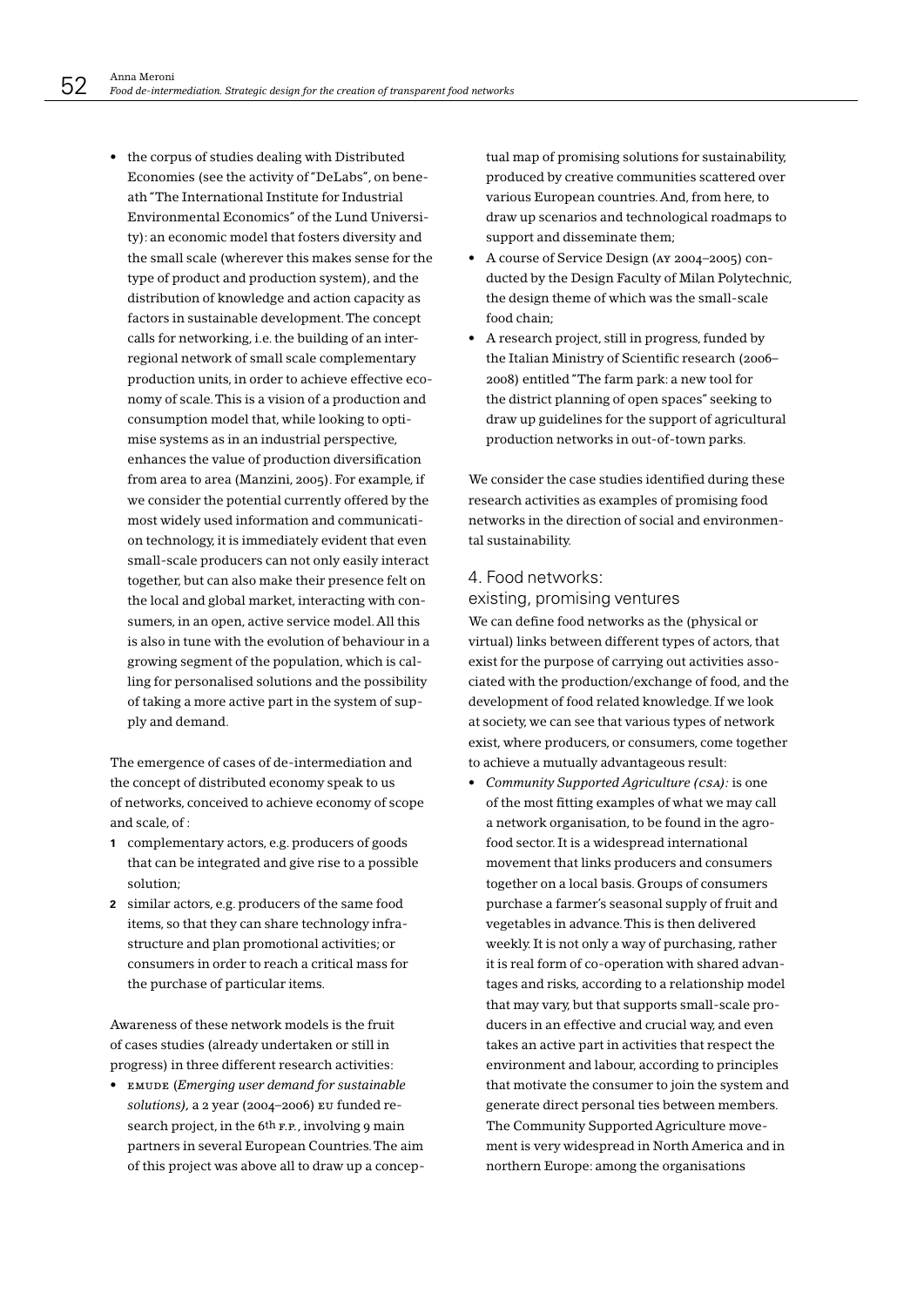seeking to spread the culture of CSA and extend access to purchasing groups in Italy is the Associazione Italiana Agricoltura Biologica (www.aiab.it); in the United States there is Farm to City (www.farmtocity.org), Visible Food (www.visiblefood.org); Land Stewardship Project (www.landstewardshipproject.org); in Canada there is Food Share (www.foodshare.net), Sustainable Agriculture Research and Education (www.sare.org) and many others.

- In Italy, csa is active in the form of "distance" *adoption"* ventures for fruit trees, grapevines, olive trees and animals (e.g. Agritime, a society that enables a sort of virtual cultivation of apple trees and grapevines over the Internet, at a fixed cost with extras depending on the choices made by the virtual farmer (www.agritime.it). Or the co-operative movement "La Porta dei Parchi", in Abruzzo, that offers the adoption of sheep in exchange for products obtained from the milk or the lamb itself "for consumption" (www.laportadeiparchi.it). These ventures also offer the possibility of visiting and staying on the farms, checking up on one's tree or animal, and naturally of meeting the farmer "in the flesh". Against a fixed annual payment the supporter receives the fruit from his adopted tree, which is sometimes produced according to choices made by the supporter himself, csa is an example of alliance between similar actors (consumers at one end and farmers at the other) to make direct contact with their trade reciprocate: the purchaser or producer of the goods;
- weekly or monthly subscriptions to a supplier of agricultural products are organisational variations on the CSA theme where, however, producers and consumers do not really share the risks. These ways of selling fresh fruit and vegetables are very widespread, particularly in the north of Europe where they have now been common practice for decades: for examples see Apfelbacher Gemüseabo, in Germany (www.biolandapfelbacher.de) or Ökosahver in Estonia (www. sahver.ee);
- Ethical Purchasing Groups are self-organised consumer networks that aim to buy collectively (wholesale) directly from producers who are selected according to ethical and quality criteria. This form of organisation aims to order goods in sufficient quantities to be able to purchase wholesale from the producers, but above all it seeks to select its own suppliers according to ethical and

quality criteria (and therefore of solidarity), and also to satisfy the needs of a small elective community motivated by common reasons. A national group of purchasing groups has been set up in Italy: www.retegas.org. Ethical purchasing groups are examples of a network of similar actors on the demand front.

- Consortia and Associations are the most common forms of network on the offer front. From a legal point of view their infrastructure and production are shared, so they promote their products on the market through common advertising and direct sales. There are numerous examples: in Italy we have huge consortia like the Parmigiano Reggiano consortium, and small associations of high quality local producers. They are both examples of networks of actors offering similar products;
- Farmer markets are forms of direct sale by producers who bring their goods to market, fostering product visibility and the web of privileged relationships with consumers. They are considerable different from neighbourhood markets where goods arrive after several stages of intermediation. In Italy, in Milan for example, there are activities of this kind organised both by the AIAB (Associazione Italiana Agricoltura Biologica), and by vas (Verdi Ambiente Società, http:// vaslombardia.org), in the Biomercatino (market for organic goods in Milan);
- Direct selling on the farm or via internet is common and often consolidated practice. The consumer goes to the place of production where, according to the season, he finds freshly harvested or prepared products. There are numerous examples: in Scotland, the Cream o'Galloway dairy farm (www.creamogalloway.co.uk), or the collective distribution networks of farmers on the Isle of Skye (www.foodlinkvan.co.uk). Often farm sales are combined with different kinds of explanatory visits to the fields or production points. sometimes along the lines of didactic farms, especially aimed at children;
- Local events are activities of various kinds that look to promote products and their places of origin simultaneously. From the point of view of the experience they offer the purchaser, they are very attractive producer-consumer relationship patterns (Pine, J.B., Gilmore, J.H, 1999) and it is not by chance that they are one of the main appeals of wine and food tourism (Paolini, 2000). Local festivals, specific events and fairs, often linked along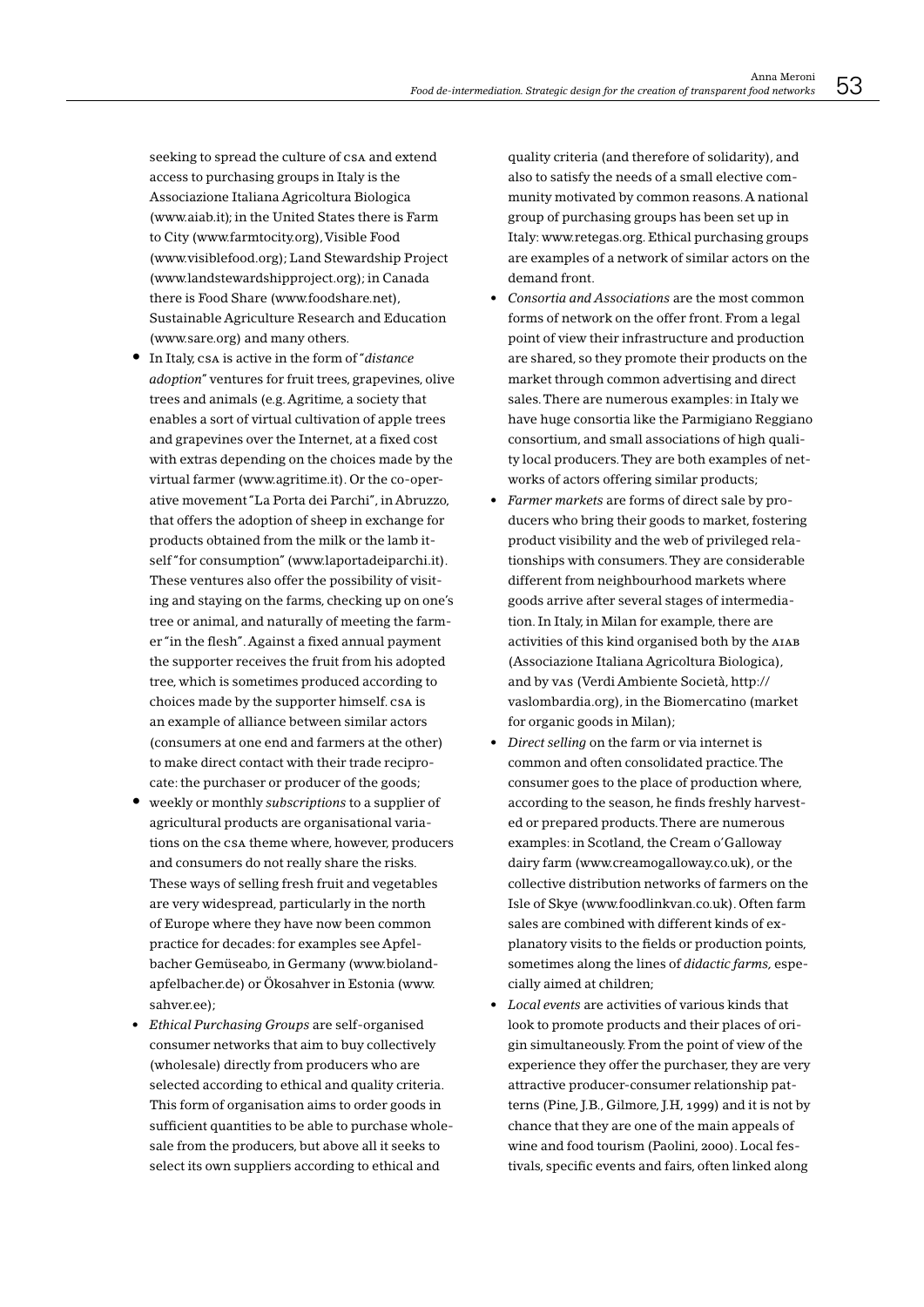"strade" or routes (e.g. of wine: "strada del vino"), can be listed in this category along with museums that tell the history of production processes (e.g. the food museums in Parma, www.museidelcibo.it). Since a variety of actors are often included (food producers, craft producers, hotel and restaurant managers...), in this case we can speak of networks of complementary actors who enhance the value of each others' production activities:

- The great national and international *promotional* events are ventures that take place in locations outside the geographical areas of production: these are activities that seek to unite producers or experts from a given production sector or with similar characteristics. Organised and sponsored by associations of various types, one of the most important in Italy is the "Salone del Gusto", run by Slow Food in Turin, where Terra Madre, a world wide event that bring together 1200 "food communities" coming from all the world, also takes place (www.slowfood.it);
- the Presidia, which are actions of support and communication promoted by Slow Food in order to safeguard a certain local production. Slow Food's Ark of Taste has catalogued hundreds of extraordinary products from around the world.: the Presidia is the working arm of the "Ark of Taste". Presidia are small projects to assist groups of artisan producers, which operate by creating associations and organising communication campaigns: a network of actors of the same kind.

These networks are possible answers to the demand for shortened food chains: they are the way in which (small) producers on the one hand and (individual) consumers on the other get into direct contact with each other, deciding themselves how to behave and choosing who they wish to set up relationships of trust and transparency with. They also foster a food consumption pattern that is mainly based on seasonallocal produce to the benefit of both health and environment.

### 5. A strategic design approach

How can design contribute to developing this type of solution, which benefits small scale food producers?

It is becoming more and more common to talk about a convergence between industrial design and food chains: we believe that design need not necessarily be one of the agents that today press for the total industrialisation of this sector, rather we believe that it can promote different agricultural and food systems based on an advanced industrialised vision that pays special attention to the quality deriving from local variables.

The designer works in society turning social behaviour into products and "services". An industrial designer thinks and acts according to a logic of opportunity in relation to needs and context, and of reproducibility.

By service design (or product-service-system design) we mean a discipline that designs solutions, i.e. articulated bodies of integrated products and services designed to meet a demand that is altogether similar to the one we are considering here. In such a solution both the interaction patterns and the products used may be totally or partially innovative: this means that the designer can also concern himself with rethinking the forms of intermediation (or de-mediation) for home produced or handmade products, in the light of a global competitive and technological scenario. This also means that design can intervene to improve an existing system just as it can generate radically innovate ideas.

When we then talk about strategic design, we refer to a way of seeing product-service-system design that hinges on aspects associated with value, culture, and evolution in our ways of producing and living. We refer not so much to single products (food products in this case) but to a "food system" (Meroni, 2004). A food system can be defined as the technical footprint given by a society's food culture. Thus, talking about the design of food systems means focussing on the strategies by which to plan new solutions within existing structures that are part of a society's cultural heritage. On one hand, the strategic dimension of a project is given by the need to define long term goals: starting from an interpretation of the present we than sketch possible, desirable scenarios. On the other hand, it arises out of the ambition to introduce innovations able to generate longlasting, shared realities that are both self-perpetuating and able to adapt flexibly to changes in the system of which they are a part. That's to say that the strategically designable aspects of a food system are mainly those associated with values, in so far as they define the identity of a solution within its sociocultural context.

Thus, the intent of a strategic design project, by establishing conditions for a transparent and correct relationship between producer and consumer, is also to reach certain value objectives, such as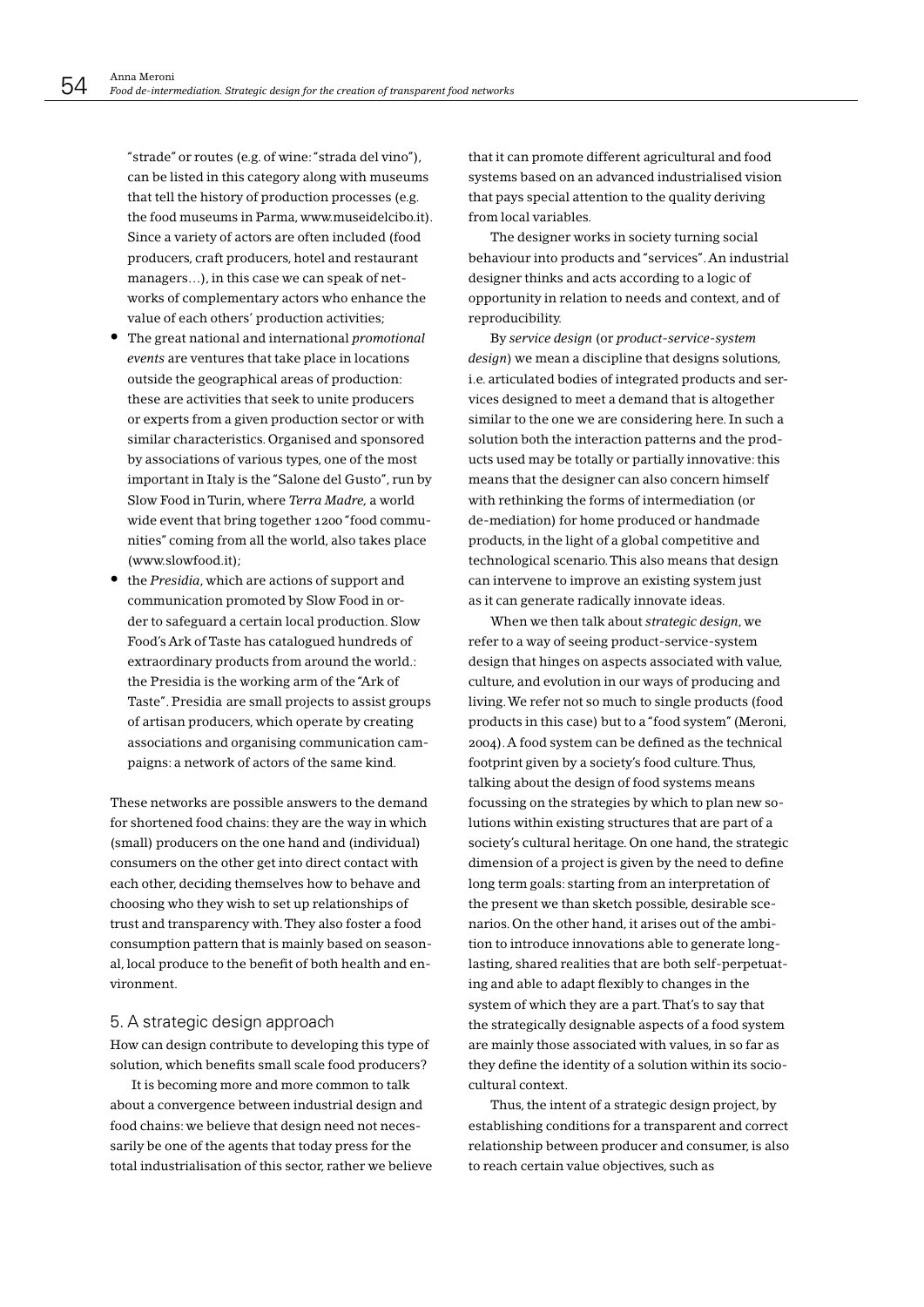- supporting natural methods and conditions of cultivation and preservation;
- safeguarding and enhancing the local identity of products as demonstrations of the cultural heritage of an area, triggering a constructive confrontation with the modern food industry:
- promoting the quality of products as an expression and recognition of particular skills and expertise:
- promoting better informed, healthier, eating styles linked to local area and seasons as well as to an awareness of one's own nutritional needs.

6. A contribution from strategic design However, defining the intentions and possibilities of a strategic design approach to the food sector has still not enabled us to say what it can do for the specific issue of de-intermediation between food producers and consumers.

The vast collection of case studies collected during the various research activities have enabled us to grasp certain fundamental concepts (Meroni 2005) that are the necessary premise to any design action:

- first and foremost, the way of collecting (by direct, quasi-ethnographical, observation on the field) and interpreting these cases was a project in itself, with autonomous scientific value, because it was probably one of the first times that these situations have been looked at from the point of view, and using the tools, of design. Furthermore, the collection and public communication of these cases is the first concrete step towards disseminating them;
- the specific nature of the context (its networks of existing social relationships, cultural breeding ground and the presence of highly determined people) and the dimensions of the solution (territorial area, number of actors involved) are not easily replicable or extendable factors. They are not authentically replicable because they are generated by the intrinsic motivation (Inghilleri. 2003) of the people involved; they are not extendable because, if on the one hand they need a critical mass, on the other hand this mass itself is of a limited size, above which the intensity and effectiveness of the relationships risk being diluted;
- the profound quality of the solutions analysed (and therefore of how and why they exist) lies in factors that are by no means obvious: time after time we understood that what may appear "uselessly laborious" or even a "waste of time" to the

eyes of an external observer is actually a source of happiness and satisfaction to those who put the solution into practice. For example, for a purchasing group, periodically meeting together in person to discuss producers and decide on orders is a pleasure, just as, in other cases, is contributing to the cultivation of some of the products they buy.

Having said this, it seems evident that the role of strategic designer as "facilitator" or "multiplier" of good practices is not to be taken for granted in these cases. It is possible to imagine three types of intervention, each with widely differing final goals and operative tools, but all aiming to enhance the value of the intrinsic qualities of the network under observation<sup>.</sup>

- 1. support existing activities and foster similar ones, by designing a series of modular, co-ordinated (communicative, technological, operative, logistic) tools for the actors to use at their discretion to "facilitate" some of the phases in their work or to activate new ventures:
- 2. re-work promising ventures that propose certain values, in different ways and on different scales, in order to make them more feasible for actors who are less ideologically motivated or who may be less prepared to invest time and energy;
- 3. elaborate and propose new intermediation patterns for the actors in the chain, both starting from those analysed, and fruit of creative inductions and conceptual transferrals from other production sectors with similar characteristics.

This is equivalent to designing service platforms that enable many, small or tiny production situations to be linked in a network, in a subsidiary and complementary fashion. Given that these situations are economically fragile, but are often still compensated by a strong social structure, these platforms must rely on creative combinations of technology and people. volunteers and resources, passion and necessity (Bogliotti, 2006).

This is tantamount to creating shared visions among different actors, whether producers or consumers; visions able to incentivize networking and introduce new ways of acting on the market.

### 7. Support promising activities

The main goal of the EMUDE project was to identify and get to know promising solutions in order to outline scenarios and technological roadmaps to sup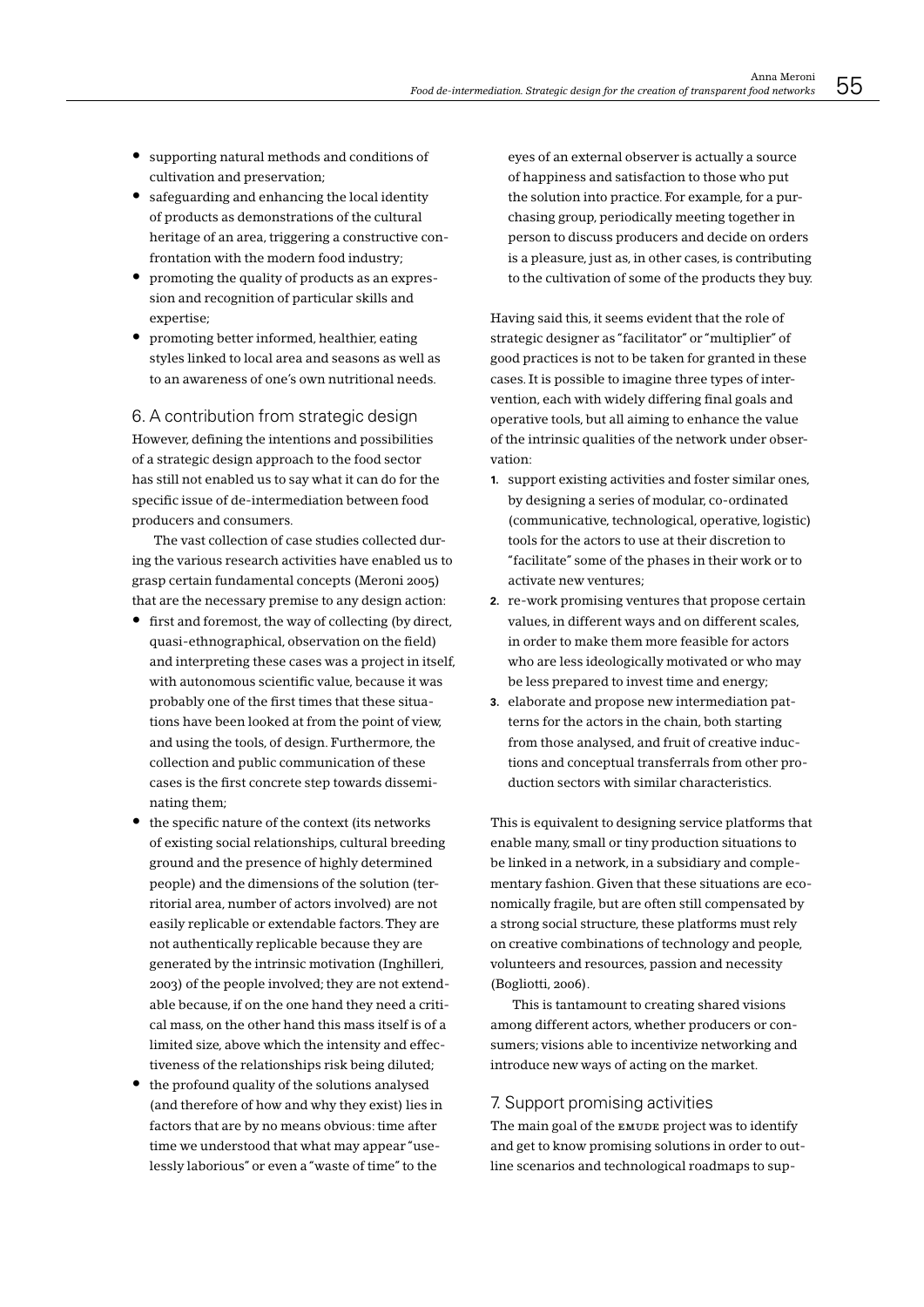port them, in other words, enabling platforms (Manzini, Jegou, 2003) of infrastructure of various kinds. Given the territorial and social identity of these solutions and the communities putting them into effect, we have understood the importance and uniqueness of the human and personal motivation factor, as well as their delicate quantitative balance with context (Meroni, 2006). This is the reason for our conclusion that a designer wishing to design useful enabling services (Cottam, H.& Leadbeater C. 2004) for these situations must

- facilitate user-friendly access to information that is relevant to a given activity, when required and in appropriate form, by creating platforms for sharing and exchanging ideas;
- plan "modular" services, in other words services able to perform at different levels so that each user can easily understand and choose the desired kind of relationship, and make use of the required support;
- put individuals in contact with others in similar situations, voicing similar needs, for the purposes of mutual help and support. Making something visible and putting people with the same motives in contact, as the event Terra Madre teaches us, is the first step to reinforcing it;
- facilitate interconnection between producers with a view to reinforcing the identity of the numerous entities distributed throughout local areas, whose single identity is weak. To do this, technological solutions can be used, but also creative forms of organisation based on the network of interrelationships existing in the local community;
- facilitate interconnection between (intermediate and end) consumers, to bring demand together and organise it into a coherent voice towards producers. Again this can take place through technological facilitators, but also by generating occasions, products and solutions that make consumers transparent to each other.
- help users to map out in their own minds the solution and the system in which they are interacting, in order to help them grasp the various behavioural options open to them.

### 8. Re-work promising activities

The scientific debate engendered around the EMUDE project and the considerations already made in the previous paragraph have led us to understand that, most times, replication or expansion of the cases analysed would profoundly modify their nature, and

cancel their motivations. However, we have also understood that some of the qualities of these networks could become part of new, partially different solutions, promoted from the most advanced point of current agribusiness.

The *advanced agribusiness model* is an industrial system that adapts and rethinks the needs, methods and processes of large quantity industrialisation according to rules dictated by environmentally, socially and economically sustainable local development.

It is an industrial model that: applies biodynamic, organic or integrated cultivation methods, rationally, wherever local conditions require or allow; applies advanced technological systems of pre-treatment and minimal processing to facilitate the arrival of food rich in nutriments, fresh to our tables; reintroduces seasonal and regional recipes and food solutions; shapes relationships with intermediaries and distributors on principles of collective value building, correctness and respect for specific characteristics; and operates on the market basing diversification on contexts of use (Jégou, F. & Joore, P., 2004).

National and international legislation aiming to safeguard and guarantee organic products, or products typical of a specific region, area, tradition or production process (por Denominazione di Origine Protetta (guaranteed origin), IGP Indicazione Geografica Protetta (guaranteed geographical area), srg Specialità Tradizionale Garantita (guaranteed traditional speciality) constitute the legal umbrella for this industrial model

The motives for its development arise first and foremost from an awareness of a demand from society: industry has acknowledged a request coming from a growing segment of consumers, for goods of guaranteed quality that safeguard at the same time both product and producer.

Re-working promising solutions means rethinking them on a different scale with different means, in the framework and with the support of advanced agribusiness that, along the lines of medium size enterprise, is able to assume some of its qualities and at the same time generate the economies of scale necessary to produce them, making them accessible and appetising to a larger producer base on the one hand, and to consumers on the other.

### 9. Elaborate new hypotheses

The intention of the Course on Service Design on the theme of food de-intermediation was precisely to stimulate young designers to creatively rethink the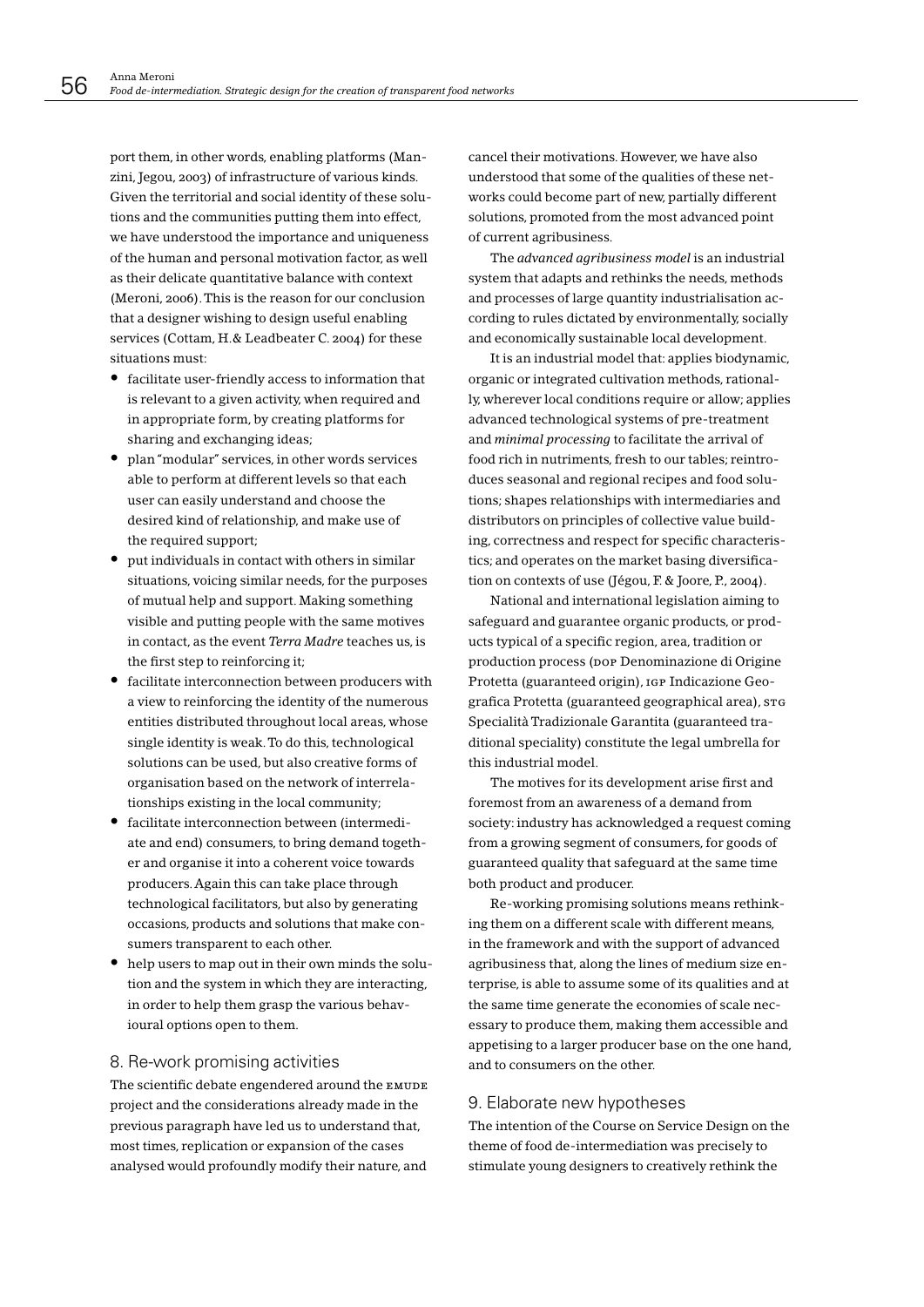chain of small-scale, local, quality production, creating platforms of services and infrastructure that support more sustainable intermediation patterns that benefit producers and consumers..

The didactic aim was to make young designers more aware of, and arouse their interest in, a salient issue that is normally far from the average sensibilities of this age group but, probably, not far from their values. And get them to understand the importance of imagining sales patterns other than supermarkets. where consumers and producers are also able to play unprecedented roles.

The projects developed grew out of two different ideas of service that can be summarised as follows:

- 1 the direct involvement of consumers in the manufacturing and distribution chains of the product itself: active user participation in the preparation of regional specialities sold in local supermarkets ("Da buone mani" by: Aletto, Bernabè, Cammareri); creation of a network of private citizens, to support local produce, united by the desire to share experiences and diffuse common interest in a tradition throughout the community ("I custodi del gusto" by: Brigandì, Colciago, Di Pilato); selfproduction of bottled preserves for self-consumption or exchange ("Io Bio" by: Andreoni, Manera, Rogel);
- 2. unprecedented forms of intermediation (often borrowed from other sectors of merchandise or derived from daring concept transferral) to sell small scale local production in cities at advantageous conditions: the train functioning as distributor/sales outlet bringing agro-food products from the country to the urban consumer, ("Mercando" by: Sironi, Spagnuolo, Vezzani, Zocca); the promotion of products that have obtained the De.Co, brand, Denominazione Comunale di Origine (common denomination of origin) through the constitution of a place where they can be discovered ("Non solo sapori" by: Castiglioni, Colagrossi, Donadini, Fantoni); the street-distribution of single, local, washed, ready-to-eat organic fruit in highly transited locations of large cities, the personalised, monthly supply of high quality eggs ("La Gallina ha fatto l'uovo" by: Ballerani, Cantù, Citterio): temporary seasonal fruit shops open for a few hours a week in the centre of the city ("Guerrilla food" by: Macchi, Micheli, Occhipiniti).

### 10. Conclusions

Finally, the research activities carried out up to now have enabled us to identify certain macro-issues that concern design activities falling into this particular area of work.

These are issues that concern the market, offer patterns and consumption behaviour and are targets for specific strategic design actions:

- 1. The localisation of production, sales and consumption:
- set up situations within the territory of origin that offer visibility to local produce, highlighting its natural collocation in the context:
- design sales solutions focused on the figure of producer-seller and the socio-geographical context of origin;
- promote a food consumption style that is attentive to season and place of origin, through the communicative appeal and accessibility of the products;
- 2. The involvement of producers in promotion and sales activities:
- set up simple, transparent ICT interfaces for communication and direct trade with consumers;
- design services and infrastructure that facilitate the "display" of produce on the part of the producer, and the management of sales outlets;
- design packaging and containers functional to the production process and also useable for retail sales.
- 3. Consumer involvement in production and sales activities:
- design accessible physical (spaces) and virtual (information) conditions that facilitate the learning of production techniques, and self-production;
- · design easy-to-use interfaces, located in everyday public places, that facilitate joining production ventures and purchasing groups;
- valorise the initiative of people who pass on skills and expertise, by sanctioning their role and creating opportunities for them to spread their knowledge;
- 4. The configuration of public and semi-public trading spaces in cities:
- design hybrid spaces for trade and social relationship, able to house collective and public activities:
- design flexible, light solutions to occupy new spaces for food trade: spaces inside the urban fabric, along the pedestrian pathways of the residents.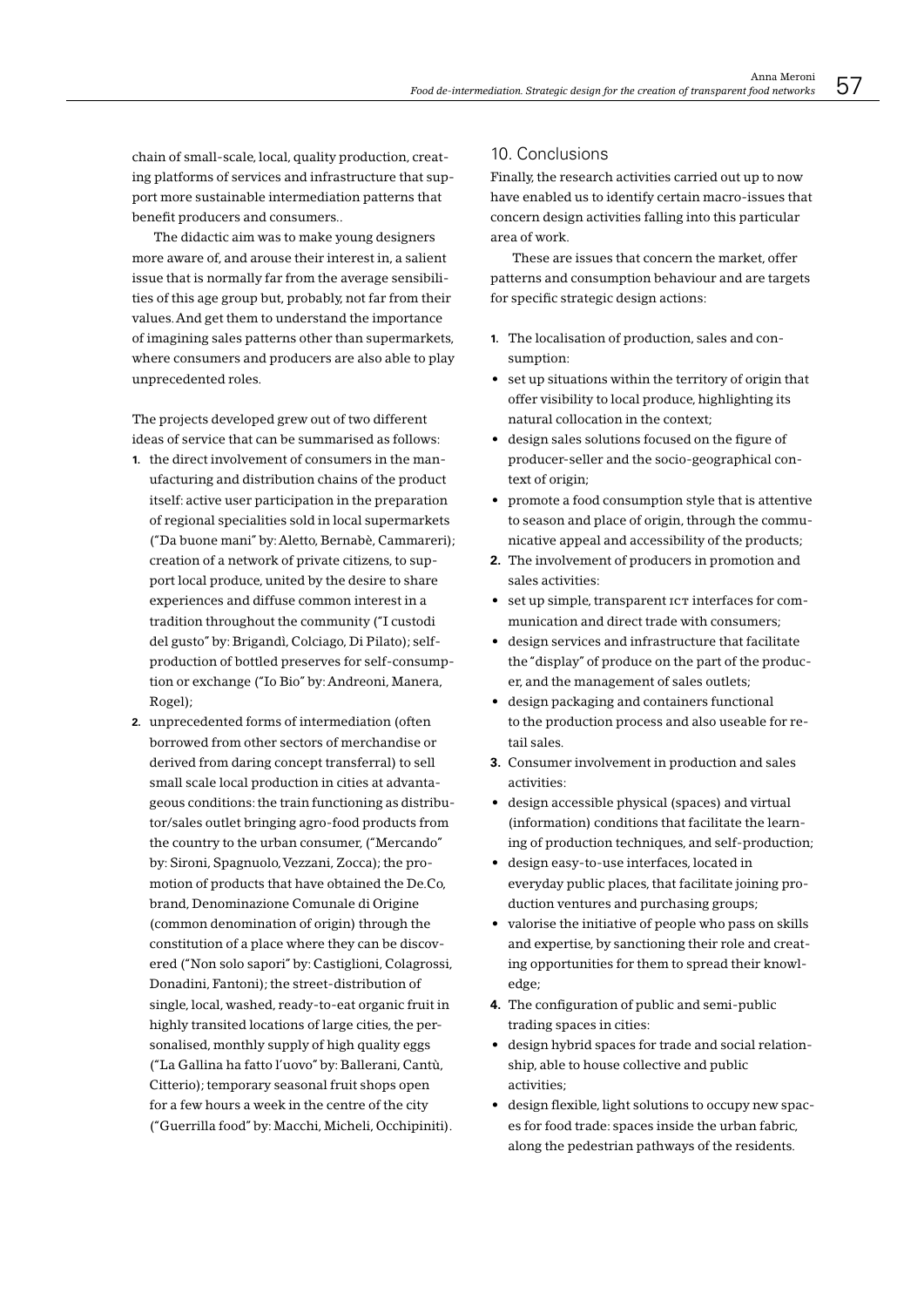- 5. The awareness and capacity of the two ends of the chain to act effectively and define their own economic-social behaviour:
- identify and offer visibility to critical consumption activities and virtual agro-food ventures, helping promoters to get to know each other, i.e. placing them in a network.

These design actions, together, enable us to ascribe even the issue of small-scale quality food production to the discipline of strategic service design. By so doing, we can offer a preliminary outline of the contribution that a designer can effectively bring to a design table where experts in the disciplines most directly linked to the issue, i.e. food technologists and packaging, logistics and marketing experts operate.

Furthermore, thinking in strategies means thinking in the long term: thinking up self-fuelling and self-improving systems and solutions able to prosper and improve their context in the future. In contributing to building scenarios of more sustainable situations, such projects go hand in hand with the capacity to adapt to socio-territorial realities, and changing life and production styles. In the end, they are so able to mould themselves with a context that they naturally find there the reasons and resources for their own productive complexity theory, can be called sustainable adaptive systems. In other words, they are able to adapt, they are open and interactive, they "learn" from events that happen, and on the basis of what they learn, they find inner resources to organise or re-organise themselves. They are based on the interaction of local actor subsystems, linked by interests of various kinds but able to act autonomously.

#### **Anna Meroni**

Politecnico di Milano Department INDACO (Industrial design, arts, communication and fashion) via Durando 38/A 20158 Milano

#### References

- Dai campi alla tavola. Prodotti alimentari sicuri per i consumatori europei (2004 July). Bruxelles, Manuscript by European Communuity.www.europa.eu.int/comm/publications
- Manzini, E. (2005, April). New food networks. Agriculture, food and design for a multi-local world. Agrindustrial Design Symposium, Izmir University of Economics.
- Pine, J.B. & Gilmore, J.H. (1999). The Experience Economy. Work Is Theatre and Every Business a Stage, Boston, Massachusetts. Harvard Business School Press.
- Paolini, D. (2000). I luoghi del gusto. Cibo e territorio come risorsa di marketina. Milano, Baldini & Castoldi.
- Meroni, A. (2004). Il design dei sistemi alimentari. In P. Bertola & E. Manzini (Eds.) Design Multiverso. Appunti di fenomenologia del design, Milano Edizioni Polidesign.
- Meroni, A. (2005, April). Strategic design for the food sector: food-system innovation. Agrindustrial Design Symposium. Izmir University of Economics.
- Inghilleri, P. (2003). La "buona vita". Per l'uso creativo deali oggetti nella società dell'abbondanza. Milano, Guerini e Associati.
- Bogliotti C. (2006). Progetto per il futuro del cibo. Slow. Messaggero di gusto e cultura. n. 53, pp 64-70.
- Manzini, E. & Jégou, (2003). F. Sustainable Everyday. Scenarios of urban life. Milano, Edizioni Ambiente.
- Meroni, A. (Ed.) (2006). Creative communities from Europe. People inventing sustainable way of living. (on going publication)
- Cottam, H.& Leadbeater C. (2004). Health. Co-creating services. London, Design Council.
- Jégou, F. & Joore, P. (Eds) (2004). Food Delivery Solutions. Cases of solution oriented partnership, Cranfield University.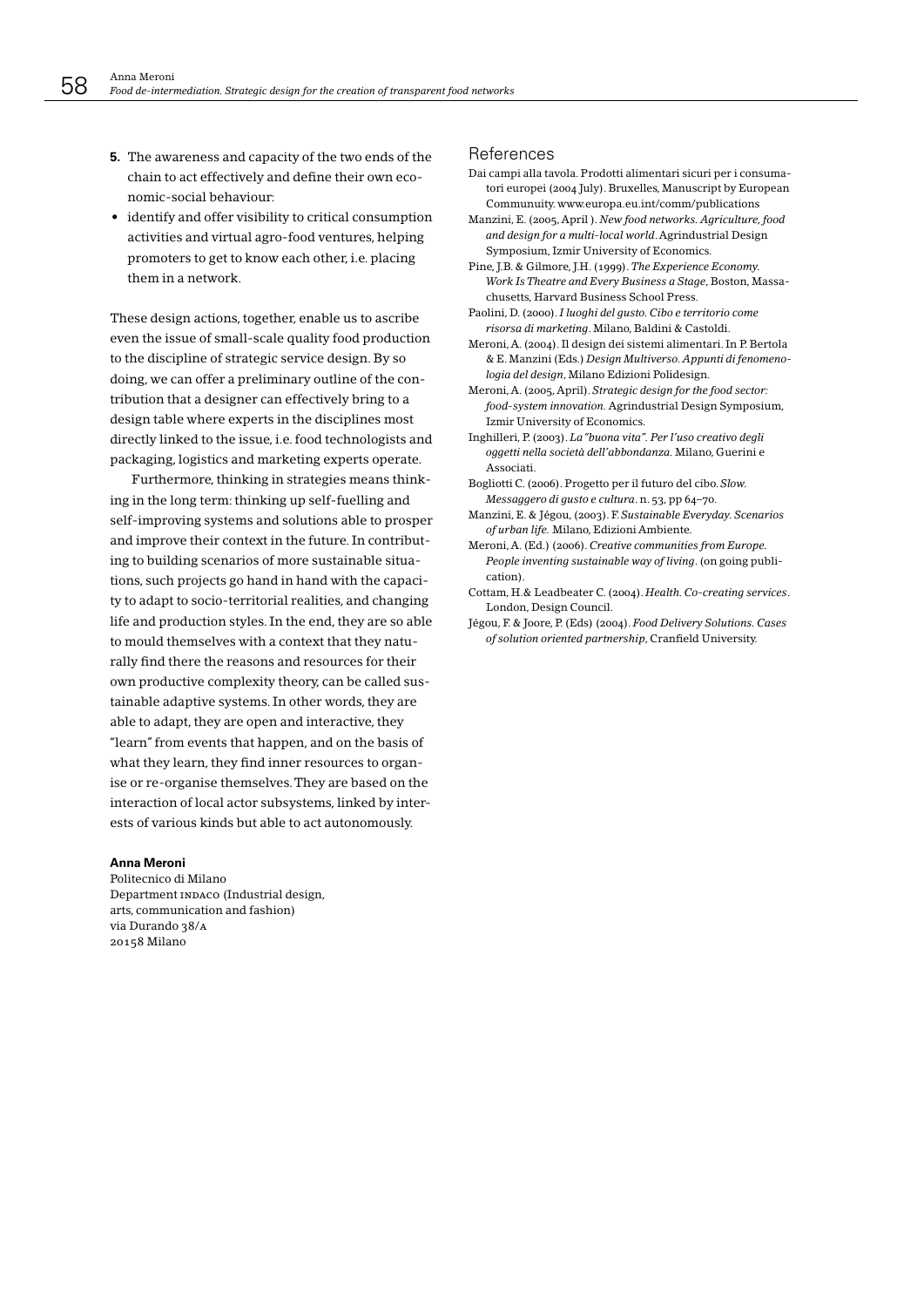## Carla Cipolla

# Sustainable freedoms, dialogical capabilities and design

### Abstract

This paper presents an ethical approach in service design in terms of "the expansion of people's capacity to lead the kind of lives they value-and have reason to value" which is Amartya Sen's definition of freedom. Specifically, we analyse how service design can support people who use their freedom to reduce the ecological footprint and regenerate the social fabric, i.e., how to support sustainable freedoms through design solutions.

Otherwise, as individuals we can rarely gain the freedom to do the things that we have reason to value. Communities are fundamental in achieving sustainable freedoms, which are deeply related with people's interactions with others. Martin Buber's theory is used to evaluate the quality of these interactions and to quide the development of design solutions that can support people's **dialogical capa**bilities.

These considerations are part of my PhD research which intends to create a model - based on the dialogical approach - to evaluate the relational qualities of services interactions, aiming to contribute to a service design theory (ethics) and practice capable of dealing with the radically new problems that are arising in this phase of transition towards sustainability.

### Keywords

Service Design, Sustainability, Dialogical Philosophy, Social Innovation, Creative Communities, Quality, Capabilities.

I am simply a man who has seen something and who aoes to the window and points to what he sees.  $(M. Buber)$ 

This paper presents an ethical approach of the design of services discipline in terms of "the expansion of the 'capabilities' of people to lead the kind of lives they value-and have reason to value" which is Amartya Sen's definition of freedom. Specifically we analyse how design of services can support people who use their freedom to reduce the ecological footprint and regenerate the social fabric, i.e., how to give support through design solutions to the sustainable freedoms.

Otherwise, gaining the freedom to do the things that we have reason to value is rarely something we can accomplish as individuals. Communities are fundamental in the improvement of sustainable freedoms, which are deeply related with the interactions people have with others. Martin Buber's theory is used to evaluate the quality of these interactions and to guide the development of design solutions that can give support to people's *dialogical* capabilities.

The starting point of this paper is based on the conclusions of a Specific Support Action, funded by the European Community concluded in March 2006, known as - EMUDE - Emerging User demand for Sustainable Solutions - www.sustainable-everyday.net/ emude/)<sup>1</sup>These results are analysed here at the light of the theoretical framework of my Phd thesis, which places service design theory and practice (and its ethics) in the context of dialogical philosophy.

### 1. Diffused creativity EMUDE has identified:

"the emergence in Europe of groups of active, enterprising people inventing and putting into practice original ways of dealing with everyday problems. For instance: groups of people who re-organise the way they live their home (as in the co-housing movement) and their neighbourhood (bringing it to life, creating the conditions for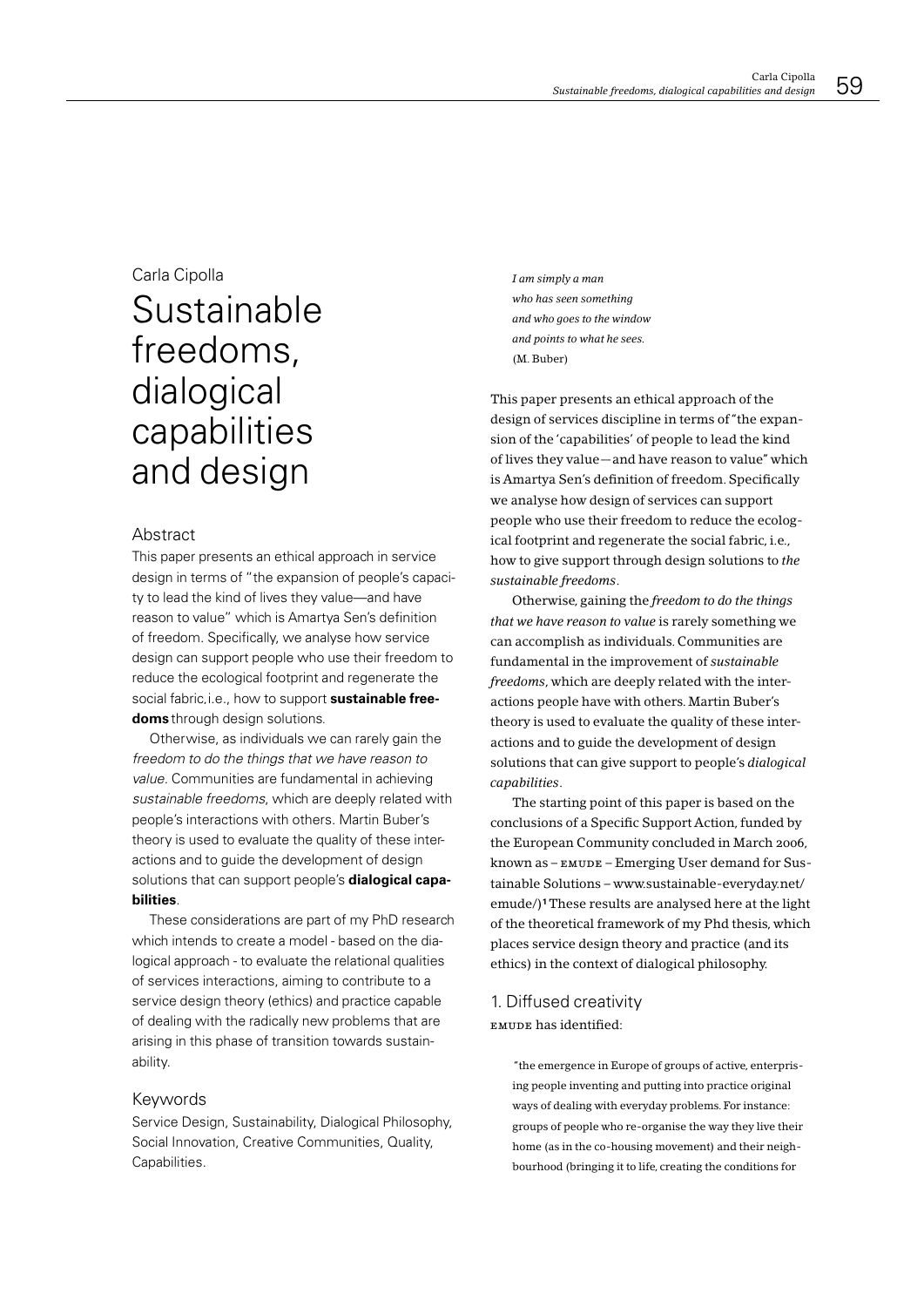children to go to school on foot: fostering mobility on foot or by bike). Communities that set up new participatory social services for the elderly and for parents (such as the young and the elderly living together or micro-nurseries set up and managed by enterprising mothers) and that set up new food networks fostering producers of organic items, and the quality and typical characteristics of their products (as in the experience of Slow Food movement, solidarity purchasing and fair trade groups)".

"The field study carried out has shed light on a dynamic new form of creativity: a diffuse creativity put co-operatively into action by "non-specialised" people, which takes shape as a significant though scarcely studied expression of contemporary society. More specifically, EMUDE has identified on this diffuse creativity is one aspect of the design attitude each one of us must develop if we are to organise our lives in a highly turbulent and therefore unpredictable context. For all these reasons these groups of enterprising people were called as creative communities: groups of people who invent new ways of living." (Manzini, 2006a b)

Creative communities are "active groups of people *who, without waiting for big changes (i.e. changes in* the entire economic, cultural, technical and political *System*) organize themselves to solve a problem or to open a new possibility, and in so doing improve the *social fabric and reduce the ecological foot-print".* (Manzini, 2005 a b; Manzini, Jegou 2005)

Creative communities can play an important role in the transition towards sustainability in attempting to answer two important questions:

- 1. How to empower existing communities?
- 2. How to facilitate the start-up of new ones?

### 2. Sustainable freedoms

Given the intention to increase the skills and willpower of single user-actors to get themselves going, the promotion of creative communities could require (among other things) a design activity. More specifically it requires (also) an strategic and service design activity in terms of "the expansion of the 'capabilities' *of people to lead the kind of lives they value - and have reason to value*" which is Amartya Sen's definition of freedom (Sen, 2004). This leads us to the following question:

• Which qualities can design solutions have to give opportunities to people set up themselves the "sustainable freedoms" they want?

Here we analyse how design of services can support people who use their freedom to regenerate, rediscov-

er or maintain the social fabric, *i.e.*, how to give support through design solutions to these sustainable *FREEDOMS*

We will present here some indications to answer that question, starting from EMUDE results.

3. Services: convergence and circularity The organisational model we see behind the services offered in the EMUDE cases differs from the common sense related to the idea of "services". In the mainstream model when we imagine a service, we consider two actors: an agent and a client. The common idea is related with a service model on which [agent] and [client] are performing predefined roles.

The service activities subsist in the performance between the two, where the agent serves the client. In such cases it's possible to call this attitude "to stand at the service-counter" and the usual example is a bank. It's an image that usually comes in mind when we think about "services". The "point if intersection" of the service performance occur when the two distinct areas, the provider area and the client area, meet. This is an idea based on a mechanistic or behavioural model of human relating where the actors are performing a "service script", i.e, the participants are performing pre-defined roles, as "actors" in a theatre. The possibility of interpersonal relationships between the participants is reduced by these strongly defined roles.

Instead, in the EMUDE creative communities, the solutions are "services" but introducing a different approach. The roles between agents and clients are not clearly defined, indicating that there is no precise script to be performed. The case called "living room restaurant"<sup>2</sup> is an example: the service lies in the possibility of booking a table for a dinner in a family house rather than in a restaurant. The "client" even helps lay the table. Another example is "Lodge a student at home"<sup>3</sup> where elderly people offer accommodation to university students, using the rooms previously occupied by their children.

These are only some of the examples since most Of EMUDE Cases present this characteristic: client and agent are interwoven. The solutions are mainly based on a cooperative approach, where the solution is co-performed and the benefits are commonly shared between the participants. Another example is the case "Jardin du Ceres"<sup>4</sup> where the consumer purchases - paying in advance - all the food that will be produced and supplied by the farmer, becoming his "partner" and co-producer.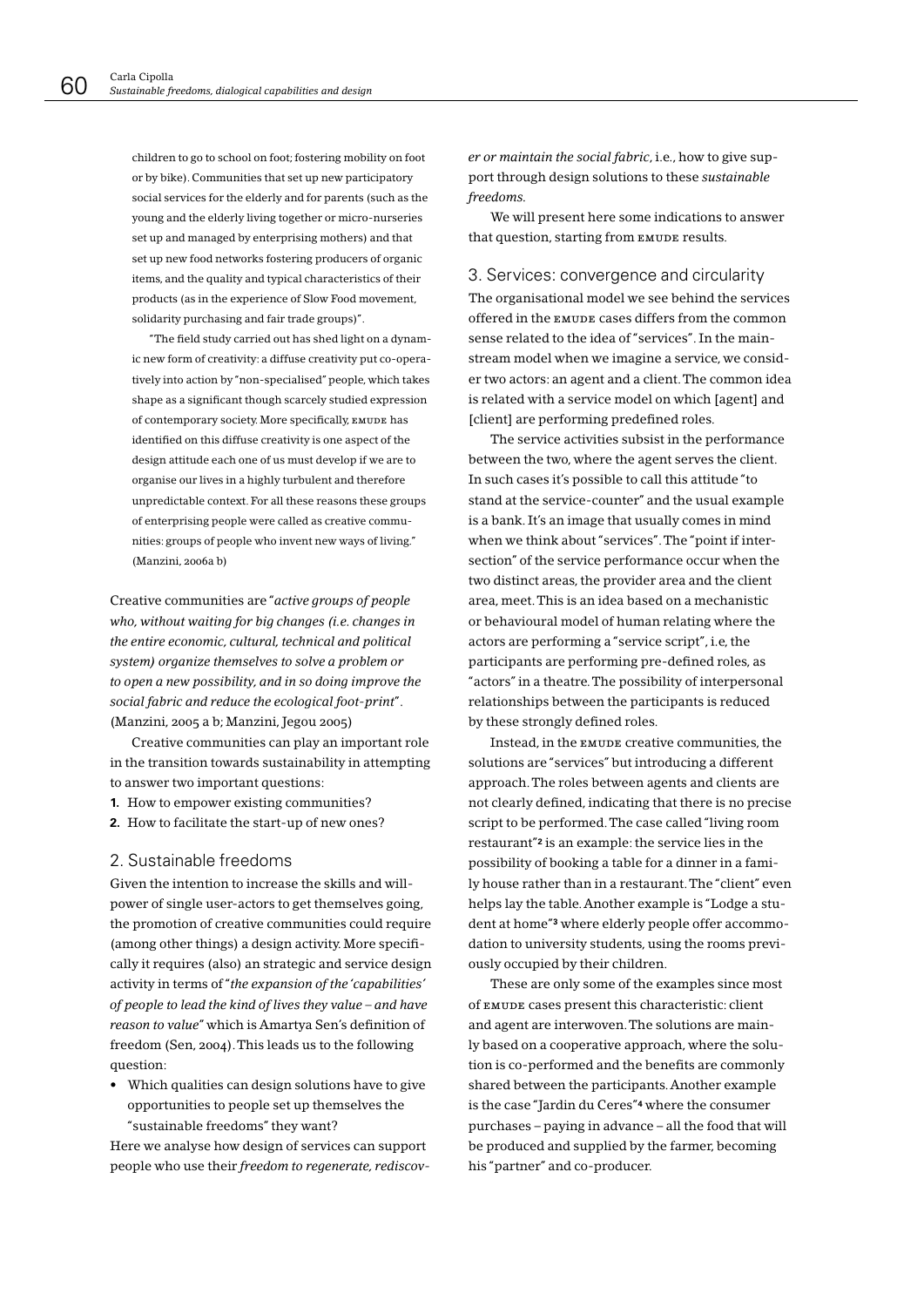The difference is illustrated by the two graphics below:

services (A) **Usual Services Solutions** 

forms of interaction where one or more agents (representing an organization) generates a benefit for somebody else

#### services. (B) **Creative Communities Service Solutions**

forms of interaction where humans self-organize themselves to co-produce commonly recognized benefits



Figure 1: from usual services solutions to creative communities' services solutions

The EMUDE cases (creative communities) have indicated a tendency to avoid linear interactions as illustrated in the first graphic (usual services solutions). Their service solutions present mainly a circular interaction approach, strongly based on the interpersonal interactions between its members as illustrated on the second graphic (creative communities' service solutions).

These emerging tendencies are defining a particular "service" definition. Services are not only a performance between a "provider" and a "client" but services are including-according with these tendencies – the idea of people creating services for themselves through autonomous initiatives, far from services pre-defined performances, but inspiring a new approach: services based mainly on interpersonal "relations"

It's necessary to understand these new service models and its "dialogical" characteristics, starting from the concept of "community" that was positioned in the centre of the EMUDE process when considered the concept of the creative "communities". We have found a key to better understand the relational qualities of the interpersonal interactions (specially led by people self-organized on creative communities) on the dialogical philosophy of Martin Buber.

### 4. Creative communities and dialogical capabilities

In the twentieth century, it is in the work of Martin Buber that the worth of "dialogue" was realized and the significance of relation revealed. He wrote -'All real living is meeting' (Buber, 1958) and looked

to how, in "relation", we can fully open ourselves to the world, to others, and consequently to a genuine community.

I and Thou, Buber's best known work, presents us with two fundamental orientations - relation and experience. We can either take our place alongside whatever confronts us and address it as 'you' (be in relation with the other person); or we 'can hold ourselves apart from it and view it as an object, an "it" ("experience" the other person)'.

Previously we have called creative communities the social innovations we are referring to. More specifically, "they are groups of innovative citizens organising themselves to solve a problem or to open a new possibility, and doing so as a positive step in the social learning process towards social and environmental sustainability" (Manzini, 2005b)

In practice creative communities reminds us that the personal ability to choose "the life I have reason to value" often hangs on the possibility of "being" together with others who have reason to value similar things. Gaining the freedom to do the things that we have reason to value is rarely something we can accomplish only as individuals:

On the far side of the subjective, on this side of the objective, on the narrow ridge where I and Thou meet, there is the realm of 'between'. This reality, whose disclosure has begun in our time, shows the way, leading beyond individualism and collectivism, for the life of future generations. Here the genuine third alternative is indicated, the knowledge of which will help to bring about the genuine person again and to establish genuine community. (Buber, 1949)

We can say, in this perspective, that freedom is communion. It's important to distinguish exactly the "community" considered on dialogical perspective. "Community" is a term that can give rise to many critics, but here the term have a very specific meaning, referred to the "sphere of the between":

When a human being turns to another as another, as a particular and specific person to be addressed, and tries to communicate with him through language or silence, something takes place between them which is not found elsewhere in nature. Buber called this meeting between men the sphere of the between. (Hodes, 1972)

It's important to clarify, for a better understanding of Buber's thought and its application here, that the "dialogical" perspective is not originally integrated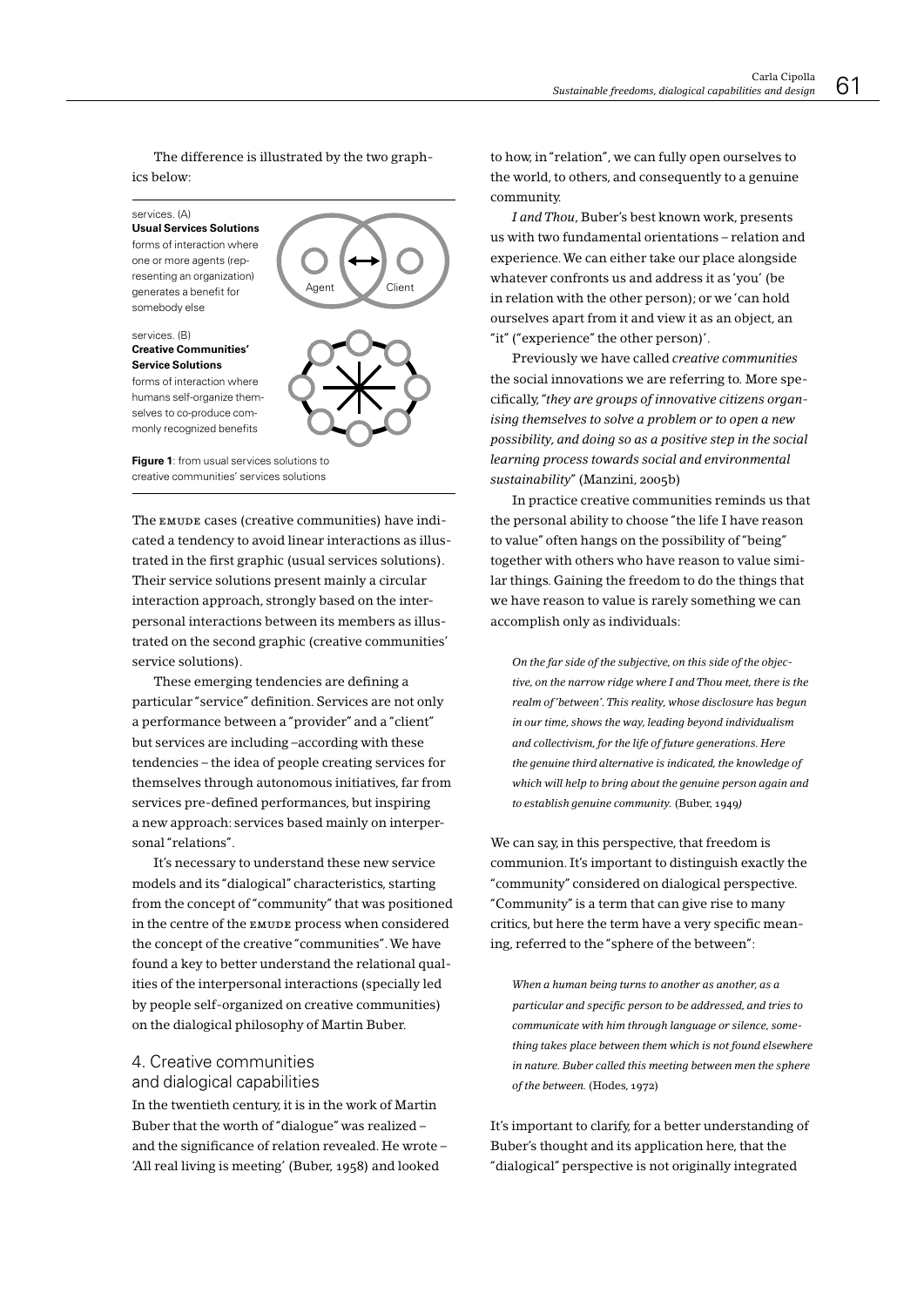on a sociological or psychological approach. The dialogical approach is "relational", i.e., have its centre in the living relations among people. These relations are unforeseeable, being carried out in the "present" time

The primary word I-Thou can be spoken only with the whole being. Concentration and fusion into the whole being can never take place through my agency, not can it ever take place without me. I become through my relation to the Thou; and as I become the I. I say Thou. All real living is meeting. (Buber, 1958)

True community does not just arise out of people having feelings for one another (although this may be involved). Rather, it comes about through:

first, their taking their stand in living mutual relation with a living Centre, and second, their being in living mutual relation with one another. The second has its source in the first, but is not given when the first alone is given. Living mutual relation includes feelings, but does not originate with them. The community is built up out of living mutual relation, but the builder is the living effective Centre. (Buber, 1958)

### 5. The dialogical quality: I-Thou relations.

Please note that the "dialogical" approach here is not applied to the design process (as in the "co-designing" processes or participatory design), but is used to indicate the specific quality criteria characterizing services actualisations. The expression "service actualisation" is used instead of the usual "service performance" to indicate that our approach is getting far from the one that consider services as "theatre performances". Performances have a previous script. Relations don't.

"Relations are based on I-Thou interactions between persons. Person, the I of I-Thou, makes its appearance by entering into relation with other persons. Through relation the person shares into a reality with neither belongs to him nor merely lies outside him, a reality that cannot be appropriated but only shared" (Friedman, 1955).

We considered before that gaining the freedom to do the things that we have reason to value is rarely something we can accomplish only as individuals. Communities, according with Martin Buber's approach, are based on I-Thou relations. EMUDE cases have shown communities - considering the dialogical approach - as fundamental relational structures able to support "people's capabilities to choose

#### services. (A) **I-IT experiences** are based on the I of "I-It", who become conscious of itself as the subject of Client experiencing and using. services (B) **I-Thou relations** neither belongs to me nor merely lies outside me: the I of I-Thou, makes its appearance by entering into

Figure 2: I-It and I-Thou service models

relation with other persons.

the lives they have reason to value". They provide an arena for formulating shared values and preferences, and instruments for pursuing them, even in the face of powerful opposition (Evans, 2002)<sup>5</sup>

Here is placed on the answer to our initial question. (Dialogical) communities are considered here as a living interaction driving us to a more sustainable way of living. They are a relational basis on which people are realizing their sustainable freedoms. But what can service designers effectively do to give support to these communities, to empower them, to support their possibilities to disseminate, improving other people capabilities to live the sustainable freedoms they want?

### Dialogical quality criteria.

Let's take in detail an example from EMUDE cases collection. The case called "walking bus" (literally: "walking to school alone") is a project that encourages children to walk to and from school with the safety of a group under supervision of one or more adults, particularly elderly (the so called "grandfathers/mothers-friends")<sup>6</sup> This case illustrates a service that led us to the consideration of "I-Thou" relations in the "service actualisation": we can see a mobility service that generates "overall well-being for those involved". "Moving" as an action revives the network of neighbourhood interpersonal relations. "Moving" is "crossing" a space, but it is also "seeing", looking about oneself, knowing. Children and "grandparents" walk the roads on foot, interacting with the neighbourhood. Here, "moving" is also "educating" and, we must not forget, "sustaining": walking reduces the number of cars on the road and the pressure on air quality and traffic. The service is also allowing people to live the sustainable freedoms they want.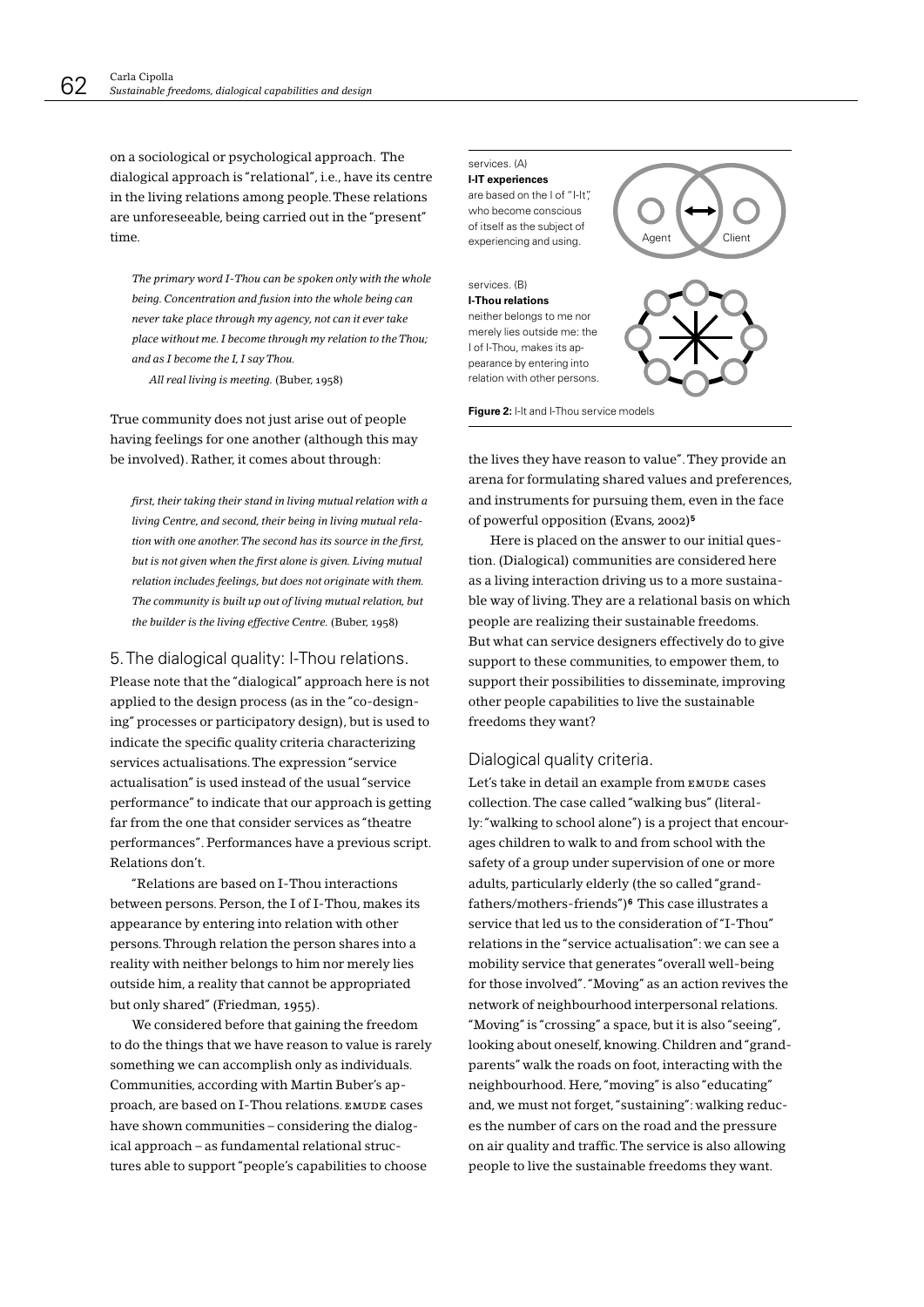Clearly, those involved in this service are focusing on the "substantial acquisition" of what they need, i.e. their personal well-being (or that of their family). But not only. This case showed a group of people who, by interrelating, has put into practice an idea of well-being that is at the same time both personal and shared. They have produced a commonly shared benefit. This has improved their quality of life and, at the same time, brought an environmental benefit.

This case illustrates a solution through which people are meeting each other and generating a shared benefit in a relational based way.

But is necessary to remind Buber's warning. The sadness in the dialogical process as well as in our fate, according to him, is the fact that each "Thou" would must necessarily become an "It". Though this presence may have been exclusive, as soon as it is no longer felt or is permeated by various media. the "Thou" becomes a thing among things, an "It". The relation becomes an experience and I have in front of me an object, describable, decomposable, and classifiable.

It means that each community – also if signed by I-Thou relations between it's members - are naturally destined to fade, to change into an experience in the realm of I-It experiences. Design interventions can particularly contribute to this process, looking for the "replication" of the original initiatives promoted by "creative communities". Also this paper, as an intellectual activity proper of the human beings. is classifying and describing the relations, transforming communities in objects of analysis (It).

Buber (1958) stresses that the principle-word and the experience "I-It" in itself is not "evil". As we presented before, is inevitable for us classify and describe the **relations**. "Evil" lies only in the fact that the term purports to embody everything. If man allows it, the growing world of "It" will invade him and his own "I" will be lost.

Consequently, the way to increase sustainable freedoms, supported by (dialogical) communities is to empower the latent world of "Thou": specifically considering our approach, this can be potentially done through service design solutions7.

Solutions that cannot guarantee but can favour the "I-Thou" relational event and, consequently, the foundation of a new community, its replication on a new context or the empowerment of the existing ones, keeping in consideration the relational quality embedded on the dialogical communities.

We propose here the "I-Thou" relation as a "dialogical quality criteria" to evaluate design solutions, as they can for example, be placed on a horizontal axis, getting far from being classified as an "experience" and closer to "relation":

| <b>Experiences</b> | -              | <b>Relations</b> |
|--------------------|----------------|------------------|
| service script     | <b>Service</b> | no scripts       |
| performance        | solution       | actualization    |

Figure 3: where is your service idea?

| <b>Experiences</b>            | <b>Relations</b>                            |  |  |
|-------------------------------|---------------------------------------------|--|--|
| Service script                | No scripts                                  |  |  |
| Performance (past time)       | Actualization (present time)                |  |  |
| Reciprocal relationship       | Responsive relationship                     |  |  |
| Method-centred doing          | Relationship-centred<br>being/knowing/doing |  |  |
| Main focus on goal attainment | Understanding the<br>meaning and complexity |  |  |
| Individual                    | Person                                      |  |  |
| Interests intersection        | Shared convergence                          |  |  |
| Contract                      | Trust                                       |  |  |

Table 1: describing the differences between experiences and relations to evaluate the relational quality of service design solutions.

### 6. Context and follow-ups

These considerations underpin an action-research program – currently developed at our university – that is analysing in depth the cases of social innovation identified by EMUDE as expressions of a new idea of welfare called "active welfare".

"The active welfare definition that has been adopted in the EMUDE research is the following: a welfare system where people directly involved, take direct part in the definition and achievement of the results they intend to reach. The possible connection between the emerging phenomenon of creative communities and the problems of welfare and social cohesion is maybe EMUDE's one of the most meaningful outcome. A point of arrival for EMUDE is the starting point for the research that now we are developing" (Manzini, 2006a)

The evolution of promising cases from their original forms invented by the creative communities, to more mature, generalisable forms of social organisation to answer the increasing welfare demands, requires the conception and realisation of favourable conditions. This corresponds to our first two initial questions:

- How to empower existing communities?
- How to facilitate the start-up of new ones?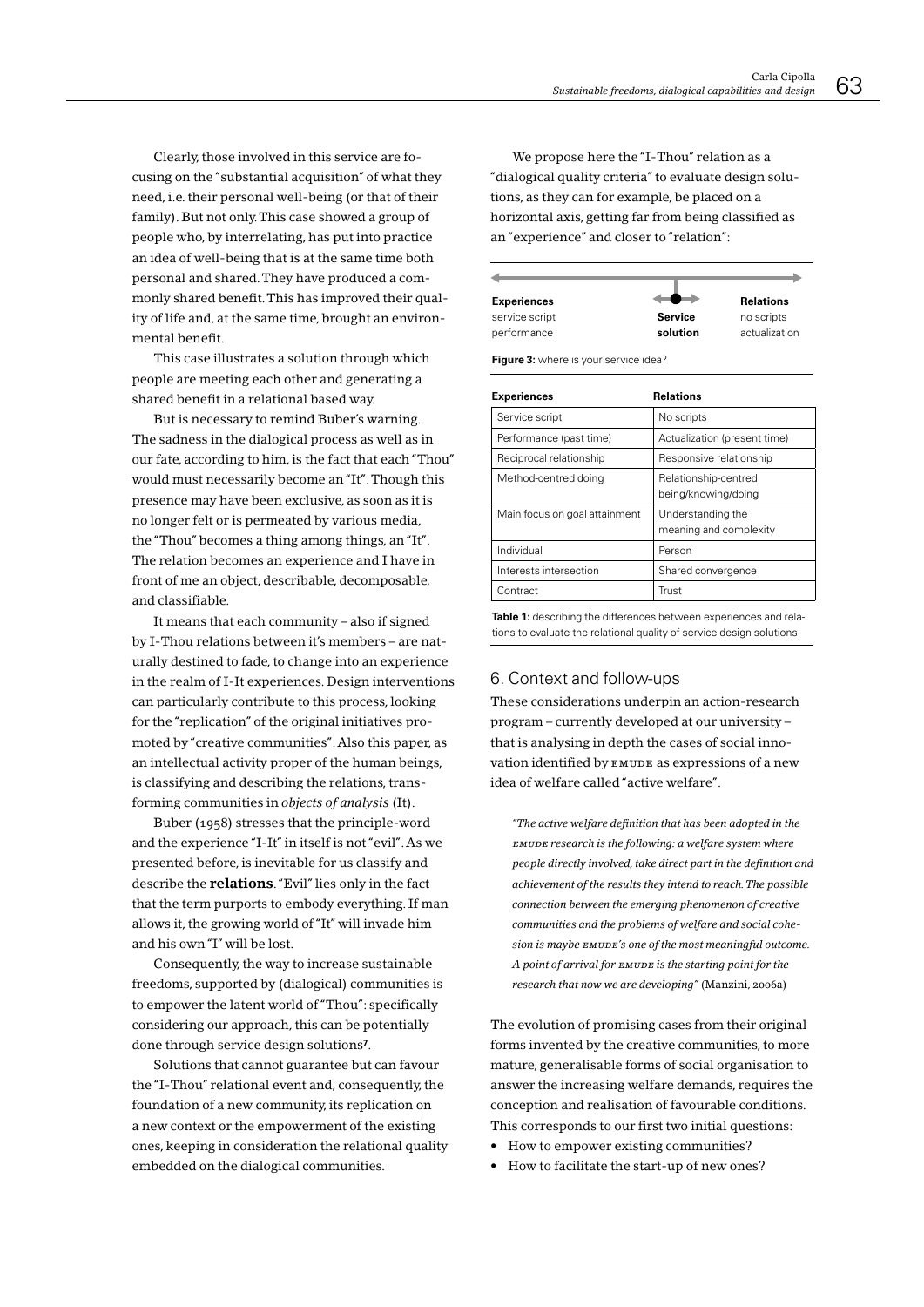This paper is part of my PhD research which intends to create a model - based on the dialogical approach - to evaluate the relational qualities of services interactions and to generate guidelines to a design practice capable to empower such qualities, considered as an essential contribution to a transition towards a more sustainable ways of living.

This model is being used to evaluate the interaction qualities embedded in the active welfare solutions created by creative communities and to create guidelines to empower and/or multiply these cases through design activities without "loss of quality":

"The need to increase the capacity of individual user-actors to "get themselves going" and the maturation of these new forms of organisation, require a strategic, service and communication design activity to identify, case by case, the facilitating tools needed. Hopes for the success of these design activities are based on the possibility that such cases can multiply without loss of quality." (Manzini, 2006a)

Given the dialogical approach, this quality is based on and reassumed on people capabilities to pronounce the principle-word "we", i.e., on the people capabilities to pronounce "community":

"The narrow ridge is the meeting place of the We. This is where man can meet man in community. Any only men who are capable of truly saying 'Thou' to one another can truly say 'We' with one another". (Buber quoted in Hodes, 1972)

#### **Carla Cipolla**

DIS-Indaco - Politecnico di Milano carla.cipolla@polimi.it

### References

- 1 /EMUDE, Emerging Users Demands for Sustainable solutions is a program (more precisely: a Special Support Action) that is promoted as part of the 6<sup>th</sup> Framework Program (priority 3-NMP) of the European Commission and coordinated by INDACO, Politecnico di Milano. To the program participated 10 research centres and universities and 8 European schools of design.
- 2 "The 'Living Room Restaurant' is an occasion for people to have a cheap dinner and to meet other people, located in the residence of the solution providers. After reservation via email or a phone call, people can literally come and sit at the dining table with the residents. After a short chat and getting acquainted with all the guests, dinner is served. Guests can choose the music they want to play in the background and only have to help with clearing the table between each dish. The providers sit on the ends of the table and between the dishes they switch places so they can talk to everyone who is present. It depends on the cheerfulness

how long the evening lasts and after it you have to pay 15 euros." (Meroni, 2006)

- $\overline{\mathbf{3}}$ "The solution provides a service to improve the quality of life of elderly people, in search of company and security, and students looking for low cost accommodation. Megliomilano is an association which realised that independent elderly people could provide young students with low cost accommodation in change of little help. They started a communication campaign and received a lot of offers from elderly with at least one room free in their house, and a lot of requests from students. With the help of a psychologist they do the selection and interviews, visit the houses and matche the human profiles in order to couple a pensioner with a student. MeglioMilano provides the users with free legal assistance and free psychologist support, they also ask for a weekly feedback from the users and organise monthly meetings with all users". (Meroni, 2006)
- 4 "Les Jardins de Cérès" (Coordination nord-Essonnienne pour une Ruralité et un Environnement Sauvegardés) is an association, a group of people who gather as consumers, which make a local farmer produce goods under the circumstances (organic farming) they wish. Therefore the whole produce is bought in advance in order to "motivate" the farmer and guarantee his economical benefits." (Meroni, 2006). The book "Creative communties. People inventing sustainable futures " edited by Anna Meroni, about to be published, contains a EMUDE case studies collection.
- 5. Evans, P. (2002) comments: classic liberal exaltation of the individual and an implicit acceptance of individual (as opposed to social) preferences as exogenous still characterize Sen's work. His analysis focuses on individuals and their relation to an overall social context, not on collectivities or communities as the necessary link between the two. Here, we are considering communities (as identified on EMUDE) as signals of a path taken by people to achieve the sustainable freedoms they want.
- 6 "Walking to school alone" is an initiative taken from some teachers of an Elementary School in Milan to improve the health and the well-being of children by enabling and encouraging them to walk to school. In Milan everyday, a significant part of the traffic jam is due to the need to bring (by car) children to school and back. But the possibility to adopt different options is threatened by some negative factors as the insecurity of routes to school and the bad structure of the sidewalks often parked by cars. The walking bus trays to give remedy to this situation, organising an appropriate service which protect and organise the groups of children. This project raises the children's awareness on vital road safety skills, improves the pedestrian safety, the healthy and walkable community environments and gives the possibility for friendlier neighbourhoods as people get out and interact with one another. Finally, it reduces traffic pollution and road traffic crashes involving child pedestrians (Meroni 2006)
- $\overline{ }$ This affirmation apparently contains a contradiction and we will not here develop further considerations about this paradox, this was done in a previous paper: considerations on the development of design solutions using a dialogical approach, see (Cipolla, 2004).

### Bibliography

Buber, Martin (1958) I and Thou 2 ed., Edinburgh: T. & T. Clark. Buber, Martin (1949, 1996) Paths in Utopia, translated by

R. F. C. Hull, London: Routledge; Boston: Beacon Press; Syracuse, NY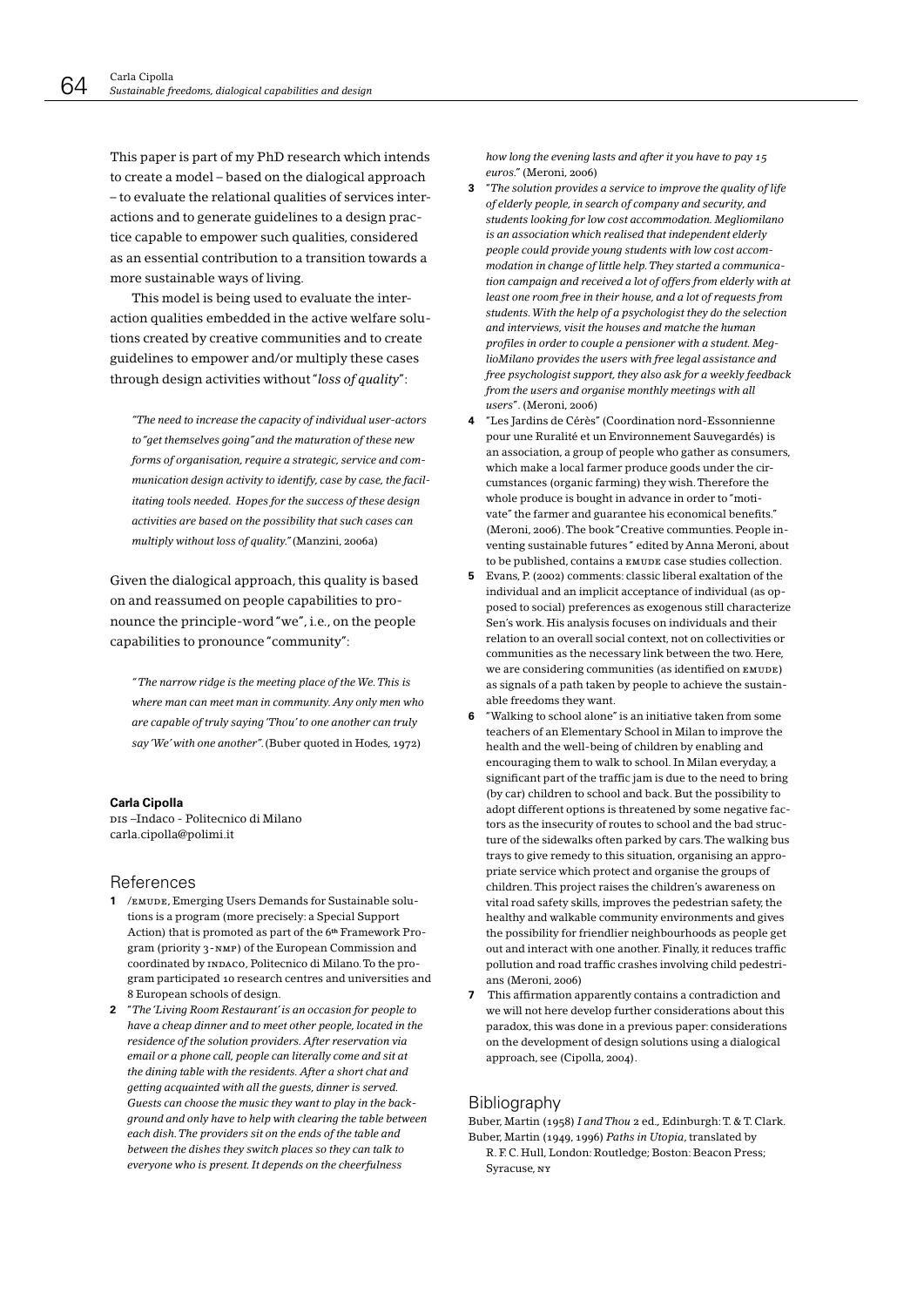Cipolla, C. (2004), Tourist or Guest - Designing Tourism

- Experiences or Hospitality Relations?, In Willis, Anne-Marie (Ed.), Design Philosophy Papers: Collection Two, Team  $p/\text{g/s}$ Publications, Ravensbourne, Australia.
- EMUDE Emerging User demand for Sustainable Solutions www.sustainable-everyday.net/emude
- Evans, P. 2002 'Collective Capabilities, Culture, and Amartya Sen's Development as Freedom',
- In Studies in Comparative International Development 37(2). Friedman, M. (1955) Martin Buber: The Life of Dialogue.
- Chicago: The University of Chicago Press.
- Hodes, A. (1972) Encounter with Martin Buber, London: Allen Lane/Penguin. Cited on Smith, M. K. (2000) Martin Buber on education. In The encyclopedia of informal education. Retrieved January 28, 2005, from, http://www.infed. org/thinkers/et-buber.htm
- Manzini E. (2006a), Active welfare, internal document. Manzini E. (Ed.) (2006b) EMUDE Executive Summary.
- Manzini E. (2005a). Creative communities and enabling platforms. An introduction to a promising line of research and actions on sustainable production and consumption. In Declan, D. Taking responsibility ISBN: 82-7671-498-6: Hedmark University College Publishing (NORWAY).
- Manzini E. (2005b). Enabling Solutions for Creative Communities. In Designmatters. vol. 10 pp. 64-68 ISSN: 1603-1059.
- Manzini E., Jegou F. (2005a). Communautés créatrices: le design pour le developement durable a l'époque du résaux. In Guillaume, V. D. Day. Le design aujourd'hui, Paris: Edition du Centre Pompidou.
- Meroni A. (Ed.) (2006), Creative communties. People inventing sustainable futures, to be edited, Milano.
- Sen, A. (2004) Why We Should Preserve the Spotted Owl. In London Review of Books, Vol. 26 No. 3 dated 5 February 2004
- Smith, M. K. (2000) Martin Buber on education. In The encyclopedia of informal education. Retrieved January 28, 2005, from,http://www.infed.org/thinkers/et-buber.htm.
- Vermes, P. (1988) Buber, London: Peter Halban.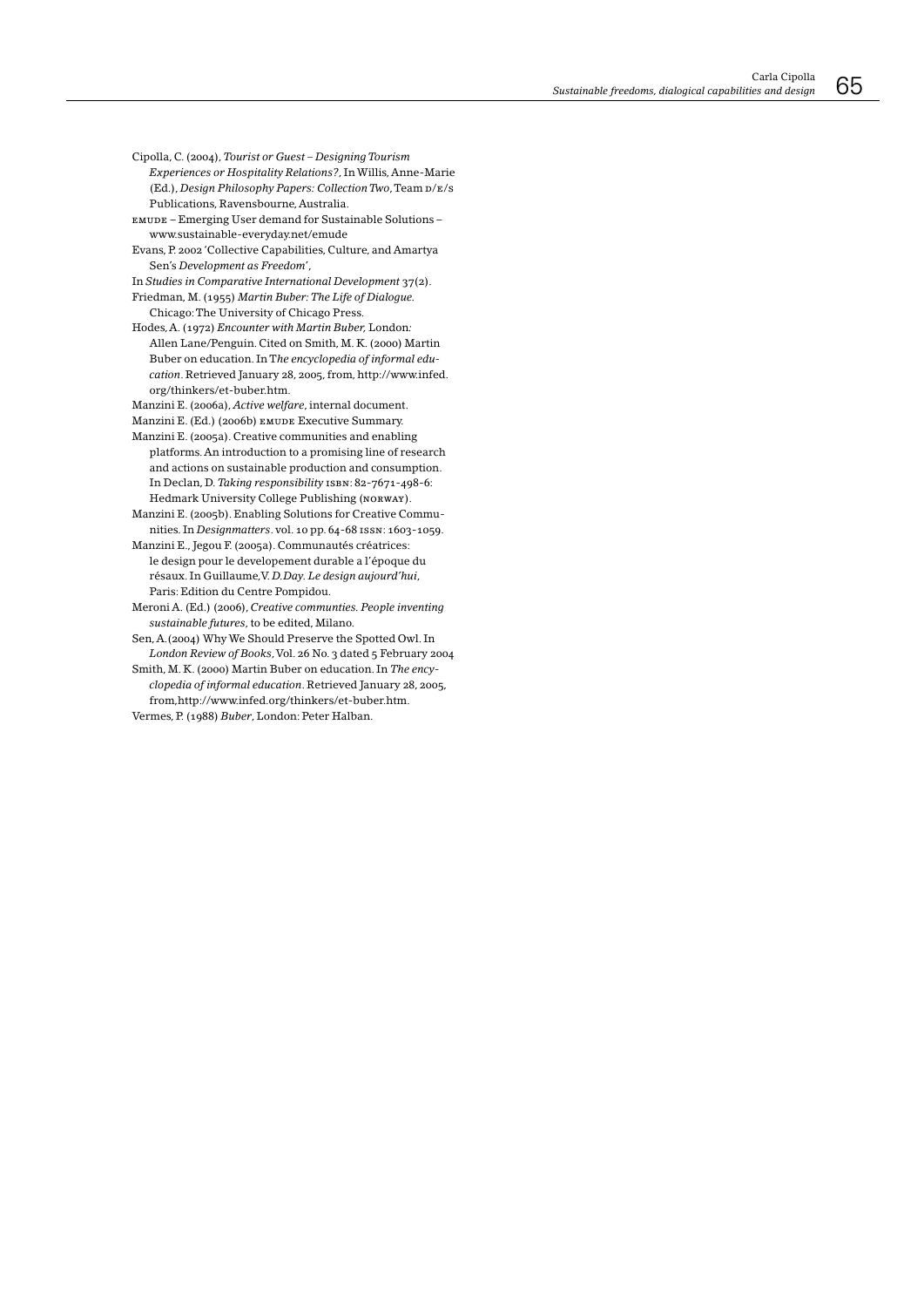# Renate Menzi and Martin Lötscher Redesign teaching and learning

### 1. Introduction

At the beginning of 2006, from January 9<sup>th</sup> to January 20<sup>th</sup>, the seminary "Redesign Teaching and Learning" was held as a pilot project at the University of Art & Design Zurich. According to the initiators' scheme this course is supposed to be conducted in the same way by other European universities and in Morocco too. Launched as an experiment the course wants to impart new perceptions on teaching and learning.

The research project "Fès Studies" is an expansive venture, which was initiated in May 2005 by the Swiss magazine for visual culture, soDA and a number of designers, architects and photographers.

Currently the focus lies with the conception and realization of an international University of Design in the Moroccan city of Fès (opening planned in 2012). The two-week seminary course "Redesign Teaching and Learning" (taught module) is part of this project. It concentrates on the current state of knowledge and the objectives of "Fès Studies". It involves creating visual statements significant to the training of forthcoming professional designers.

The experience made by the students themselves will be substantial. Based on their own learning experience the students will develop and visualize statements for an ideal University of Design. This visual discourse (viscourse) will act as a method to include other European and Moroccan Universities of Design in the project "Fès Studies". The founding of a Design faculty and correlating issues of ethics and moral principles can only be approached by means of an argumentative discourse, a viscourse in this case, being both a challenge to the participating students and future designers and a method to overcome language barriers.

### 2. Collecting the important questions

The research project "Fès Studies" collects, demonstrates and analyses the results of all seminaries (taught modules) considering issues like: how should an ideal multi-cultural meeting place look like, what would the studies involve and how the course's contents be imparted. (Keywords: site, building and facilities, methods of tuition, proportion of theory and practice, traditional crafts versus modern techniques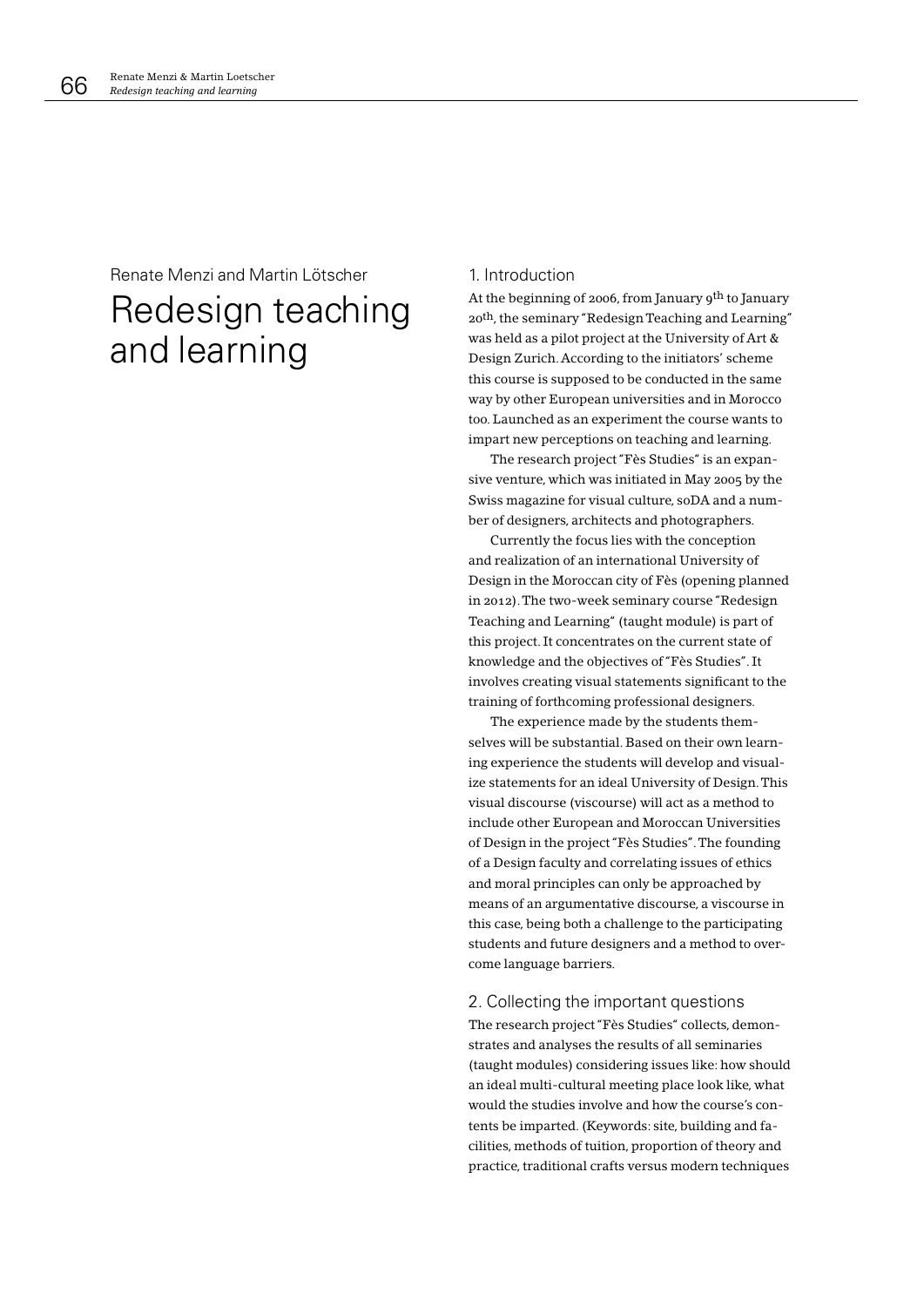and so on).

The material contributed by the participants of these modules will lay the basic questions for the "Fès Institute de l'Art et de Design" (FIAD) and its concept in teaching. In the course of the two-week module the students concentrate on theories and studies of Design, detached from the current situation in Morocco. Based on their own needs and training they will collect and record data and ideas on the subject of higher education in Design. They will discuss and evaluate various teaching methods from experience.

#### 3. Chain reaction

"Redesign Teaching and Learning" is not an ordinary study project, i.e. conveyance and shape of knowledge and production follow new methods based on a workshop-like and process-oriented performance within varying constellations. The students are required to be willing to cross boundaries, to be openminded and opinionated. The two-week seminary does not take place within ordinary institutional premises, but will be held in an external space, temporarily used to work (and live) in.

In this empty "projection room" the participating students - debating with designers, artists, pedagogues and managers - will design scenarios, paradigms and visions regarding a model scheme education in Design. At the end of the course a joint exhibition displays the students' solidified reflections on vibes, wishes and criticisms in the form of a room installation. Focussing on a thematic issue the students are asked to raise topical and cross-cultural questions and problems, to describe connections, establish links and make propositions. Subdivided into interdisciplinary teams (Industrial Design, Graphic Design, Scenographic Design, Fashion Design, Interaction Design, and Scientific Visualisation) they work within a modular structure that subsequently can be applied to courses held at other Universities of Designs.

Step by step, there will be a collection of visual statements about teaching and learning, the results of each teaching module, made by design-students all over Europe and Marocco. This visual material will be primary the base to ask questions. And Questions will lead to new visual statements. In this way. each module is part of a chain, the students get to know the results of other Universities and complete the catalogue of questions. The project "Fès studies" is working with this catalogue in different fields.

A selection of the visual material will be presented to the public in different medias (exhibitions, magazines, workshops, blogs).

### 4. Theoretical approach

The concepts of "Redesign Teaching and Learning" are geared to current cultural trends. This cross-cultural, design-orientated project (based on viscourses) wants to contribute to the professional training of future designers and aims at spreading specialist know-how to other cultural areas. It is founded according to the following scientific theories:

Within society's production process the body of knowledge holds a key-role. It is the decisive production force. A knowledgeable society does not understand knowledge in terms of specific knowledge but as an integral part of a culture that fundamentally promotes the evolution of human abilities and relations. It is the nature of knowledge to be a common property to society and equally the nature of a knowledgeable society to see itself as a culturally evolved society. (bibl.1)

Design historiography only states examples of products designed and made in highly developed, capitalist countries of Europe and North America. Modern practice in design is ruled by western strategies and expressions and once imported to the peripheries moulds to a large extend the respective cultural identities. As early as in the sixties and seventies Gui Bonsiepe referred to this issue, the nature of which in today's era of globalisation has become highly volatile.

The tuition of knowledge (At an Art & Art Design University for example) is not decreed by nature, but is coined by social, cultural and public standards, values and structures. Theoretical discourse, i.e. discussing knowledge and particularly institutionalized discourse on human faculties and knowledge, has been considered - ever since Michel Faucault - a discourse of power. Therefore the question of circumstances and standards defining contents and tuition of knowledge needs to be raised. (bibl.2)

In the field of design a possible (linguistic) discourse on design specific knowledge – i.e. tacit or practical knowledge and pictorial knowledge (compare Michael Polanyi and Ernst Pöppel) has been controversial. Despite their completing nature. the different bodies of knowledge are not treated as equals: within a scientific context explicit knowledge - the rational, verbal and written body describing facts and observations – is still considered to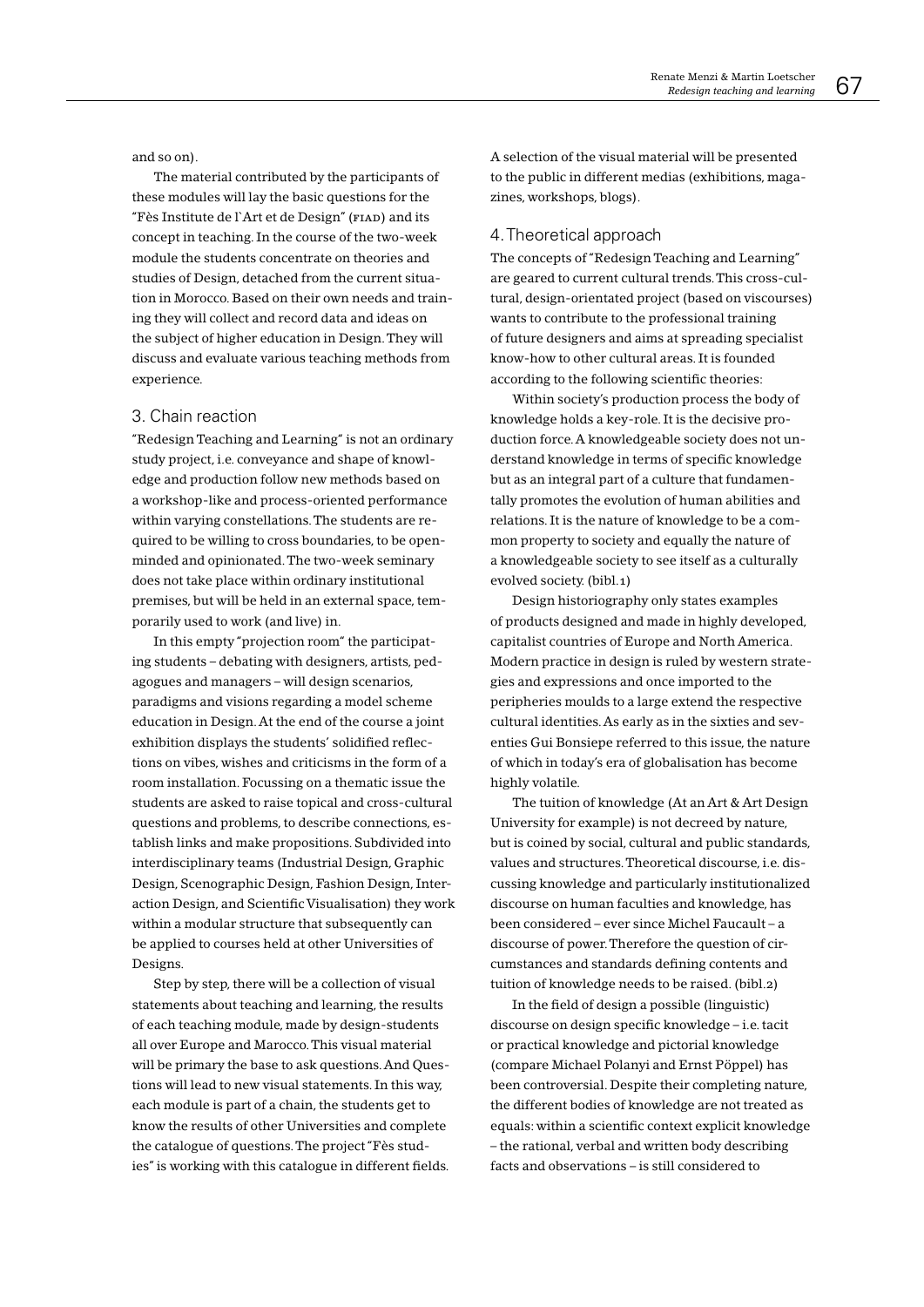

be the sole indicator for validation and verification. Tacit, implicit or pictorial knowledge is in this context of only marginal importance (at least on the surface). (bibl.3)

Bonsiepe describes visual influence on modern condition in "From discourse to viscourse" with regard to the "Picturial, or iconic turn". Competence and knowledge about the visual world, visual processes and their media communication have become a new and essential task of modern design and visual arts. (bibl.4)

Bonsiepe considers "interfacing" to be one of the most important issues of design, the designers become the experts in this "specialist discipline". They operate on material, graphic and digital interfaces amid users, intentional performance and artefacts. (bibl.5)

### 5. First experiences

For two weeks the participants of the study course (taught module) project their own University of Design. They determine a model scenario of their choice. The given setting consists of a place with a room structure, a selection of materials and media as well as a rudimentary schedule.

The working space is divided into the areas of production, publicity and theory. Each student is supervised by a host. The assembly room (pict.1) is a gathering place to have meals, to receive guests and to sell products. It is equipped with a kitchen (pict.2), a place to sit and tables. In the production room - the studio – products get designed and prototypes are built (Materials and tools are laid out). In the theory room (pict. 3) information is gathered and structured, research is being processed into knowledge (The room provides an Internet connection). The work in all three spaces deals with the current studies in Design and relate to the future University of Design. Products and visuals are created in the easiest possible way. (pict. $4,5,6$ )

### 6. Finding pressures and lacks

Both the working process and its resulting products have led to a number of surprising realizations. The lack of an institutionalized school structure initiated a dynamic group process and challenged the students to organize themselves. They found it rather difficult to juxtapose their current professional training to a new school model and to create visuals exposing criticism on the existing institutions.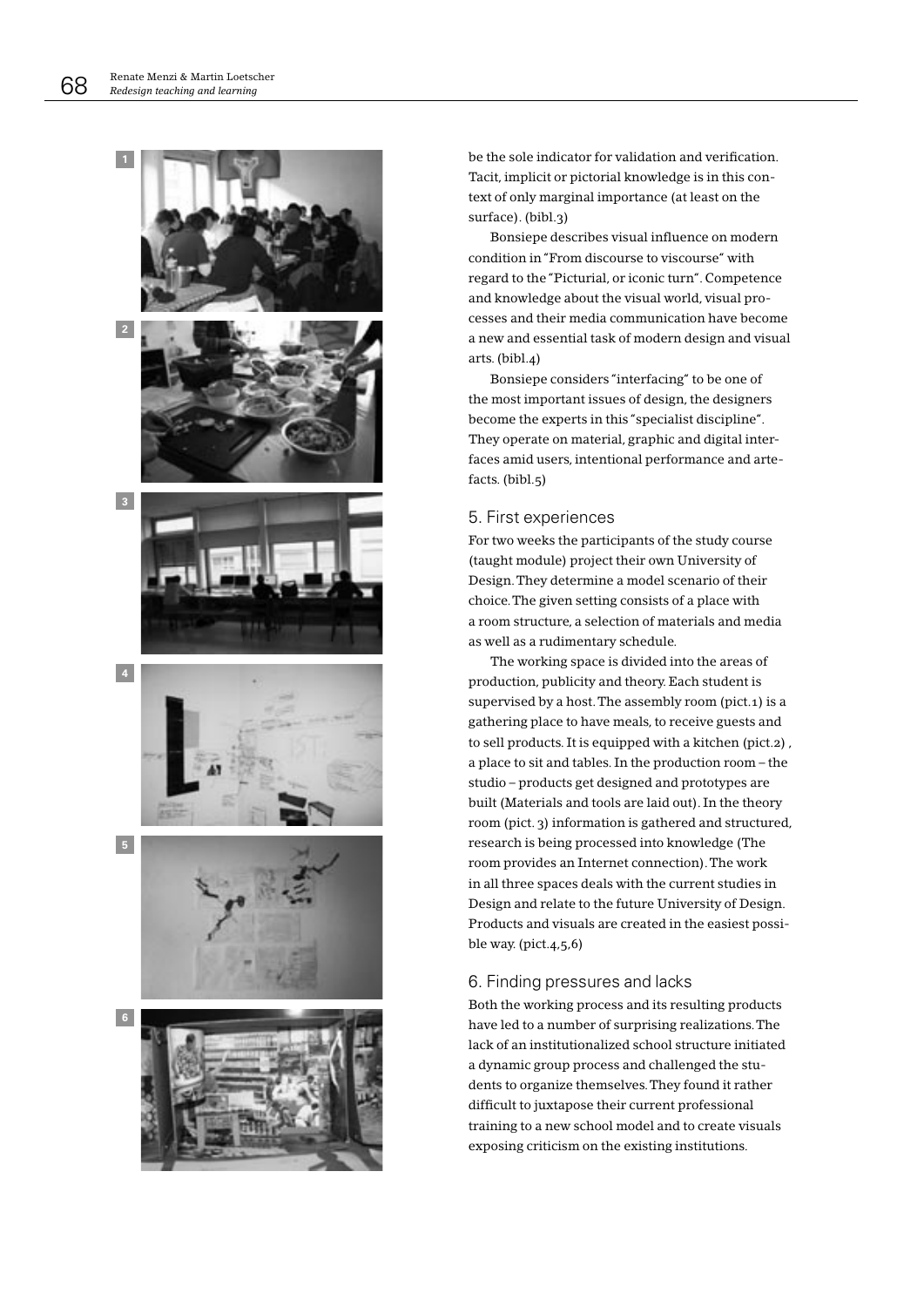Some common tendencies, though, could be detected. Professional training should involve a broader range of individual choices and paths. A broadly discussed topic was the training's lack of orientation and the issue of career prospects. The works essentially reflected a tension between personality and network, between the freedom of creativity and passed on values.

#### Renate Menzi Designer and Lecturer Hochschule für Gestaltung und Kunst Zürich Department Design Ausstellungsstrasse 60 Postfach сн-8031 Zürich renate.menzi@hgkz.net

#### **Martin Lötscher**

Designer and Publisher/Editor soDA-Magazine Schöneggstrasse 5 P.O. Box 1918 сн-8021 Zürich martin@soda.ch

### Bibliography

- 1 Gorz, André: Welches Wissen? Welche Gesellschaft? A text contribution for the congress Gut zu Wissen, Heinrich-Böll Foundation, 5/2001
- 2 Foucault, Michel: Archäologie des Wissens (L'archéologie du savoir, 1969), Frankfurt a. Main, 2002
- 3 Polanyi, Michael: Personal Knowledge: Towards a Post-Critical Philosophy, Chicago, 1958, (1974)
- 4 Bonsiepe, Gui: Von der Praxisorientierung zur Erkenntnisorientierung, in: Swiss Design Network (ed.): Erstes Design Forschungssymposium (First Research Design-Symposium), Zurich, 2004, p. 24
- 5 Bonsiepe, Gui: Design: Von Material zu Digital. In: Interface. Design neu begreifen. Mannheim, 1996, p. 19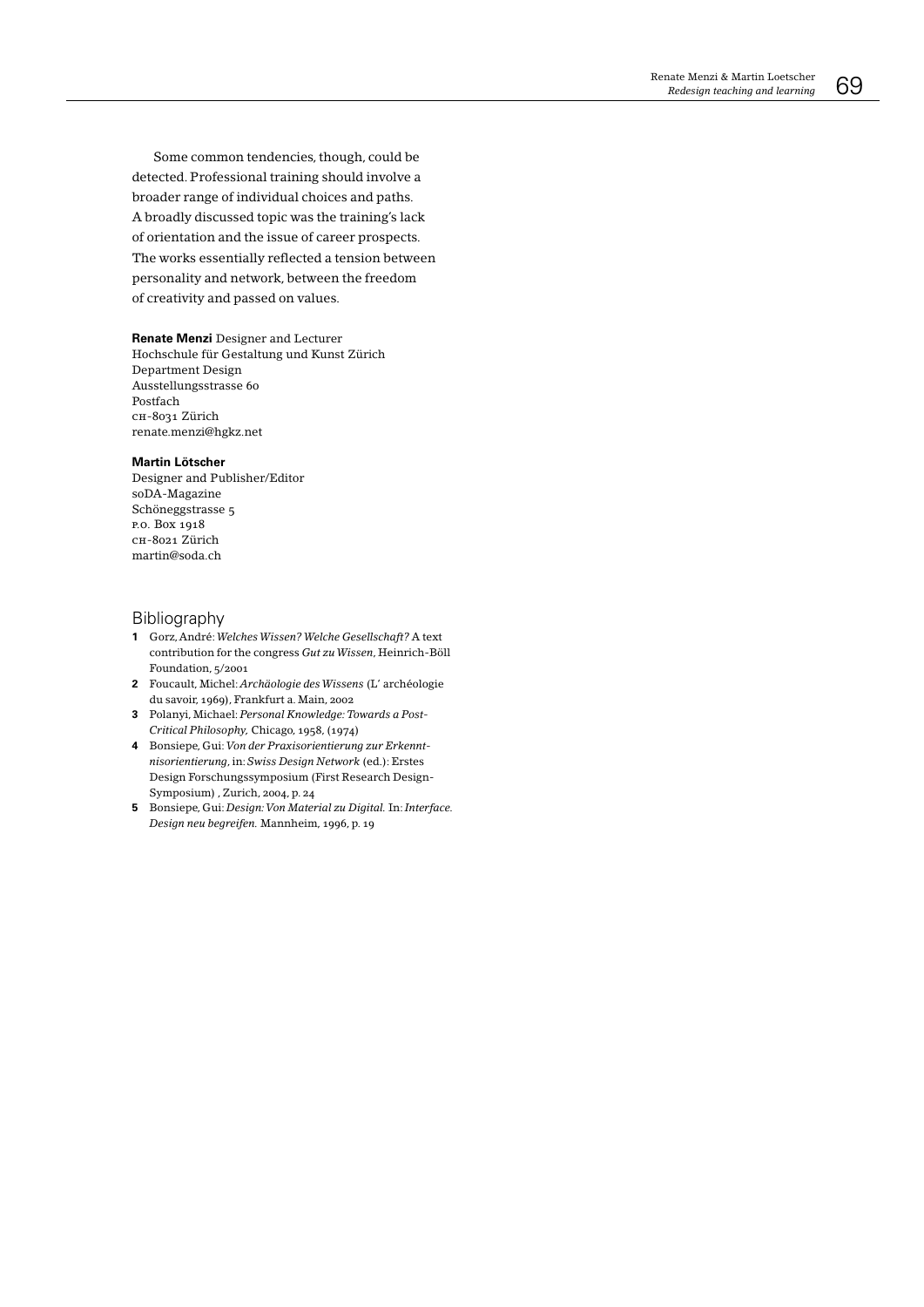### Di Fleming and Grace Lynch

# Digital eco-sense: An innovative terrain

### Abstract

Digital Eco-Sense is a concept that has emerged from the intersection and integration of information communication technology, design thinking and the critical principles for eco-sustainability. The potential of the digital eco-domain was explored in practice through a series of studios in university design schools in Australia. This paper provides an overview of the theoretical underpinnings and highlights some specific examples from these dynamic ecosense design studios, which involved over one hundred students in industrial design, interior design and architecture from three different universities. As a consequence of the eco-sense initiative, lab.3000 has become vitally committed to the development of eco-sustainable tools for students across all educational levels. Eco-Sense is a collaborative network of design studios in university programs, a global whatif space to create visionary products, services and systems for a sustainable future. The digital eco-brief was described as an innovative challenge to explore the transformative potential of the digital to create new concepts for sustainable products, services, businesses, culture and lifestyles. A broad based design scenario, or 'open-ended' design brief, was the topic for the design studio work. The design activity had to be located within two innovation spaces - the digital and the sustainable. The complex nature of incorporating these two innovation spaces provided an interesting challenge for the students and staff.

### Keywords

Eco-sense, digital, design, innovative learning, design thinking, education, student assessment point

### Context

Lab.3000 - centre for design is a community of design professionals, educators and businesses who share a commitment to design as a bridge between creativity and innovation.

Funded by the State Government of Victoria and hosted at RMIT University in Melbourne Australia, lab.3000 aims to position Victoria as a world leading centre for digital design and a hub for the intellectual and creative talents that underpin the growth of our innovation economy. In a world threatened by global concerns including terrorism, disease, global warming and the depletion of natural resources the role of designers has become deeply embedded into the search for solutions for the future of our world.

As designers are challenged to respond to prescribed challenges, educators must create learning environments where students are challenged to consider the environmental and ethical contexts in which they seek to find answers to the most difficult questions. Students today are far more aware of the holistic contexts in which they live and must prepare for the future. One of the reasons why lab.3000 was so keen to integrate and work with Professor Ryan in the publication of a Lab Report was its commitment to new ways of teaching and learning that would reflect the fundamental principles of sustainability in the design process. All design teachers, design professionals, policy makers and manufacturers have a moral and ethical responsibility to champion principles and practices which will protect and preserve the earth's fragile ecosystems and resources.

### Introduction

Specifically, Digital Eco-Sense is a concept that has emerged from the intersection and integration of information communication technology, design thinking and the critical principles for eco-sustainability. While working in Sweden in 2001, Professor Chris Ryan first developed a program of coordinated design studios known as Eco-sense. This program was supported in part by the International Institute for Industrial Environmental Economics in Sweden (Ryan 2004). Around the same time Lab.3000 was trialling a shift in teaching and learning from a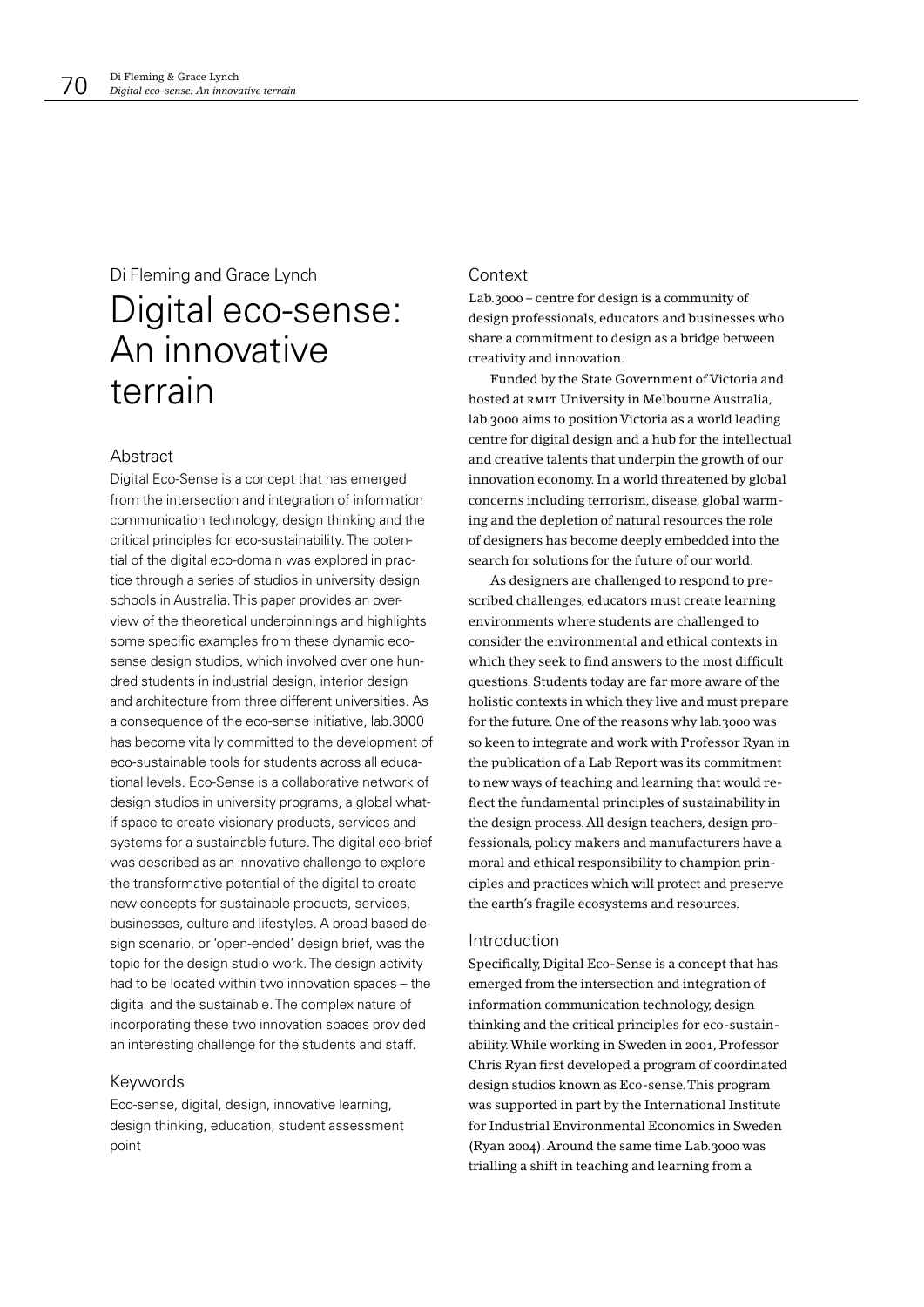prescribed process to a hypothesis based approach across disciplines.

Eco-sense is a collaborative network of design studios in university programs, a global what-if space for design students and staff, to create visionary products, services and systems for a sustainable 'future for the present'. Eco-sense supports university design studios by offering a critical resource: theory, research and speculation and a coherent set of scenarios which point to emerging sustainable solutions. (Ryan 2004, p. 130)

The eco-sense concept integrated smoothly into lab.3000's charter as determined by the Victorian Government's commitment to the building, connecting and promoting of digital design across industry, education and research. In 2003, Professor Ryan was seconded by lab.3000 to explore and publish the theoretical base and associated research underpinning the eco-sense studio development in three Australian university design schools. Other members of lab.3000 were involved in monitoring, implementation and the student assessment process.

This paper provides a brief snapshot of the philosophical background and along with the accompanying conference presentation showcases specific examples from these dynamic eco-sense design studios, which involved over one hundred students in industrial design, interior design and architecture from three different universities.

As Ryan (2004) explains the nature of business, social organisation, individual and cultural values are being shaped by two significant forces: information communications technology (ICT) and sustainability. The importance and relevance of the digital world is having an enormous impact on teaching and learning. An important new terrain for innovation lies at the intersection of three domains of knowledge and skills: the sustainable; the digital; and design. This paper focuses on the digital and design aspects and the actual outcomes of the digital ecosense studios. Those interested in a comprehensive research review of sustainable development as the next industrial revolution are directed to Lab Report  $o_3$  – Digital Eco-Sense: Sustainability and  $icT - A$  New Terrain for Innovation (Ryan 2004).

### Sustainable

The terms sustainability and sustainable development are used almost interchangeably to describe a concept of development in balance with natural ecosystems and the needs of future generations. Sustainable development has been institutionalised as the 'triple bottom line' for current business activity and strategic planning and has become a fundamental aspect of decision-making including: social progress, ecological balance and economic growth.

The World Business Council for Sustainable Development (WBSCD) which represents more than 170 large corporations in 34 countries project sustainable development as a 'significant new opportunity for business and as a new terrain for innovation: finding new ways to do old things as well as new ways to do new things" (Ryan 2004, p.  $16$ ).

#### Digital

One of the key elements in the development of the Digital-Eco-Sense Studios is the integration of information communication technologies. While most of today's learners in developed countries are digital, connected, experiential, immediate and social (Oblinger 2005), the appreciation of the power of digital communication and the ways it empowers the learner is still not completely understood. The web is the first source for information for today's learners, they multitask, use multiple media, are visual, enjoy working in teams and with their peers, and want to be engaged.

Resisting today's digital technology is an act of educational negligence. While many tertiary educators are technologically savvy, many are not. Many underestimate the impact on the potential learning dynamics for their students. Through the integration of information technology students may assume dynamic roles as researchers, simulators, programmers, designers, artists, economists, environmentalists, and indeed futurists. The power of certain software enables the modelling of ideas that can traditionally be drawn using two dimensional pen and paper. By simulating ideas and concepts students can play, improvise, invent and innovate in a space that can bridge history and science fiction.

We currently live in an incredibly fast moving world; significantly different from the one we grew up in. Our students not only need things faster than their teachers are used to providing them, they also have many new learning needs as well, such as random access to information and multiple data streams which are generally outside the experiences of most educators. Many of our current learners, (digital natives) were born into digital technology and they assume that their personal expression and response to studio challenges may be explored in a multi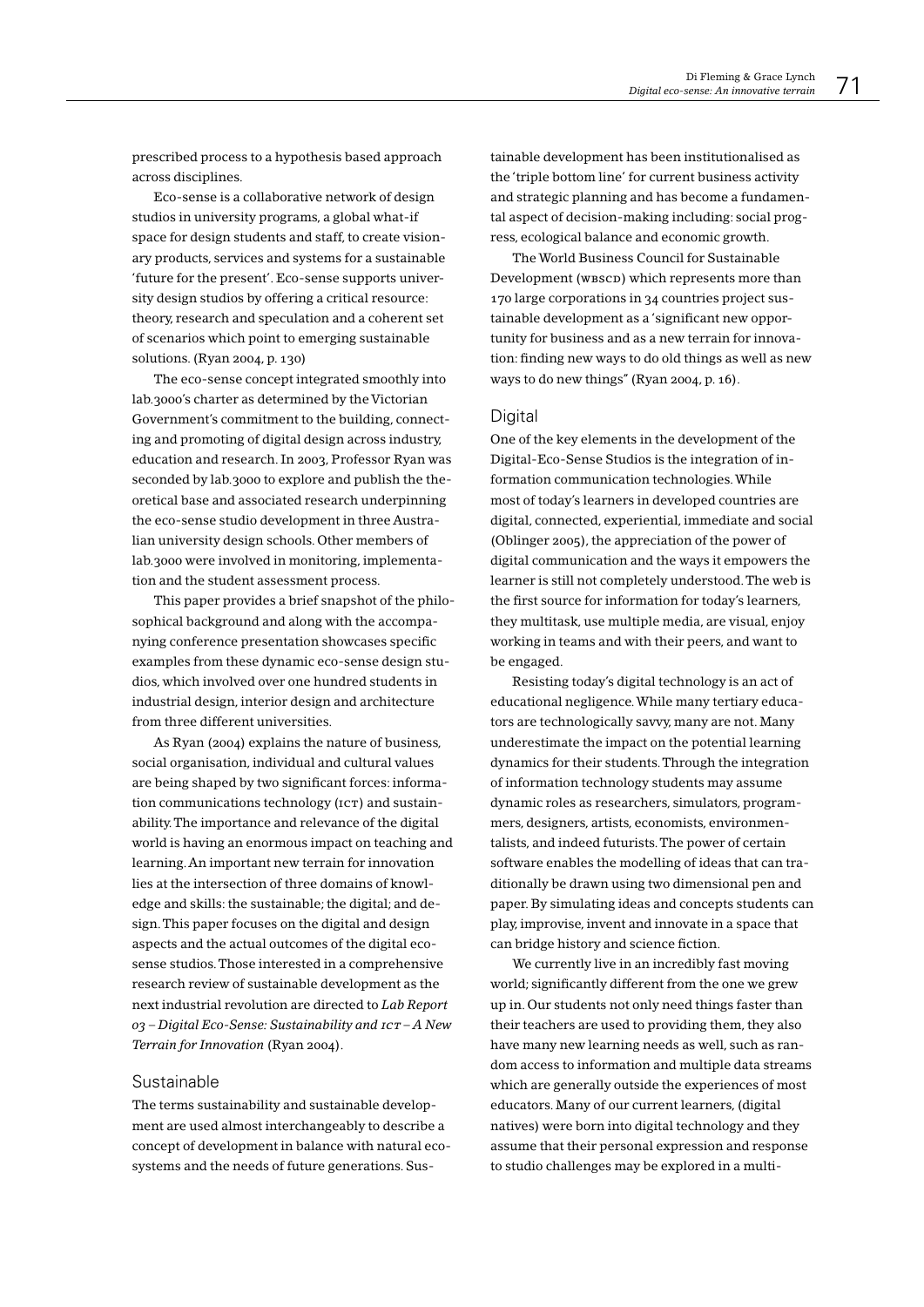dimensional digital sandpit. Conversely, their teachers and other older adults are 'digital immigrants' whom having learned about digital technologies later in life, retain their 'accents' such as thinking that virtual relationships are somehow less real or important than face-to-face ones (Prensky 2006).

Our current school and university students expect digital technology to be used in their education and have a perception that the current use of technology in education is inadequate (Oblinger 2005). If teachers enable their students to connect and engage within the context of access and application of the technologies of the day, then computer labs and laptop programs will be replaced by hardware, middle ware, software and connectivity that provides a seamless relationship between school, home, parents, teachers, families and friends. "Until the nature of the educational relationships change in the classroom and at the institutional level, we will not realise the full value of the computer, communication, and information technology investments we are making today" (Frand 2000, p. 24).

In the ongoing development of the eco-sense studios it is important for educators to understand and accept that the current generation of students have mobiles, ipods, multiple email addresses and chat identities that sit alongside the traditional view of information communication technologies. Our students expect to communicate anywhere at anytime and nothing should be restricted within the classroom. For many of today's students, "learning is not about technology; rather, one ha(s) a learning experience with the help of technology. Thus, learning is regarded as a social activity with a technology component" (AASCU 2004). Most of our current university and TAFE students have grown up with technology and view it simply as a means of communication. This means that educators must rise to the challenge and align their teaching methods with these changing learning styles of learners who are the emerging leaders of tomorrow.

Earlier research contends that Net Generation learners may be 'chaotic' learners. "There is a contrast between the paper-based, formal, linear and teacher controlled approach with a 'screen based seemingly chaotic, constructivist and multi-faceted approach, where 'play' is central" (Baron & Maier 2005, p. 58).

The learning process itself needs to be emphasised rather than body of knowledge, since that knowledge is so rapidly changing and evolving. We need to guide the learning process more by posing questions rather than providing "the word" that everyone needs to "know" (memorise). People are products of their environment: ICT is an influential part of that environment. Those influences are inextricably linked to the changing demographics of students' characteristics and learning styles (Rickard & Oblinger 2003).

### Desian

Design is becoming a critical economic and environmental driver as design thinking is providing differentiation in the marketplace. A vital step in transforming ideas into creative, practical and commercial realities is design. "Design is both a noun and a verb, and has multiple senses. As a noun it denotes a field as a whole, an end product or a thing - a designed object or entity - as well as a concept or proposal. As a verb, design denotes an action or process" (Barnacle 2003).

Digital Design is the intersection and integration of digital technology with the design process and across disciplines of design including architecture, engineering, new media, industrial and product design (Fleming & Lynch 2005).

Design is a bridge between the tangible and intangible, it is the intellectual process that gives shape and form to ideas. To be innovative is to do something differently, to explore new territory or to take a risk (Lynch 2001). One way of describing the linkage between creativity, design and innovation is:

- Creativity = generating ideas
- Design = giving shape and form to ideas
- $\bullet$  Innovation = placing the shape and form (design) into a new or different context (Fleming & Lynch 2005)

Designing products, processes and systems within a framework of sustainable principles and outcomes is difficult; particularly when and where students have been raised in a world where unsustainable practices have been their life. As international agreements are created and globally responsible practices expected, students are challenged to design within complex social, ethical and environmental contexts.

### Digital Eco-Sense Design Studios

The Digital-Eco-Sense studios produced students' projects that support and value the integration of information technology, design thinking and empathy for sustainable practices.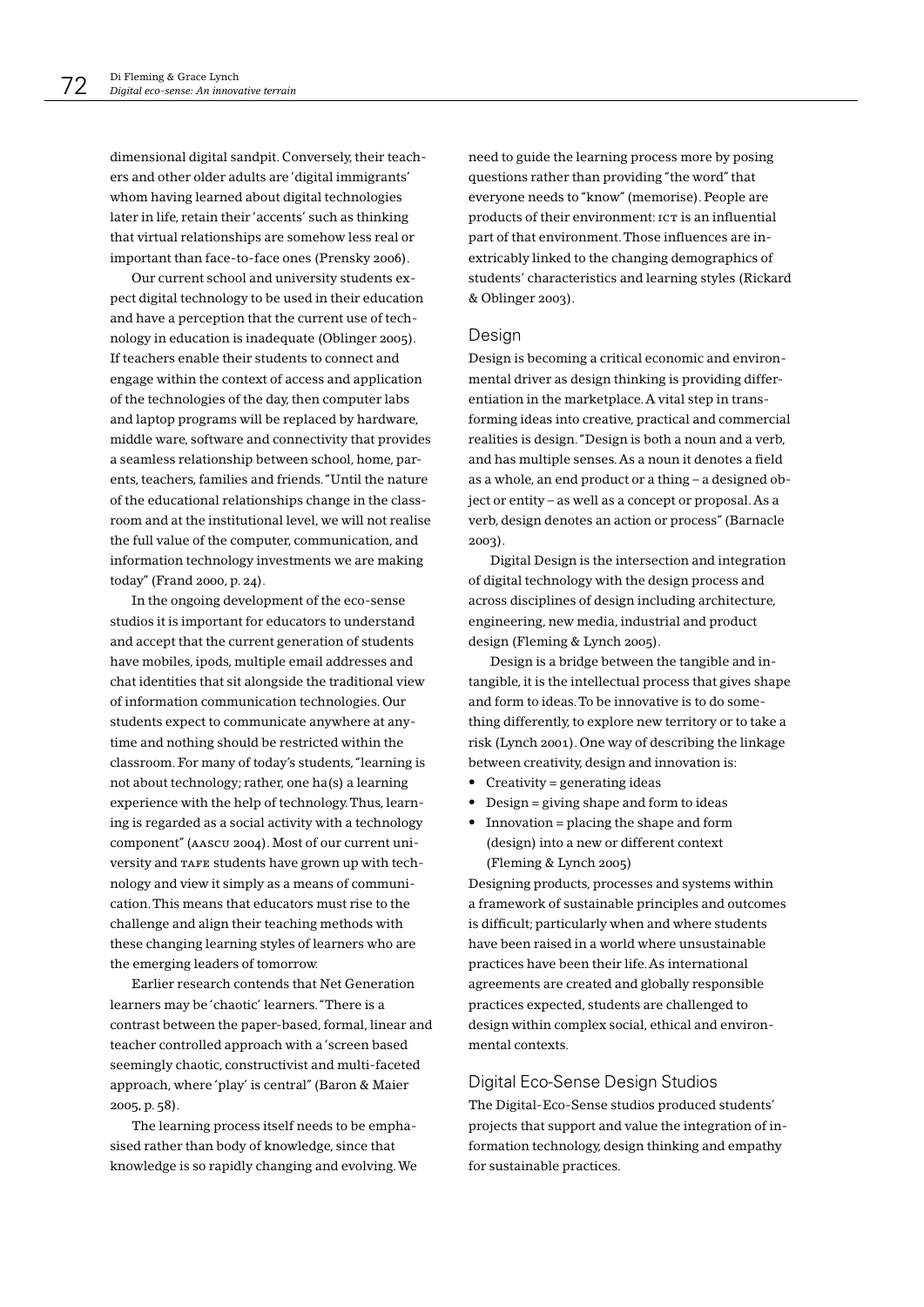A trial was undertaken in the second half of 2003 in three Australian Universities - Swinburne University in Melbourne, Royal Melbourne Institute of Technology (RMIT) also in Melbourne and the University of Technology Sydney (UTS) in Sydney. Over one hundred students in industrial design, interior design and architecture participated in the Australian eco-sense trial. A team of academics in the three universities supervised the students and their work. Students attended lectures from their design professors, researchers in digital media, people working in digital industries, experts in sustainability, professional designers and artists. The students were encouraged to make contact with relevant government agencies and technology companies in order to thoroughly research their particular sustainability target area. An eco-sense website was used to communicate the project brief, provide a short background paper (a short initial draft of Lab Report 03), and a set of resource materials for students. There was a great deal of networking using the Internet between the design schools.

The digital eco-brief was set as an innovative challenge to explore the transformative potential of the digital to create new concepts for sustainable products, services, businesses, culture and lifestyles. A broad based design scenario, or 'open-ended' design brief was the topic for the design studio work. The design activity had to be located within two innovation spaces - the digital and the sustainable. The complex nature of incorporating these two innovation spaces provided an interesting challenge for the staff and students.

The digital eco-brief was described as an innovative challenge:

As systems of production and consumption confront environmental limits, the need to reduce material and resource flows in the economy will shape the process of sustainable development. Growth in the economy has to be decoupled from resource use.

These Eco-Sense studios will explore the transformative potential of the digital to create new concepts for sustainable products, services, businesses, culture and lifestyles.

These studios will expose a parallel world of sustainable artefacts, services and systems which challenge current boundaries between high-tech and low-tech, public and private possession, the inert and the active, individual behaviour and eco-system awareness. (Ryan 2004, p. 130)

# **The Task**

Students had to complete the task in about 10-15 hours per week over a thirteen-week work term. The design activity had to include both digital and sustainable learning contexts and principles. The studio leaders were required to define a 'sustainability target area' relevant to their context and student interest. These targets included: addressing the impacts of tourism: addressing water consumption: and addressing household waste and consumption.

Any new product or service developed would need to successfully compete in the marketplace against existing products. All of the projects were to be completed digitally, that is no hard 3D models or prototypes. The following examples are selected to show the breadth of the students' accomplishments across their diverse backgrounds.

The Eco-Sense Designscape as described on the lab.3000 website is as follows:

As our systems of production and consumption confront environmental limits, it has become clear that constraining material and resource flows in the economy is the most important factor which will shape sustainable development. Growth in the economy has to be dramatically de-coupled from resource usage.

The designscape of the EcoSense studio is shaped by the following approaches to sustainable production and consumption:

- Lightness attaching desire to dematerialised things.
- Preciousness designing a desire for lasting attachment to artefacts that do not 'flow'.
- . Distributed possession shifting value to the coownership of joint objects.
- Modularity and cyclic re-production products as assemblages of modules, updated/refurbished to extend product life.
- Distributed production a mix of localised and mass production.

The transformative potential of the digital (information and communications technology and the 'information society') forms the other half of the EcoSense designscape:

- Aware-sense; smart senses for system status: Smart eco-alert indicators; information on systems conditions
- Intelligent feedback: (Re)connecting key elements of the environmental system.
- . Tele-presence and virtual extension: Virtual transportation to another environment
- . Virtualising potential realities: Immersive virtual environments for simulation
- Reversing the hardware / software balance: Eternal hardware, mutable software
- Eco-logistics eco-efficient resource tracking: The power of new logistics and location systems.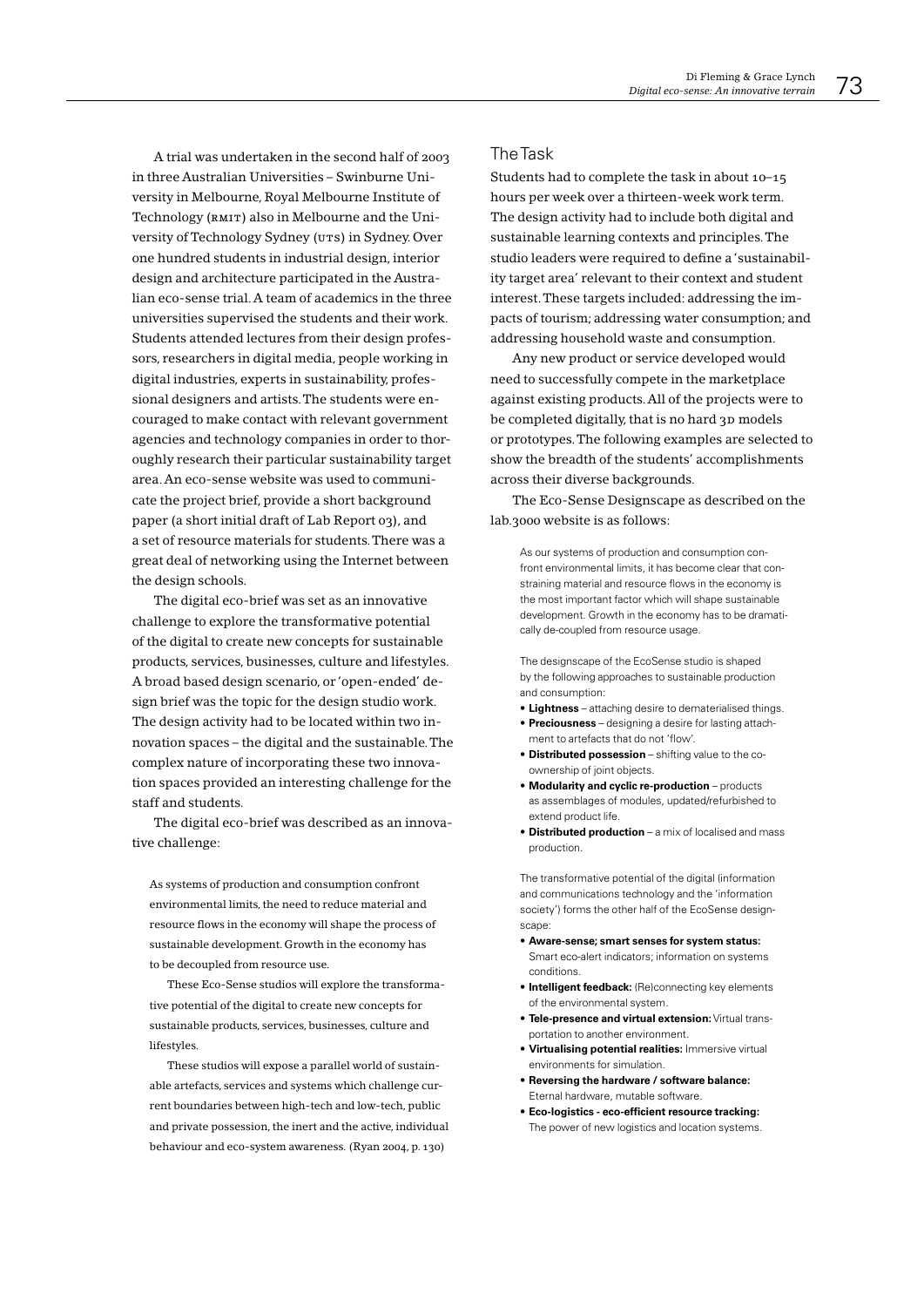# Addressing the Impacts of Tourism

1. InVIEW: Reusable digital camera, Blair Kuys, Swinburne University

This project developed a system involving a digital camera-sharing kiosk that can be distributed around the city. The kiosk dispenses and takes back reusable digital cameras, returning a small cp of the images taken by the user at a proposed cost of \$15AUD. The system was designed to be useful for tourists who wish to photograph their experiences without having to take an expensive camera with them, avoiding damage and theft while eliminating the negative environmental impacts of single use cameras.



2. Scarpet: Living sensory map for protection of sensitive sites, Barbara Landorfer, RMIT University Many sensitive or protected sites cannot find enough funds to establish adequate monitoring of environmental conditions. A sensitive site is wired with a sense-net for real-time monitoring of conditions. A protector community of visitors contribute to the cost of the sense-net by purchasing a display - Scarpet - which they can take home. The

data from the sense-net is downloaded regularly from the Internet to be displayed as a piece of furniture/art on the floor or wall. The Scarpet uses a polymer-dispersed liquid display or ink-cell displays, which can be produced as large flexible films.



3. Re-Place: The virtual replacement of protected sites, Ben Stakus, RMIT University

This project addressed the controversial issues of eco-sensitive sites that have to be closed off to mass tourism in order for their preservation. Replace involves the virtual replacement of eco-sensitive sites. The territorial boundary of a sensitive site is extended in virtual space through the use of real-time, interactive, communications systems. This allows the experience of visitation to be re-placed to another location, or to more than one location, that is selected because it is not as sensitive to physical visitation. Sensors, cameras and sound recorders are placed in appropriate locations within the restricted eco-sensitive sites: the stream of real-time images and data is available to visitors in special centres, which are located outside the boundary of the protected sites. The intent is to maintain the act of visitation, of travel and of immersion in the temporally contingent conditions of the real place.



4. Digital Pocket Guide: A local tourist guide through Bluetooth mobile phones, James Jeffry, Swinburne University

Fixed information centres would be dispersed around the city to be accessed via any mobile phone with Bluetooth capacity. By utilising existing mobile phones for this service it is unnecessary to produce special devices such as those used for interpretation in art galleries and museums. It also makes the system more sustainable. If you could see behind the physical image and understand your surroundings your behaviour may change. Eco-tourism involves more than visiting unspoilt nature, it means also changing understanding and behaviour, being more aware of cultural, social and environmental issues and impacts. The digital pocket guide would replace static information currently available through historical plaques with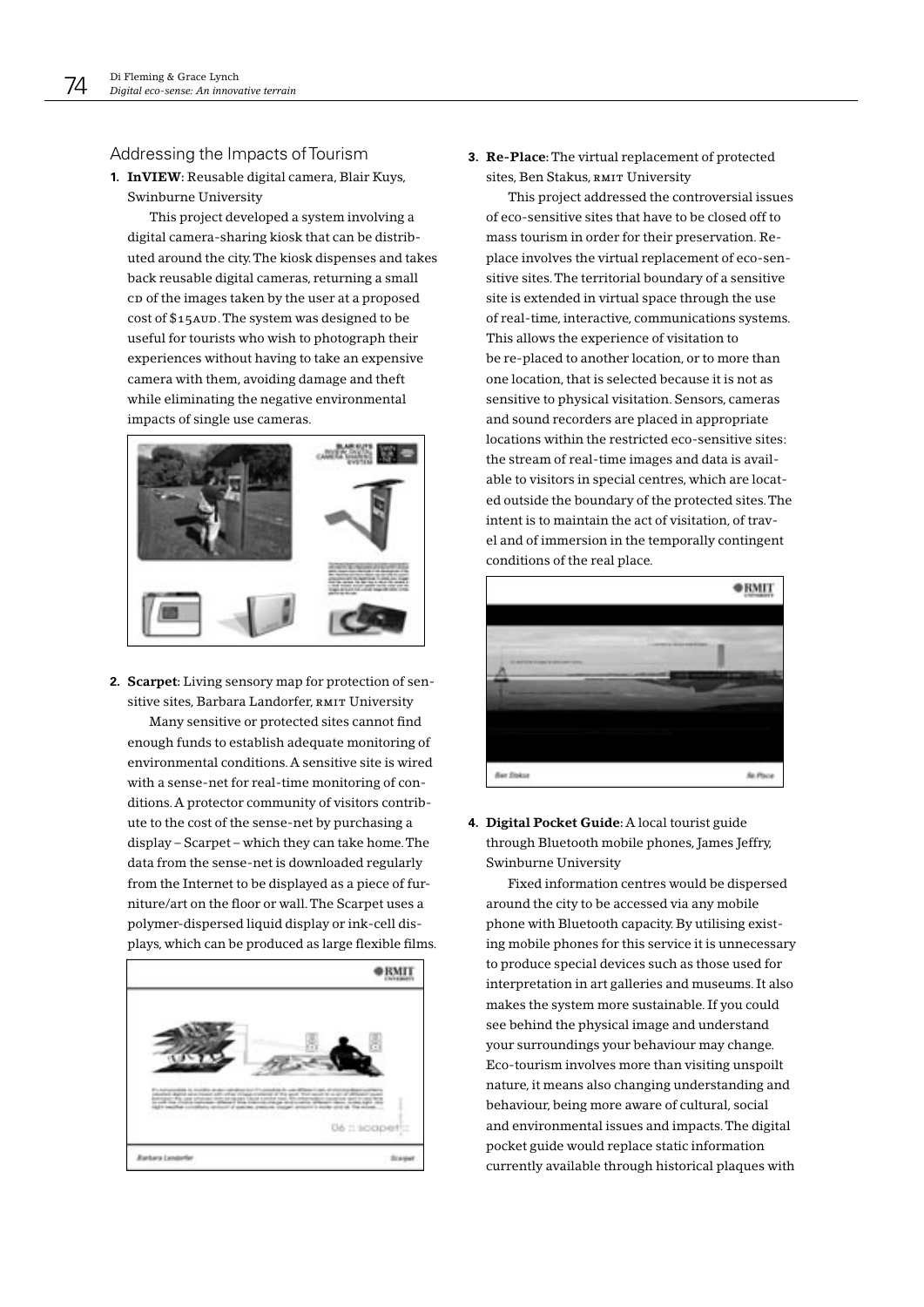a dynamic and interactive system that could be updated regularly as different experts provide different interpretations of the city.



Addressing Water Consumption

5. Murray Darling Water Co-op: Water use and quality system for farmers, Liam Ryan, UTS This project aims to increase public access to information on water quality for farmers and to promote sustainable farming methods. The Murray Darling (MD) river system is the largest water system in South Australia and its basin covers 14% of the total continent of Australia. At the river's mouth the flow is one-fifth now of what it was in 1901. This new water co-op provides a place for water metering, water quality testing, and water use monitoring. This new water meter includes water quality testing and has remote telemetry to be installed in all irrigation pumps on all farms. All information would be uploaded to a website which would provide a visual record of all water use on each farm and as an aggregate for particular regions. A notification system would alert farmers to quality problems such as increased salinity levels. The website would be able to collate large data flows in real time and display them in easily understood ways. It would facilitate communication between farmers in a way that sustainable farming methods are promoted.



# Addressing Household Consumption and Waste

6. Planet Usage Charge: An RFID system for household recycle collection, Cath Erthler, Michael Zarb, UTS

This project proposes a system for measuring household waste, providing feedback on waste levels and recycling and incentives for reduction. There are currently huge disparities between rates of household recycling in different countries. Britain is at approximately 11%, the USA, Canada and Australia are at approximately 30% while Germany is at 48%. The European Union believes a 65% rate is a reasonable target. This system proposes a variation on pay by weight - as the percentage of recycled waste per total waste collected increases toward the target figure, household charges reduce. Above the target rate, households would be rewarded with points to be redeemed at special local council events. Each household bin would have an attached RFID tag to be read by collection trucks. The householder separates the waste into a number of streams. The weight of rubbish / recycled material would be recorded against the RFID with data downloaded from the collection trucks at the end of each collection day.



# **Student Assessment Point**

As a consequence of lab.3000's involvement in the eco-sense studios a number of issues arose. Both Lynch and Fleming participated in the assessment of a number of the student studios and realised a new approach to industry engagement in the assessment of student design thinking. Student assessment point has been piloted with the intention of creating a model of practice for the tertiary sector more generally. Because the student projects were steeped in real world problems and given the quality of their outcomes, a number of them have commercial potential.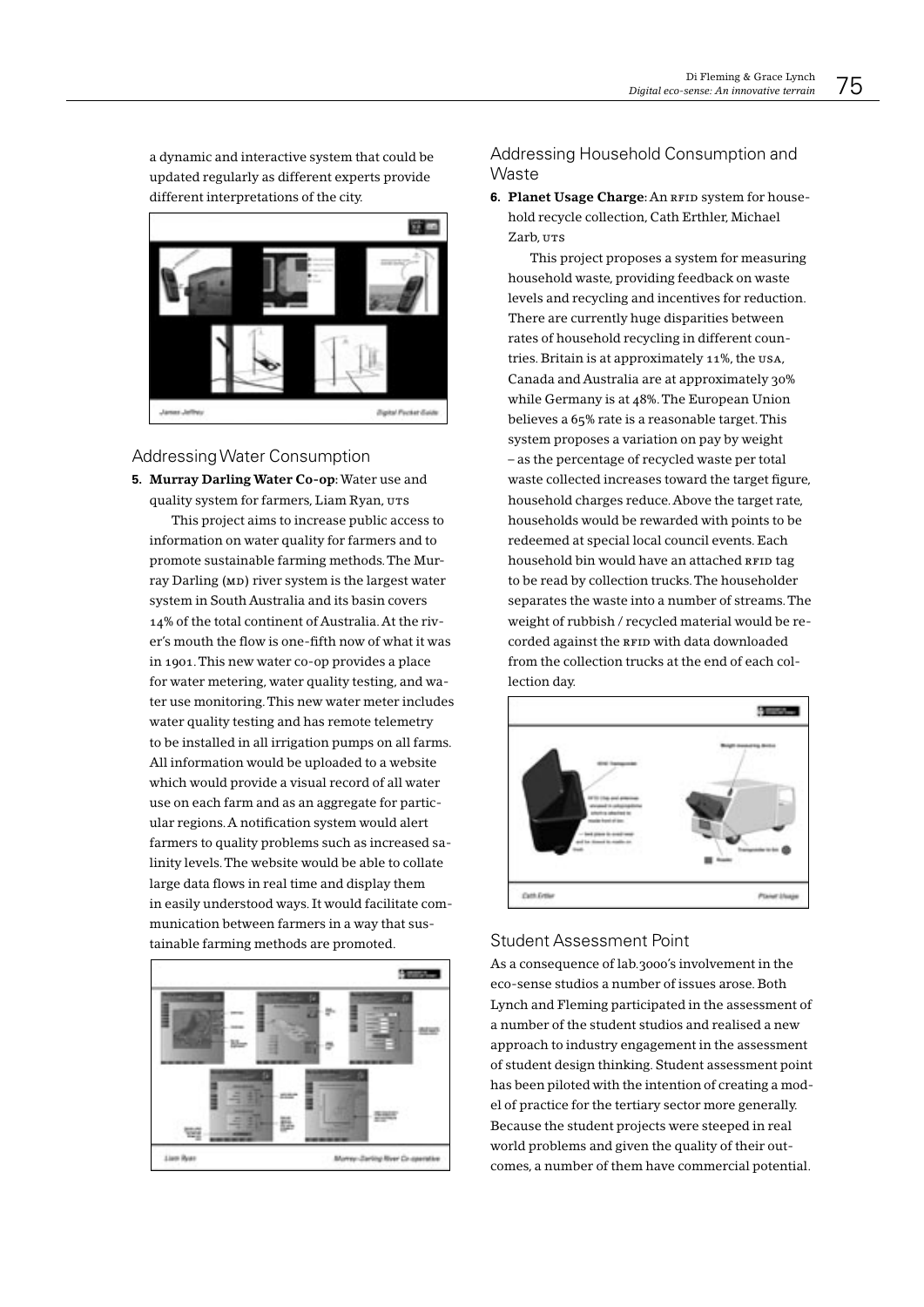At the point of assessment, invitations are extended to potential industry partners who may have a shared interest in a particular theme, process or system. Each student is given ten minutes to present their hypotheses, share their research method and exhibit their solution using digital and in some cases a functional model or prototype. At the conclusion of the student assessment/presentation small teams of interested parties are created to explore the viability of the idea, its design and innovative potential.

Beyond the issues of sustainability is the intellectual property of the students. Like industry sponsored competitions where students are challenged to design solutions that may benefit the commercial operations of a particular industry, eco-sense students need to understand the commercial potential of their designs. Business 101 is not often a part of design studios and while universities normally do not claim ownership of student intellectual property, more commercial guidance could be built into programs. Intellectual property is a legal and ethical dilemma when student design and innovation meet industry face-to-face.

Lab.3000's Tertiary Network also offers the tertiary sector a number of regular showcases where institutions select their best student projects which are then showcased to industry in a public forum in a professional environment. Part of lab.3000's core business is to work with the tertiary sector in the strategic management of design skill.

## Exhibition

A showcase of students' work from the digital ecosense studios was held in the Victorian State Government Cabinet Rooms in Melbourne. This exhibition of the student work and outcomes from Lab Report 03 by the Victorian State Government demonstrates and integrates government policy reflecting design, innovation, information communication technologies, and eco sustainability agendas. This showcase involved the lead Minister for Design, the Minister for the Environment and the Minister for Innovation, Industry and Regional Development. After the official launch, the student work remained on show in the cabinet rooms for six months in 2004 to enable it to be reflected upon by many people in the hope that lessons learned could become tools for critical thinking and practical action in the sustainable development of our future

# Conclusion

As is evident from the wide variety of these few examples students grappled with the challenge in different ways. Design based learning focuses on the learner and discovery. Through a hypothesis or design brief students are challenged across a learning context to create something new that can be exhibited using digital learning tools that are vital for access, acquisition and application of knowledge and understanding. Educational environments today can draw upon a wide range of digital resources where the only limit to learning is imagination, access, capacity and motivation.

An important aspect of the digital eco-sense studios was the nature of assessment. A major way of building sustainable outcomes was having students present their ideas and final projects to key industry members. This real world relevancy not only impacts on the importance of their design work but also has the potential to change current industry practices to ensure a more sustainable future for all.

In many educational environments, lecturers are so intent on content and information transfer that they lose sight of the importance of the learning context and its potential as a place and space for new design thinking and innovation. Innovation and creativity demands that we create time, space and exploration of intersecting ideas and wide-ranging influences. Contemporary students are aware of the condition of their world and studios such as Digital-Eco-Sense can give them the context where they can become agents of change. As students digitally build models and create prototypes they are able to make sense of what is and what is possible. By responding to hypotheses based learning students can identify the issues and set the agendas for change. This is the heart of our educational approach where design thinking provides the bridge between creativity and innovation and where the cycle of learning becomes central to the process of systemic social, environmental and economic responsibility and change.

**Di Fleming Grace Lynch** RMIT University, Australia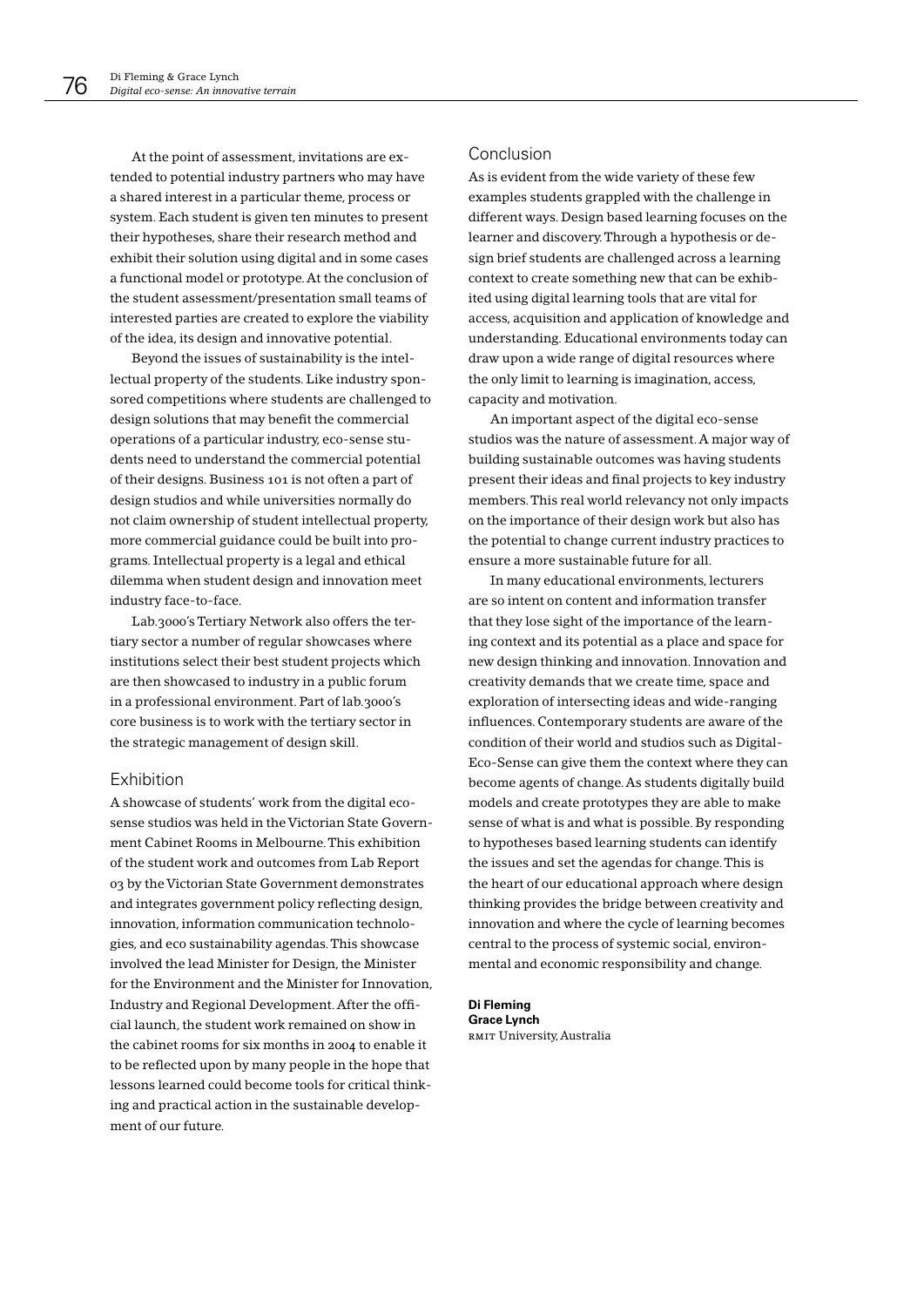## References

- American Association of State Colleges and Universities (AASCU) (2004) The Key to Competitiveness: Understanding the Next Generation Learner, A guide for College and University Leaders. September 2004 EDUCAUSE and Microsoft Conference, hosted by University of Central Florida.
- Barnacle, R. (2003) Mapping design research @ RMIT, prepared for Pro Vice Chancellor (Research & Innovation), October, RMIT University, Melbourne.
- Baron, J. & Maier, H. (2005) The challenge of maintaining the momentum, Conference Proceedings Ascilite 2005: Balance, Fidelity, Mobility: maintaining the momentum? Brisbane.
- Fleming, D. & Lynch, G. (2005) Innovative Learning and Unlearning, in Conference Proceedings 13<sup>th</sup> International Conference on Computers in Education - Towards Sustainable and Scalable Educational Innovations Informed by the Learning Sciences, C.K. Looi et al. (Eds) 10s Press, November 2005 Singapore.
- Frand, J. (2000) The Information-Age Mindset: Changes in Students and Implications for Higher Education. EDUCAUSE Review, September/October 2000, p. 14-24.
- Jollife, A., Ritter, J. & Stevens, D. (2001) The online learning handbook: developing and using web-based learning. Kogan Page, London, UK.
- Lynch, G. (2001) Towards Innovation, Executive Excellence, 18(8), August, Australia.
- Oblinger, D. (2005) Educating the Net Gen. Keynote address, EDUCAUSE Learning Initiative. The Key to Competitiveness: Understanding the next generation learner, date accessed on 6 February 2006. < http://educause.edu/content. asp?PAGE\_ID=7341&bgco=1>
- Prensky, M. (2006) Adopt and Adapt: 21st Century Schools need 21st Century Technology. EDUTOPIA, Dec/Jan 2006, date accessed 13 February 2006. < http://www.marcprensky. com/writing/default.asp>
- Prensky, M. (2001) Digital Natives, Digital Immigrants. On the Horizon, NCB University Press, Vol. 9 No. 5, October, date accessed 13 February 2006. < http://www.marcprensky. com/writing/default.asp>
- Ryan, C. (2004) Lab Report 03 Digital Eco-Sense: Sustainability and  $ic$ r – A New Terrain for Innovation. Lab 3000 – innovation in digital design, Melbourne, date accessed 10 March 2006 < http://lab.3000.com.au/research/research/ index.jsp?page=article&id=44da11f7-0013-4ede-b446-9c3b5f487ba4>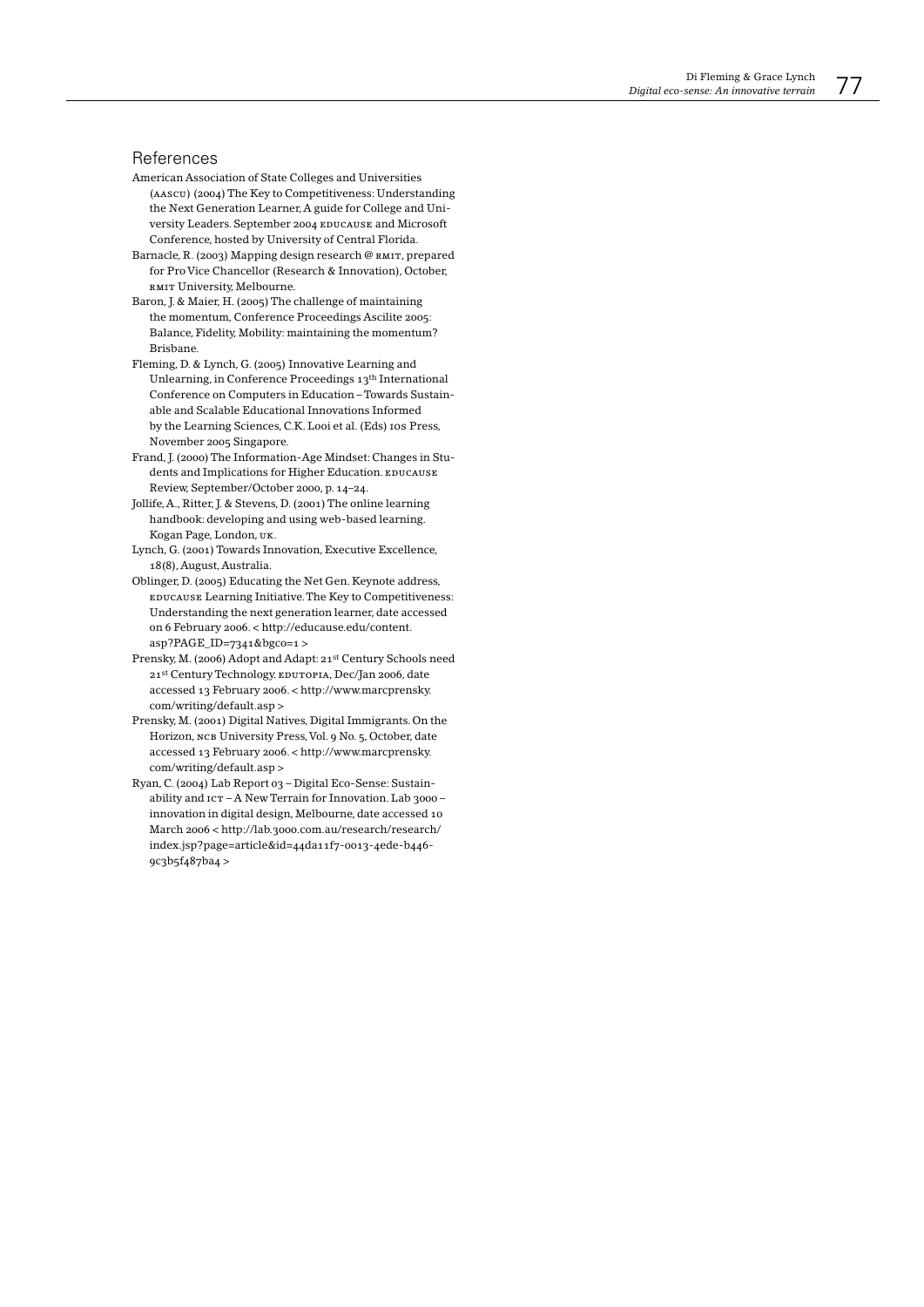# lan Grout

# More of less -Ethics and its embodiment in design

## Abstract

If we are to explore the role of ethics in design then it would seem logical to define a context in which it may be embedded the nature of which would allow for it to flourish, be tangible, be of use and of value when considering designing in a future of increasing ecological awareness.

What context(s) may serve designers well when designing ethically? May there need to be a paradigm shift in our view of the role of design for this to happen?

How may this affect design education?

What may be the new tools, specifications, visions, inspiration and opportunities for designing ethically?

In contemplating these questions this paper will support the view that a deeper understanding of quality of life as opposed to standard of living may open up new avenues of design opportunity and action better able to respond to the future needs of designers operating within an ethical context.

This paper will explore a wide-ranging view of quality of life including wellbeing, health and happiness with the view to articulate and enable a context for ethics in developing a deeper cultural understanding of what it could mean to live and design humanely, spiritually and meaningfully in this our 21st Century.

## Key Words

Design led, pragmatic perspective, paradigm shift, ethical context, developing tools, theory into practice, future ecological awareness

## Preamble:

- The author accepts that this is a wide-ranging paper and, as such, reads more as an essay. This is entirely intentional as it intends to map a critical journey towards an evolving and pragmatically supported paradigm shift in design education. The author maintains such journeys and the sharing of them supports a much needed pragmatic action attitude to research, one that, in its approach enables designers and design educationalists to act as well as to think.
- This paper is concluded with references not just specifically to support this paper but also to aid the reader to use such sources to take further action in developing an enabling design philosophy the principle aim of which is the embodiment of ethics into design activity.
- The presentation in Nantes was of a highly visual nature, illustrating the case studies outlined in the paper with the ambition to promote action towards a critical mass paradigm shift in design education. Further information may be obtained by contacting the author at the address given below.

#### Paper

"Experience rather than analyse ... be excited by the fire rather than how the fire was lit" - Alan Fletcher, The Art of Looking Sideways

#### A speculation on the near future

If we accept, as I think that we all do or must, that we are in an emerging ecologically aware society then it would be logical to accept that in that near future our relationships with and expectations of the things we live with and by may well be radically different. In this shifting landscape it may be imagined that designers will need to respond to a shifting set of social and cultural values. It may be argued that a clearer ethical construct for design will be central to this.

If design and designing is to remain current and of value in this emerging society then it may be argued that we will be required to construct a new form of design education, one in which we may prepare and enable our students to be proactive in this shift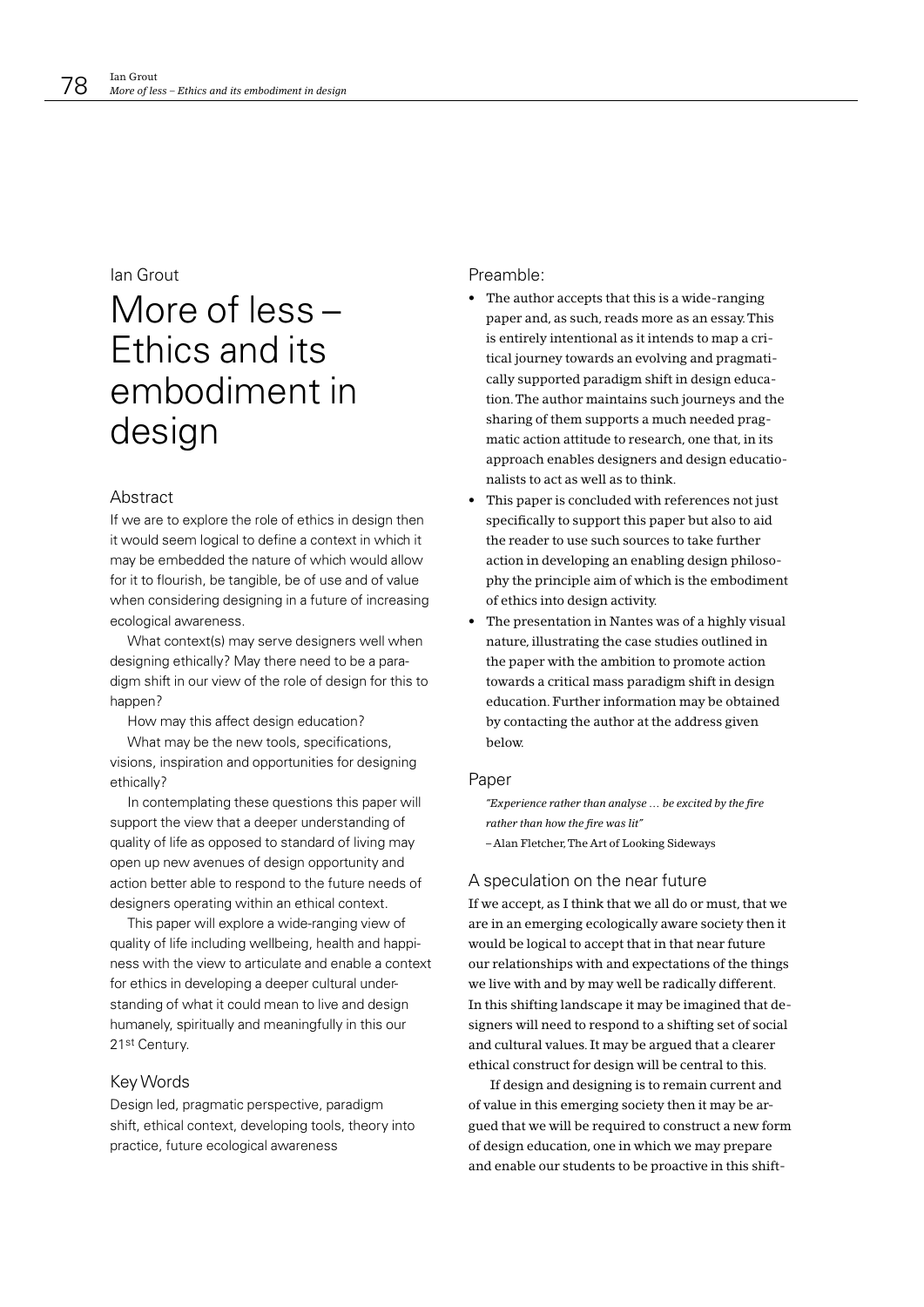ing value for design. If this is so then it is of pressing need to take action now. This raises questions that design education will need to answer:

- What context(s) may serve designers well when designing ethically?
- May there need to be a paradigm shift in our view of the role of design for this to happen?
- How may this affect design education?
- What may be the new tools, specifications, visions, inspiration and opportunities for designing ethically?

This intends to be a pragmatic paper, read as a story it maps and reflects on a continuing journey that is trying to form a design led experimental and experiential context for design education centred in a deeper understanding of ethics, quality of life, happiness and well being. It is intentionally wide ranging. Essentially it accepts that sustainability needs to move beyond recycling, reuse and disassembly towards a more integrated, involving and holistic context for design. It is intended to shift perspective on designing, deflecting it away from traditional norms towards more socially inclusive ones. In its ambition this ongoing work is attempting to balance theory and practice in enabling students to design with confidence within an increasingly complex and ecologically aware society.

# Definitions and specifications

"Far from being boringly sensible, a radical design approach could be part of a culture that is capable of making products generated by an attention to detail, love for the life of things in their relationship with people and the environment; subtle and profound expressions of human wit, creativity and even wisdom"-Ezio Manzini, The New Frontiers, Design, September 1990

There are an increasing number of definitions of ethical approaches to design. Included in these are some which may prove of value in defining this new direction of design and design education. Of value and current they may broadly be categorised into 4 main streams and illustrated by central protagonists:

1 Theoretical and Academic: David Orr, The Nature of Design:

"Designing ecologically (sustainably) requires a revolution in our thinking that changes the kinds of questions we ask from, how can we do the same old things more efficiently to deeper questions such as:

- Do we need it?
- Is it ethical?
- What impact does it have on the community?
- Is it safe to make and use?
- $\bullet$  Is it fair?
- Can it be repaired or reused?
- What is the full cost over its expected lifetime?
- Is there a better way to do it?

The quality of design in other words is measured by the elegance with which we join means to worthy ends".

2 Professional. ICSID (The Industrial Design Professional body):

ICSID - Tasks for Industrial Designers

- Supporting cultural diversity despite the globalisation of the world (cultural ethics)
- Enhancing global sustainability and environmental protection (global ethics)
- Giving products, services and systems those forms that are expressive of (semiology) and coherent with (aesthetics) their proper complexity
- Giving benefits and freedom to the entire human community, individual and collective, final users, producers and market protagonists (social ethics)
- 3 Design Consultancy. PRE:
	- Do not design products, but life cycles
	- Natural materials are not always better
	- Energy consumption is often underestimated
	- Increase product life time
	- Do not design products, but services
	- Use a minimum of material
	- Use recycled materials
	- Make your product recyclable
	- Ask stupid questions

#### 4 Design Pragmatic Banana:

We started Banana design because we wanted to use our creativity to benefit people, animals and the environment. We strongly believe in social responsibility and in the value that individuals and organisations can make in improving the world. Ethics can be defined as:

- The moral value of human conduct and the rules and principles that ought to govern it.
- A code of behaviour considered correct, especially that of a particular group, profession or individual.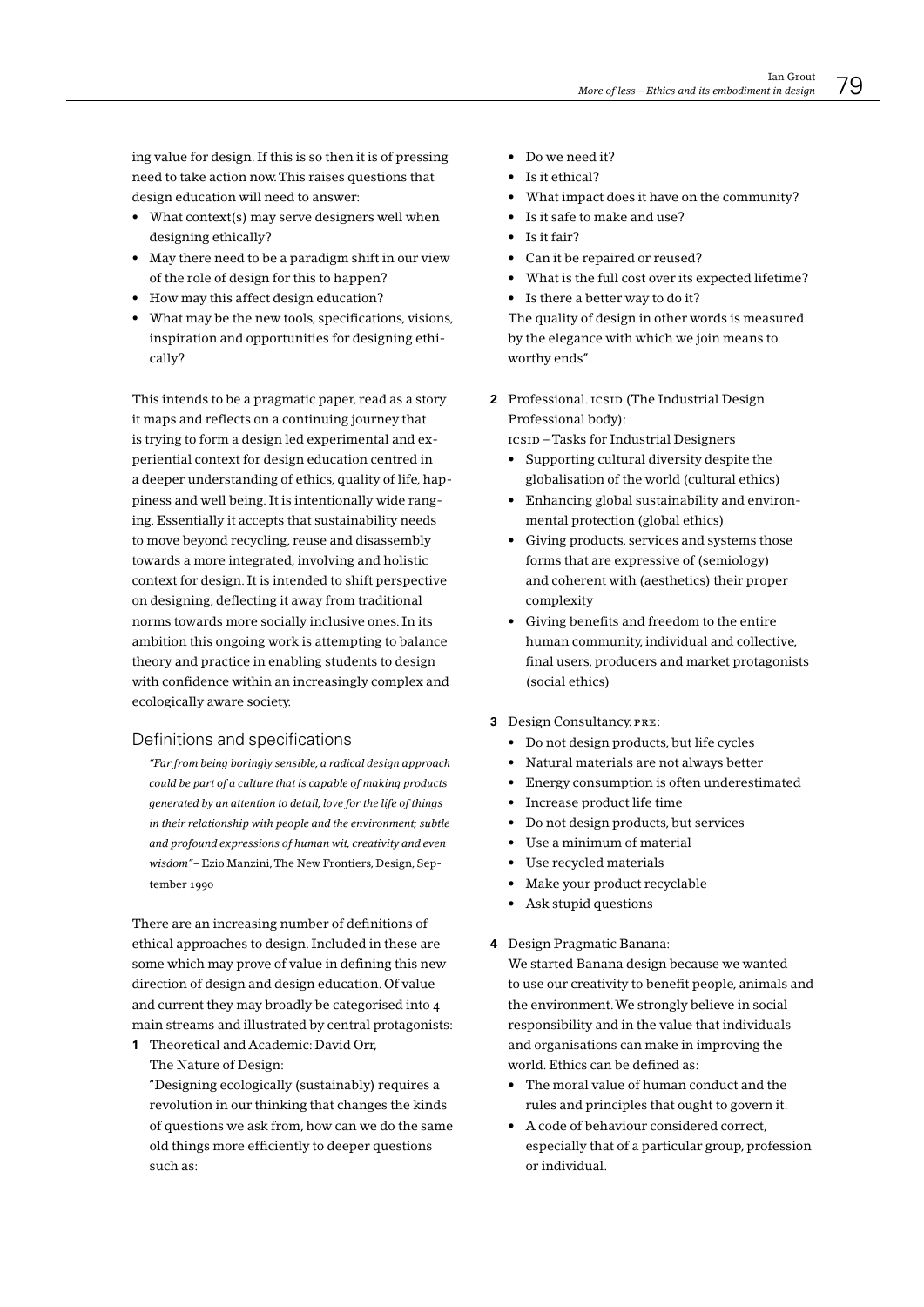Our clients; We aim to work with organisations that try to bring about positive change in the community and the wider world in which we live. This includes charities, not-for-profit organisations, public sector bodies and individuals. Our main criteria for working with others is whether the main purpose of the organisation or project has social benefit. This can be difficult sometimes as increasingly companies with poor social responsibility records are supporting social projects with the aim of improving their public image. We feel this is a cynical approach and is usually designed purely to show these companies in a positive role. However it is not always clear-cut whether this kind of sponsorship is a bad thing; we try to determine whether the project benefit outweighs not being involved at all.

There are organisations who we won't work with under any circumstances: those involved with animal testing, meat or fur production of any kind, those with questionable human rights or environmental records.

Our processes and how we work; we are fundamentally against free-pitching, a practice which unfortunately still persists in the industry; design is an important resource that should be valued. We think it is unfair to ask anyone to work for nothing. Free-pitching debases design and encourages one-off projects; we believe in building relationships for the long-term so that we can better understand and meet our clients' needs. Design agencies should be appointed on their credentials and of course their cost effectiveness.

We aim to operate in a socially-responsible and environmentally-friendly way. Wherever possible we:

- Use recycled or low-impact materials
- Specify recycled paper stocks for clients
- Recycle as much of our waste as possible
- Buy ethical or fairtrade products
- Support like-minded organisations
- Be open and honest with our clients and suppliers
- Donate to charitable and voluntary organisations who benefit society
- Use public transport as much as possible
- Prevent waste by educating clients about efficient and low-impact printing methods
- Are friendly and tolerant!

## Trying to break free:

"If you want to truly understand something, try and change it" - Kurt Lewin

In our first action we were interested to find out what would happen when trying to put these principles into practice and when we also take that essential step beyond recycling reuse and disassembly?

We initiated in The Glasgow School of Art a project entitled "Breaking Free from the Unsustainable Now" in the Autumn of 2002 involving 17 year 3 product design undergraduate students for 6 weeks,

What we asked the students to do was to see how far they could push the idea of a 'product' in a sustainability context. As designers generally like to work from known 'things' in any new speculation we encouraged them to take as their starting point – an existing product - something domestic and everyday and use this to kick start a broad and explorative investigation. We asked them to challenge themselves and to think wide, think deep and think free. Furthermore we asked them to interrogate, orientate and rationalise their findings and to move a clear concept forwards to a manifest conclusion.

We wished from the outset to create an educational ethos for the project, which was centred in the explorative journey to a more objective and inclusive view considering qualities, which focused in and were resonant with human centred experience and need; lively, playful, creative, extended, connected, integrative, transformative, democratic, participatory and inclusive.

This project sought to challenge the traditional concept of "the product" in our contemporary addictive consumer society and embarked on an interdisciplinary journey to design a way to break free from the unsustainable now. This was achieved by taking the product's perspective and placing it in a context where it may no longer be viewed as a transaction between buyer and seller, but becomes part of a much greater and more complex system. By utilising ecological system dynamics, such as; ability to change, rhythm and interconnectedness, the idea and implications of a 'living product' concept was explored (Kajzer, 2004). With this project we wanted to liberate ourselves from the constraints of 'everyday', current thinking and actively promote different ways of designing. An extract from brief found below: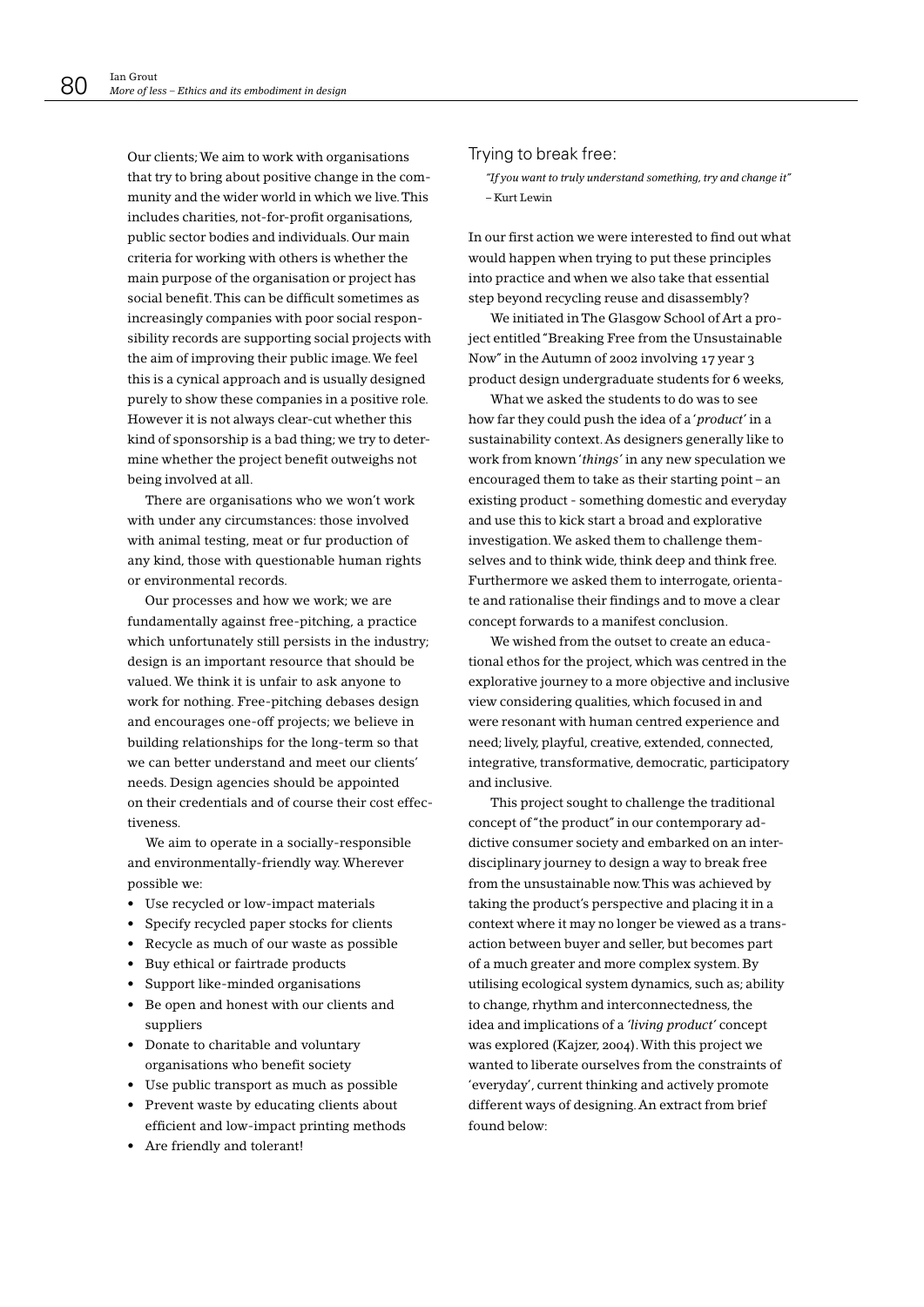# **Rrief**

In the here and now/near future, how far can we push the idea of a "product" in a sustainability context and then how can we gauge its marketability in terms of position and acceptability?

As designers like to work with "things" and in any new speculation it's good to "start from what you know" take as your starting point - an existing product – something domestic and everyday and use this to kick start a broad and explorative investigation.

Challenge yourself. Think wide, think deep, think free. Use the enabling philosophy of "the living product" coupled to principles of sustainability and the idea of products as service providers in a system of activity to formulate a strategy to break free from "the unsustainable now".

Interrogate, orientate and rationalise your findings and move a clear concept forwards to a manifest conclusion that, in an open forum of experts, will provoke a discussion about the marketability, positioning and acceptability of your evolved "product".

## Reflection on the outcome:

Starting from ground zero with young designers who's minds had potentially fewer ingrained assumptions about the world and who would be relying on their intuitive intellectual and visual abilities, we anticipated no major difficulties in them taking action. It was thought that the students would be positive about the project and use their creative skills to explore breaking free in an uninhibited manner. On the contrary the students generally expressed considerable insecurity, a strong need to be given direction and their goals clearly defined for them. As the project started to progress most students tried to remain firmly object fixated, some continued to express a need for permission to explore; still looking for acceptable answers and pre-determined goals. Out of the 17 students who participated we found just 3 able to make a positive outcome to the project. The most positive reflection was that the results, at best, were like breaking free within a straight jacket.

- Had we got it wrong?
- Had we gone to far?
- . What could we learn from the experience?

#### Why didn't it really work?

"Carrying out the Great Work of making an ecologically durable and decent society will require us to confront the deeper cultural roots of our problems and grow out of the faith that we can meet the challenge of sustainability without really changing much. This is a design challenge like no other. It is not about making greener widgets but how to make decent communities that fit their places with elegant frugality" - David W Orr, The Nature of Design

This led to further speculation as to why it didn't really go as well as we had, perhaps optimistically, expected.

I have been curious for some while about why we haven't, both in the design profession, business and production, got to far on with this sustainability thing. We are well able to; we have the tools, we have the methodologies, we have the markets and we have the reasons.

I have a sense, a gut feeling if you like, that the territory for sustainable design has not been defined clearly enough, a future projection if you will, and that if we stop short with this notion of re-use and recycling and that we will:

- Not really solve our ecological problems in the long term
- Continue designing the same old things in pretty much the same old way
- Miss a great opportunity in designing in new and more meaningful ways

So, if we are to move more surely forwards, this asks further questions:

- Should we look at design in a different way?
- Could this have a benefit in how we design objects services and systems by reflecting a better understanding of the territory they inhabit?
- What kind of projects could work better?

#### Undoing the straight jacket:

"No Problem can be solved from the same consciousness that created it. We have to learn to see the world anew"  $-Einstein$ 

From this has streamed as set of projects, in the Glasgow School of Art, attempting to answer these questions. The results have been of increasing clarity as our understanding through experience improves. These projects have included:

- Final Year Undergraduate Alex Thomas exploring next generation sustainable projects centred in principles of long term attachment, desirability, simplicity, resilience, engagement and enchantment
- Final Year Undergraduate Pete Hewitt creating community based manufacturing opportunities centred in adding value through an innovative fu-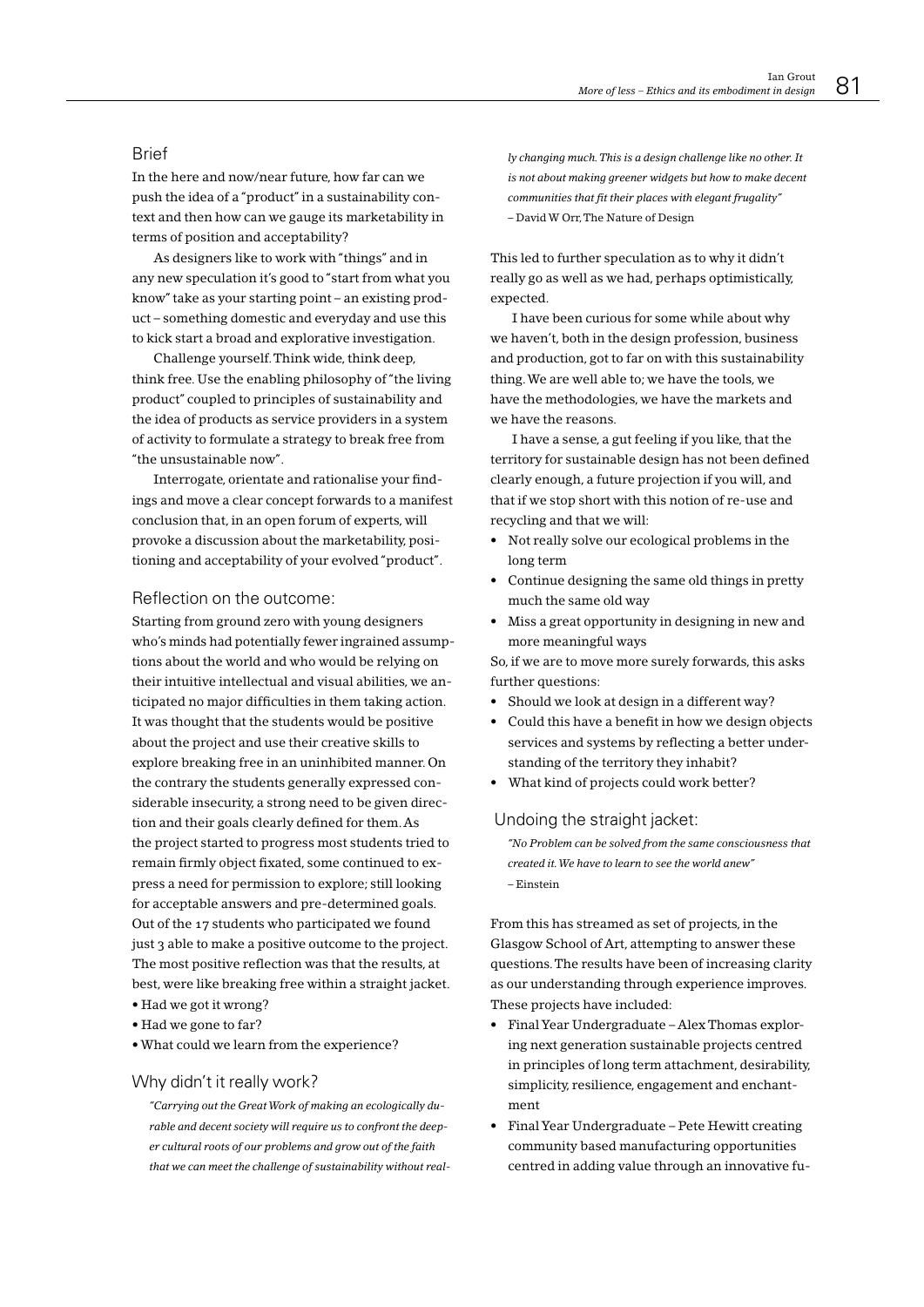sion of new materials together with waste moving projects up the value chain

- $\bullet$  First Year Undergraduate Green mapping charity shops in Glasgow defining new ethical methodologies for design conception, manufacturing and distribution
- Second Year Undergraduate Batteries not Included, exploring a playful and engaging relationship with energy by replacing batteries in existing products with a range of mechanical inputs and exploring solutions where it is more fun to put the energy in than the service out.

These projects have a common root in exploring design for a clearly cultural and social perspective and developing solutions based in an intellectual and pragmatic understanding of human activity. They also take some first steps away from the traditional added in sustainable design approach towards a more holistic indirect one in which ethics and quality of life take greater prominence.

On a wider platform is EMUDE, a project looking at emerging user demands for sustainable solutions. It is a programme of actions and ran from June 2004 to June 2006. It is a European Commission 6th Framework Programme Project. It's primary objective being to use design students to map into a framework emerging user demands for sustainable solutions from a broad cross section of Europe, North South West and East. This was then translated into an interactive data base from which the consortium could construct future trends, scenarios and prospects which may have influence in a wider social context.

An interesting by product has been a clearer understanding, in particular amongst the antennas of the state and depth of sustainable activity across a range of European Design Schools. It has also led to the beginnings of a network amongst a number of the schools.

#### Background

The present society, in its high complexity, emits a variety of contradictory signals, some of them are the very bad news of more and more unsustainable ways of living (they now represent the main stream). Some of them are cases of promising initiatives (these are emitted by *active minorities*).

The project starts from two hypotheses:

#### **HYPOTHESIS1**

To:

- propose solutions that may help to solve big and urgent problems
- regenerate the social fabric (and propose solutions to the crisis of the welfare state)
- present a lower ecological foot-print (promoting organic food, alternative mobility, renewable energies, better use of the residential services. etc.)
- to discover are (socially and environmentally) promising cases because they have an high probability of being positive steps towards sustainability.

#### HYPOTHESIS 2

- $To'$
- rise new demands for products and services
- ask for enabling solutions to make them more accessible
- ask for scenarios and proposals to facilitate their diffusion
- give new directions to technical innovation (information and communication technologies as enabling solutions and as community building tools)
- open new market opportunities (for the companies that will be able to recognize the new, emerging demands)

## **EMUDE** aims

The aim of EMUDE is to explore the potential of social innovation as a driver for technological and production innovation, in the view of sustainability. To this end it seeks to shed more light on cases where subjects and communities use existing resources in an original way to bring about system innovation. From here, it intends to pinpoint the demand for products, services and solutions that such cases and communities express, and point to research lines that could lead to improved efficiency, accessibility and diffusion.

#### Consortium

- · Politecnico di Milano, INDACO Department  $(Polimi)$  – co-ordinator
- National Institute for Consumer Research (Sifo)
- Netherlands Organisation for Applied Scientific Research (TNO)
- Strategic Design Scenarios (sps)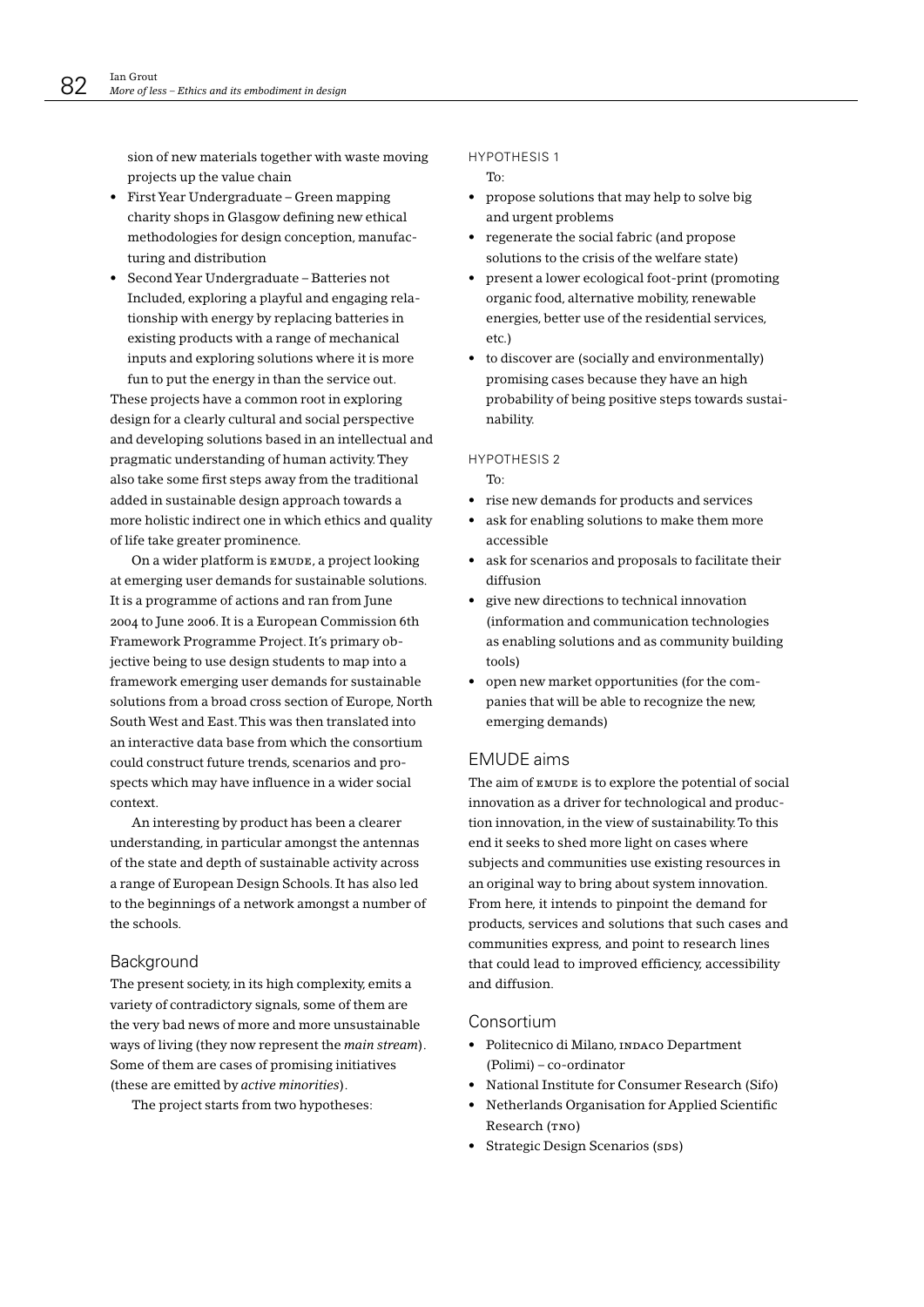- Doors of Perception (Doors)
- Philips Design (Philips International)
- Joint Research Centre Institute for Prospective Technological Studies (JRC-IPTS)
- Central European University, Budapest Fundation  $(CETI)$
- Consumers International (CI)
- United Nations Environment Programme (UNEP DTIE)

## Antennas:

- The School of Design, University of Applied Science, Cologne
- · POLI.design (Consorzio del Politecnico di Milano), Milano
- Glasgow School of Art, Glasgow
- The University of Art and Design (UIAH), Helsinki
- Innovation Center of Estonian Academy of Arts, Tallinn
- ENSCI Les Ateliers, Paris
- Academy of Arts, Architecture and Design, Prague
- Academy of Fine Arts, Krakow
- TU Delft, Delft

# EMUDE long term objective

The basic objective is to encourage a virtuous circle between social and technological innovation.(this being between society's capacity to emit positive signals, its capacity to recognise, reinforce and effectively communicate them, and then its ability to pick up these signals and act on them, putting them to good use) EMUDE is a collective subject working as a signal amplifier.

## Reflection on the Project

We simply ran the EMUDE project as a parallel activity, giving an additional experience to our students. This approach also allowed us to attract participants from all year groups and especially those with a committed or growing interest in sustainability. It also enabled us to be inclusive of our visiting international students. In preparation we sent out a general invitation and started from an initial interest from some 30 students. Eventually, 20 were involved in the light cases search with 12 completing the in depth studies. We also took the strategic choice to extend our antenna activities bevond the city of Glasgow. Our rationale for this was to reflect more holistically the true nature of the Scottish culture where it can be observed that a significant proportion of communities leave the urban environment to live and act differently. Our intention from the outset was to be as inclusive as possible within the EMUDE framework.

We found working with the EMUDE methodology complimentary to our educational approach in Glasgow. Our courses are concerned with human centred design drawing influence from culture and society, working from a sociological perspective, to form new approaches and roles for design education and practice.

In undertaking the project we found that we were able to interact with our communities in a natural way and the experience was involving and rich, engendering an awakening realisation in the students of the value of being hands on and feet on the ground in their research approach. Likewise, we found that the communities were afforded and took the opportunity to reflect on and communicate what they were doing, why they were doing it and what value this had to their interaction with the wider world. One of the enduring memories is of being with people who, being driven by passion and vision make their own sense of an increasingly complex society. Another experience is watching the realisation within the students of the possibilities of researching and potentially designing from a different perspective, for a different set of values and a different kind of client. The project generated great commarderie amongst all the students helping them to grow in confidence, maturity and perspective as they develop towards the new designers of the future.

In Glasgow the value of the EMUDE project can be seen as part of a wider initiative, a new piece of the jigsaw puzzle of sustainable design if you will. The project occurred in Glasgow at an important time of experimental change enabling us to, in a concrete and physical sense, take theory further into action. Building on the EMUDE framework we have started creating projects more able to reflect the needs of society. Overlapping the EMUDE project and running on to its conclusion some months later was a Green Mapping project looking at the extent and sustainable value of Charity Shops in Glasgow. It was informed and enhanced by our experience of EMUDE. This project encouraged our students to be more attached to the wider issues of design for society through active participation in the process of understanding people, their actions, needs and desires more clearly. It involved students being out in the environment and working with the users and stakeholders in a very direct way. Through this project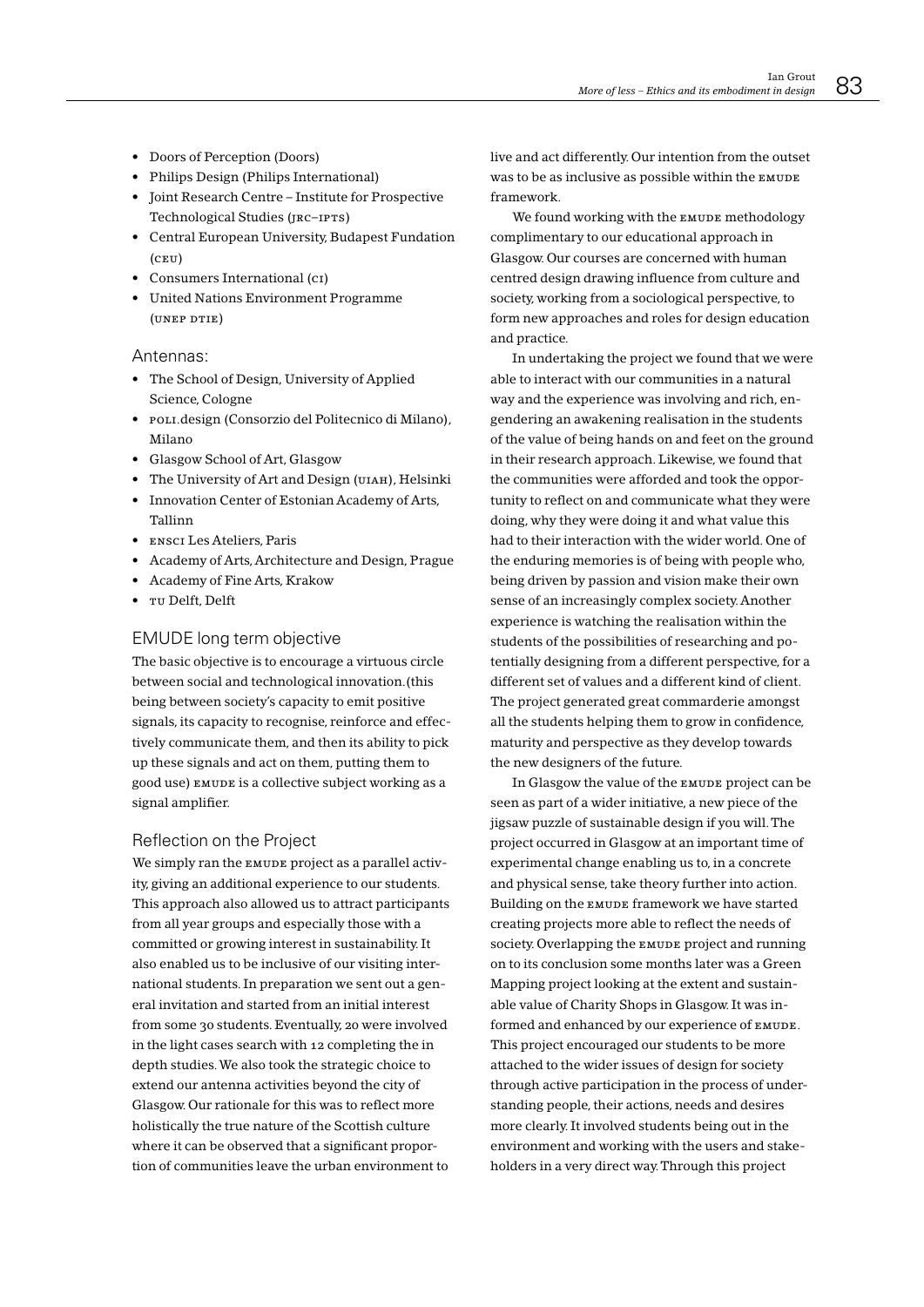we have begun to develop a new methodology for design, production, distribution and consumption being more clearly centred in an inclusive ethical framework. This will be taken forwards and developed in further projects.

In depth case studies by the Glasgow School of Art

## **Coach House Trust**

Eric Lemaresquier, Natalie Lambert **Earthship Fife Joanne Tauber, Natalie Lambert Slateford Green** Pete Hewitt, Kerry McGowan Findhorn Sophia Westwick, Arianna Madiotto The Local Food Link Van Group Julia Schaeper, Emmy Larsson **Avrshire LETS** Alex Thomas, Florence Andrews Cream o' Galloway Dairy Farm Alex Thomas, Florence Andrews **Common Wheel** Eric Lemaresquier, Brian McIntyre

Further details of this and other schools case studies may be found on: www.sustainable-everyday. net/emude/

- From here is it possible to transcribe any form of trajectory?
- If these projects are bridging a way into an ethical design future then what is the context we are bridging to?

#### A small revelation

"We have enough for our needs but not for our greeds" - Mahatma Gandhi

I was struck whilst listening to the recent (2005) General Election in Britain that when the issue of Global Warming did get onto the political agenda the only comment was:

"To combat Global Warming and to maintain and grow our standard of living we may not be able to do this through alternative energy alone - we may well have to build new nuclear power stations".

What struck me was the assumption that increasing standard of living was the only accepted view in government. This would appear to be all the more

astonishing against an increasing view that quality of life may hold some value in how and why we use energy and could possibly lead to a reduction in energy consumption, together with an increase in well-being.

It also occurred to me that we have a well defined definition of standard of living - this is what we use as our current design paradigm, this is what we're geared up for. But we don't have the equivalent for quality of life.

Could a clear understanding of "Quality of Life" help enable:

- a viable alternative design specification to the current "standard of living" paradigm?
- more effective solutions for resource depletion, reduced biodiversity, global exploitation and global warming?
- products, services and systems better able to promote health, happiness and wellbeing?
- new tools by which designers can design in ethical ways creating things of true pleasure and delight?
- new and ethical sustainable design opportunities for a truly sustainable society?
- and trigger change in how, when and what we create and consume?
- us to begin to really deal with these issues and enjoy doing so?

#### Opening new doors

"The meeting of two personalities is like contact of two chemical substances; if there is any reaction, both are transformed"-Jung

We have begun to open up and understand this landscape with final year projects including:

Charlie Hill playfully designing out waste at large outdoor events and in product packaging

Jennie Dowds designing clothing in an integrated and socially responsible manner for the quality of life of arthritis sufferers

On going from here are two projects with which it is intended to further extend our experience and knowledge. The first, wasted, is at a macro level with year 1 product design students starting in April 2006 and will be finished for the Nantes conference and the other  $7 \times 4 \times 7$  is a much larger affair, involving a world wide audience, which is planned for the September 2007.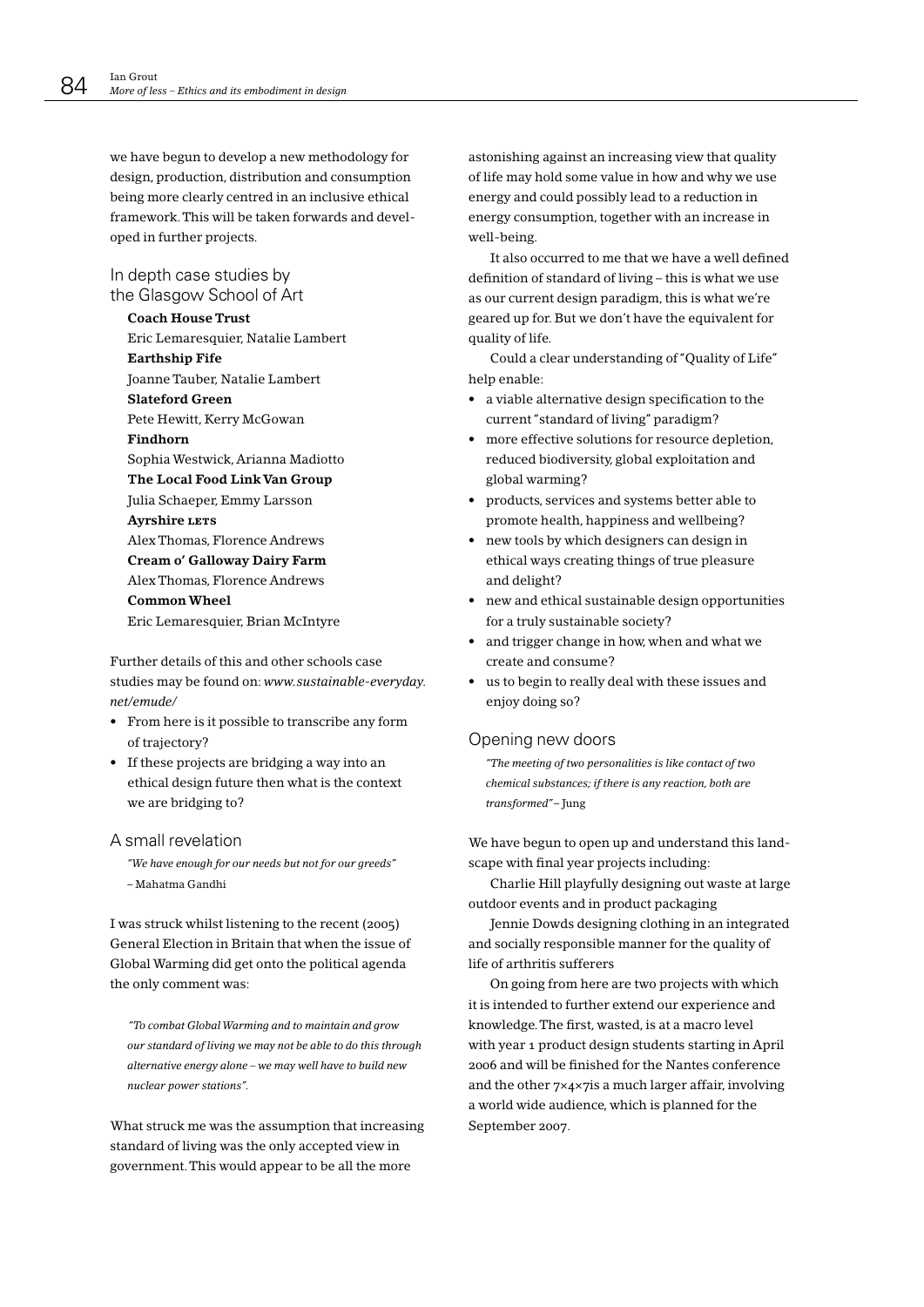#### 1) WASTED

This project intends to encourage our students to be more attached to the wider issues of design for society through active participation in the process of understanding people, their actions, needs and desires more clearly. It involves students being out in the environment and working with the users and stakeholders in a very direct way. Through this project we intend to develop a new methodology for design, production, distribution and consumption being more clearly centred in an inclusive ethical framework. This will be taken forwards and developed in further projects.

It will further explore and build on elements of co-designing and specifically:

- The value of understanding which comes from understanding research done specifically within a community for a specific purpose
- Design led quantative and qualitative research methodologies able to give statistical as well as more visual intuitive results
- Using primary sources in which the student becomes attached to the context and the issues being subjected to the design activity
- Creating a design environment able to creatively value open focus in approach with an objective of designing for human purpose

#### **BRIEF**

Waste on our streets is a social problem. Let's start with the premise that it can be designed out. How may we design it out? Who should be involved in designing it out? In what way may the environment look and feel when it is designed out?

This project will take a specific area and community of Glasgow and explore and map its street waste problems. You will then work in this specific place with the persons involved with creating, experiencing and having to deal with this waste. With them you will then visualise, design and communicate ways in which the waste can be designed out.

2) 7 X 4 X 7. - An International Symposium Supported by CUMULUS to be hosted by HDK, School of Design and Crafts Göteborg University, Sweden in the Autumn of 2007

This project intends to take a pragmatic design research into action stance. It will embody evolved principles of quality of life and develop methodologies by which we may create areas of opportunity and action for ethical design activity.

#### THE BIG IDEA

The emergence of an increasingly ecologically aware society raises fundamental questions and sets fundamental challenges for design:

- What will designers be doing in this new future?
- How will we educate the next generation designers able to face the challenges of a rapidly changing society?
- How is our profession going to evolve and remain current in this far more complex future?
- Will we need a new paradigm for the enactment of design in this emerging new landscape?

In exploring these questions we would support the view that a deeper understanding of quality of life as opposed to standard of living may open up new avenues of design opportunity and action better able to respond to these future design needs of society. In this endeavour we would aspire to a common motivation to evolve the education and practice of design towards an open sharing of a deeper cultural understanding.

We believe this to be both an issue and a challenge worthy of our collective interest. We wish to bring to Göteborg 7 world class designers, 7 world class educators, 7 world class students and 7 world class thinkers for 7 days to debate and to define the nature of quality of life as a tool, specification, vision, inspiration and opportunity for future designing.

#### **KFY OBJECTIVES**

- To create a mutually beneficial "open doors" dialogue between design education, design profession and those outside of design that will enrich, proactively, the value of designing into the future
- To explore, collectively, a key emerging issue for the future of design from both the professional and educational perspective and offer the ability to take productive action. In doing so we would seek to move through theory and philosophy to activity
- To facilitate ongoing collaborations through the establishment of networks, research and design activities able to take action into the future to enrich both design and education

Both these projects are intended to open doors into a new arena for designing. They also aim to begin to give access to a new paradigm through which may enable us to explore, in a pragmatic way, the nature of ethical sustainable design to the benefit of our society.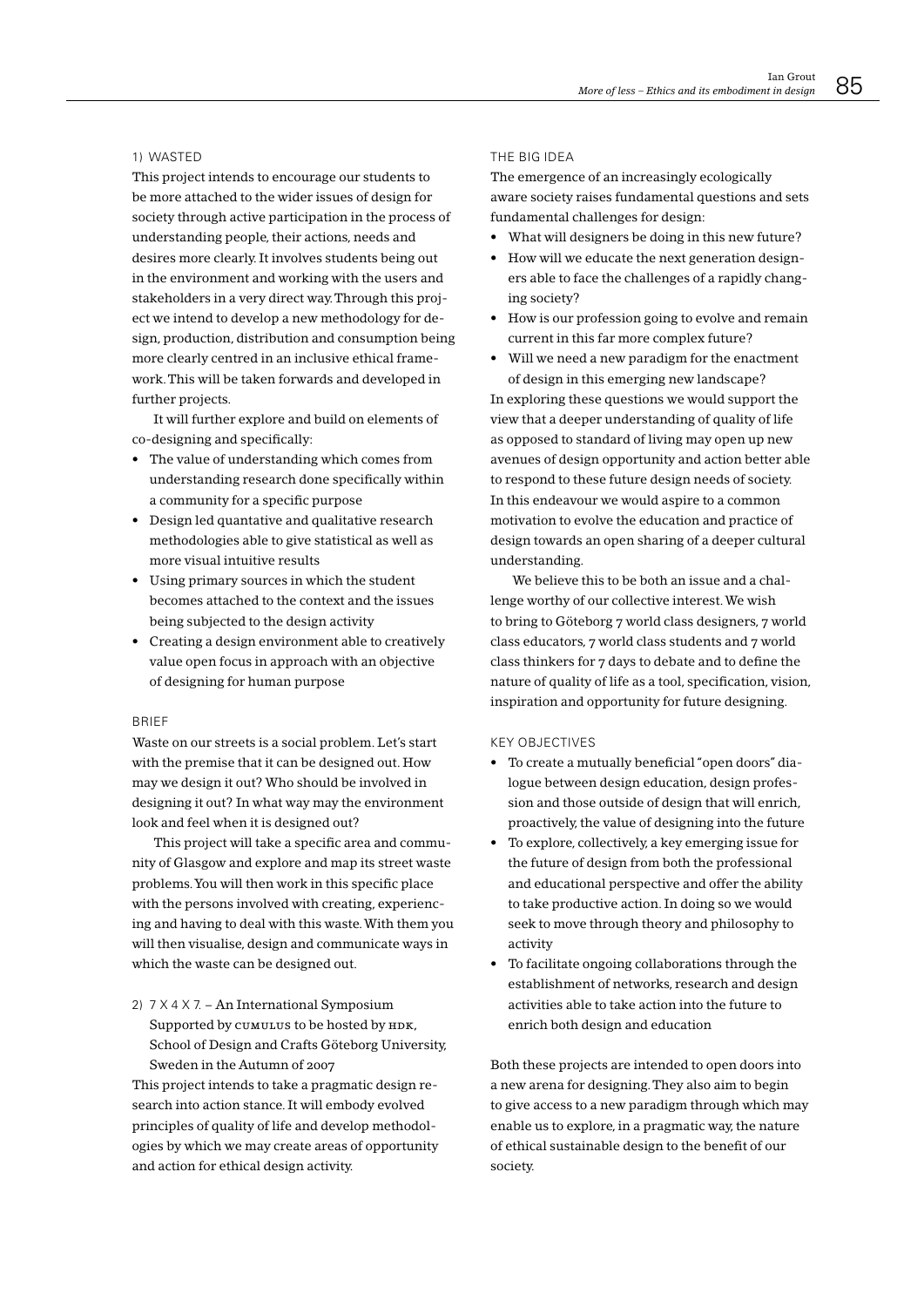# Conclusion?

"You have to become what you wish to see" – Gandhi

In conclusion, if there can ever be one in this arena, we would wish these tentative steps to be seen as neither conclusive or definitive but rather part of an evolving learning process. We can see that in this way we can encourage our students to participate in and reflect on the needs of the various stakeholders, both in the process and also the extended value of the activity of ethically driven design. We maintain this to be of high relevance and pressing need.

Finally, I return to the notion that, as we all know, the role of design is changing and as we continue to increase our knowledge we can, with a more certain assurance, project forwards to a new designer and way of designing. This future will be one in which it is essential to continue to construct new methodologies, opportunities and meanings for design and to aid this we will need to develop new models of ethical, holistic, flexible and co participation through which we may be able to give deep and meaningful sustainable design solutions for our emerging ecologically aware society.

I would also maintain that to do so our growing number of ecologically aware students will need an experimental project based approach to design education. This approach will need to be one in which we will discover the appropriate balance between practice and theory. This approach, I believe, will be the best able to be flexible and continuously ongoing in our quest to bring a wide ranging view of quality of life including wellbeing, health and happiness to designing ethically. With this view we would wish to articulate and enable a context for ethics in developing a deeper cultural understanding of what it could mean to live and design humanely, spiritually and meaningfully in this our 21st Century.

"There are none so hlind as those that will not see (and none so dumb as those that will not take action" - Mathew Henry (Ian Grout)

lan Grout Professor The Glasgow School of Art / HDK Göteborg Tel: +44 141 353 4716 / +44 1436 676 726 i.grout@gsa.ac.uk

#### References, Sources and Influences:

David Orr The Nature of Design David Orr The Earth in Mind **Ricard Layard Happiness** Ed van Hinte Time in Design **John Thackara** In the Bubble **Stephen Sterling Sustainable Education** Mc Donough / Braungart Cradle to Cradle Womack / Jones Lean Thinking Richard Rogers Technological Landscapes Victor Margolin Social Design / Cumulus Singapore **Grout and Kaizer EAD, Barcelona** Grout ERA 05, Copenhagen Kajzer The Living Product

02 www.02.org PRE WWW.pre.nl ICSID WWW.icsid.org

Banana www.bnanadesign.co.uk Cumulus www.uiah.fi/cumulus EMUDE WWW.indaco.polimi.it/emude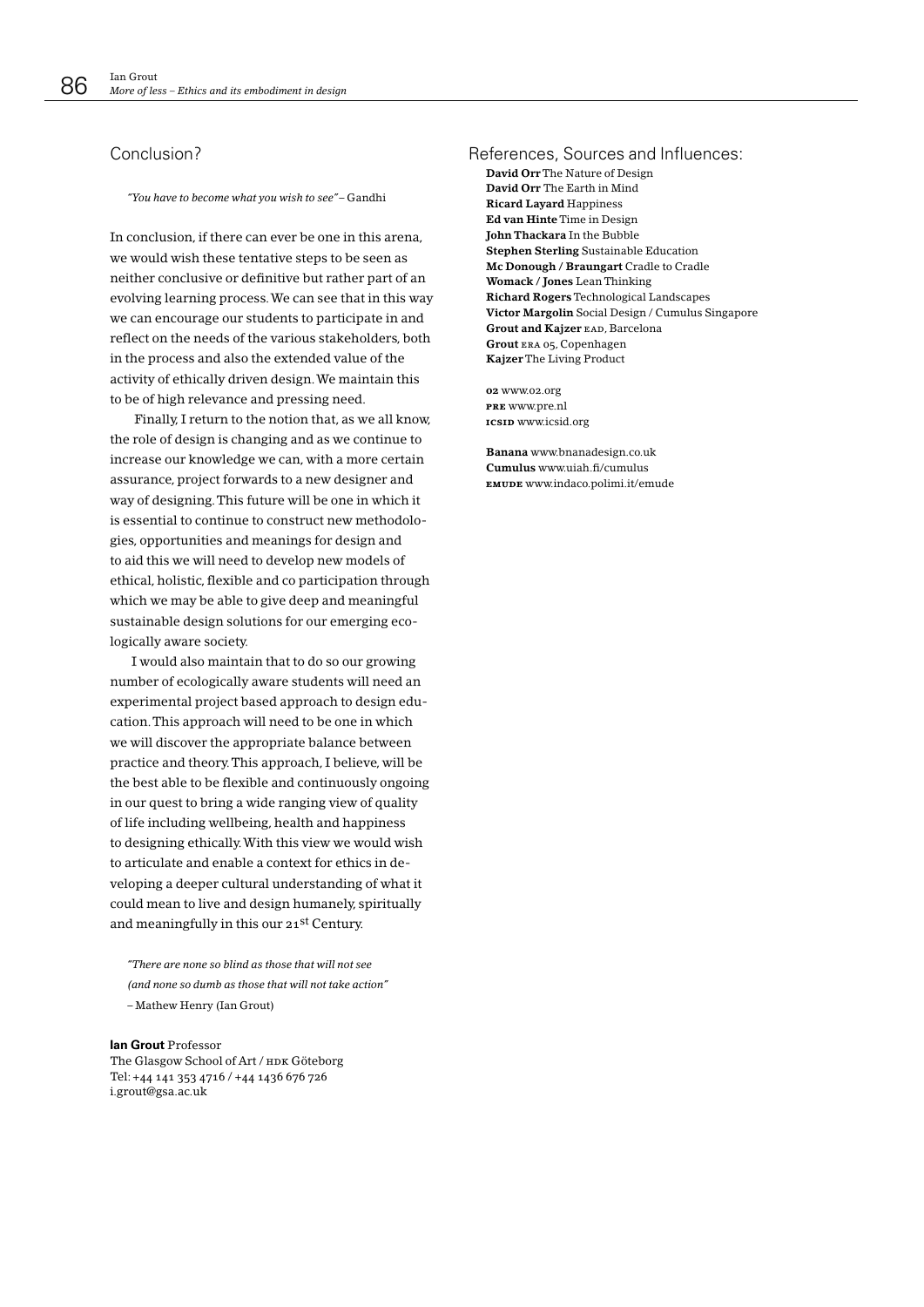# ETHICS2006 scientific committee

Organising team: Jocelyne Le Bœuf Frédéric Degouzon

Track 1, "Eco design and sustainable development" TRACK LEADER: Youcef Bouzidi, course leader and researcher, University of Technology of Troyes (France).

LOCAL SCIENTIFIC EXPERT: Michel Cotte, professor, director of IHT (Men and Technology Institute), Nantes (France).

Jean Yves Chevalier, industrial designer, course leader, L'Ecole de Design Nantes Atlantique (France).

Track 2, "Design for All and inclusive conception" TRACK LEADER: Pete Kercher, president of the European Institute for Design and Disability LOCAL SCIENTIFIC EXPERT: Frédéric Degouzon, research and hypermedia project coordinator, L'Ecole de Design Nantes Atlantique. Stéphanie Lucien-Brun, project leader, 1сом Handicap International, Lyon (France).

Track 3, "Supportive economy and fair trade" TRACK LEADER: Brigitte Borja de Mozota, assistant professor, University Paris X - Nanterre (France) LOCAL SCIENTIFIC EXPERT: Jacqueline Bayon, Jean Monnet university, Saint Etienne (France). Luc Montessinos, course leader, L'Ecole de Design Nantes Atlantique (France)

Track 4, "De-industrialisation, design and employment" TRACK LEADER: Anne Marie Boutin, director of APCI (French National Agency for the Promotion of Industrial Design), LOCAL SCIENTIFIC EXPERT: Jean Schneider, project leader APCI (France).

Track 5, "Companies and business ethics" TRACK LEADER: Jean François Lemoine, professor, University of Nantes (France), Faculty of Economics LOCAL SCIENTIFIC EXPERT: Christian Guellerin, director of L'Ecole de Design Nantes Atlantique (France)

Track 6, "Ethics and the teaching of design" TRACK LEADER: Alain Findeli, professor, University of Montréal (Canada). LOCAL SCIENTIFIC EXPERT: Jocelyne Le Bœuf, director of studies, L'Ecole de Design Nantes Atlantique (France)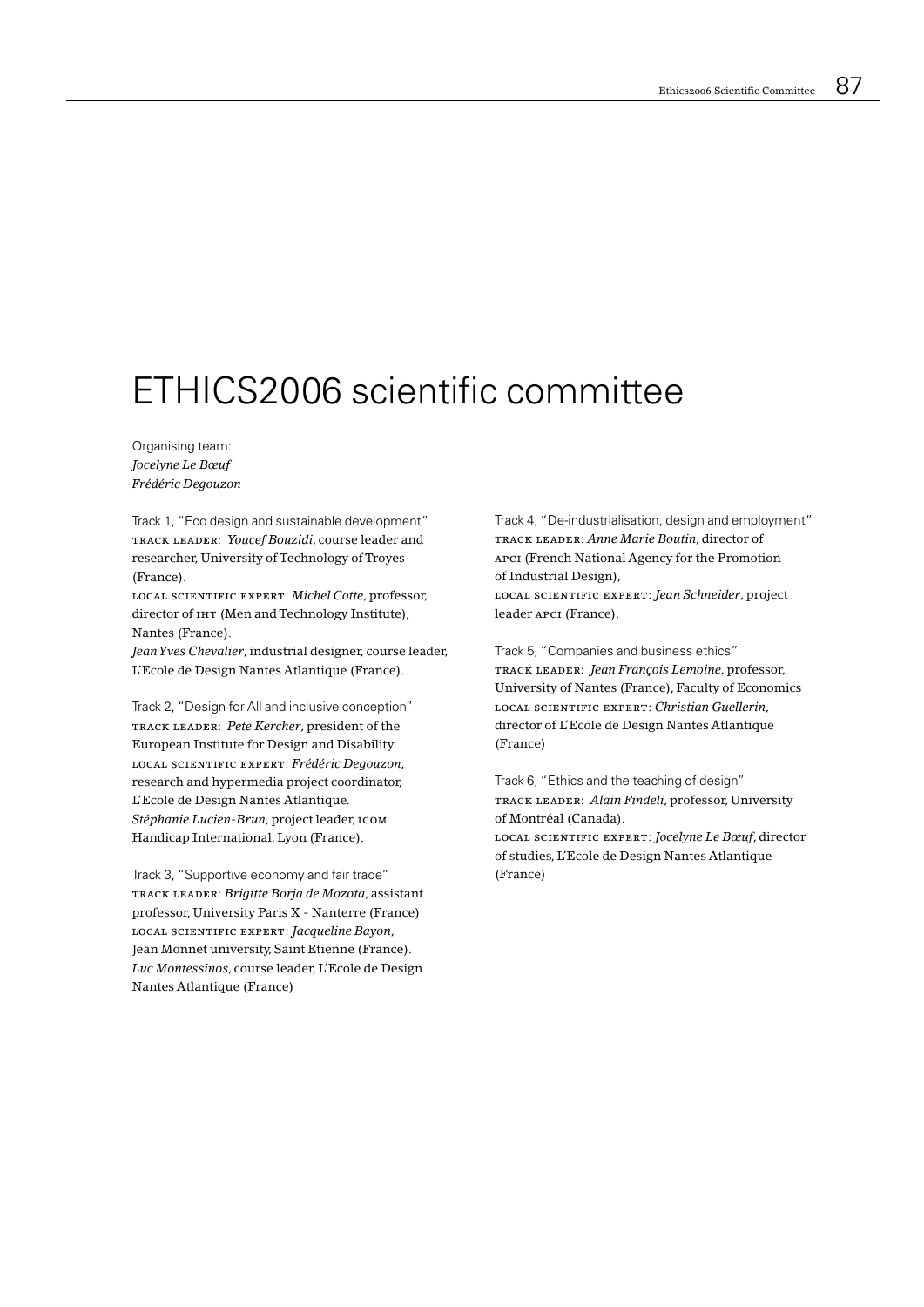# Cumulus members 6/2006

#### **AUSTRALIA**

- National Institute of Design, Swinburne University of Technology, Melbourne
- $\triangleright$  Royal Melbourne Institute of Technology (RMIT), Melbourne

#### **AUSTRIA**

- $\blacktriangleright$  The University for Applied Science (JOANNEUM), Graz
- $\triangleright$  University of Art and Design Linz
- Salzburg University of Applied
- Science, Salzburg
- $\blacktriangleright$  Universität für angewandte Kunst Wien

#### **BELGIUM**

Katholieke Hogeschool Limburg, Academy for Media and Design, Genk

#### CANADA

Emily Carr Institute of Art and Design, Vancouver

#### $CHIIF$

 $\triangleright$  Instituto Profesional DuocUC. Santiago

#### CHINA

- School of Design, Central Academy of Fine Arts CAFA, Beijing
- School of Design, Hunan University, Changsha
- ► Hong Kong Polytechnic School of Design, Hong Kong
- $\triangleright$  Shandong University of Art and Design (SUAD), Jinan
- Caup Tongji University, Shanghai

# **CZECH REPUBLIC**

Academy of Arts, Architecture and Design Prague

## **DENMARK**

- Aarhus School of Architecture. Aarhus
- Danmarks Designskole Copenhagen
- Royal Danish Academy of Fine Arts,
- School of Architecture, Copenhagen
- Designskolen Kolding

#### **ESTONIA**

Estonian Academy of Arts Tallinn

## **FINLAND**

- University of Art and Design Helsinki UIAH, coordinator of Cumulus
- Häme Polytechnic, Wetterhoff, Hämeenlinna
- Lahti Polytechnic, Institute of Design, Lahti
- University of Lapland, Faculty of Art and Design, Rovaniemi

#### $\blacktriangleright$  EWTEK, Vantaa

#### **FRANCE**

- Ecole de design Nantes Atlantique, Nantes
- Institut d'Arts Visuels (I.A.V.) d'Orléans
- Ecole Boulle, Paris Institute of Art and Design France
- Ecole Duperré, Paris Institute of Art and Design France
- Ecole Estienne. Paris Institute of Art and Design France
- Ecole de Communication Visuelle. Paris, Bordeaux, Aix-en-Provence and Nantes
- Ecole Supérieure d'Arts Graphiques et d'Architecture Interieure-Design ESAG-Penninghen, Paris
- ENSAAMA Olivier de Serres, Paris
- ENSCI/Les Ateliers Ecole Nationale Superieure de Creation Industrielle. Paris
- Strate College Designers, Paris
- Ecole Régionale des Beaux-Arts de Saint-Etienne (ERBASE)
- Ecole Internationale de Design (EID), Toulon

#### **GERMANY**

- Köln International School of Design (KISD), Cologne
- ► Universität Duisburg-Essen, Department of Design, Essen
- $\triangleright$  Burg Giebichenstein University of Art and Design Halle
- ► Hochschule für Gestaltung Offenbach am Main
- ▶ Pforzheim University of Applied Sciences, Pforzheim
- ► Fachhochschule Schwäbisch
- Gmünd, Hochschule für Gestaltung, Schwäbish Gmünd

# **GREAT BRITAIN**

- $\triangleright$  The Arts Institute at Bournemouth
- The Glasgow School of Art, Glasgow
- London Metropolitan University, Sir John Cass, London
- Ravensbourne College of Design and Communication London
- School of Art & Design, University of Salford

#### **GREECE**

▶ Technological Educational Institution  $(T.E.I)$  of Athens

#### **HUNGARY**

University of Arts and Design **Budapest** 

#### **ICELAND**

 $\triangleright$  Iceland Academy of the Arts Reykjavik

#### **IRELAND**

- $\triangleright$  National College of Art and Design Dublin
- School of Art, Dublin Institute of Technology, Dublin

#### **ITALY**

- $\blacktriangleright$  Free University of Bolzano
- Domus Academy SpA, Milan
- ► Istituto Europeo di Design Milano, Milan
- ► Politecnico di Milano. Milan
- The University of Rome, "La

#### Sapienza", Rome **JAPAN**

Kyoto Seika University, Faculty of Art, Kvoto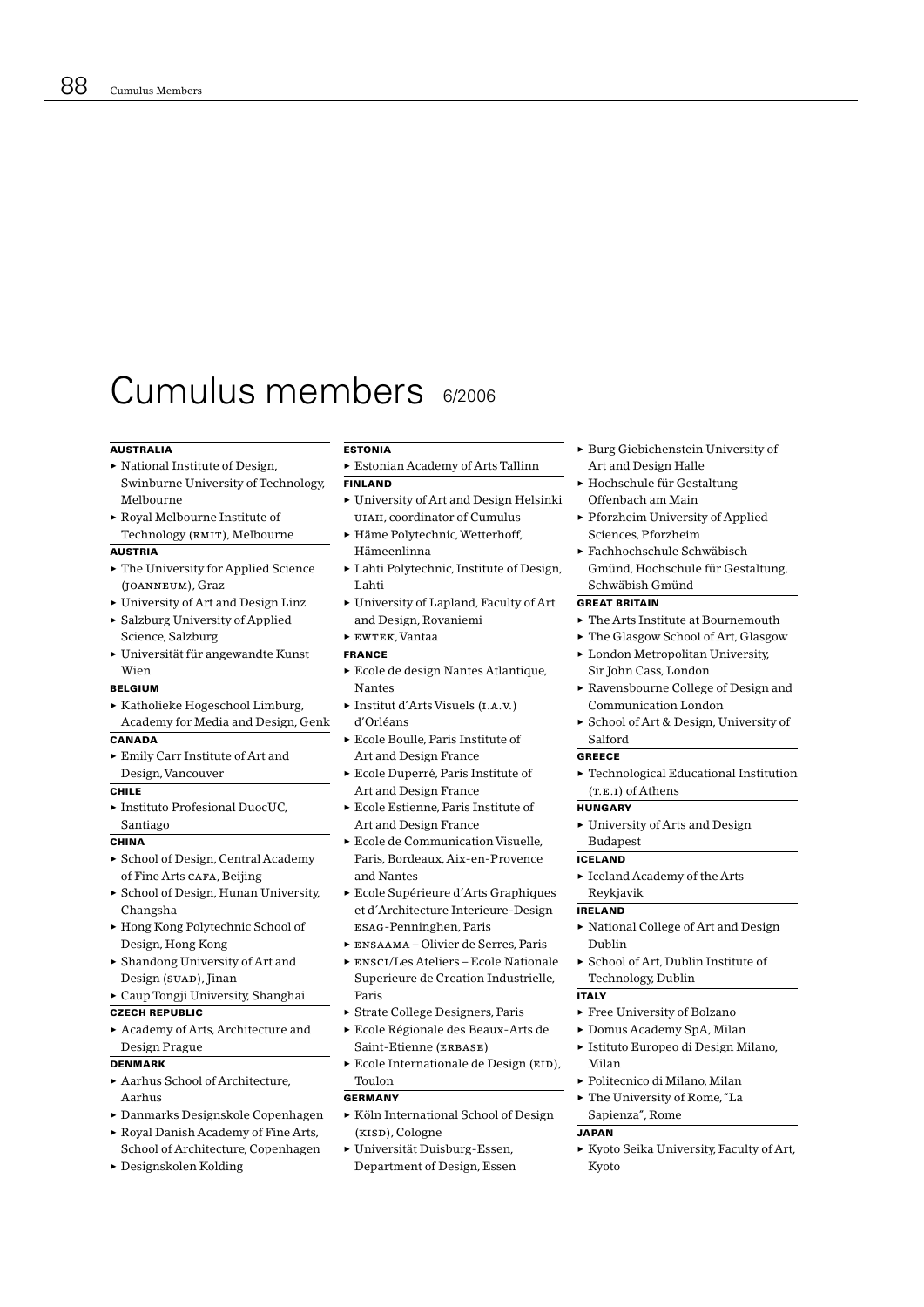## LATVIA

Art Academy of Latvia, Riga

- LEBANON
- Lebanese American University, Beirut

## **LITHUANIA**

▶ Vilnius Academy of Fine Arts, Vilnius

## **MEXICO**

Escuela Nacional de Artes Plasticas, Universidad Nacional Autónoma de México

#### THE NETHERLANDS

- $\blacktriangleright$  Design Academy Eindhoven
- Royal Academy of Art, The Hague
- ▶ Willem de Kooning Academy Rotterdam
- Utrecht School of the Arts, Utrecht

# **NEW ZEALAND**

- School of Design, Unitec, Auckland ▶ Victoria University of Wellington,
- Faculty of Architecture and Design, Wellington

#### **NORWAY**

- ▶ Bergen National Academy of the Arts, Bergen
- Akershus University College, Blaker
- ▶ Oslo National Academy of the Arts (ONAA), Oslo
- ▶ Oslo School of Architecture and Design (Ано), Oslo

#### • Oslo University College, Oslo

#### **POLAND**

Academy of Fine Arts in Cracow

## Academy of Fine Arts in Warsaw

- **PORTUGAL**
- Escola Superior de Design (IADE), Lisbon
- $\triangleright$  ESAD Escola Superior de Artes e Design, Senhora da Hora

## **REPUBLIC OF KOREA**

- ► Korea Advanced Institute of Science and Technology, KAIST, Daejon
- Kookmin University Seoul

#### **RUSSIA**

- Moscow State University of Design and Technology, Moscow
- Saint Petersburg State University of Technology and Design, Saint Petersburg

#### **SINGAPORE**

- Femasek Polytechnic, Singapore **SLOVAKIA**
- $\blacktriangleright$  Academy of Fine Arts and Design **Bratislava**

# **SLOVENIA**

- Academy of Fine Art and Design, University of Ljubljana
- Department of Textiles, University of Ljubljana

#### **SPAIN**

- Escola Superior de Disseny Elisava Barcelona
- The School of Design, The University Cardenal Herrera CEU, Valencia

#### **SWEDEN**

- $\blacktriangleright$  Högskolan i Borås
- Dept. of Product and Production Development, Chalmers University of Technology, Gothenburg
- $\triangleright$  Faculty of Fine and Applied Arts, Gothenburg University, Gothenburg
- E HDK Stenebyskolan, Gothenburg University, Gothenburg
- School of Design, University of Kalmar
- The Programme of Industrial Design, Lund Institute of Technology (LTH), Lund
- $\triangleright$  Beckmans College of Design, Stockholm
- ► Konstfack Stockholm
- Institute of Design, Umeå University, Umeå

#### **SWITZERLAND**

University of Art and Design FHNW, Aarau & Basel

- Ecole Cantonale d'Art de Lausanne
- Hochschule für Gestaltung und Kunst Luzern
- $\blacktriangleright$  Hochschule für Gestaltung und Kunst Zürich

#### **TAIWAN**

National Yunlin University of Science and Technology, Yunlin

#### **TURKEY**

- ▶ Istanbul Bilgi University, Istanbul  $\overline{USA}$
- Maryland Institute, College of Art (MICA). Baltimore
- Rocky Mountain College of Art and Design, Denver
- Art Center College of Design, Pasadena
- Rhode Island School of Design, Providence